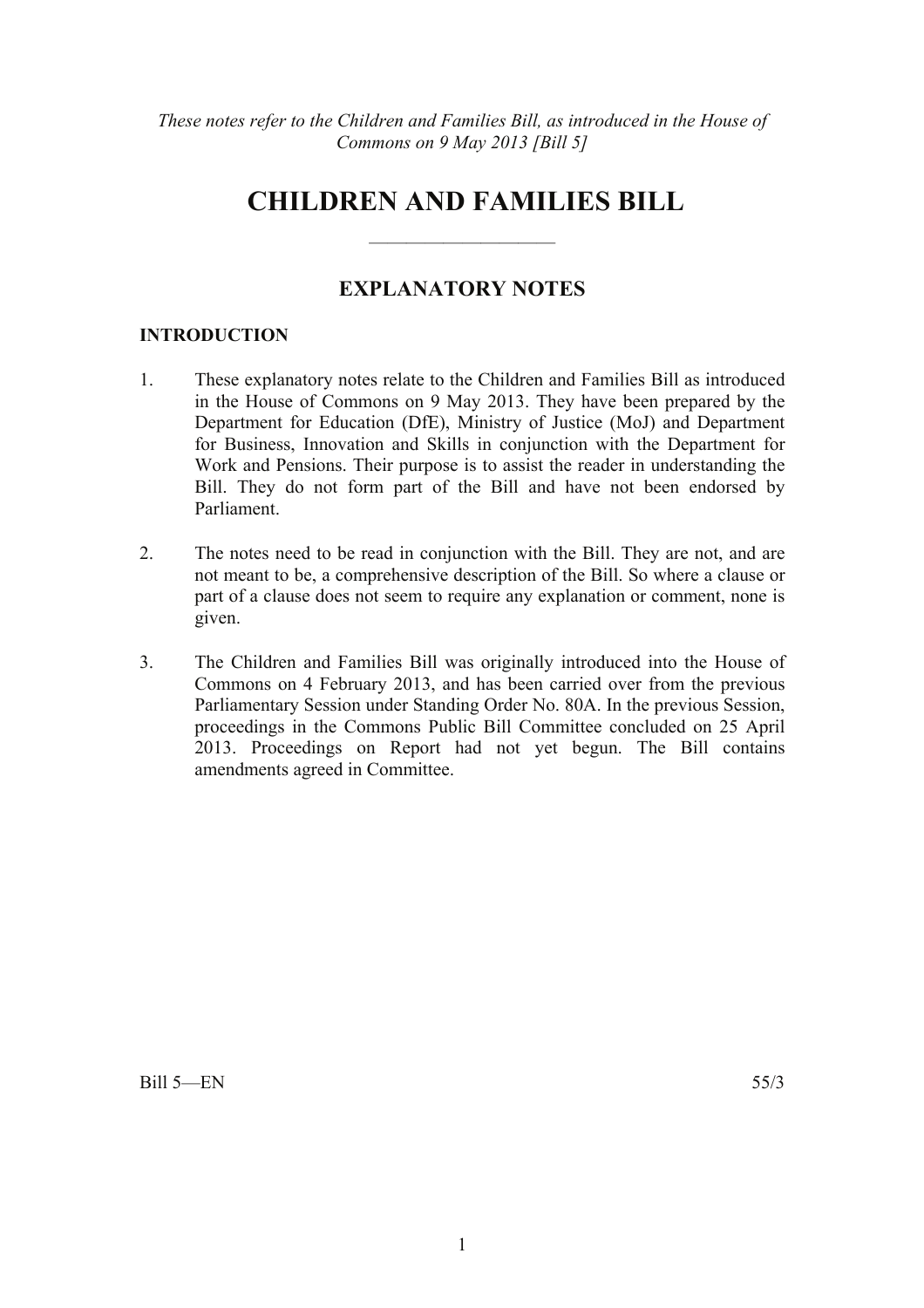# **BACKGROUND AND SUMMARY**

- 4. The Bill takes forward a range of Government commitments which are intended to improve services for key groups of vulnerable children (children in the adoption and care systems, those affected by decisions of the family courts and those with special educational needs) and to support families in balancing home and work life, particularly when children are very young. It takes forward legislation that has been announced in a range of Government documents over the past year, including:
	- An Action Plan for Adoption: Tackling Delay (March 2012)
	- Further Action on Adoption: Finding More Loving Homes (January 2013)
	- The Government Response to the Family Justice Review (February 2012)
	- Support and aspiration: A new approach to special educational needs and disability: Progress and next steps (May 2012)
	- More great childcare (January 2013)
	- The Government Response to the Modern Workplaces consultation (November 2012).
- 5. The Bill contains provisions on a range of policies which span the responsibilities of the Department for Education, the Ministry of Justice, the Department for Business, Innovation and Skills and the Department for Work and Pensions. It contains measures intended to remove barriers to adoption and provide better support to promote the educational achievement of looked after children. It contains measures to reform the family justice system and the special educational needs system and ensure that services place children and young people at the centre of decision making and support. The Bill contains measures which support wider changes to childcare; introducing a new system of shared parental leave following childbirth or adoption and extending to all employees the right to request flexible working. Through its reforms to the functions and role of the Children's Commissioner, the Bill is intended to ensure that children in England have a strong advocate for their rights. Prelegislative scrutiny was conducted in relation to Parts 1, 2, 3 and 5 during 2012. The Government published its response in the Command paper *Children and Families Bill: Contextual Information and Responses to Pre-Legislative Scrutiny* (CM8540) on 5 February 2013. The Bill consists of 9 Parts which are described below.

# *Part 1: Adoption and children looked after by local authorities*

6. Part 1 of the Bill contains provisions to give effect to proposals in *An Action Plan for Adoption: Tackling Delay* published by the Department for Education on 14 March 2012 and *Further Action on Adoption*, published on 24 January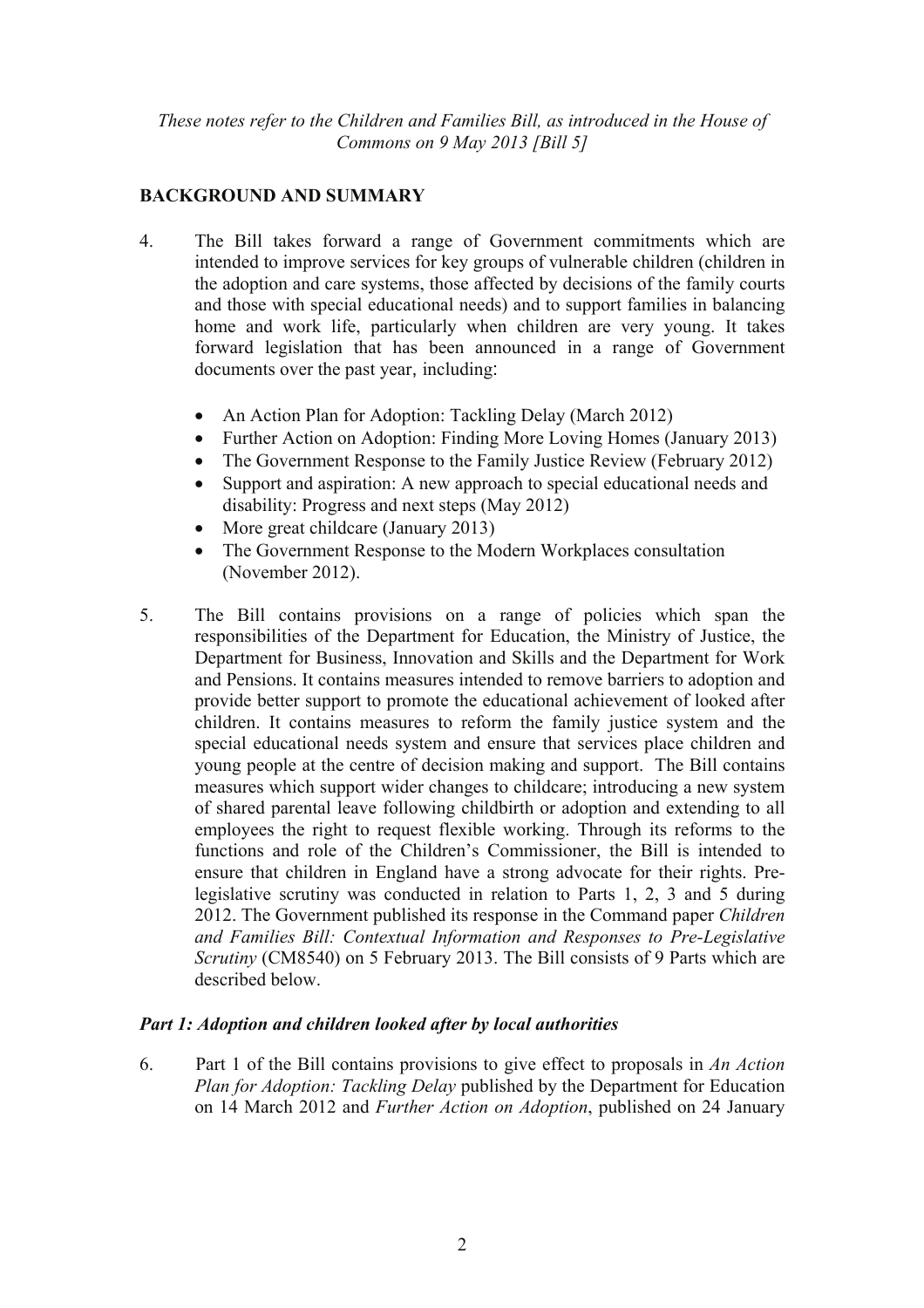2013. These set out proposals to speed up the adoption process and enable more children to be placed in stable, loving homes with less delay and disruption. The Bill includes provisions which:

- are intended to encourage local authorities to place children for whom adoption is an option with their potential permanent carers more swiftly, by requiring a local authority looking after a child for whom adoption is an option to consider placing them in a 'Fostering for Adoption' placement if one is available;
- are intended to reduce delay by removing the explicit legal wording around a child's ethnicity so that black and minority ethnic children are not left waiting in care longer than necessary because local authorities are seeking a perfect or partial ethnic match;
- will enable the Secretary of State to require local authorities to commission adopter recruitment services from one or more other adoption agencies;
- are intended to give prospective adopters a more active role in identifying possible matches with children, by amending the current restrictions in relation to "public inspection or search" of the adoption register so that they can access the register directly, subject to appropriate safeguards;
- are intended to improve the current provision of adoption support by placing new duties on local authorities to provide personal budgets upon request and to give prospective adopters and adoptive parents information about their entitlements to support;
- make changes to the arrangements for contact between children in care and their birth parents, guardians and certain others and adopted children and their birth families, former guardians and certain others with the aim of reducing the disruption that inappropriate contact can cause to adoptive placements.
- 7. Pre-legislative scrutiny of the provisions on tackling delay and fostering for adoption was undertaken by the House of Lords Select Committee on Adoption Legislation. The Committee provided an interim report containing its recommendations on these provisions on 19 December 2012. The Government response was published on 5 February 2013.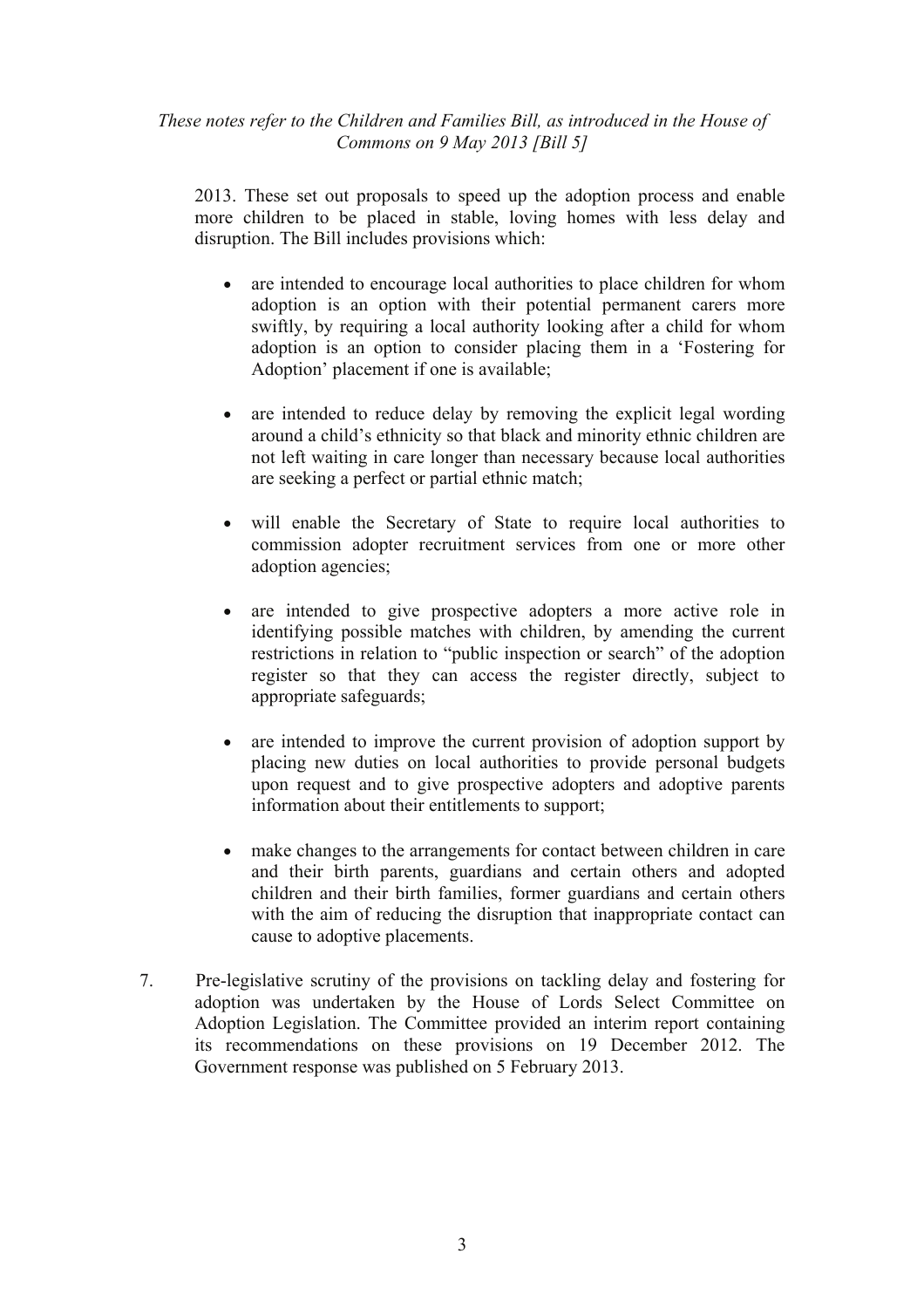8. This Part also contains a provision which amends section 22 of the Children Act 1989 to require local authorities in England to appoint an officer for the purpose of discharging the authority's duty to promote the educational achievement of the children they look after.

# *Part 2: Family justice*

- 9. Part 2 makes changes to improve the operation of the family justice system, as recommended by the independent Family Justice Review and accepted by the Government in its response published on 6 February 2012. The Family Justice Review, chaired by David Norgrove, was set up by the Government in 2010 to look at the family justice system and make recommendations as to how the system could be changed for the benefit of children and families. An Interim Report was published in March 2011 and the Family Justice Review Final Report was published in November 2011.
- 10. In respect of private family law (by which is meant the law about resolving disputes between family members, as distinct from public family law, about intervention by public authorities), the Bill includes provisions to:
	- make it a requirement to attend a family mediation, information and assessment meeting to find out about and consider mediation before applying for certain types of court order;
	- send a clear signal to separated parents that courts will take account of the principle that both should continue to be involved in their children's lives where that is safe and consistent with the child's welfare, which remains the court's paramount consideration;
	- introduce a new "child arrangements order", replacing residence and contact orders;
	- ensure that expert evidence in family proceedings concerning children is permitted only when necessary to resolve the case justly, taking account of factors including the impact on the welfare of the child, and whether the information could be obtained from one of the parties already involved in the proceedings;
	- make changes so that when a child arrangements order is breached, the court can direct the parties to undertake activities designed to help them understand the importance of complying with the order and making it work;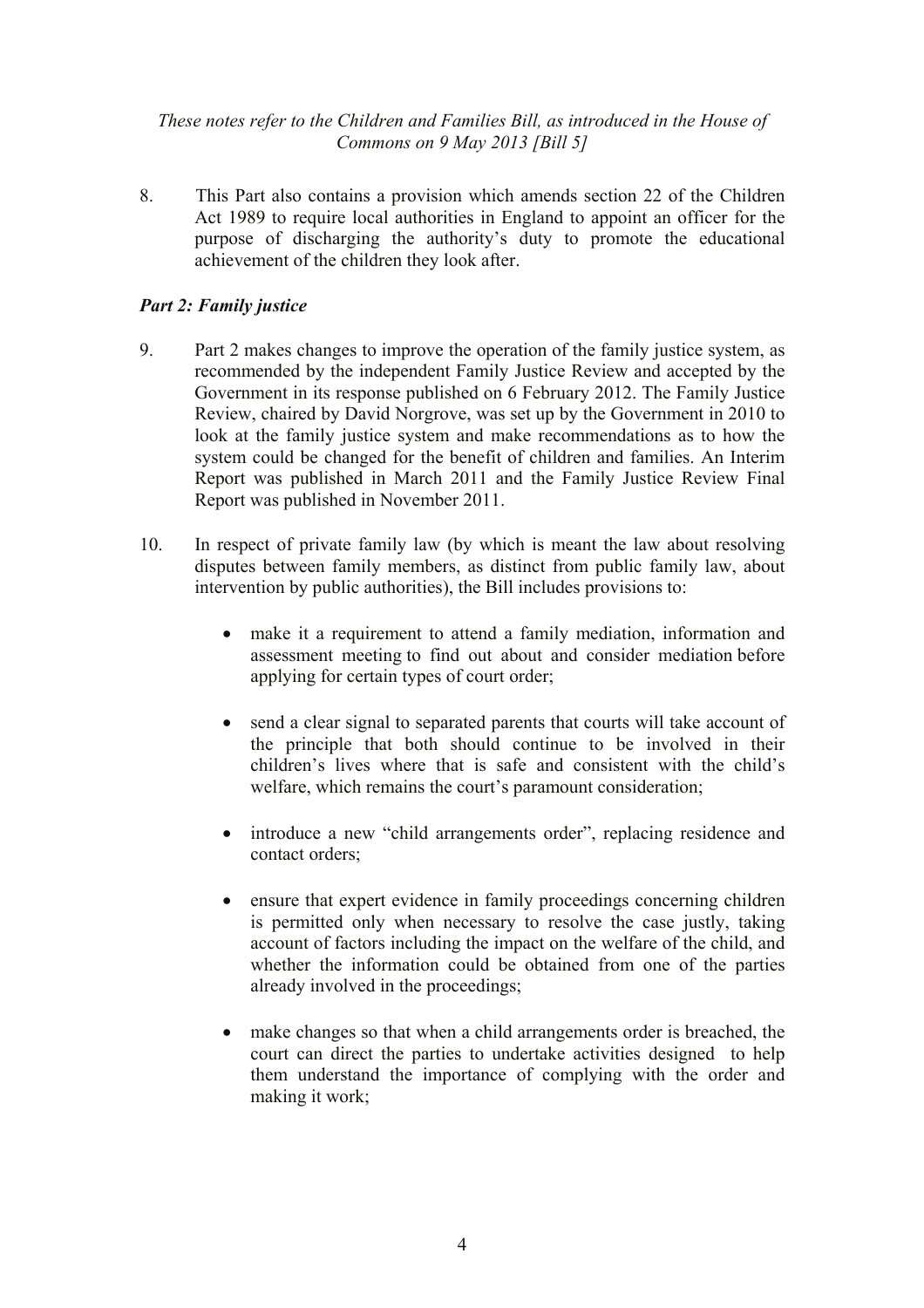- streamline court processes in proceedings for a decree of divorce, nullity of marriage, or judicial separation (or, in relation to a civil partnership, for a dissolution, nullity or separation order) by removing the requirement for the court to consider whether it should exercise any of its powers under the Children Act 1989. Arrangements for children can be decided at any time through separate proceedings under the Children Act 1989.
- 11. In respect of public family law, the Bill includes provisions to:
	- introduce a maximum 26 week time limit for completing care and supervision proceedings with the possibility of extending the time limit in a particular case for up to eight weeks at a time, should that be necessary to resolve the proceedings justly;
	- ensure that the timetable for the case is child focused and decisions about it are made with explicit reference to the child's welfare;
	- make it explicit that, when the court considers a care plan, it should focus on those issues essential to deciding whether to make a care order; and
	- remove the eight week time limit on the duration of initial interim care orders and interim supervision orders, and the four week time limit on subsequent orders, and allow the court to make interim orders for the length of time it sees fit, although not extending beyond the date when the relevant care or supervision order proceedings are disposed of.
- 12. Pre-legislative scrutiny of the family justice clauses was undertaken by the House of Commons Justice Select Committee. The Committee published its report on 14 December 2012 and the provisions in Part 2 reflect the Government's response to the report, published on 5 February 2013.

#### *Part 3: Children and young people in England with special educational needs*

13. Part 3 of the Bill contains provisions following the Green Paper *Support and Aspiration: A new approach to special educational needs and disability* (published 18 March 2012) and the follow up; *Progress and Next Steps* (published 15 May 2012).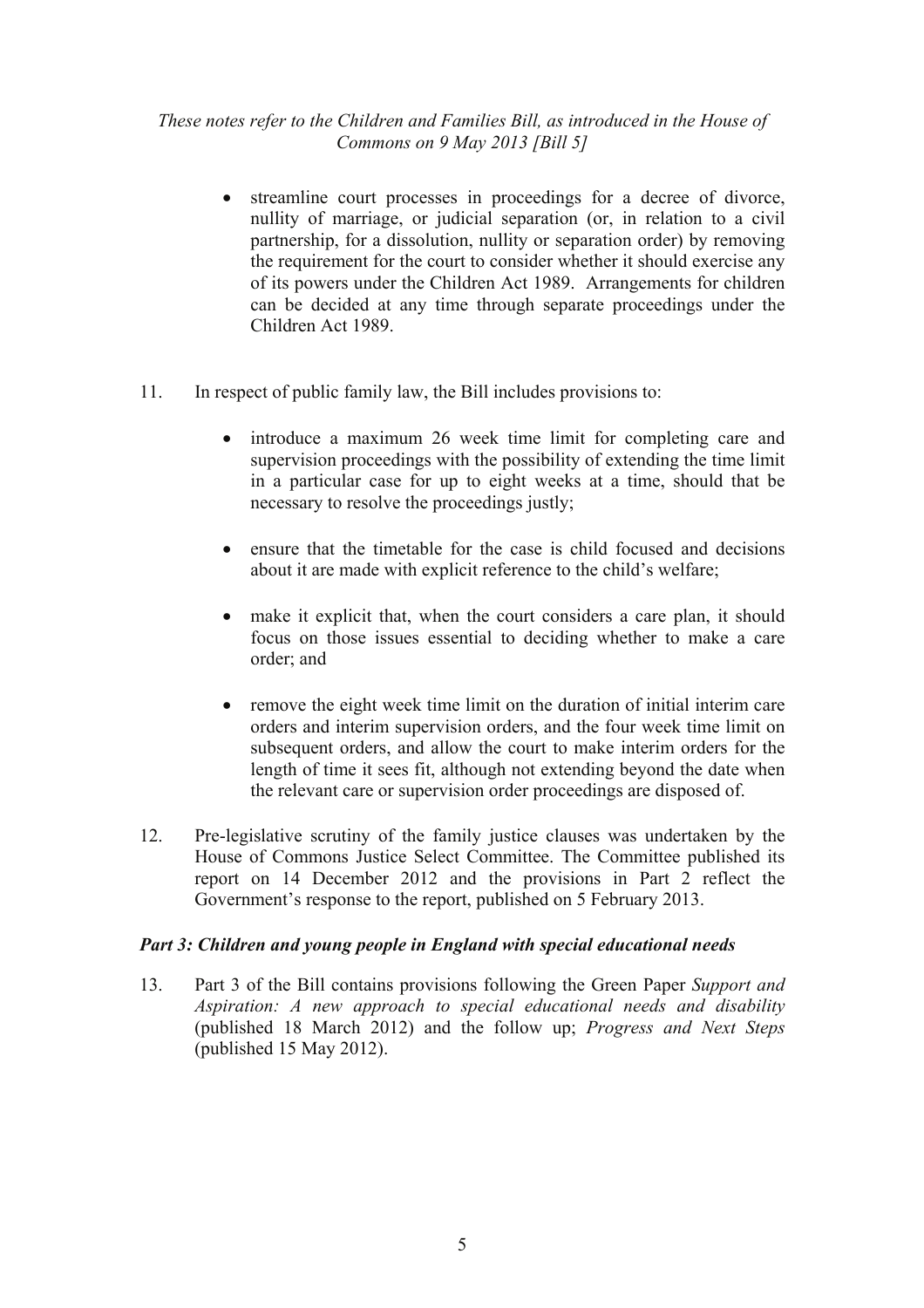- 14. The provisions are a major reform of the present statutory framework for identifying children and young people with special educational needs, assessing their needs and making provision for them. They require local authorities to keep local provision under review, to co-operate with their partners to plan and commission provision and publish clear information on services available. The provisions set out the statutory framework for identifying, and assessing the needs of children and young people who require support beyond that which is normally available. Statements are replaced by new Education, Health and Care Plans for both children and young people. The provisions place a new requirement on health commissioners to deliver the healthcare services specified in Plans.
- 15. They extend the rights that parents of children with statements of special educational needs currently have (to express a preference for the school they wish their child to attend) to young people, and widen the institutions for which they can express a preference to include Academy schools, further education colleges and sixth form colleges and independent special schools and independent specialist colleges approved for this purpose by the Secretary of State.
- 16. The provisions are also intended to give parents and young people greater control over the way their support is provided through involvement with local authorities in reviewing services and through the option of personal budgets in certain circumstances. They introduce a requirement to consider mediation before appeals are made to the First-tier Tribunal. This is to help resolve disagreements without the need for Tribunal appeals wherever possible. The provisions also include a power to pilot giving children the right to make appeals to the Tribunal themselves, rather than it having to be through their parent.
- 17. The clauses replace and extend, in relation to England, provisions in Part 4 of the Education Act 1996 and associated Schedules and Regulations, and sections 139A to 139C of the Learning and Skills Act 2000, which will be repealed in relation to children and young people in the area of a local authority in England. Regulations will set out the detailed requirements of particular provisions where provided for in the draft clauses. A statutory Code of Practice will be developed to provide guidance on the new framework for special educational needs, for the approval of Parliament.
- 18. Pre-legislative scrutiny of the SEN provisions was undertaken by the House of Commons Education Select Committee. The Committee published its report on 18 December 2012 and the provisions in Part 3 reflect the Government's response to the report, published on 5 February 2013.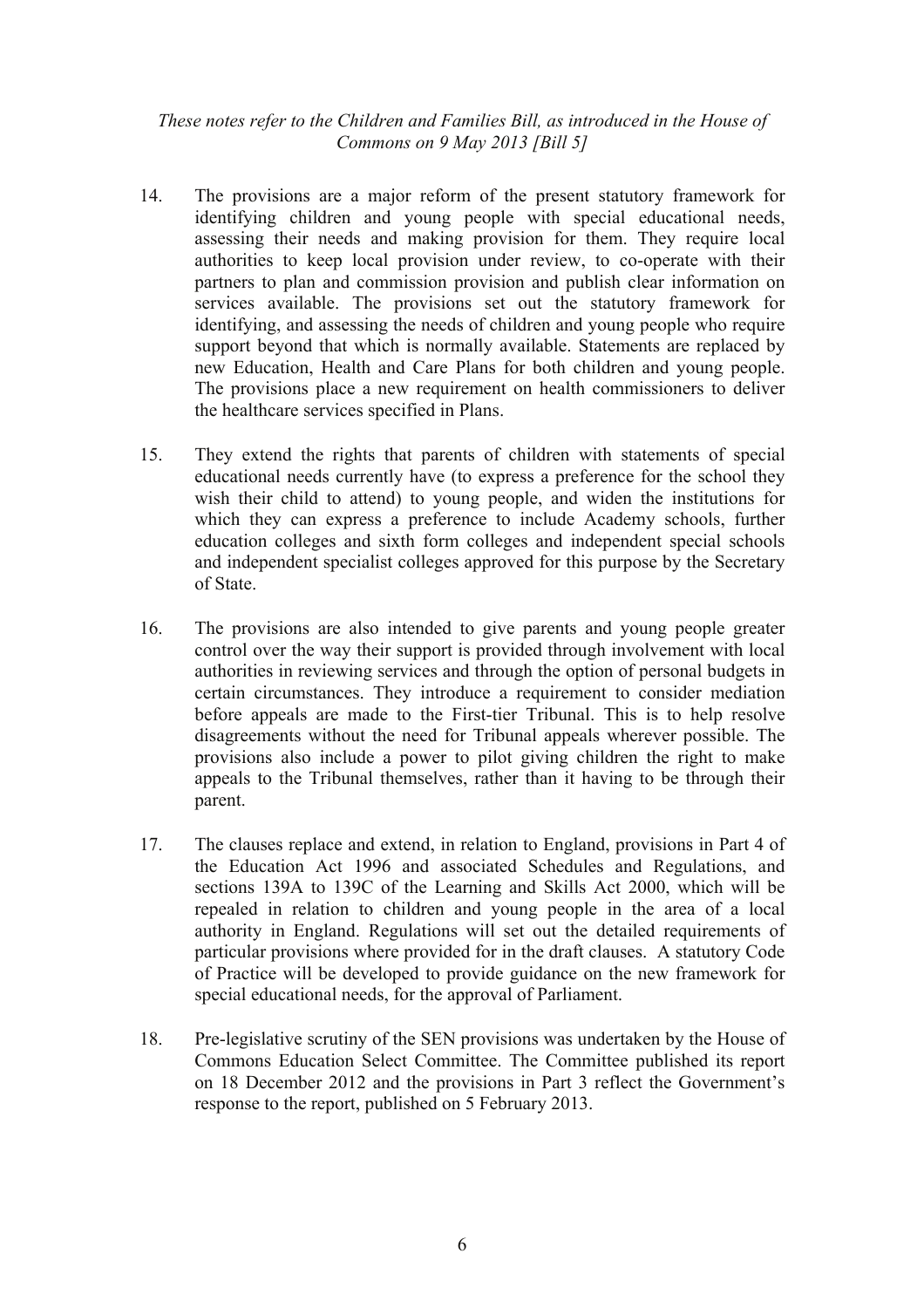# *Part 4: Childminder agencies etc*

- 19. Part 4 of the Bill contains various provisions relating to childcare, some of which flow from proposals described in *More Great Childcare* which the Government published on 29 January 2013 and which includes the Government's response to Professor Cathy Nutbrown's report, *Foundations for Quality* (published June 2012). Section 3D of the report refers to the plans to introduce childminder agencies.
- 20. This Part contains:
	- provision for childminder agencies (that is persons who are registered in the appropriate childcare register by Her Majesty's Chief Inspector of Education, Children's Services and Skills ("the Chief Inspector") and who are therefore able to register childminders and other providers of childcare on domestic premises for the purposes of Part 3 of the Childcare Act 2006);
	- provision for the Chief Inspector to charge a fee for carrying out an inspection of early years childcare provision where the inspection is carried out at the request of the provider and the Chief Inspector is required by the Secretary of State to conduct the inspection;
	- a repeal of the duty in section 11 of the Childcare Act 2006 on English local authorities to prepare, at least every three years, an assessment of the sufficiency of the provision of childcare in their area;
	- provision to remove the requirements in section 28 of the Education Act 2002 on governing bodies of maintained schools to consult with local authorities, staff and parents on whether to offer community facilities or services. This would remove a current burden on schools considering offering before and after school childcare, amongst other services. It also removes the requirement for the governing bodies to have regard to advice or guidance from the Secretary of State before providing such facilities. The changes do not affect Wales.

# *Part 5: The Children's Commissioner*

21. Part 5 of the Bill implements the recommendations from John Dunford's independent review of the Children's Commissioner (*Review of the Office of the Children's Commissioner (England): December 2010)*, which concluded that there were strong arguments for retaining the office of the Children's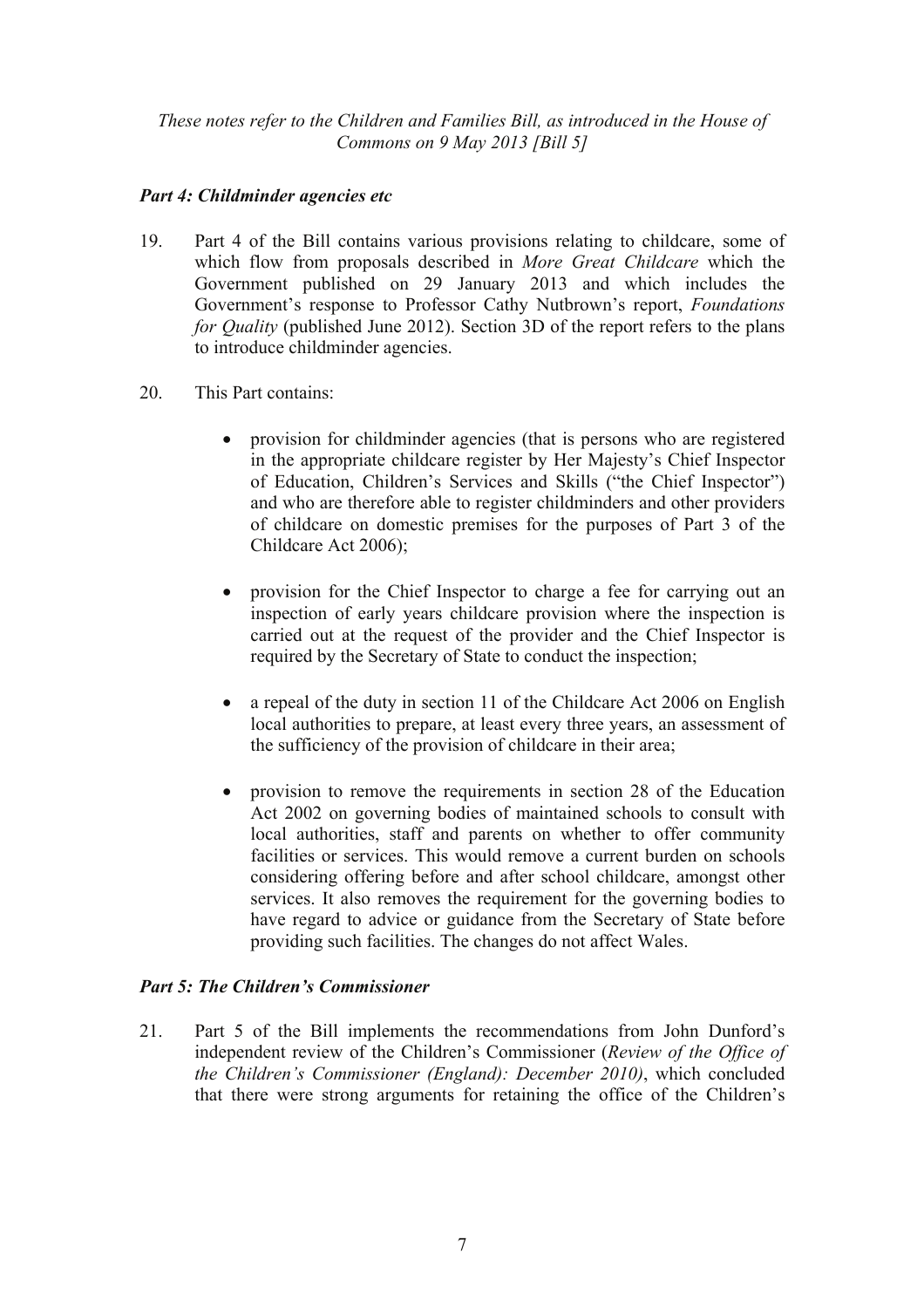Commissioner ("OCC"), but that the current legislative framework had prevented the Commissioner from having sufficient impact on children's lives. The provisions in the Bill aim to remove the barriers John Dunford identified, in particular by:

- amending the Commissioner's primary function to one of promoting and protecting children's rights;
- making the Commissioner more clearly independent from Government;
- providing for greater scrutiny of the Commissioner's impact, through an annual report to Parliament;
- combining the functions of the Commissioner with the activities currently carried out by the Children's Rights Director; and
- clarifying the Commissioner's powers and remit.
- 22. Pre-legislative scrutiny of the OCC clauses was undertaken by the Joint Committee on Human Rights (JCHR). The Government's response to the report was published on 5 February 2013.

# *Part 6: Statutory rights to leave and pay*

23. Part 6 of the Bill delivers the legislative commitments made in the Government Response to the *Modern Workplaces* consultation which ran from May to August 2011. The provisions will create a new employment right to shared parental leave and statutory shared parental pay for eligible working parents. Women will continue to be eligible for maternity leave and statutory maternity pay or allowance in the same way that they are currently. If they choose to bring their leave and pay or allowance to an early end, eligible working parents will be able to share up to the balance of the remaining leave and pay as shared parental leave and pay. Eligible adopters will also be able to use the new system for shared parental leave and pay. Adoption leave and pay will be extended to prospective parents in the fostering-to-adopt system, and parents in a surrogacy arrangement who are eligible, and intend to apply for, a parental order.

#### *Part 7: Time off work: Ante-natal care etc*

24. Part 7 creates a new right for employees and qualifying agency workers to take unpaid time off work to attend up to two ante-natal appointments with a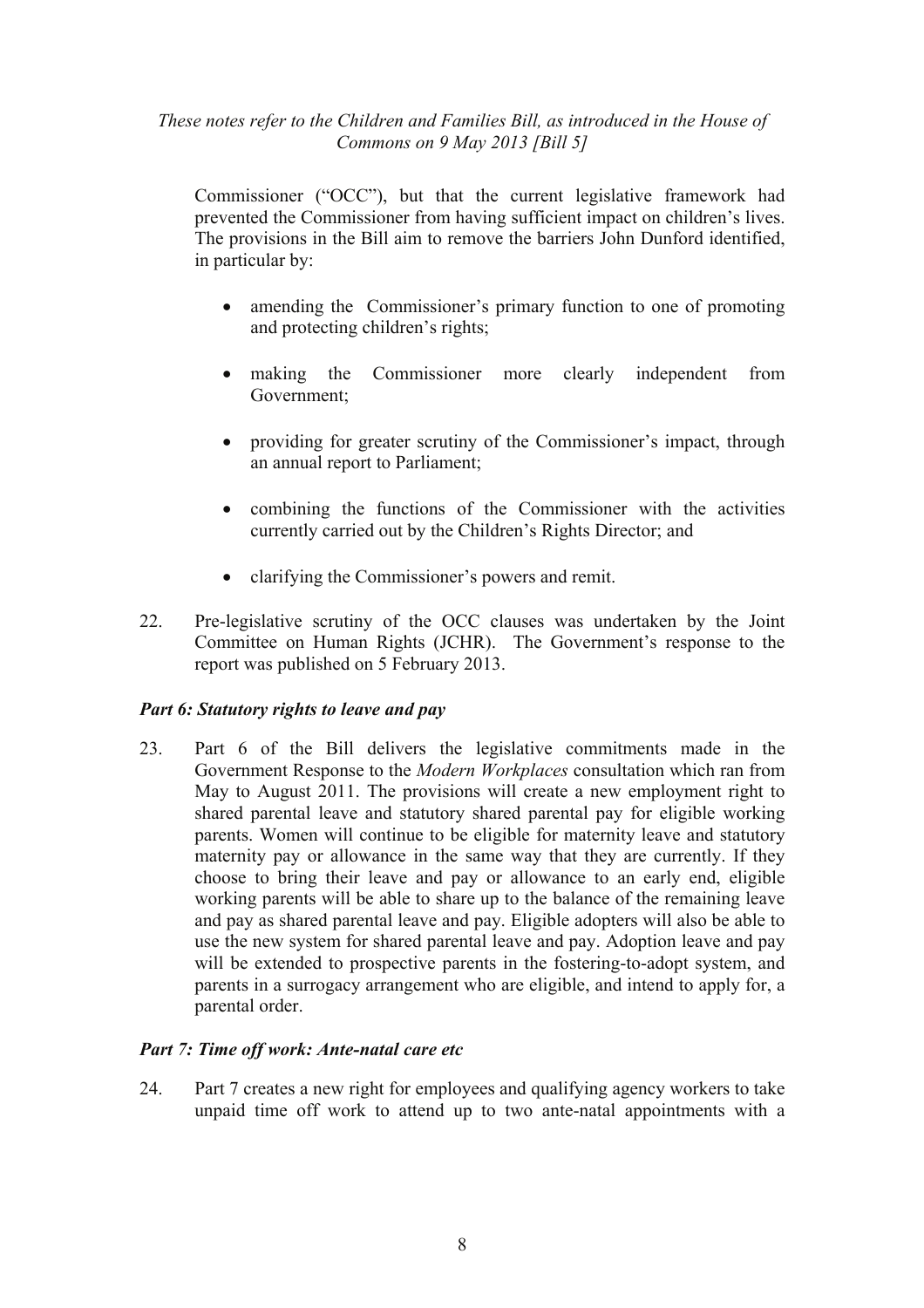pregnant woman. The right is available to the pregnant woman's husband, civil partner or partner, the father or parent of the pregnant woman's child, and intended parents in a surrogacy situation who meet specified conditions.

25. Provision is made for paid and unpaid time off work for adopters to attend meetings in advance of a child being placed with them for adoption.

## *Part 8: Right to request flexible working*

- 26. Part 8 provides for the expansion of the right to request flexible working from employees who are parents or carers to all employees, and the removal of the statutory process that employers must currently follow when considering requests for flexible working. The Government's policy reforms for the right to request flexible working are set out in its paper *Modern Workplaces – Government Response on Flexible Working* (November 2012). This Part sets out the statutory provisions to support those reforms.
	- 27. Changes will enable employees to consider requests using their existing HR processes instead of having to follow a statutory procedure.
	- 28. These clauses amend the Employment Rights Act 1996. A statutory Code of Practice will be consulted on and published by the Advisory, Conciliation and Arbitration Service (ACAS) to explain what the minimum requirements are in order to consider a request in a reasonable manner. The Code of practice will be issued using powers in the Trade Union Labour Relations (Consolidation) Act 1992.
	- 29. Further background is included on all these provisions and the other elements of the Bill in their relevant section as listed in the "Overall Structure of the Bill" table on the following page.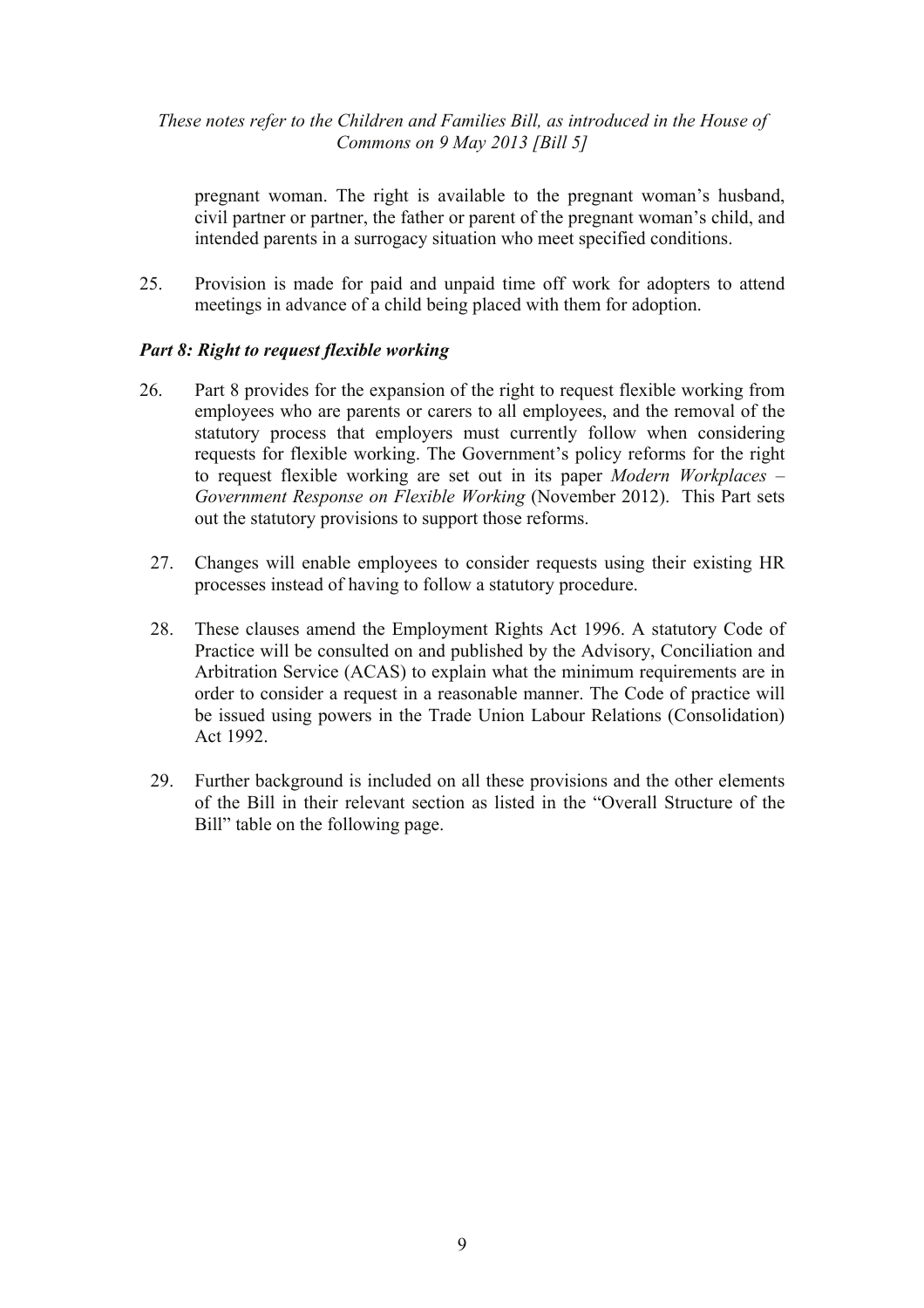# **OVERALL STRUCTURE OF THE BILL**

- 30. The Bill consists of 9 Parts, 110 clauses and 7 Schedules.
- 31. These notes are arranged as follows:

| Order  | <b>Title of Part of Bill</b>                                           | Page number of<br>commentary in<br>these notes |
|--------|------------------------------------------------------------------------|------------------------------------------------|
| Part 1 | Adoption and children looked after by local authorities                | Page 13                                        |
| Part 2 | <b>Family Justice</b>                                                  | Page 22                                        |
| Part 3 | Children and young people in England with special<br>educational needs | Page 33                                        |
| Part 4 | Childminder Agencies etc.                                              | Page 60                                        |
| Part 5 | The Children's Commissioner                                            | Page 73                                        |
| Part 6 | Statutory rights to leave and pay                                      | Page 84                                        |
| Part 7 | Time off work: Antenatal care etc                                      | Page 110                                       |
| Part 8 | Right to request flexible working                                      | Page 119                                       |
| Part 9 | <b>General Provisions</b>                                              | Page 121                                       |

Where explanatory notes are provided for Schedules, these are included in the notes for the relevant clauses. Annex A of this document sets out further detail relating to clause 11 of the Family Justice provisions.

# **TERRITORIAL EXTENT AND APPLICATION**

32. Except where stated otherwise below, the Children and Families Bill extends to England and Wales only, and affects England only. The significant exceptions are explained in the text below.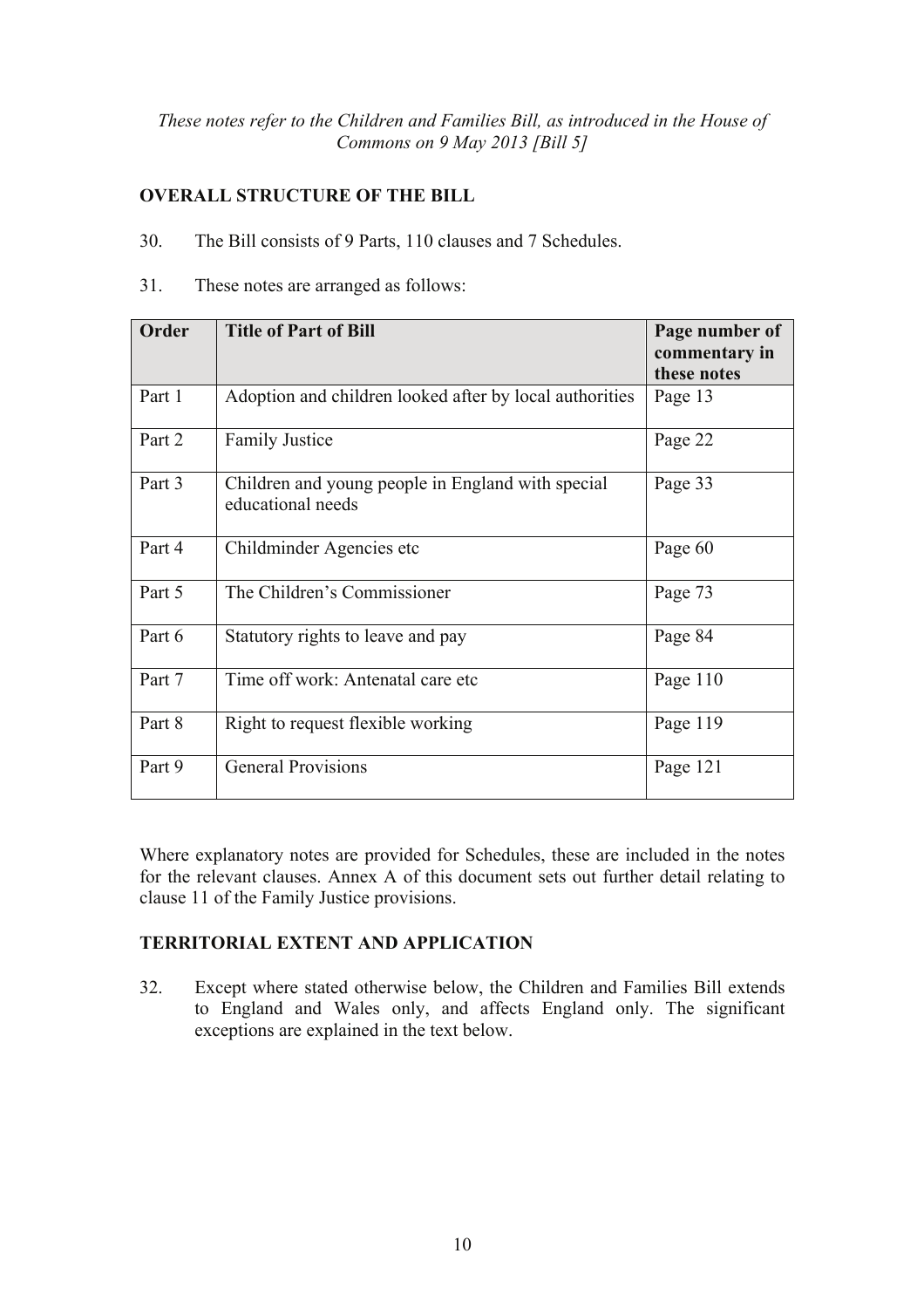# **Scotland**

- 33. Clause 6 and Schedule 1 amend sections 125 to 131 of the Adoption and Children Act 2002, which provide for the establishment of the Adoption and Children Act Register ("the register"). The register contains information about children who are suitable for adoption and for whom the local authority are considering adoption and prospective adopters who are suitable to adopt a child. This clause removes Wales and Scotland from the scope of these sections and provides for the establishment of a register that applies in relation to England only. The Scottish Government intends to seek a legislative consent motion in relation to this clause.
- 34. Part 5 of the Bill (clauses 77 to 86) amends Part 1 of the Children Act 2004, to reform the office of Children's Commissioner. Part 1 of that Act extends to the whole of the UK. The changes made by Part 5 will apply to the Commissioner's role in promoting and protecting the rights of children in Scotland, but only in relation to non-devolved matters.
- 35. Parts 6, 7 and 8 of the Bill (clauses 87 to 104) contain amendments to the Employment Rights Act 1996 and the Social Security Contributions and Benefits Act 1992 to make provision for statutory rights to leave and pay, time off work for ante-natal and adoption appointments, and flexible working. The clauses relate to non-devolved matters and so extend to Scotland.

# **Northern Ireland**

36. Part 5 of the Bill (clauses 77 to 86) reform the office of the Children's Commissioner. These changes will apply to the Commissioner's role in promoting and protecting the rights of children in Northern Ireland, but only in relation to non-devolved matters. In some cases clause 96(3) and (4), in Part 6 of the Bill, also extends to Northern Ireland.

# **Wales**

# **Part 1: Adoption and children looked after by local authorities**

- 37. In relation to clause 6 and Schedule 1 see paragraph 30. The Welsh Government intends to seek a legislative consent motion in relation to this clause.
- 38. Clauses 7 and 8 of the Bill amend provisions in the Children Act 1989 and the Adoption and Children Act 2002 which deal with contact between a child in the care of the local authority and their birth family and certain other people.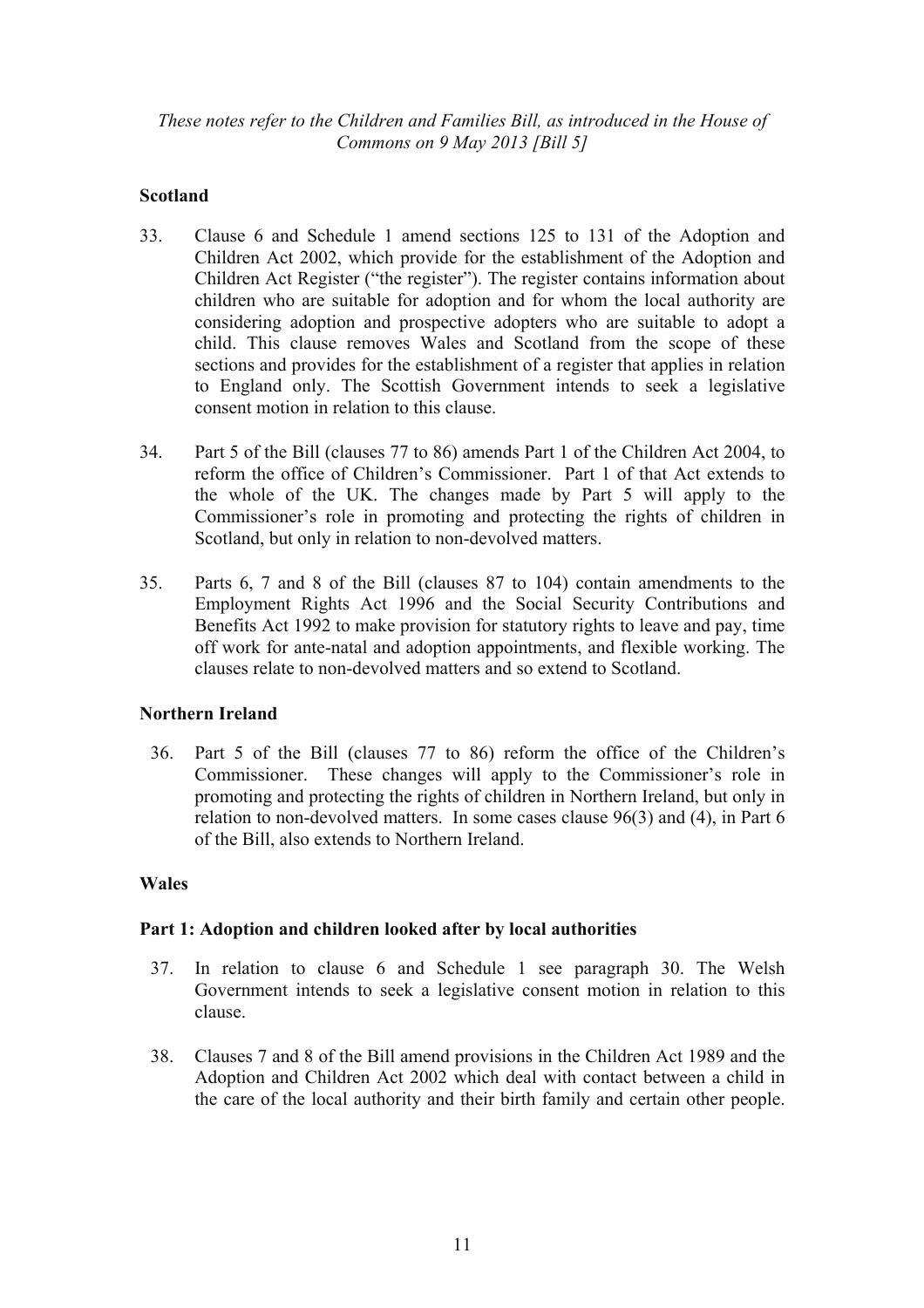Family proceedings are non-devolved matters and so the provisions relating to these will apply to Wales. Adoption policy and functions of local authorities in relation to adoption are matters devolved to the Welsh Government and the provisions which relate to local authorities' duties in relation to contact in the Children Act 1989 (other than clause  $7(2)$ ) will not apply to Wales.

# **Part 2: Family justice**

- 39. Part 2 of the Bill (clauses 10 to 16) makes provisions that reform the family justice system. All of the clauses relate to family law and proceedings with one exception set out in the text below. Family law and proceedings are a nondevolved matter and so these provisions extend to Wales.
- 40. Clause 15 amends section 31A of the Children Act 1989 which relates to care orders and care planning. Care planning is an area where the National Assembly of Wales has legislative competence. The amendments to section 31A(1) confer a new power on Welsh Ministers to allow them to prescribe by regulations the time within which a care plan (whose preparation is the responsibility of a local authority in Wales) must be prepared by the local authority. The Welsh Government intends to seek a legislative consent motion in relation to this clause.
- 41. In addition, clause 12 introduces a new "child arrangements order" which has a consequential impact on the power of Welsh Ministers to make regulations. The power that is affected is not one that falls within an area of Assembly legislative competence but the changes affect an area of Welsh Ministers' executive competence and as such require their consent.

# **Part 3: Children and young people in England with special educational needs**

42. Part 3 of the Bill (clauses 19 to 72) makes provisions that reform the special educational needs system. These provisions extend to England and Wales, but the majority only apply in England. There will be some cross border effects, where a child or young person in England attends a school or institution in Wales, and the amendment made by clause 55 will apply in Wales. The Welsh Government has confirmed that no legislative consent motion is required.

# **Part 5: The Children's Commissioner**

43. Part 5 of the Bill (clauses 77 to 86) reforms the office of the Children's Commissioner. These changes will apply to the Commissioner's role in promoting and protecting the rights of children in Wales, but only in relation to non-devolved matters.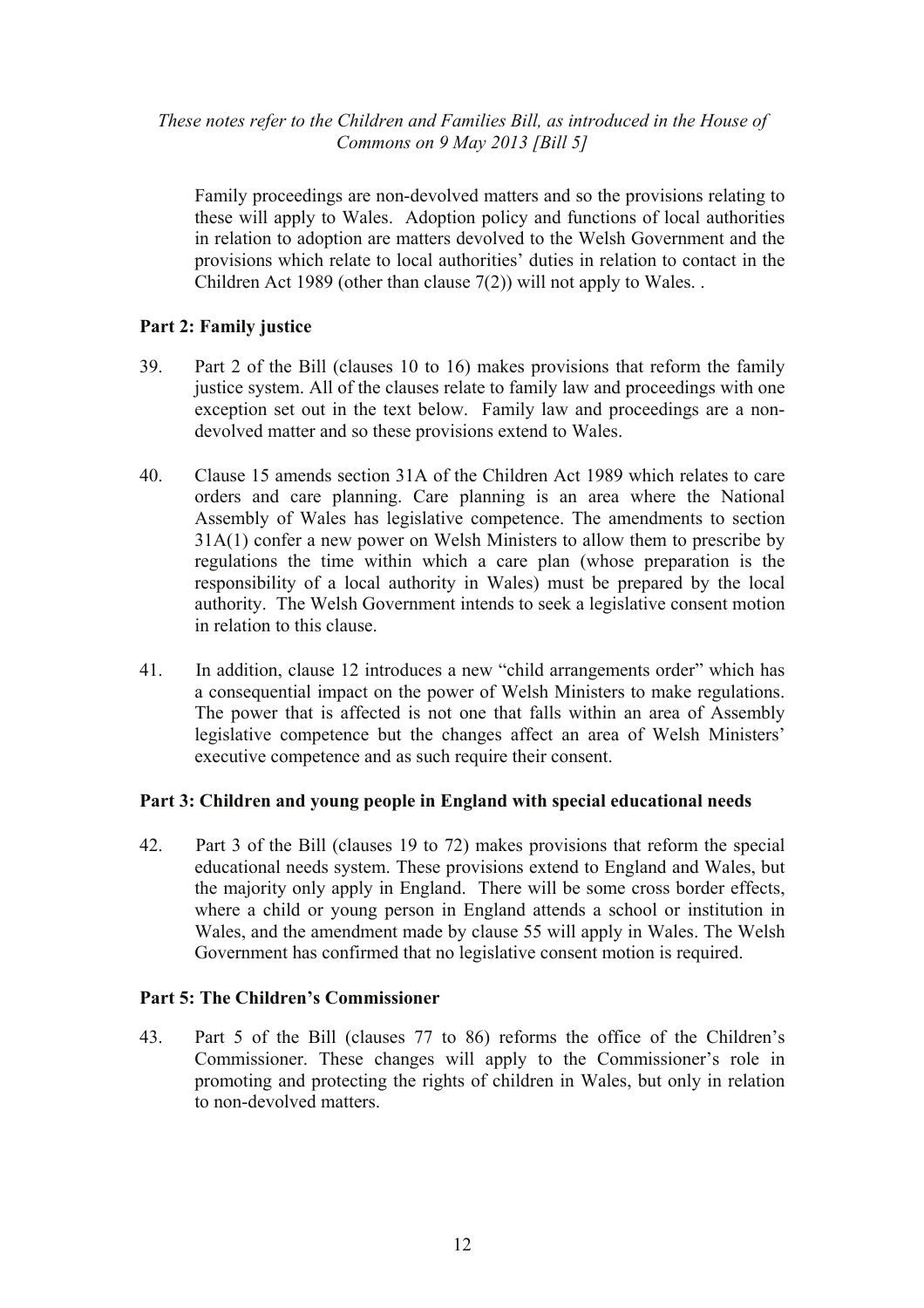## **Parts 6, 7 & 8: Statutory rights to leave and pay, Time off work: ante-natal care etc and Right to request flexible working**

44. Parts 6, 7 and 8 of the Bill (clauses 87 to 104) make provision for statutory rights to leave and pay, time off work for ante-natal and adoption appointments, and flexible working. The clauses relate to non-devolved matters and so extend to Wales.

#### **Summary**

45. For the reasons set out above, this Bill contains provisions (namely clauses 6 and 15) that trigger the need for legislative consent motions in Wales and Scotland. Westminster will not normally legislate with regard to devolved matters without the consent of the devolved administrations. If there are any amendments to the Bill relating to devolved matters in Scotland, Wales or Northern Ireland which trigger a legislative consent motion then consent will be sought for them from the Scottish Parliament, the National Assembly for Wales or the Northern Ireland Assembly respectively.

## **COMMENTARY ON CLAUSES**

# **Part 1: ADOPTION AND CHILDREN LOOKED AFTER BY LOCAL AUTHORITIES**

#### **Clause 1: Placement of looked after children with prospective adopters**

- 46. This clause amends section 22C of the Children Act 1989 as it applies in relation to England. New subsection (9A) imposes a duty on a local authority looking after a child, when they are considering adoption for the child, to consider placing the child in a 'fostering for adoption' placement.
- 47. A 'fostering for adoption' placement is a placement with foster parents who are also approved prospective adopters, in circumstances where the local authority are considering adoption as an option for the child's long term care (whether it is the only option they are considering, or one of several) but do not yet have authorisation to place the child for adoption. In these circumstances the local authority will be under a duty to consider a 'fostering for adoption' placement. Section 22C(5) of the Act will apply, and require the local authority to place the child in 'the most appropriate placement available', and section 22 of the Act will apply in relation to the decision about which placement is most appropriate, and will require the authority to act in the child's best interests.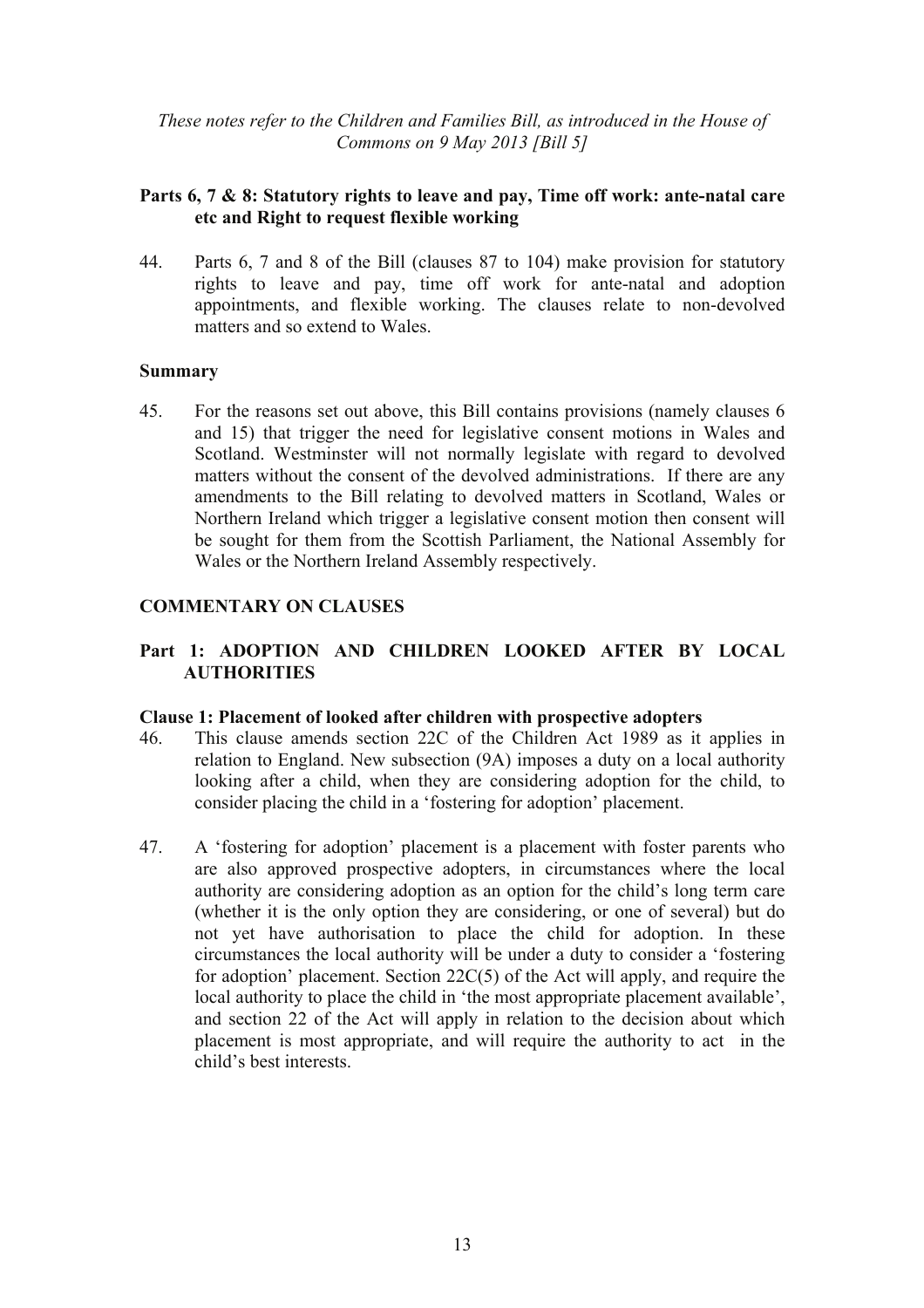# **Clause 2: Repeal of requirement to give due consideration to ethnicity: England**

- 48. This clause amends section 1 of the Adoption and Children Act 2002 so that subsection (5) does not apply in relation to local authorities in, and registered adoption societies whose principal office is in, England. Section 1(5) of that Act requires adoption agencies to give due consideration to a child's religious persuasion, racial origin and cultural and linguistic background when placing him or her for adoption.
- 49. Adoption agencies are required by section 1(2) and (4) of that Act to make a child's welfare throughout his or her life their paramount consideration, and to have regard to a range of matters, including the child's needs, wishes and feelings, and his or her background and other relevant characteristics, in reaching a placement decision. These provisions, therefore, mean that the adoption agency is already and will remain under a duty to have regard to the child's religious persuasion, racial origin and cultural and linguistic background, amongst other factors, where relevant. An adoption agency is also required by section 1(3) of that Act to bear in mind that any delay in coming to a decision is likely to prejudice the child's welfare.
- 50. The amendment to subsection (5) is intended to avoid any suggestion that the current legislation places a child's religious persuasion, racial origin and cultural and linguistic background above the factors in section 1(2) to (4).

# **Clause 3: Recruitment, assessment and approval of prospective adopters**

- 51. This clause inserts a new section 3A into the Adoption and Children Act 2002. Section 3 of that Act requires each local authority to maintain within their area an adoption service designed to meet the needs, in relation to adoption, of, and provide facilities for: children who may be adopted, their parents and guardians; persons wishing to adopt a child; and adopted persons, their parents, natural parents and former guardians. Local authorities may provide those facilities by securing their provision by other local authorities and registered adoption societies (defined in section 2(2) of the 2002 Act). Only local authorities and registered adoption societies may make arrangements for adoption (sections 92 and 94 of the 2002 Act).
- 52. The new section 3A provides a new power for the Secretary of State to direct local authorities in England to make arrangements for their functions in relation to the recruitment of persons as prospective adopters; the assessment of prospective adopters' suitability to adopt a child; and the approval of prospective adopters as suitable to adopt a child, to be carried out by another local authority or one or more voluntary adoption agencies. Such directions may be given to a named local authority or a number of local authorities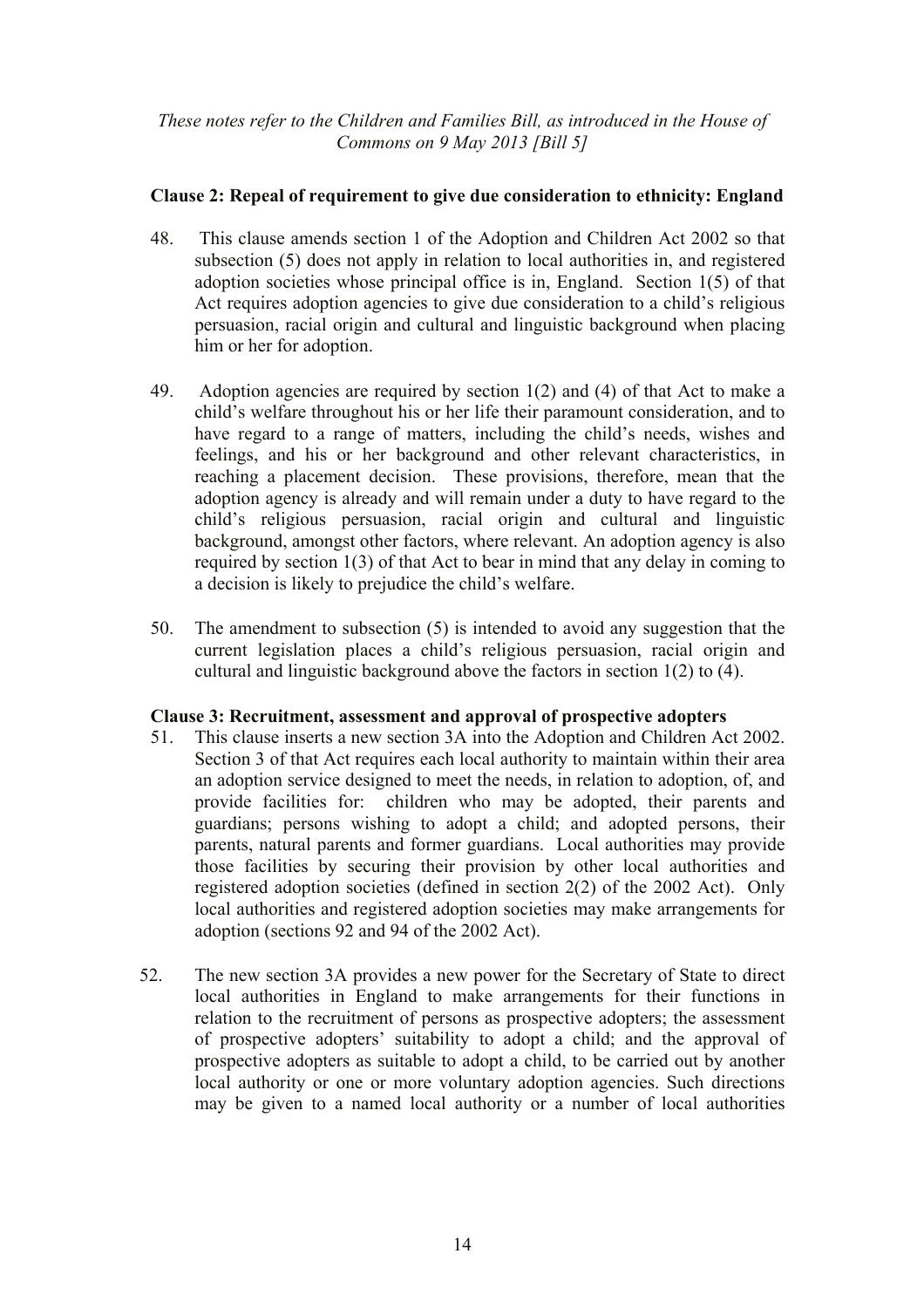within a region or local authorities in England generally. Where a direction is in place a local authority will not be able to exercise these functions but must make arrangements with another local authority or a registered adoption society.

# **Clause 4: Adoption support services: personal budgets**

- 53. This clause inserts a new section 4A into the Adoption and Children Act 2002 to make provision enabling local authorities to prepare personal budgets for adoption support services. A personal budget is an amount to be made available to secure particular adoption support services and provides a way of involving an adopted person or the parent of an adopted person ('the recipient') in securing those services.
- 54. Personal budgets may take the form of direct payments, where families can purchase the services themselves, notional personal budgets, which families can prepare with the local authority and which the local authority can spend on their behalf at their direction or a combination of both.
- 55. Section 4A(2) requires local authorities to prepare a personal budget with respect to adoption support services for a recipient upon request. This only applies where the local authority has, following an assessment under section 4 of the Adoption and Children Act 2002, decided to provide adoption support services (subsection  $(1)(a)$ ).
- 56. The local authority prepare a personal budget where they identify an amount as available to secure the adoption support services that they have decided to provide, with a view to the recipient being involved in securing those services  $(section 4A(3))$ .
- 57. Section 4A(4) enables regulations to be made to make detailed provision about personal budgets, including for direct payments to be made to the recipient in order for the recipient to secure the service, the provision of information, support and advice in connection with personal budgets and direct payments, and when, to whom and on what conditions direct payments may or may not be made.
- 58. If regulations authorise direct payments to be made to an adoptive parent or an adopted child they must require them to consent before the direct payment can be made. They must also require local authorities to stop making direct payments where that consent is withdrawn (section 4A(5)).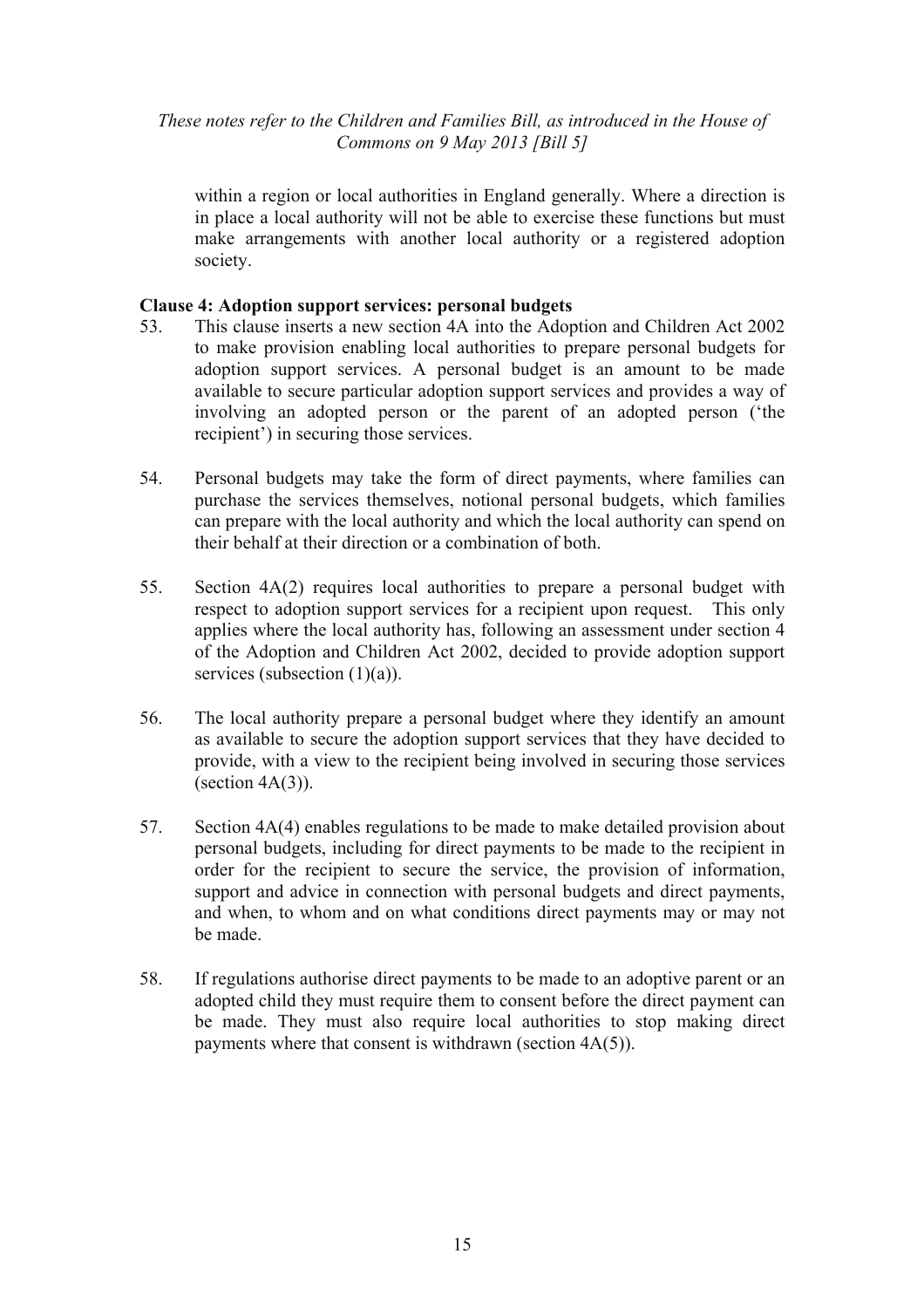59. Any adoption support services that are secured by means of direct payments will be treated as adoption support services provided by the local authority (section  $4A(6)$ ).

#### **Clause 5: Adoption support services; duty to provide information**

- 60. This clause inserts a new section 4B into the Adoption and Children Act 2002.
- 61. Section 4B(1) places a new duty on local authorities in England to provide a range of information about adoption support services and other prescribed information, to any person who has contacted the local authority to request information about adopting a child, or has informed the local authority that they wish to adopt a child. Local authorities must also provide such information to any person within their area who they are aware is the parent of an adopted child or to any such person upon request. This subsection also makes provision for regulations to prescribe the circumstances in which a local authority does not need to provide the information.
- 62. Section 4B(2) sets out the information that the local authority must provide including information about the adoption support services available in their area and information about assessments for adoption support services. It also makes provision for regulations to prescribe other information that must be provided by the local authority.

#### **Clause 6: The Adoption and Children Act Register**

- 63. This clause amends the provisions in the Adoption and Children Act 2002 ("the 2002 Act") that provide for the establishment of an Adoption and Children Act Register ("the register") of children suitable for adoption and prospective adopters who are suitable to adopt a child.
- 64. *Subsection (2)* amends section 125(1)(a) of the 2002 Act to allow for the inclusion in the register of prescribed information about children who are being considered for adoption by an English local authority. This is intended to enable details of looked after children to be included in the register where the local authority are considering adoption as an option for them, but have not yet decided that the child ought to be placed for adoption. These children may be placed with local authority foster parents who are also approved prospective adopters under new subsection 22C(9A) of the Children Act 1989 (see clause 1). This subsection also amends section 125(3) of the 2002 Act to qualify the restriction on public access to the register by providing that the restriction is subject to regulations made under section 128A of the 2002 Act.
- 65. A new section 125(1A) is inserted into the 2002 Act to provide that regulations may enable the register to contain prescribed information about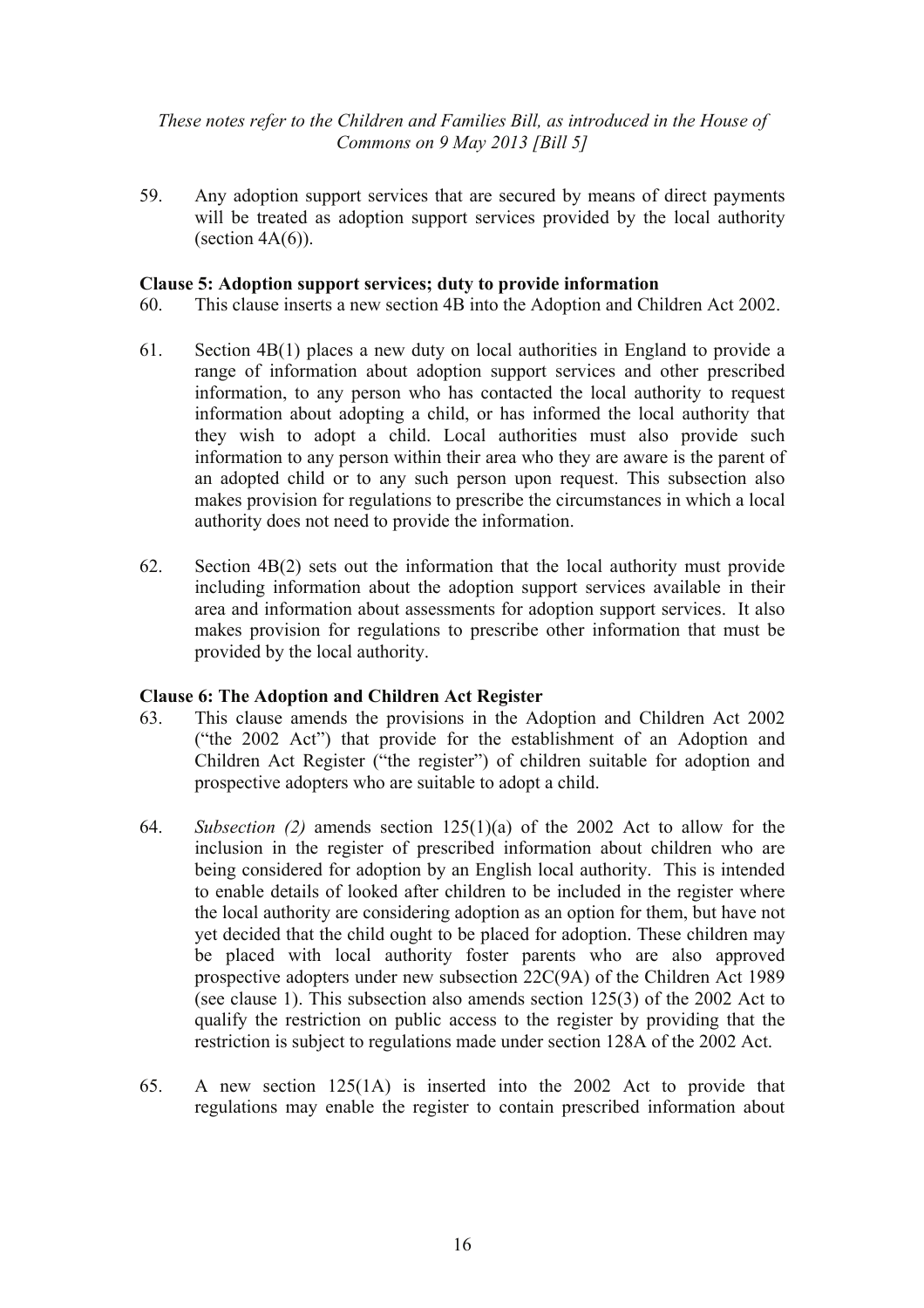children that Welsh, Scottish or Northern Irish adoption agencies are satisfied are suitable for adoption and prospective adopters that they are satisfied are suitable to adopt a child (paragraph 2(3) of Schedule 1).

- 66. *Subsection (3)* amends section 128(4)(b) of the 2002 Act to provide that consent needs to be given by a prescribed person if information about a child who is being considered for adoption by an English local authority is to be disclosed to the Secretary of State or the registration organisation.
- 67. *Subsection (4)* inserts a new section 128A into the 2002 Act, which provides for regulations to allow for the search and inspection of the register by prospective adopters who are suitable to adopt a child in order to enable them to identify a child on the register for whom they might be appropriate adopters. A prospective adopter is suitable to adopt a child if an adoption agency is satisfied that they are suitable to have a child placed with them for adoption (section  $131(2)(b)$ ). The regulations may restrict access to certain parts of the register only, or only to specified content on the register (subsection (2) of section 128A) and the regulations may also set out terms and conditions of access to the register (subsection (3) of section 128A). Subsection (4) of section 128A provides that regulations may prescribe the steps that prospective adopters must follow in relation to the information they have received through their search of the register. Subsection (5) of section 128A provides that the regulations may prescribe the payment of a fee to the Secretary of State or the registration organisation by the prospective adopters for the searching or inspecting of the register.
- 68. Section 129(1) of the 2002 Act is amended to provide that information entered in the register, or compiled from information entered in the register, may also be disclosed under the regulations made under section 128A of the 2002 Act (paragraph 6 of Schedule 1).
- 69. *Subsection (5)* inserts a new subsection (6A) into section 97 of the Children Act 1989 to provide that entering information on the register under section 125 of the 2002 Act or accessing information, in accordance with any regulations made under the new section 128A of the 2002 Act, would not be an offence under section 97 of the 1989 Act.
- 70. *Subsection (6)* introduces Schedule 1 (which amends the Adoption and Children Act 2002 to provide for the removal of the requirement to make provision for the register by Order in Council, and for that register not to apply to Wales or Scotland).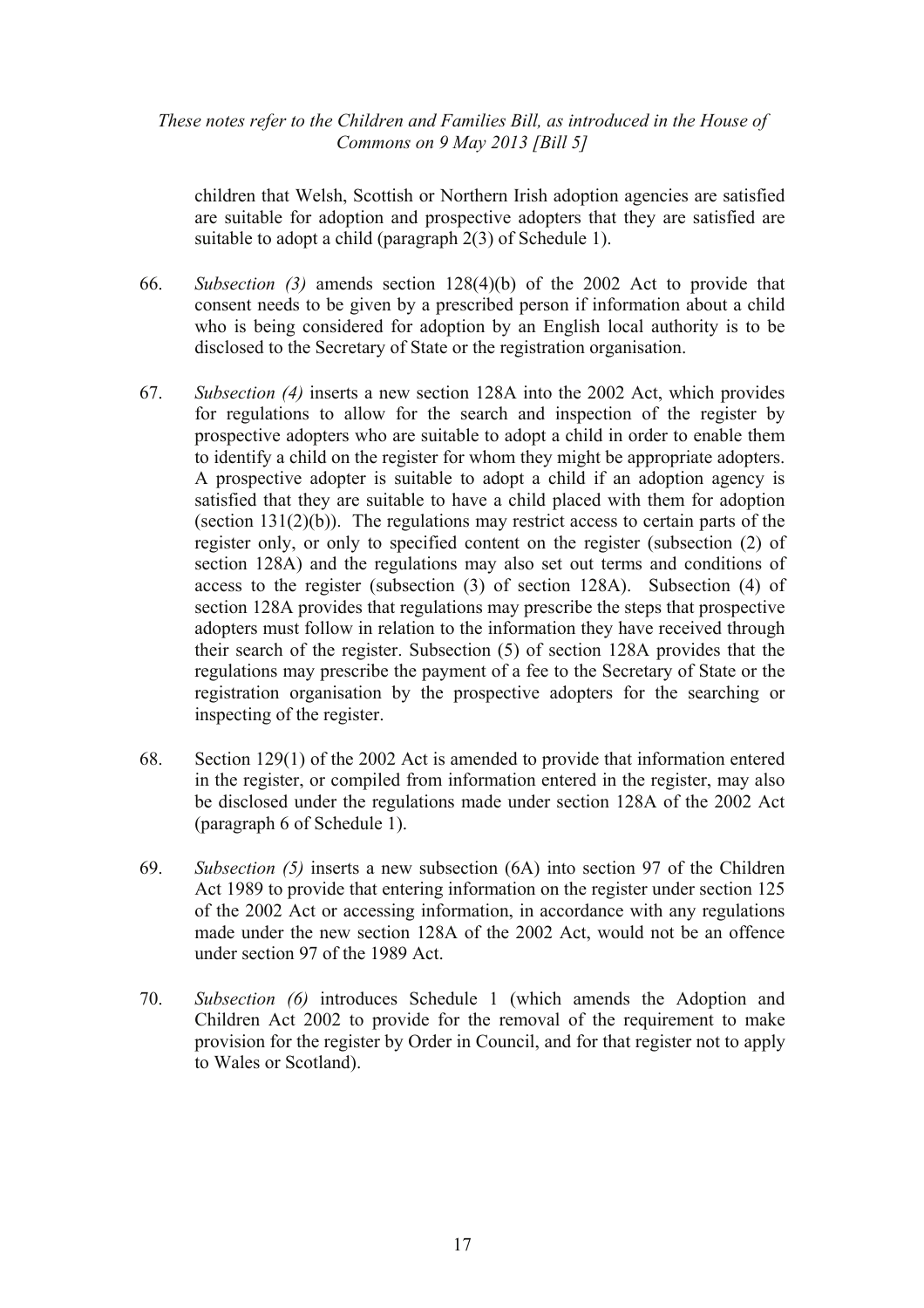# **Clause 7: Contact: children in care of local authorities**

- 71. Section 34 of the Children Act 1989 provides that where a child is in the care of the local authority the authority must allow the child reasonable contact with their parents or guardians, or certain other persons specified in section 34(1). Local authorities are also required, under paragraph 15 of Schedule 2 to that Act, to endeavour to promote contact between all looked after children and those persons listed in paragraph 15(1), including the child's parents and other relatives of the child, like grandparents or siblings. This clause makes amendments to both of these provisions.
- 72. *Subsection (2)* amends section 34(1) to make it clear that the local authority's duty to allow reasonable contact between a child in the care of the local authority and those people listed in section  $34(1)(a)$  to (d) is subject to the local authority's duty to safeguard and promote the welfare of looked after children under section 22(3)(a) of the Children Act 1989. If allowing contact with any of those persons would not safeguard and promote the welfare of the child, the local authority should not allow the contact.
- 73. *Subsection (4)* enables the Secretary of State to make secondary legislation setting out in more detail the matters that the local authority should consider when determining whether contact between the child and any of the people mentioned in section 34(1) is consistent with safeguarding and promoting the child's welfare.
- 74. *Subsection (3)* inserts a new subsection (6A) into section 34 to provide that where a local authority in England is refusing contact under section 34(6) with any of the persons listed in section  $34(1)(a)$  to (d), or where a local authority has obtained a court order under section 34(4) authorising them to refuse contact with any of those persons, the duty in paragraph 15(1) of Schedule 2 no longer applies.
- 75. Section 34(11) provides that before making a care order with respect to any child the court has to consider the contact arrangements that the local authority has made or proposes to make and invite the parties to the proceedings to comment on those arrangements. *Subsection (5)* amends that subsection to provide that the court's duties also apply before the court makes, varies or discharges an order under section 34.

# **Clause 8: Contact: post-adoption**

76. This clause inserts new sections 51A and 51B into the Adoption and Children Act 2002 which provide for the making of orders which deal with contact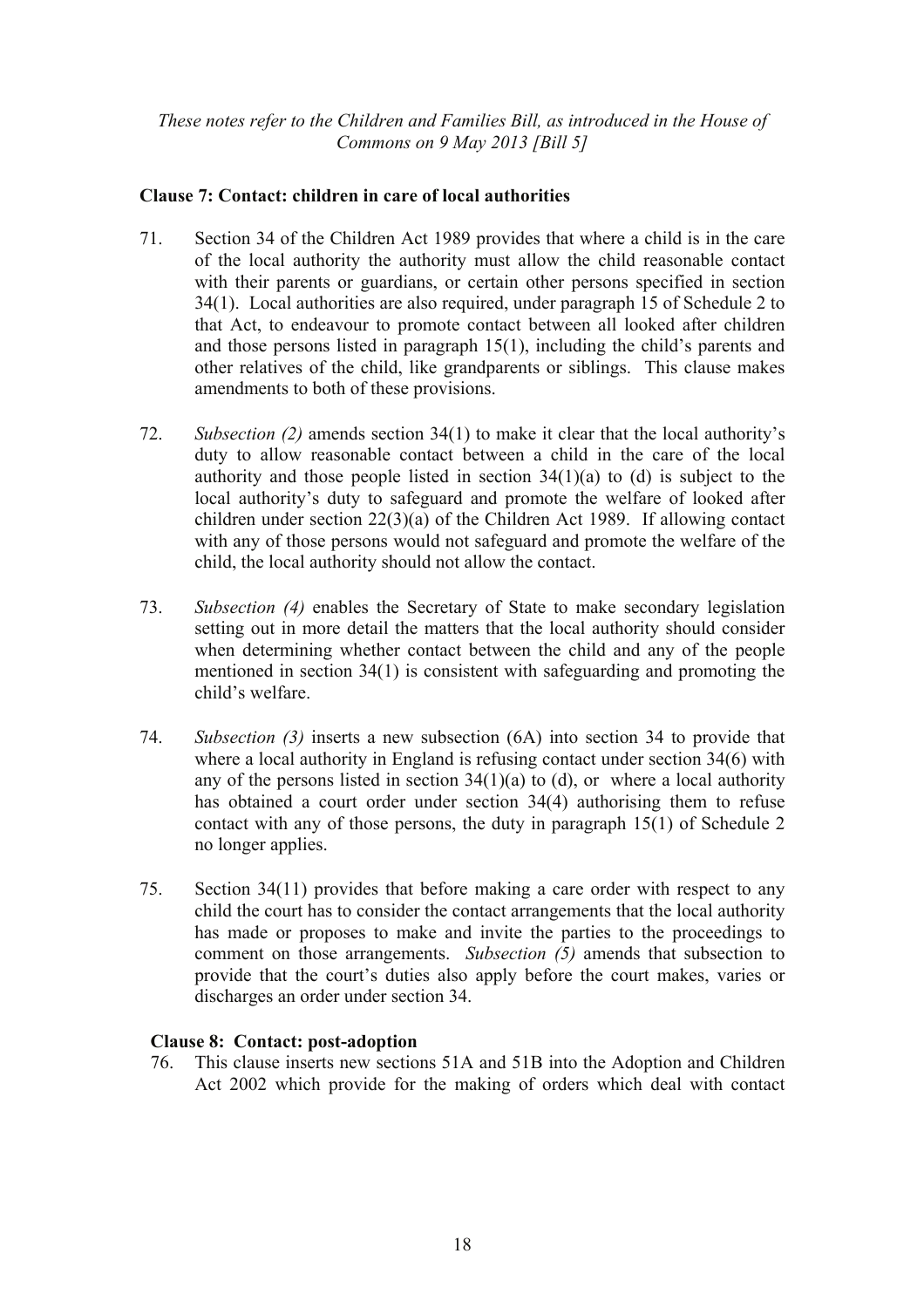arrangements at the adoption order stage and subsequently between an adopted child and those persons listed in section 51A(3).

- 77. Section 51A provides that orders under that section can only be made where an adoption agency has placed or was authorised to place a child for adoption and the court is making, or has made an adoption order.
- 78. When making the adoption order or at any time afterwards the court may either make an order for contact under section 51A(2)(a) or an order prohibiting contact under section  $51A(2)(b)$ . The court may also, when making an adoption order, make an order under section 51A(2)(b) prohibiting contact on its own initiative (section 51A(6)).
- 79. Section 51A(3) prescribes the persons that may be made subject to an order under section 51A. These include former relatives and guardians of the child, amongst others, as well as any person who has lived with the child for at least one year. Section 51A(7) provides that the one year period need not have been continuous but must not have started more than five years before the application for an order under section 51A was made.
- 80. Under section 51A(4) the child, the person who has applied for the adoption order or the child's adoptive parents may make an application for an order under section 51A without the permission of the court. Any other person may apply for an order if they have obtained the permission of the court to do so.
- 81. Section 51A(5) sets out the factors that the court must consider when deciding whether to grant permission, under subsection  $(4)(c)$ , to apply for an order. It provides that the court must consider the possible harm that might be caused to the child by the proposed application, the applicant's connection to the child, and any representations that are made to them by the child, the person who has applied for the adoption order or the child's adoptive parents.
- 82. Section 51A(8) provides that where section 51A applies, an order under section 8 of the Children Act 1989 may not provide for contact between the child and anyone who might be named in a section 51A order. Section 26(5) of the Adoption and Children Act 2002 is also repealed to ensure that no application for a contact order under section 8 of the Children Act 1989 may be made at the same time as an application for an adoption order.
- 83. An order under section 51A may contain directions on how it will be carried into effect, be made subject to appropriate conditions, be varied or revoked following an application by the child, the adoptive parents or the person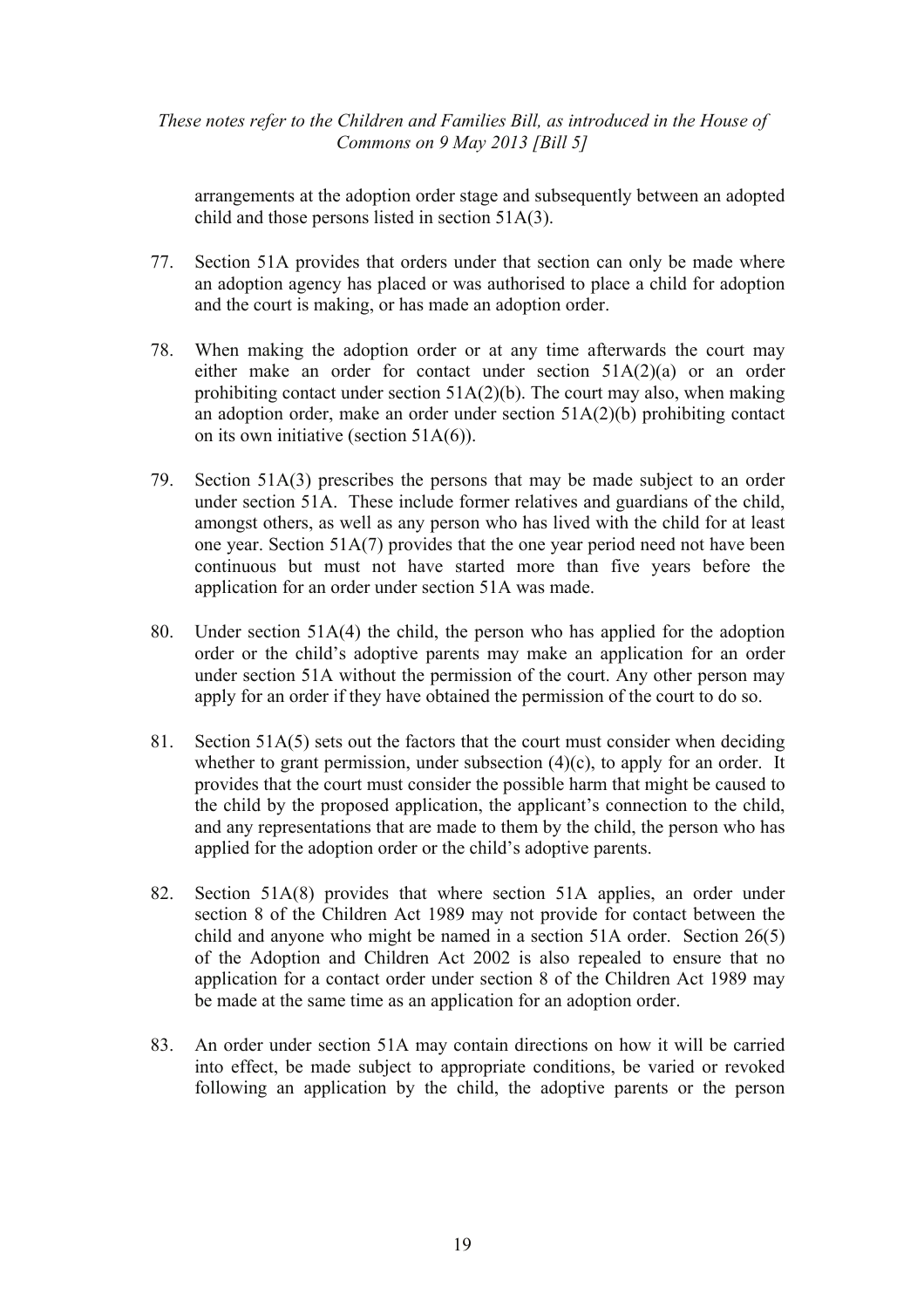named in the order under section 51A and has effect until the child's 18<sup>th</sup> birthday (section 51B(1)).

- 84. Section 51B(4) sets out what rules of court may specify and section 51B(3) provides that the court must, in the light of any rules made, draw up a timetable in relation to orders under section 51A and give directions for ensuring, so far as is reasonably practicable, that any timetable is adhered to.
- 85. Section 1(7) of the Adoption and Children Act 2002 is amended to provide that it applies to orders made under section  $51A$  (subsection  $(2)$ ). This means that the requirements of section 1(2) to (4) of that Act, for example, that the welfare of the child must be the court's paramount consideration, apply when the court is considering making an order under section 51A.
- 86. Section 96(3) of the Adoption and Children Act 2002 is amended to provide that it is not an offence under section 95 of that Act (which prohibits certain payments relating to adoption) to make payments for legal and/or medical expenses in relation to an application for a section 51A order (subsection (4)).
- 87. Section 1(1) of the Family Law Act 1986 ('the 1986 Act') is amended to ensure that a section 51A order is classed as a "Part 1 Order" for the purposes of Part 1 of that Act (subsection (5)). This enables section 51A orders to be recognised and enforced throughout the UK. Section 2 of the 1986 Act is amended to provide for the circumstances in which a court in England and Wales shall have jurisdiction to make an order under section 51A of the 2002 Act (subsection (6)).
- 88. Section 9 of the Children Act 1989 is amended to provide that a court must not make a specific issue or prohibited steps order when the same result could be achieved by making an order under section 51A (subsection (7)). This makes the position with regards to orders under section 51A consistent with the current position in relation to residence and contact orders and with what will be the position in relation to the new child arrangement orders provided for by clause 12 (see paragraph 4(4) of Schedule 2).
- 89. A number of sections of the Armed Forces Act 1991 ('the 1991 Act') are amended (subsections  $(8)$  to  $(11)$ ) to add references to any person in whose favour an order under section 51A of the 2002 Act is in force with respect to the child alongside references to any person in whose favour a contact order (under section 8 of the 1989 Act) is in force (and, in future, alongside references to any person named in a child arrangements order as a person with whom a child is to live, spend time or otherwise have contact: see paragraphs 53 to 57 of Schedule 2).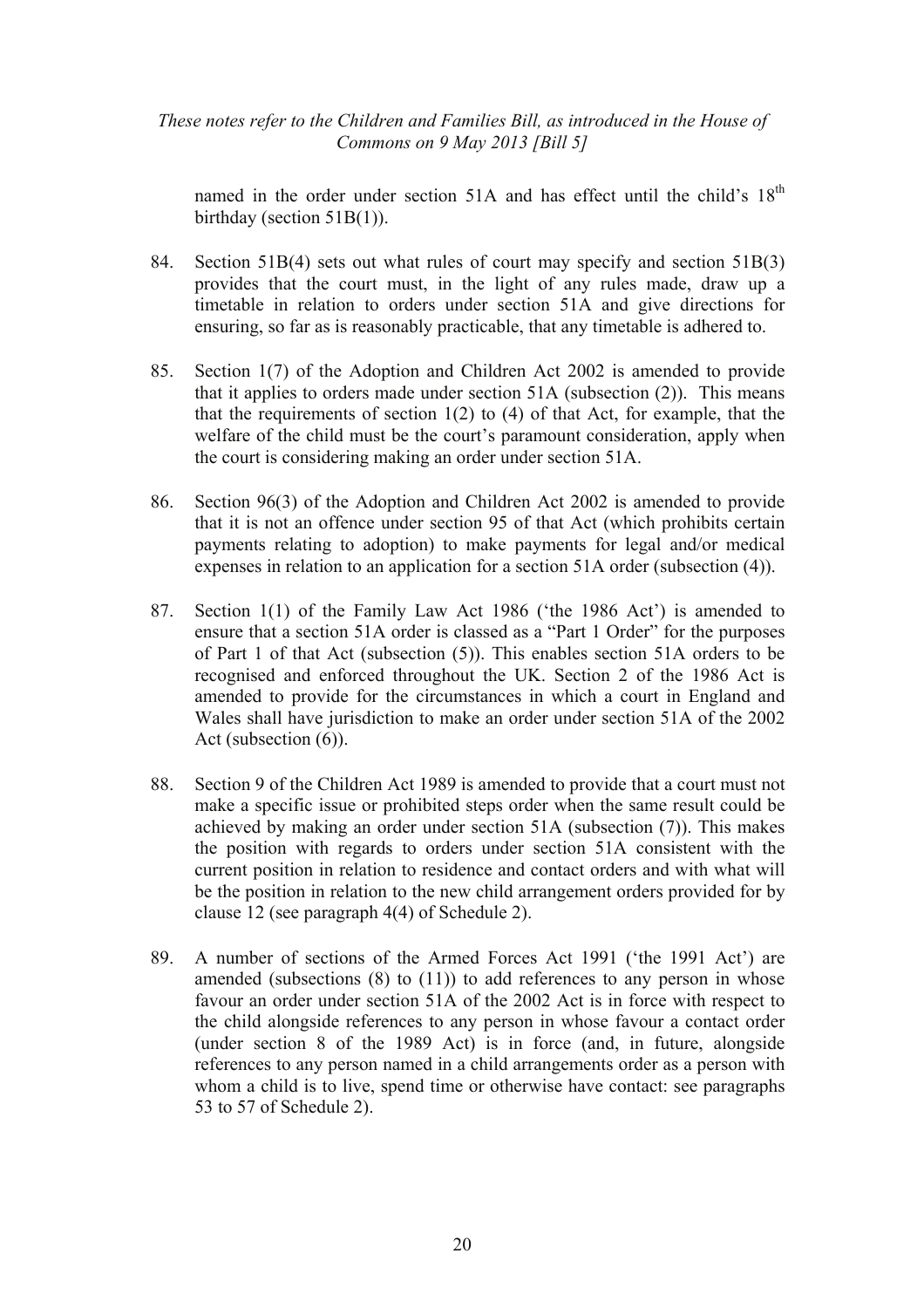## **Clause 9: Promotion of educational achievement of children looked after by local authorities**

- 90. Section 22 of the Children Act 1989 places a general duty on local authorities to safeguard and promote the welfare of the children they look after. Section 22(3A) places a particular duty on local authorities in England to promote the educational achievement of the children they look after, regardless of where they are placed. Many local authorities in England have an education lead to champion the needs of looked after children. They are often referred to as "Virtual School Heads", because they monitor and track the educational progress of the children looked after by their authority as if they attended a single school. This provision responds to the first key recommendation in the report of the inquiry into the educational attainment of looked after children in England carried out by the All Party Parliamentary Group for Looked After Children and Care Leavers.
	- 91. This clause amends section 22 by inserting a new subsection (3B). This requires every local authority in England to appoint an officer employed by the authority to make sure the duty under section 22(3A) is properly discharged.
	- 92. The clause makes explicit reference to permitting a local authority to appoint more than one officer to perform this role. This is intended to remove any doubt that a local authority may make multiple appointments. This is intended to reflect that some authorities - which are significantly larger than others and with higher numbers of looked after children – may wish to have more than one person undertaking this role in order to ensure it is manageable.
	- 93. There is existing statutory guidance from the Department for Education, issued under section 7 of the Local Authority Social Services Act 1970, about how local authorities should discharge their duty to promote the education of their looked after children. This guidance will be revised to take account of this new provision. The revised guidance will also explain the relationship between the functions of the appointed officer carrying out the role of the Virtual School Head and the Director of Children's Services ("DCS"). In effect, the DCS, who is appointed for the purposes of the authority's social services functions relating to children, is responsible for promoting the educational achievement of the children looked after by the authority. The appointed officer or VSH and the service he or she managed would be responsible for how this was achieved.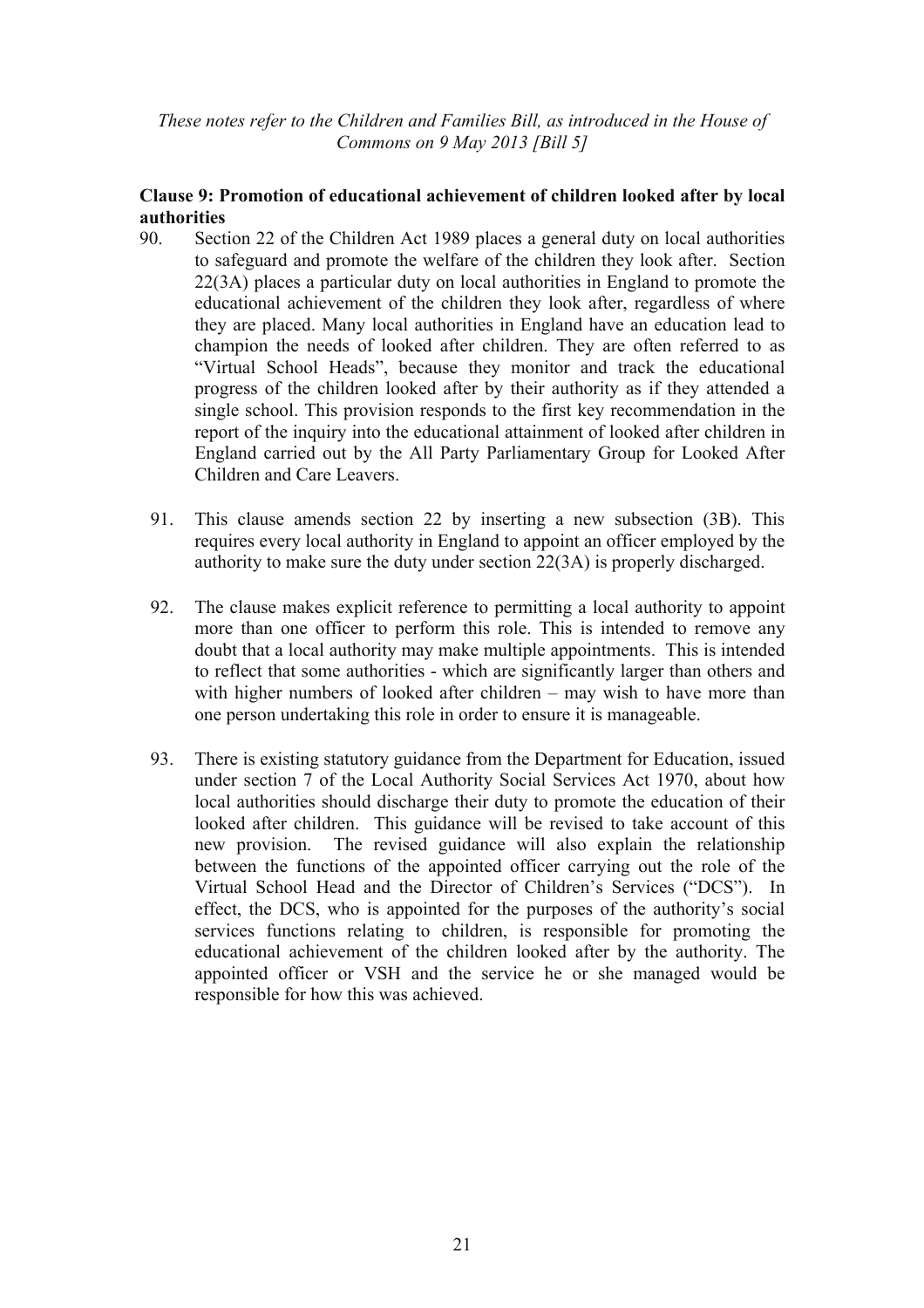# **Part 2 – FAMILY JUSTICE**

## **Requirement to attend family mediation information and assessment meeting**

## **Clause 10: Family mediation information and assessment meetings**

- 94. Subsection (1) provides that any person who wishes to make a relevant family application must first attend a family mediation information and assessment meeting (a "MIAM") to find out about and consider mediation, or other forms of non-court based dispute resolution. Subsection (1) does not make a distinction between applicants who are publicly funded and applicants who are not.
	- 95. *Subsection (2)* enables provision to be made in Family Procedure Rules for how the requirement in subsection (1) is to work in practice. This may include provision:
		- setting out circumstances in which the requirement to attend a MIAM before making an application to court will not apply (subsection (2)(a)). For example, the Government intends that in cases which are urgent (as to be defined) or where a MIAM cannot be arranged within a specified time, or where there is evidence of domestic violence, the requirement to attend will not apply.
		- about how attendance at a MIAM is arranged and how a MIAM is to be conducted (subsection (2)(b)).
		- for the court to refuse to issue or otherwise deal with an application if the requirement to attend a MIAM should have, but has not, been complied with (subsection (2)(c)).
		- about the evidence which is to be considered when determining whether the requirement to attend a MIAM applies and, if so, whether it has been complied with (subsection (2)(d)).
	- 96. *Subsection (3)* defines various terms used in subsections (1) and (2). For example, it provides that a "relevant family application" is an application made in family proceedings that is of a description specified in Family Procedure Rules. The Government intends to invite the Family Procedure Rule Committee to make provision in the Family Procedure Rules so that, for example, the requirement to attend a MIAM will apply (unless an exemption applies) in relation to an application for a child arrangements order.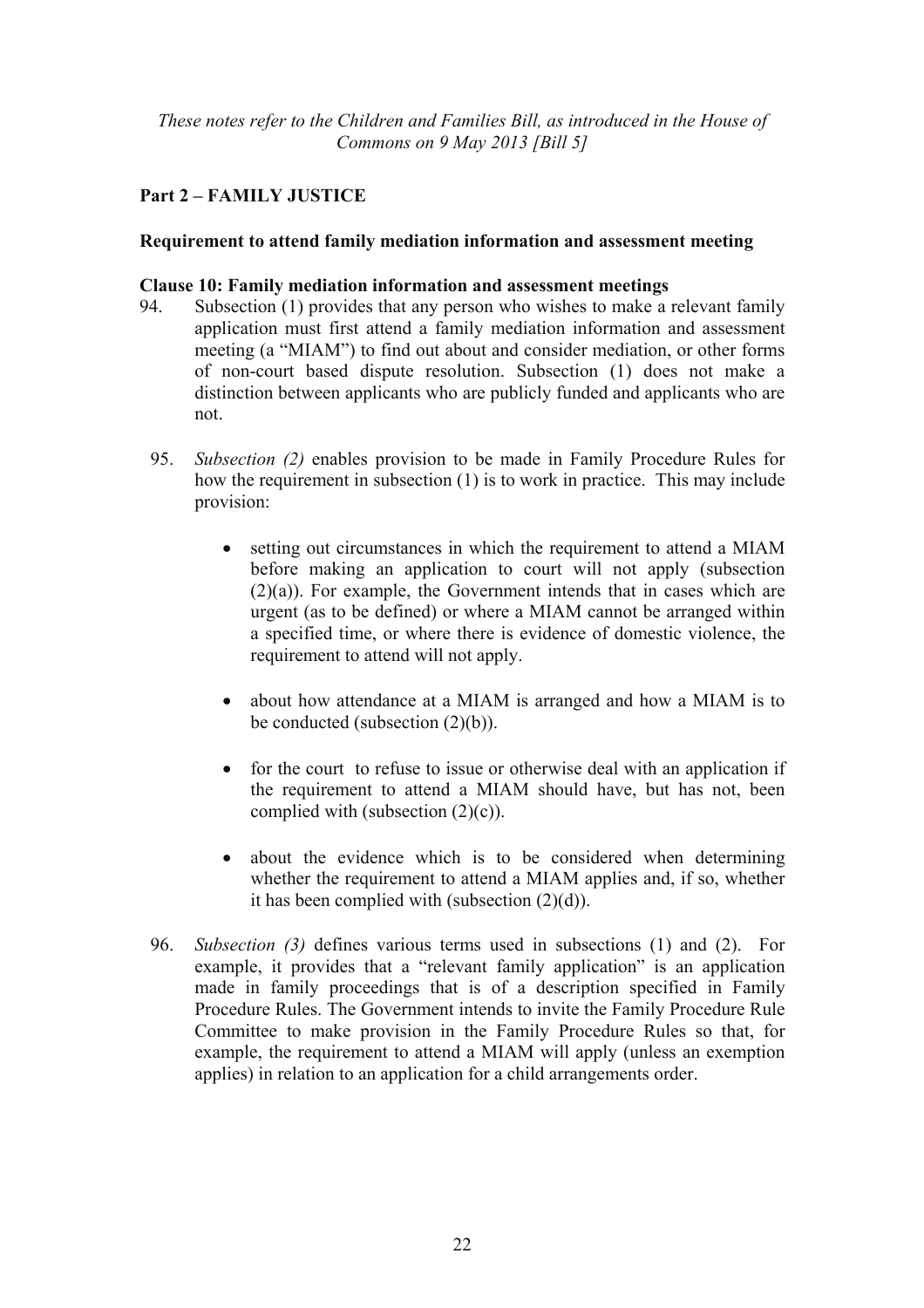97. *Subsection (4)* makes it clear that the powers in the clause to make provision in Family Procedure Rules have no limiting effect on sections 75 and 76 of the Court Act 2003 (which provide the general power to make Family Procedure Rules, being rules regulating practice and procedure in family proceedings).

#### **Welfare of the Child: Parental Involvement**

#### **Clause 11: Welfare of the Child: Parental Involvement**

- 98. The purpose of this amendment is to reinforce the importance of children having an ongoing relationship with both parents after family separation, where that is safe, and in the child's best interests. It is not the purpose of this amendment to promote the equal division of a child's time between separated parents. The effect of this amendment is to require the court, in making decisions on contested section 8 orders, the contested variation or discharge of such orders or the award or removal of parental responsibility, to presume that a child's welfare will be furthered by the involvement of each of the child's parents in his or her life, unless it can be shown that such involvement would not in fact further the child's welfare. (A "section 8 order" is one of the orders defined by section 8 of the Children Act 1989 - contact orders, residence orders, prohibited steps orders and specific issue orders, although it is being proposed that contact orders and residence orders be replaced by child arrangements orders.)
- 99. The presumption can only apply in the case of a parent falling within the new section  $1(6)(a)$  of the Children Act 1989. A parent falls within section  $1(6)(a)$ if that parent can be involved in the child's life in a way that does not put the child at risk of suffering harm. A parent is to be treated (by virtue of the new section 1(6)(b)) as someone whose involvement will not give rise to a risk of harm to the child unless the court has evidence before it that involvement of that person would give rise to such a risk whatever the form of the involvement.
- 100. If a parent can be involved in the child's life in a way that does not put the child at risk of suffering harm (whether that be through direct, indirect or supervised contact) the presumption applies to that parent and the court must then go on to consider whether the presumption is rebutted on the basis that it is shown that the involvement of that parent would not in fact further the child's welfare.
- 101. Therefore even where a parent can be involved without posing a risk of harm to the child, the presumption will be rebutted if the court believes that the parent's involvement is not consistent with the child's welfare.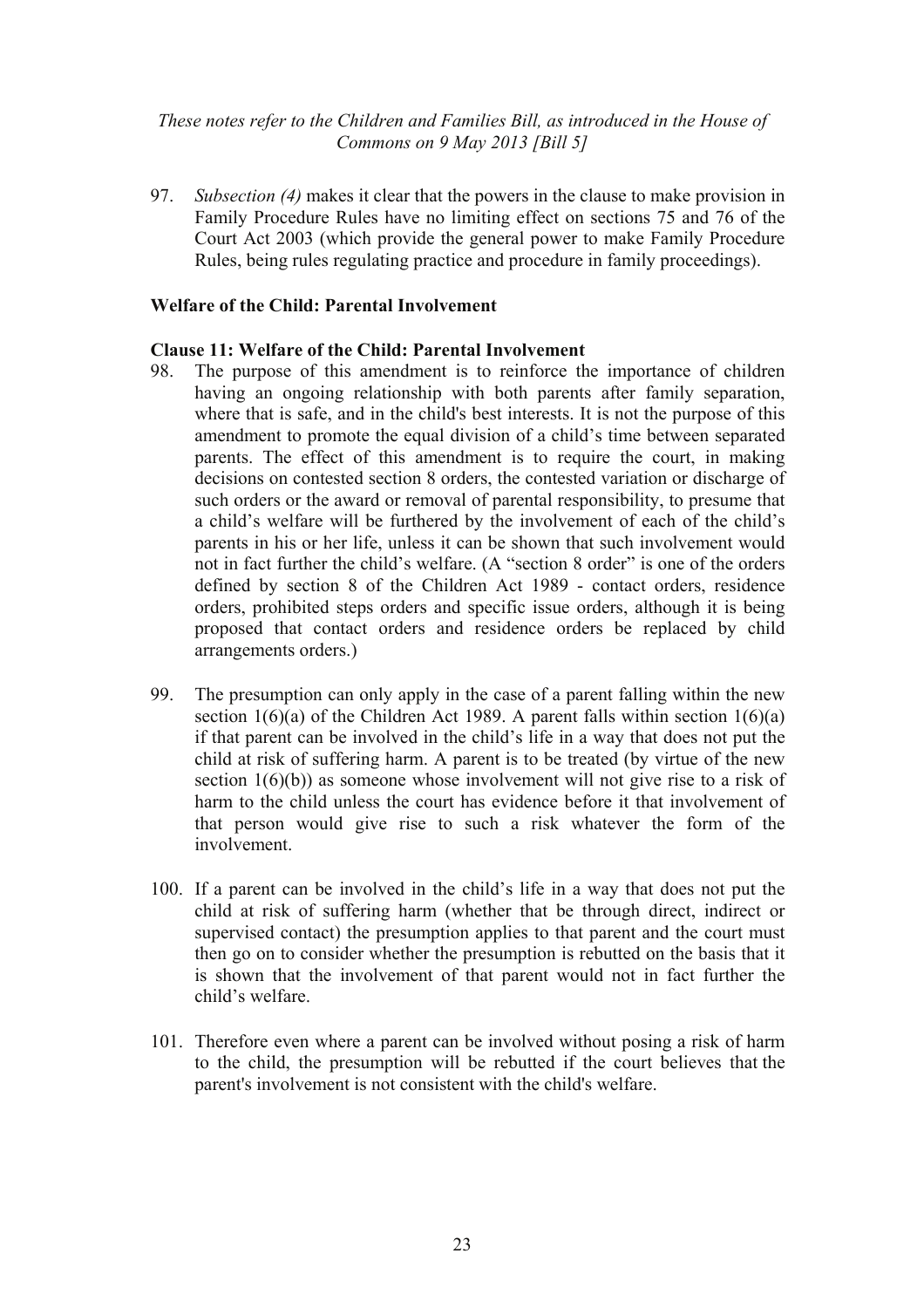- 102. In a case where the presumption stands in respect of either or both of the child's parents, the court will be required to presume that the child's welfare will be furthered by the involvement of that parent (or those parents) in the child's life. This will be a consideration for the court to weigh in the balance when deciding whether to make an order (and if so what order to make) in a particular case, along with the other considerations in section 1 of the Children Act 1989, subject to the overriding requirement that the child's welfare remains the court's paramount consideration.
- 103. A process map and examples are set out at Annex A in order to further explain how the presumption is expected to fit with the decision making process.

#### **Clause 12: Child arrangements orders**

- 104. *Subsection (2)* removes the current definitions in section 8(1) of the Children Act 1989 of a residence order and of a contact order. These orders are replaced by the child arrangements order, in line with the recommendation made by the Family Justice Review.
- 105. *Subsection (3)* inserts into section 8(1) of the Children Act 1989 the definition of the new child arrangements order. A child arrangements order is an order regulating arrangements relating to with whom a child should live, spend time, or have other types of contact, or when they should do so. The "other types of contact" a child arrangements order may provide for could include indirect contact such as a telephone call by the parent. As now, specific matters which arise in connection with the exercise of parental responsibility for a child (including matters giving rise to a need to limit the exercise of that parental responsibility), and that do not relate to who the child should live with or have contact with, will be dealt with by means of a specific issue order or a prohibited steps order (as defined in section 8(1) of the Children Act 1989) as appropriate.
- 106. Entitlement to apply for a child arrangements order will in general mirror the existing entitlement in respect of section 8 orders. But there is one extension of that entitlement, which will arise as a result of consequential amendments to sections 10 and 12 of the Children Act 1989, detailed further below.

#### **Schedule 2 – Child amendments orders: amendments**

107. Schedule 2 consists of two parts, each containing amendments to legislation that relate to clause 12 (child arrangements orders) and, in particular, the replacement of the "residence order" and the "contact order" by the child arrangements order. In addition, certain of these amendments reflect a shift in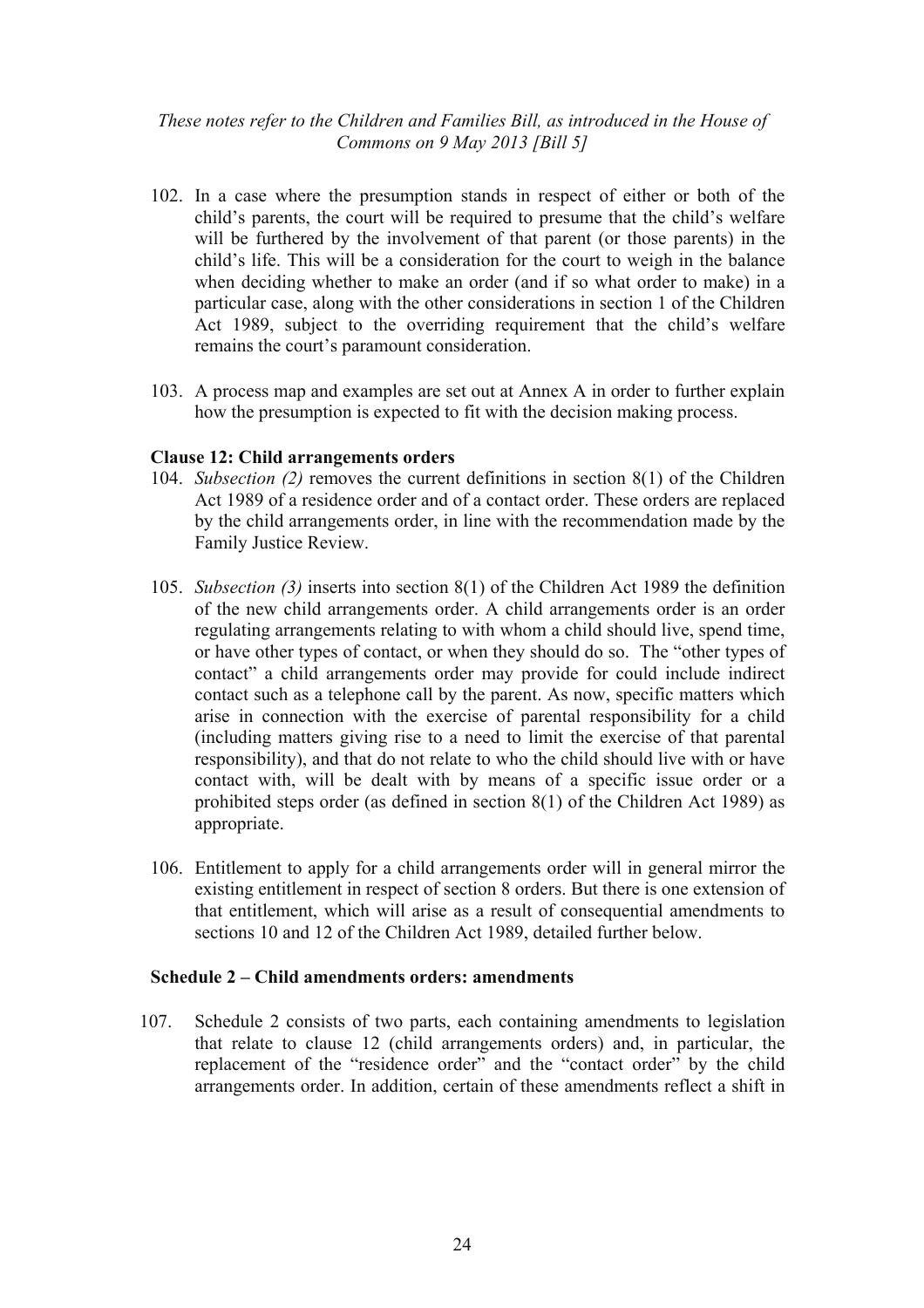focus in order to achieve a particular policy aim. For those sections where this is the case, a more detailed explanation is provided below.

- 108. Many of these amendments are those which replace "residence order" or "contact order" with "child arrangements order". For many of those sections which previously referred to either residence or contact orders, the distinction remains, but the language now reflects that the order in question will be a specific type of child arrangements order.
- 109. Whilst the name of the order in question will change, the rights that flow from the order will remain. If, for example, the order provides that a child shall live with a particular person, that person (or others seeking confirmation that the child lives with that person), should be able to rely on that child arrangements order as confirmation that the child should be living with that person, in the same way as is currently the case in relation to a residence order. The content of the order will set out with whom the child is to live. From an international perspective, it is the content of an order rather than the name of the order that is important. A child arrangements order which regulates arrangements relating to with whom the child concerned is to live will operate in the same way as a residence order does at present. Parental responsibility that results from the making of such an order will remain.

# **Schedule 2, Part 1: Amendments of the Children Act 1989**

- 110. Part 1 of Schedule 2 contains the amendments to the Children Act 1989 that relate to clause 12 (child arrangements orders). Several amendments to the Children Act 1989 have the aim of replicating, in so far as possible, the current position as regards residence orders and contact orders. However, some amendments have required additional provisions to be inserted into sections in that Act or an alteration to the focus of such sections. This is to ensure that the amendments reflect the policy aim of moving away from terminology that implies that there is a winner or loser in disputes concerning children (the perception often being that the parent with residence is the winner while the parent with contact is the loser). Where more detailed amendments have been required, further explanation is provided below.
- 111. Of particular note in this regard are the amendments made by *paragraphs 7* to *11* of Schedule 2 which amend sections 11A to 11E of the Children Act 1989. Sections 11A to 11E relate to "contact activity directions", which are directions which the court is able to make where it is considering making provision about contact, and "contact activity conditions", which can be imposed in a contact order. Contact activity directions and contact activity conditions have the aim of promoting contact. The amendments to sections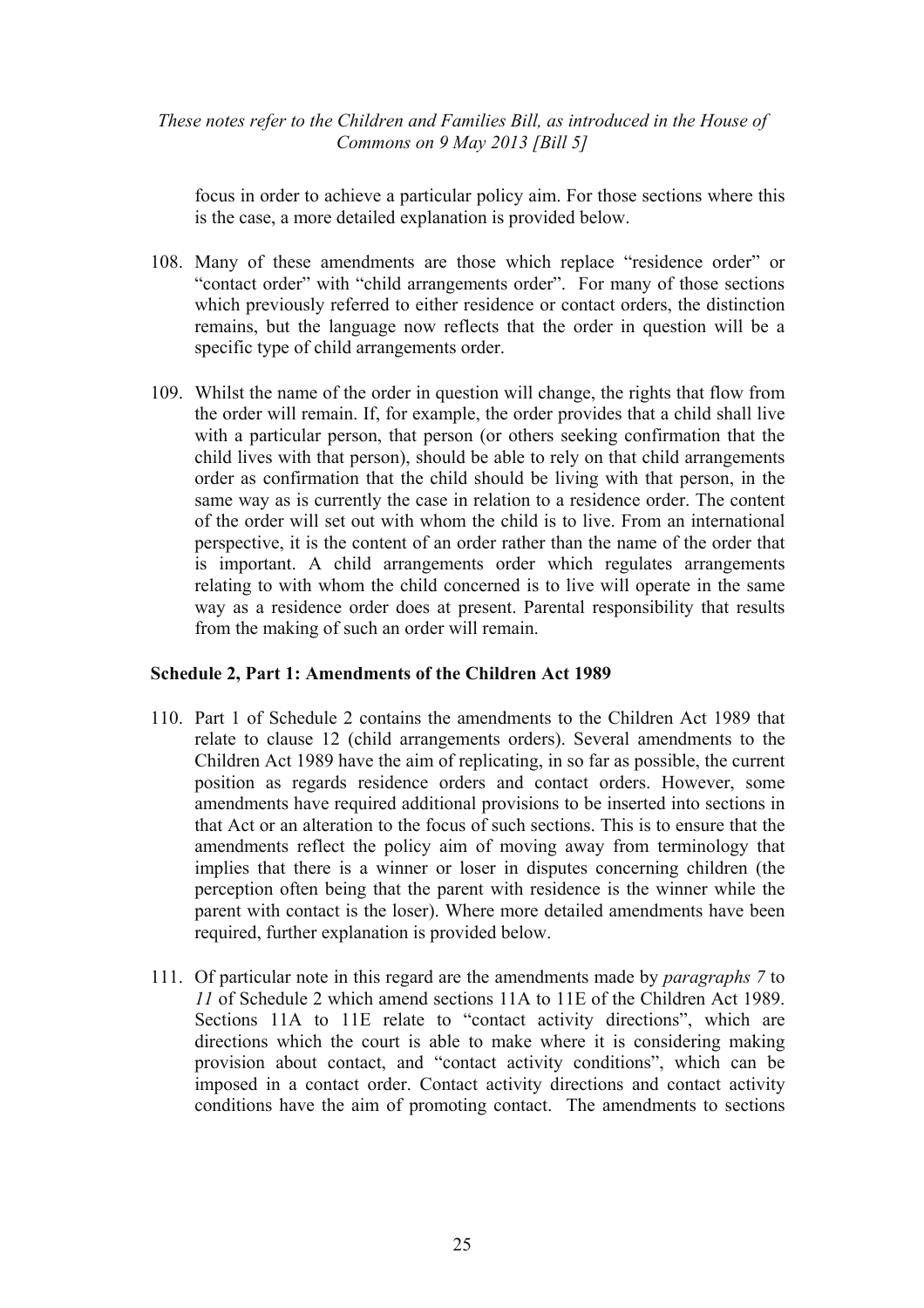11A to 11E will mean that the activities directed or imposed will be able to relate to more than just promoting the contact provided for in the child arrangements order (or provision about contact which the court is considering). Instead the activities directed or imposed will be about helping to establish, maintain or improve the involvement of a person in a child's life. As such, these directions and conditions will no longer be referred to as "contact activity directions" or "contact activity conditions", but will be "activity directions" and "activity conditions".

- 112. The shift in focus here is to recognise that where the child lives with more than one person or lives with one person and spends time or otherwise has contact with another person, there may be issues that relate to the time spent by the child with the person with whom he or she lives, that affect the smooth operation of the arrangements for the care of the child. In such circumstances, these issues could be addressed by an activity direction or condition.
- 113. In addition, various amendments in Schedule 2 mean that the court will be able to make activity directions when it is considering whether a person has failed to comply with a provision of a child arrangements order, or what steps to take in consequence of such a failure, but where the court is not considering whether to vary or revoke the child arrangements order itself. These amendments will ensure that where there is an alleged or actual failure to comply with a child arrangements order, the court can consider whether it would help in resolving any dispute to require one or more of the adults involved to attend an activity such as a parenting information programme.
- 114. Sections 11F and 11G of the Children Act 1989 are supplementary to sections 11A to 11E. Sections 11H to 11P make provision as to the enforcement of contact orders and the payment of compensation where one person is in breach of an order and the other person suffers financial loss. Amendments made to these sections are to ensure that where a child arrangements order is in force with respect to a child and the provisions setting out the living arrangements (not just arrangements about contact) are sufficiently precise so that it is clear when a person is in breach of the order, the sanctions currently available to the court by virtue of sections 11H to 11P are available for breaches of a child arrangements order by any person who the child is to live with.
- 115. *Paragraph 21* amends section 12 of the Children Act 1989 and relates to the entitlement to parental responsibility as a result of being named in a child arrangements order. New subsection 12(1A) gives the court the power to give parental responsibility to the child's father or second female parent (by virtue of section 43 of the Human Fertilisation and Embryology Act 2008) in cases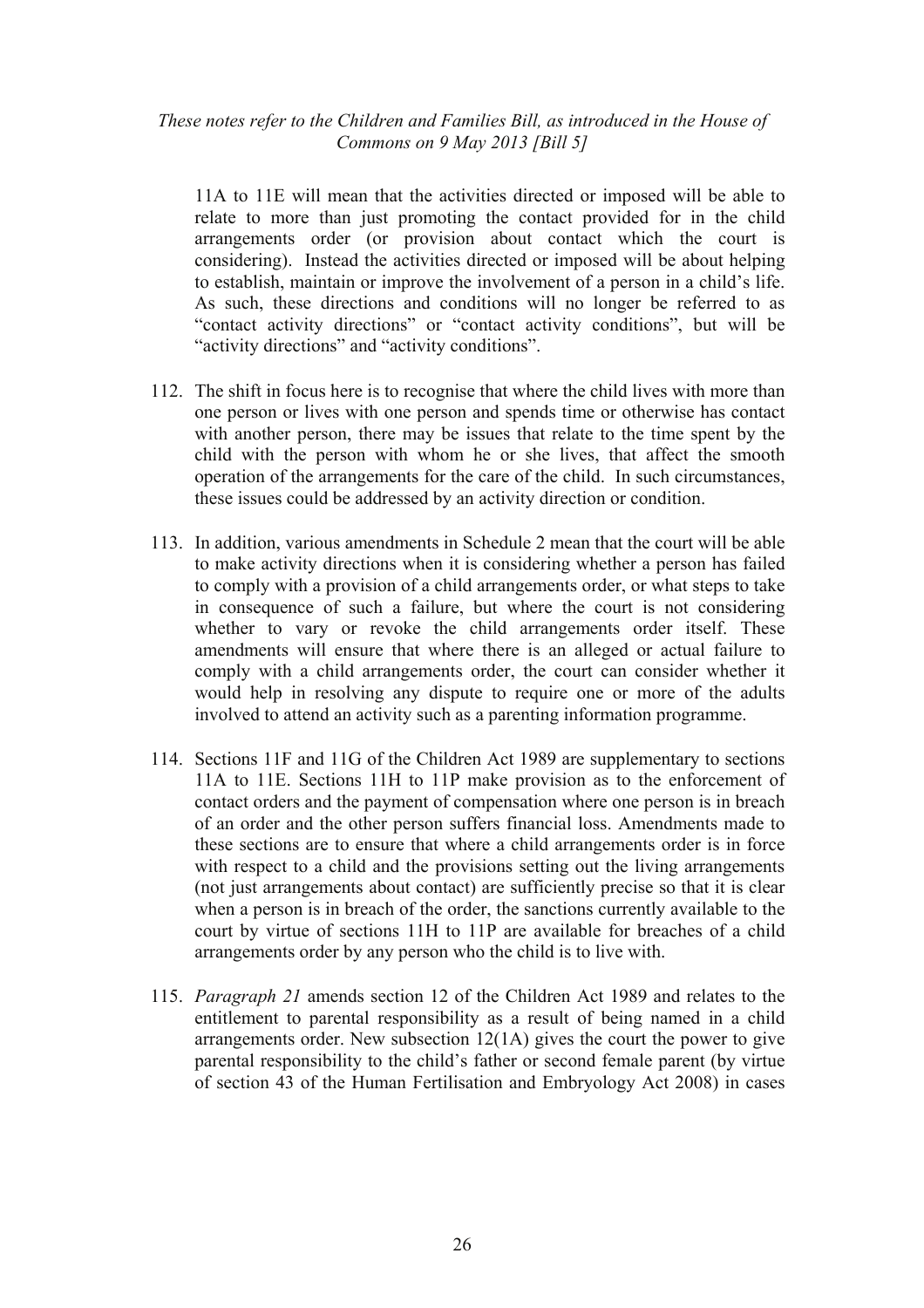where the father (or second female parent) is named in the order as a person with whom the child is to spend time or otherwise have contact.

- 116. New subsection 12(2A) enables the court to give parental responsibility to a person who is not a child's parent or guardian, in cases where a child arrangements order provides for the child concerned to spend time with or otherwise have contact (but not live) with that person. As for subsection 12(2), parental responsibility is limited to the duration of the relevant provision.
- 117. As a result of new subsection  $12(2A)$  and new subsection  $10(5)(d)$  the entitlement to apply for a child arrangements order will be extended. New paragraph (d) of section 10(5) of the Children Act 1989 (see paragraph  $5(3)(c)$ of Schedule 2) would provide that a person who has parental responsibility by virtue of provision under new section 12(2A) is entitled to apply for a child arrangements order. The Government considers that the extension of entitlement that would be effected by new section  $10(5)(d)$  is narrow because there are likely to be only a few cases in which the court considers it appropriate to give parental responsibility to a person with whom a child spends time or otherwise has contact but does not live.
- 118. Section 14, which relates to measures for the enforcement of residence orders under section 63(3) of the Magistrates' Courts Act 1980, is repealed by *paragraph 23*. No equivalent is needed because the enforcement powers of the family court to be established by the Crime and Courts Act 2013 will be sufficient.

## **Schedule 2, Part 2 – Child arrangements order – amendments to legislation other than the Children Act 1989**

119. Part 2 of Schedule 2 contains amendments to legislation other than the Children Act 1989 that relate to clause 12 (child arrangements orders). Many of these amendments replace references to a "residence order" or "contact order" with a references to a "child arrangements order", and all are made either with the intention of preserving the original policy effect of the legislation concerned, or to reflect the new intentions referred to above (for example, in relation to the ability to make activity directions where there has been an alleged or actual failure to comply with a provision of a child arrangements order).

## **Clause 13: Control of expert evidence, and of assessments, in children proceedings**

120. Clause 13 makes provision about when expert evidence may be sought or put before the court in children proceedings. It is intended that, in so far as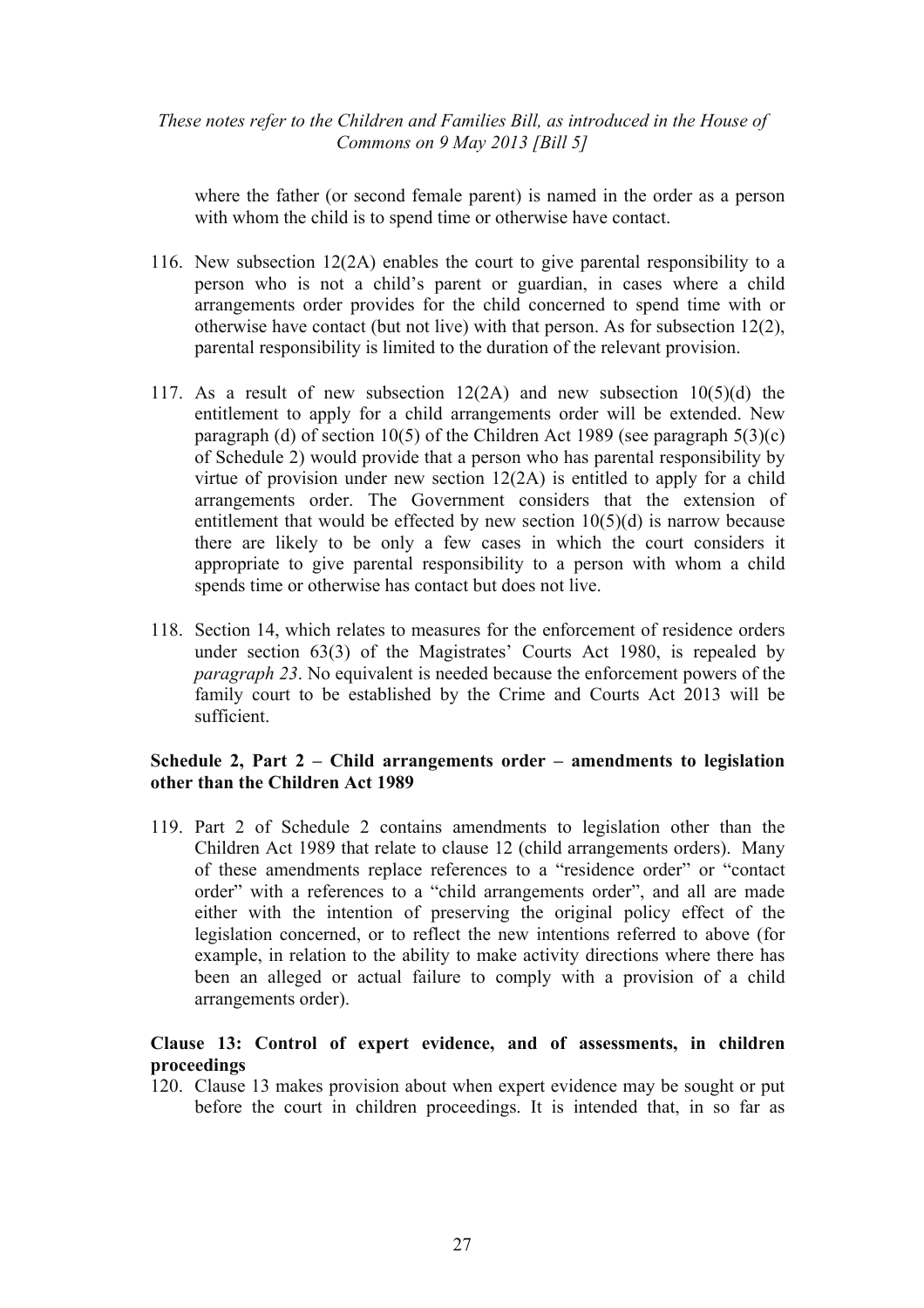children proceedings are concerned, these measures will replace similar provisions which are contained in the new Part 25 of the Family Procedure Rules 2010 which is inserted into the 2010 Rules by the Family Procedure (Amendment) (No.5) Rules 2012 [S.I. 2012/3061 and came into force on 31 January 2013. The new Part 25 is largely a consolidation of new and old rules relating to the control of expert evidence.

- 121. *Subsection (1)* requires that any person wishing to instruct an expert to provide evidence for use in children proceedings must first seek the permission of the court to do so; *subsection (3)* similarly requires the court's permission for a child to be medically or psychiatrically examined or otherwise assessed by an expert for the purpose of preparing expert evidence for the court; and *subsection (5)* likewise requires the court's permission for expert evidence, whether in the form of a written report or oral evidence, to be put before the court. Similar restrictions are well established in court rules and are now all set out in Part 25 of the Family Procedure Rules
- 122. *Subsections (2)* and *(4)* provide for what is to happen where an expert is instructed or a child medically or psychiatrically examined or otherwise assessed to provide expert evidence for use in children proceedings without first obtaining the court's permission. In these circumstances evidence resulting from the instructions or examination or assessment is inadmissible in children proceedings unless the court rules that it is admissible.
- 123. *Subsection (6)* sets out the test for permission. The court will only be able to give permission as mentioned in subsections  $(1)$ ,  $(3)$  and  $(5)$  if it is satisfied that the expert evidence is necessary to assist the court in resolving the proceedings justly. In reaching that decision, the court has to consider the factors specified in *subsection (7),* and any additional factors which may be prescribed by way of Family Procedure Rules. The factors have the effect, among other things, that the court will need to consider how the child might be affected if it is likely that the instruction of an expert would lengthen the timetable for the proceedings.
- 124. *Subsection (8)* excludes certain types of evidence from the ambit of expert evidence so they are not subject to the restrictions set out in the clause. These include any evidence given by a person who is a member of staff of a local authority or of an authorised applicant the purpose being to ensure, for example, that local authority social workers are not captured within the definition of expert evidence and permission is not required before they can provide a report or give evidence. Similarly, evidence given by officers of Cafcass or Cafcass Cymru, and any evidence provided in connection with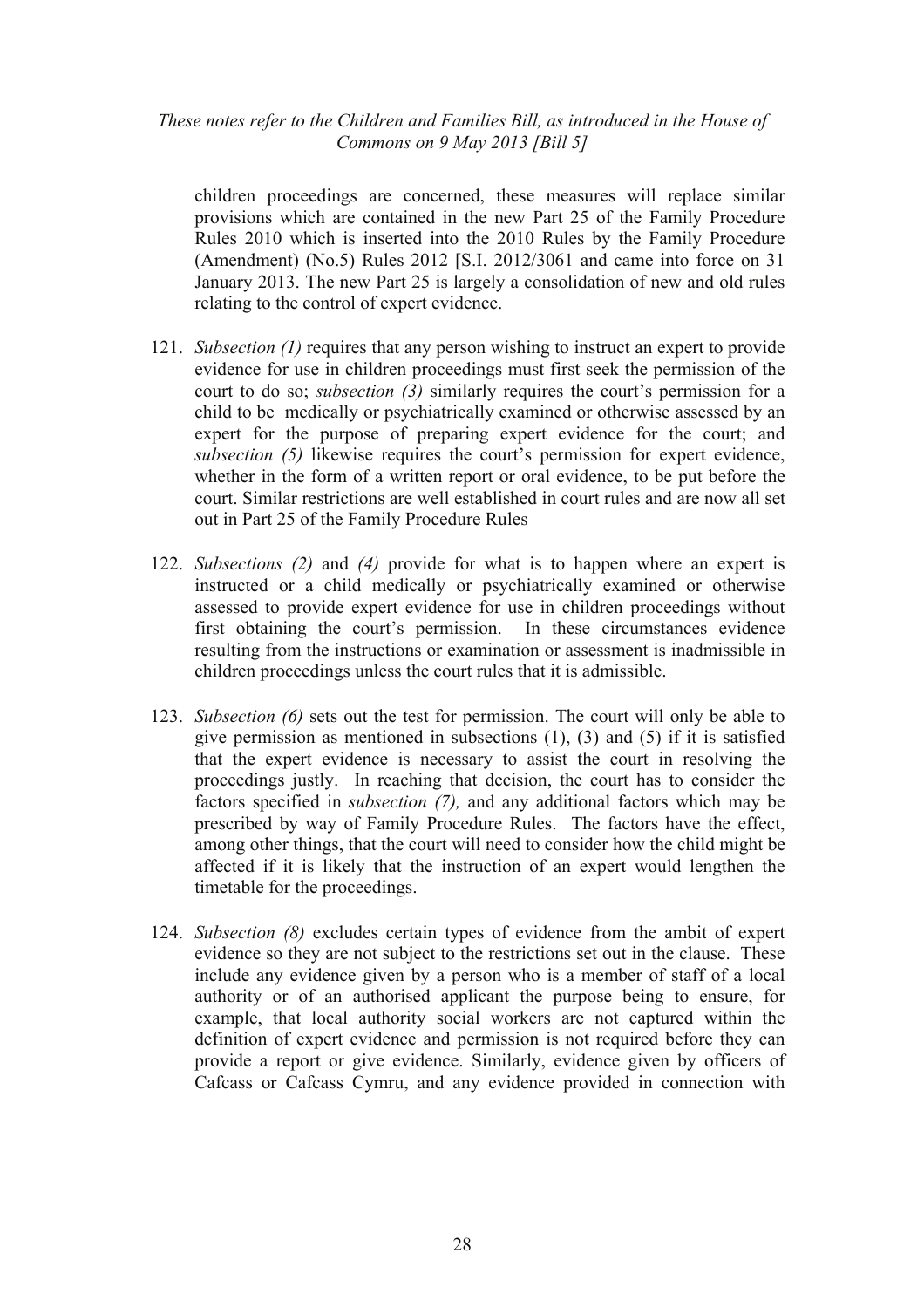determining the suitability of a child for adoption, is not expert evidence and will not be subject to these restrictions.

- 125. *Subsection (9)* enables "children proceedings" to be defined in the Family Procedure Rules for the purposes of the clause.
- 126. *Subsection (10)* is intended to ensure that any other matter relating to experts in children proceedings can continue to be determined by the Family Procedure Rules.
- 127. *Subsection (11)* amends section 38 of the Children Act 1989, which enables the court to give such directions as it considers appropriate relating to the medical or psychiatric examination or other assessment of the child when making an interim care order or an interim supervision order (section 38(6)). The new subsections (7A) and (7B) align section 38 with the new test for permission for expert evidence in children proceedings (as provided for in the previous provisions of clause 14) so that the court may only make a direction for such an examination or assessment to be undertaken if it is satisfied that it is necessary to assist the court to resolve the proceedings justly (new subsection 7A). In reaching a decision, the court must consider a number of factors mirroring those in subsection (7) of the clause (new subsection (7B)).

#### **Clause 14: Care, supervision and other family proceedings: time limits and timetables**

#### **Time limits for resolution of proceedings**

- 128. *Subsection (2)* amends section 32(1) of the Children Act 1989, which relates to the timetabling of proceedings on an application for a care or a supervision order, to require the court to timetable care and supervision cases with a view to concluding them without delay and, in any event, within 26 weeks of an application being issued.
- 129. *Subsection (3)* inserts a series of new subsections into section 32. New subsections (3) and (4) require that particular regard is had by the court to the impact of the timetable on the welfare of the child when drawing up the timetable for a case, revising that timetable, or making any decision (excluding an extension under new subsection (5), dealt with below) which may give rise to a revision of the timetable. The starting point for the court when timetabling cases should always be that the proceedings should be disposed of without delay, and in any event within the applicable period, which will be 26 weeks in the absence of an extension.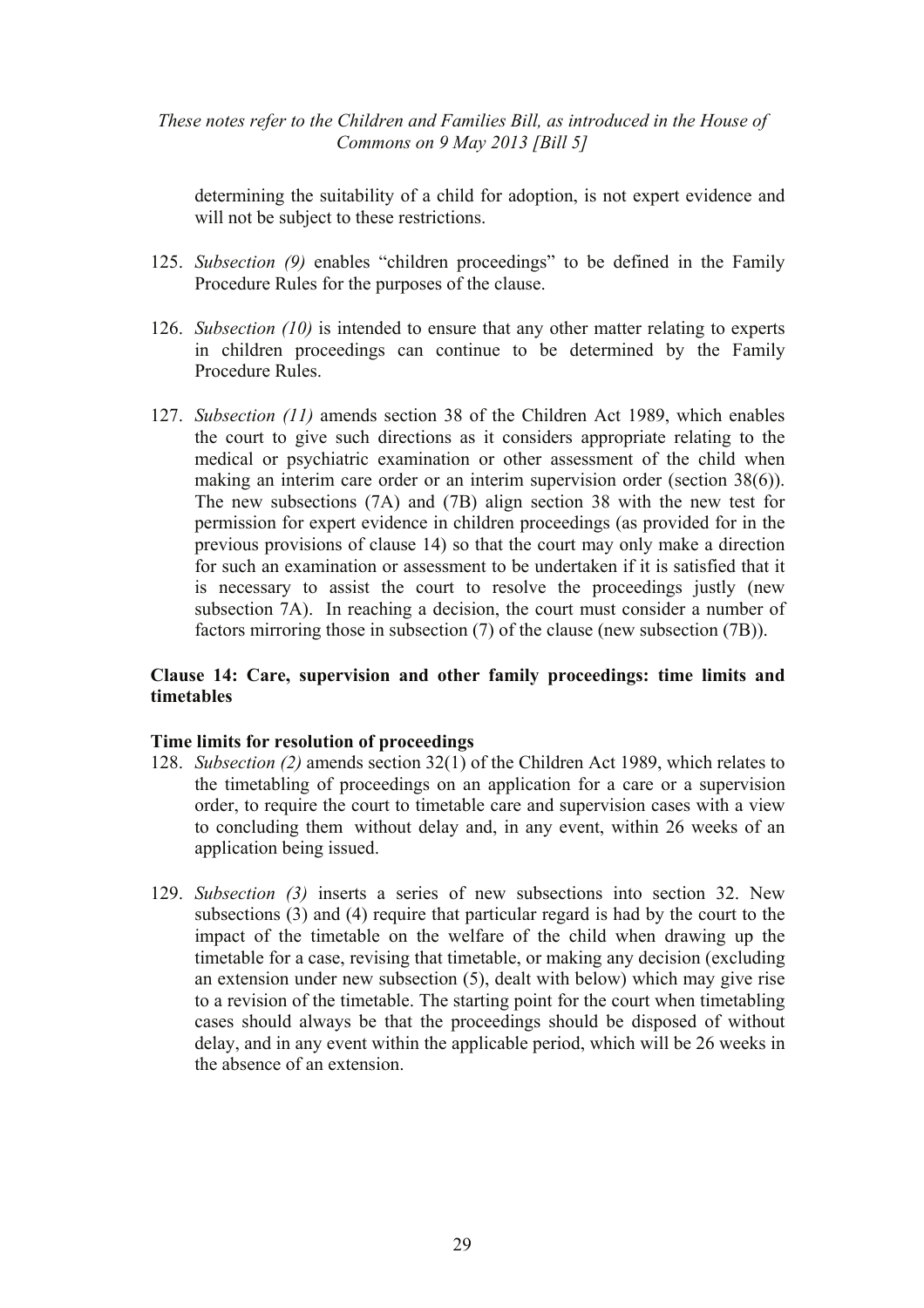- 130. New subsection (5) of section 32 allows the court to extend the maximum case duration to be observed when timetabling an application beyond the 26 week time limit, or beyond the end of any previous extension, only if the court considers that an extension (or further extension) is necessary to enable it to resolve the proceedings justly. A decision to extend the maximum case duration to be observed when timetabling the application will in almost every case be followed by a revision of the timetable for the case to take advantage of the extension, for example, by relisting the date of a hearing. When deciding whether to extend time, the court must have particular regard to the impact which any ensuing revision of the timetable would have on the welfare of the child to whom the application relates, or on the duration and conduct of the proceedings.
- 131. New subsection (7) of section 32 highlights, by way of guidance, that extensions should not be granted routinely, and should be seen as requiring specific justification.
- 132. The factors which may be relevant when the court is considering whether to extend time beyond 26 weeks, or beyond the end of a previous extension may include, for example, the disability or other impairment of a person involved in the proceedings, if that means that their involvement in the case requires more time than it otherwise would, or external factors beyond the court's control, such as parallel criminal proceedings, if that is relevant to the case.
- 133. New subsection (8) of section 32 provides that each separate extension of time made under subsection (5) is to last no more than 8 weeks (even where an extension is granted after the expiry of the period being extended).
- 134. New subsection (9) of section 32 gives the Lord Chancellor power by making regulations to vary the 26 week time limit or the eight week time limit for extensions. Such regulations would be subject to the affirmative procedure by virtue of amendments contained in clause 16(1).
- 135. New subsection (10) of section 32 provides for rules of court (Family Procedure Rules) to be able to make certain provision relating to the matters to which the court should have regard when deciding whether to extend the time limit to be observed when timetabling for disposal of an application.
- 136. *Subsection (4)(a)* removes the limits on the duration of interim care orders (ICOs) and interim supervision orders (ISOs) set out in section 38 of the Children Act 1989 (eight weeks for initial orders and four weeks for any subsequent orders). Instead the judge will be able to set the length of ICOs and ISOs for a period which is considered appropriate in the particular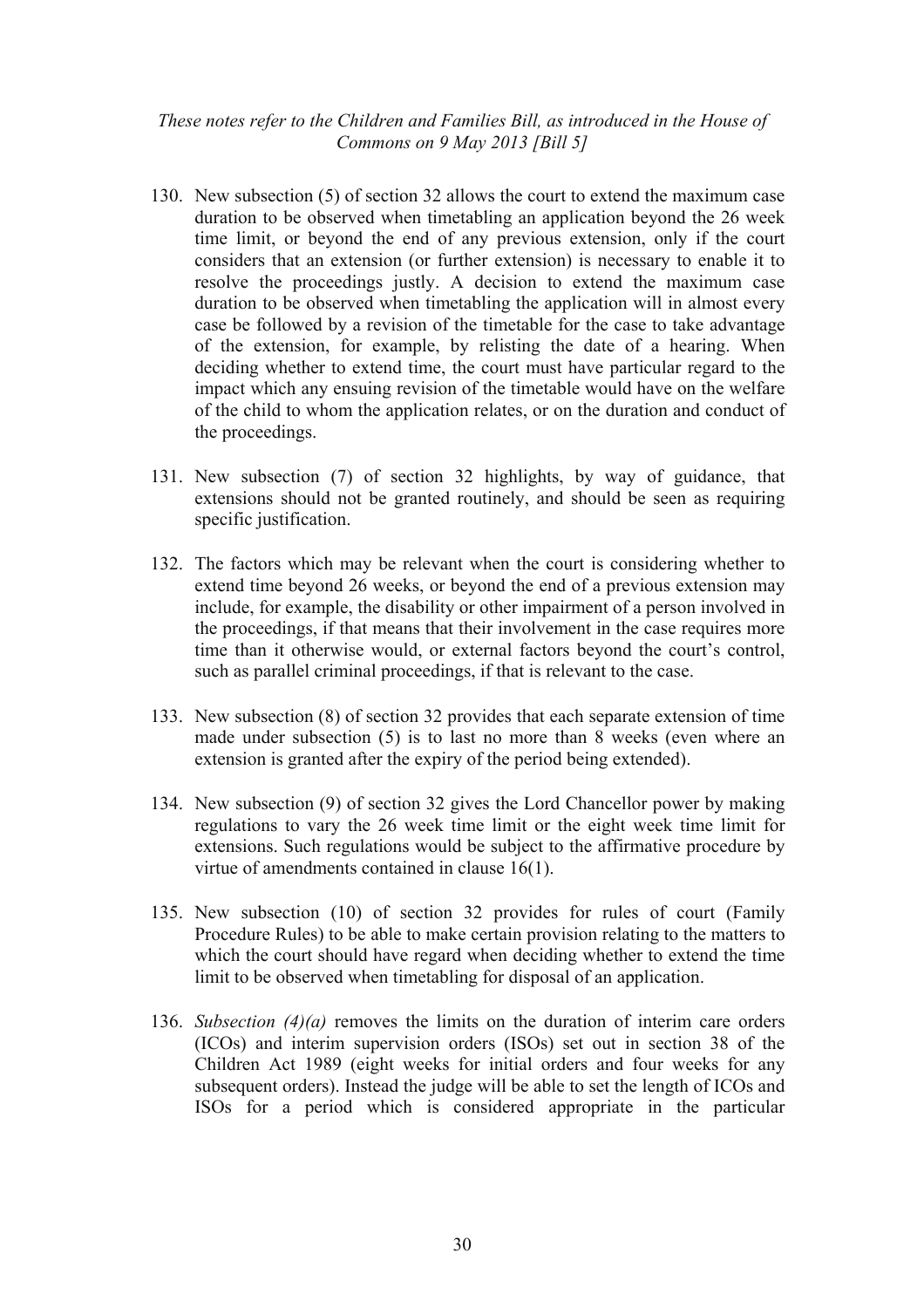circumstances of the case, although no ICO or ISO can endure beyond the cessation of the proceedings themselves. Should an ICO or an ISO expire before the proceedings have been resolved, the court will be able to make a further order.

- 137. It is expected that when making an ICO or ISO it will usually be appropriate to align the duration of the ICO or ISO with the timetable for the proceedings (including any extensions that may have been granted), to avoid the need for the court to make multiple ICOs or ISOs within proceedings.
- 138. *Subsection (7)* makes minor amendments to section 32(1) of the Children Act 1989. Subsection (7)(b) clarifies that a court is required to draw up a timetable in the light of any provision in rules of court that is of the kind mentioned in subsection  $(2)(a)$  or  $(b)$  (whether or not the rules themselves are made by virtue of subsection (2)).
- 139. *Subsection (5), (6) and (8)* are consequential upon the change in wording contained within subsection (7)(b).

#### **Clause 15: Care Plans**

- 140. This clause amends section 31 of the Children Act 1989 so as to focus the court's consideration, when making its decision as to whether to make a care order, on the provisions of the care plan that set out the long-term plan for the upbringing of the child. Specifically, the court is to consider whether the local authority care plan is for the child to live with a parent or any member of or friend of the child's family, or whether the child is to be adopted or placed in other long term care. These are referred to as the "permanence provisions" of the section 31A plan. The court is not required to consider the remainder of the section 31A plan (subject to section 34(11) which requires the court to consider the contact arrangements for the child), although the amendments do not prevent the court from doing so.
- 141. New subsection (3C) provides that the Secretary of State may by regulations amend what is meant by the "permanence provisions".

# **Clause 16: Care proceedings and care plans: regulations: procedural requirements**

142. This clause is consequential on the previous two clauses and provides that regulations made under either section 31(3C) (regulations about permanence provisions) or 32(9) (regulations amending time limits for disposal of care or supervision proceedings) of the Children Act 1989 are to be subject to an affirmative resolution procedure.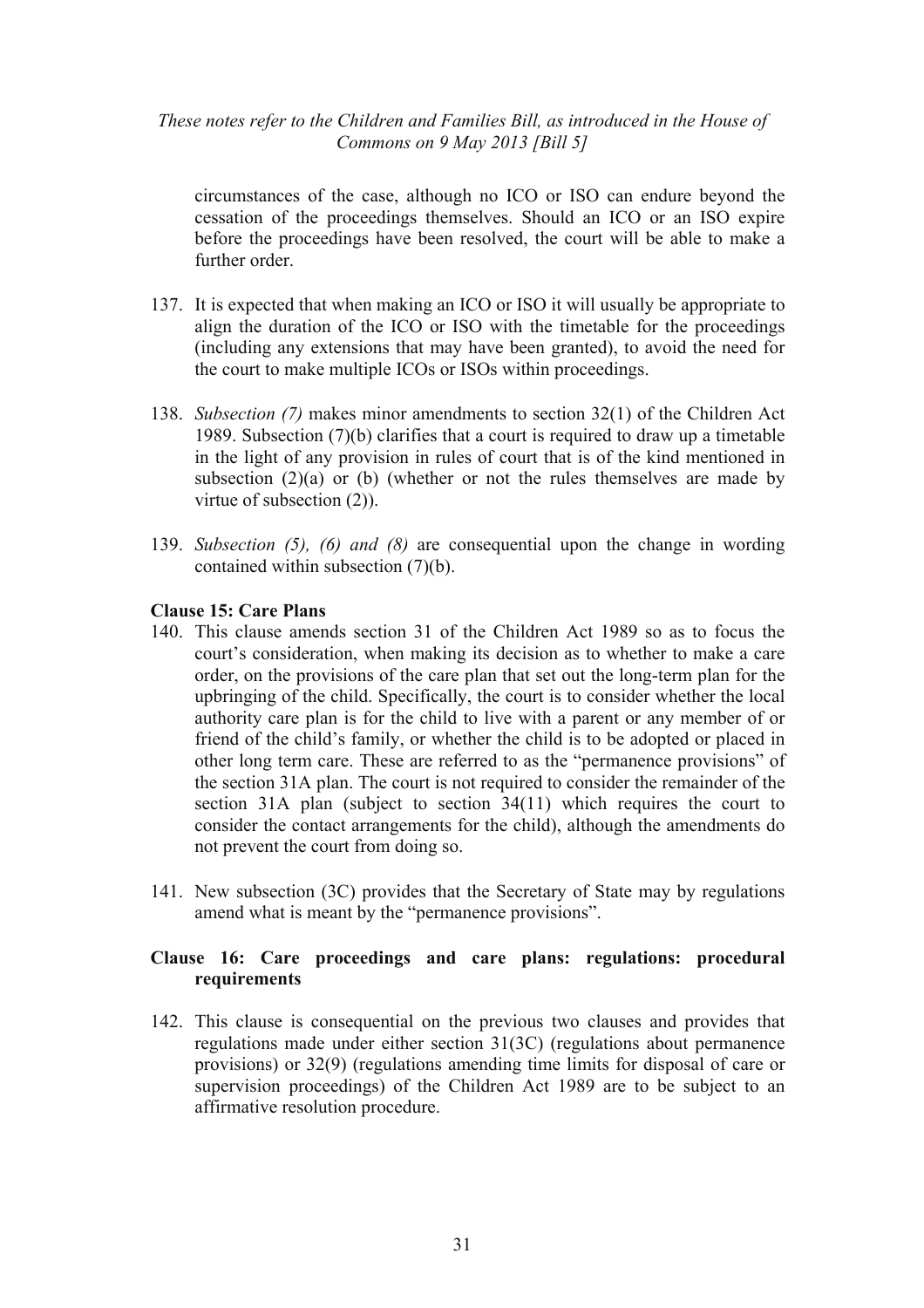## **Clause 17: Repeal of restrictions on divorce and dissolution etc where there are children**

- 143. This clause repeals section 41 of the Matrimonial Causes Act 1973 and section 63 of the Civil Partnership Act 2004 which require the court to consider whether it should exercise any of its powers under the Children Act 1989 in proceedings for a decree of divorce, nullity of marriage, or judicial separation or, in relation to a civil partnership, for a dissolution, nullity or separation order. These sections apply where there are children under the age of 16 or where there are children who have reached the age of 16 to whom the court directs that the provisions should apply.
- 144. Where there are disputes over children or financial issues, the parties are able to make an application under the relevant section of the Children Act 1989 or the Matrimonial Causes Act 1973. Arrangements for children will no longer be scrutinised as part of the divorce process but can instead be resolved through separate proceedings at any time.
- 145. *Subsection (1)* repeals the relevant sections of the 1973 and 2004 Acts and *subsections (2)* to *(7)* make consequential amendments and repeals in respect of provisions in the Matrimonial Causes Act 1973, the Children Act 1989 and the Civil Partnership Act 2004.

## **Clause 18: Repeal of uncommenced provisions of Part 2 of the Family Law Act 1996**

- 146. This clause repeals uncommenced provisions of Part 2 of the Family Law Act 1996. The Family Law Act 1996 received Royal Assent on 4 July 1996. Part 2 of the 1996 Act introduced revised divorce procedures and encouraged people to consider using mediation to resolve disputes arising on divorce. The provisions were aimed at reducing the bitterness of divorce and the damaging impact on all involved in divorce.
- 147. *Subsection (1)* repeals the uncommenced divorce provisions contained in Part 2 of the Family Law Act 1996. Section 22 (funding of marriage support services) is in force and is not being repealed.
- 148. *Subsection (2)* repeals various provisions of the Family Law Act 1996 which relate to the provisions of Part 2, including the general principle in section 1(c) relating to bringing marriage to an end with minimum distress to the parties and to encouraging family mediation. A range of non-statutory initiatives precourt and at court have been introduced to promote and encourage consideration and use of mediation and these are aimed at all separating parents, whether or not the parents are married.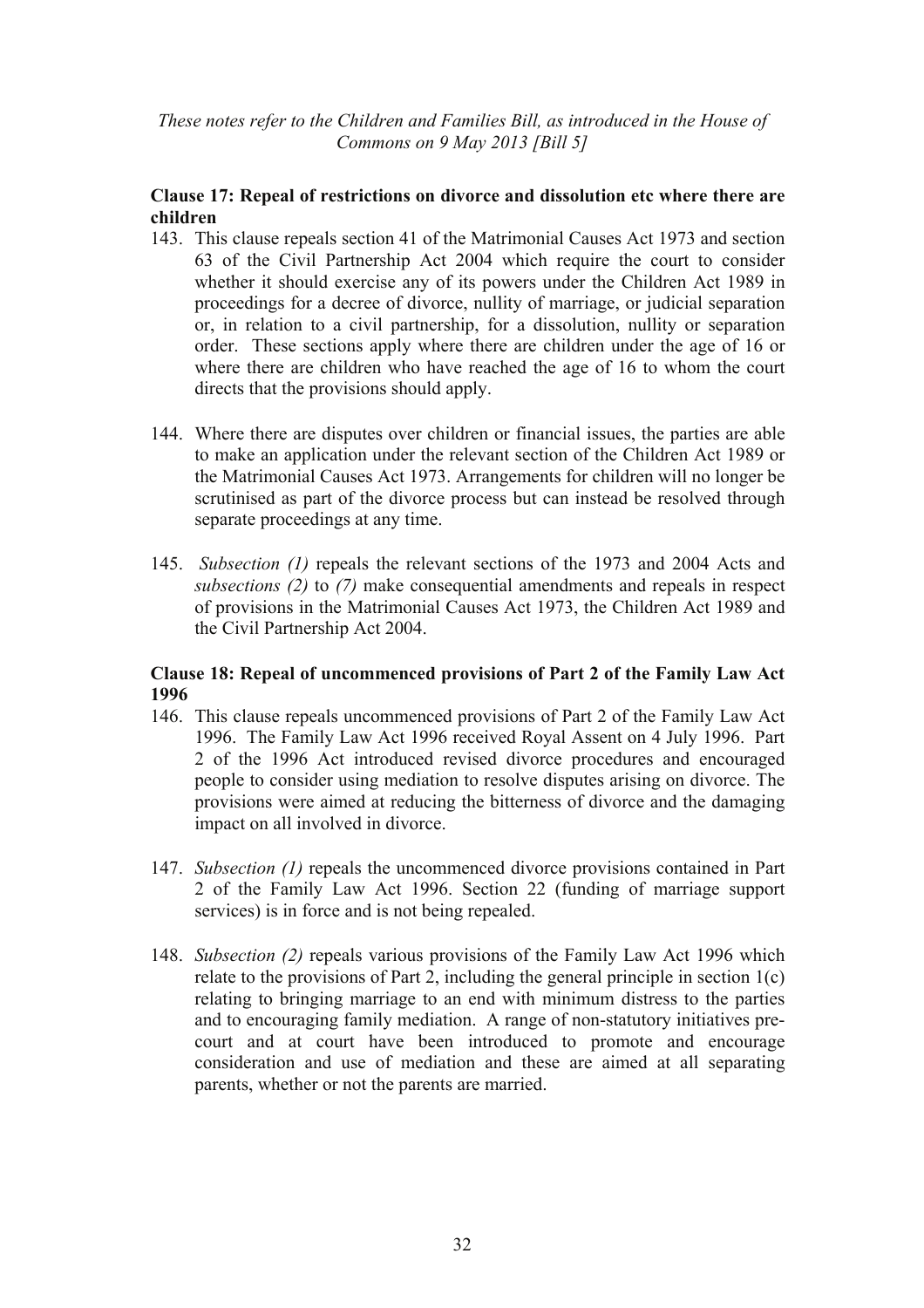- 149. *Subsection (3)* makes consequential repeals of other legislation.
- 150. *Subsections (4)* and *(5)* make consequential amendments.
- 151. *Subsections (6)* and *(7)* turn modifications to statutory provisions, which were contained in commencement orders, and which were to have effect until such time as provisions of Part 2 of the Family Law Act 1996 came into force, into permanent amendments to the modified provisions. For example, certain modifications to section 22(2) of the Matrimonial and Family Law Proceedings Act 1984 made by a commencement order are to be made permanent.
- 152. *Subsection (8)* makes minor amendments to section 31(7D) of the Matrimonial Causes Act 1973 which is one of the provisions modifications of which are made permanent by subsection (7).
- 153. *Subsection (9)* defines the commencement orders referred to in this clause and revokes the provisions of these orders which contain the modifications to statutes which are being turned into permanent amendments by subsections (6) and (7) or which are no longer needed.

# **PART 3 - CHILDREN AND YOUNG PEOPLE IN ENGLAND WITH SPECIAL EDUCATIONAL NEEDS**

#### **General principles**

## **Clause 19: Local authority functions: Supporting and involving children and young people**

154. This clause sets out the general principles that local authorities must have regard to in exercising their powers and duties under Part 3 of the Bill in the case of children and young people. The principles are based on the Government's vision for reforming services for children and young people with special educational needs, as set out in the 2011 Green Paper: Support and Aspiration: A new approach to Special Educational Needs and Disability. They seek to ensure that local authorities place children, young people and families at the centre of decision making, enable them to participate in a fully informed way, and with a focus on achieving the best possible outcomes.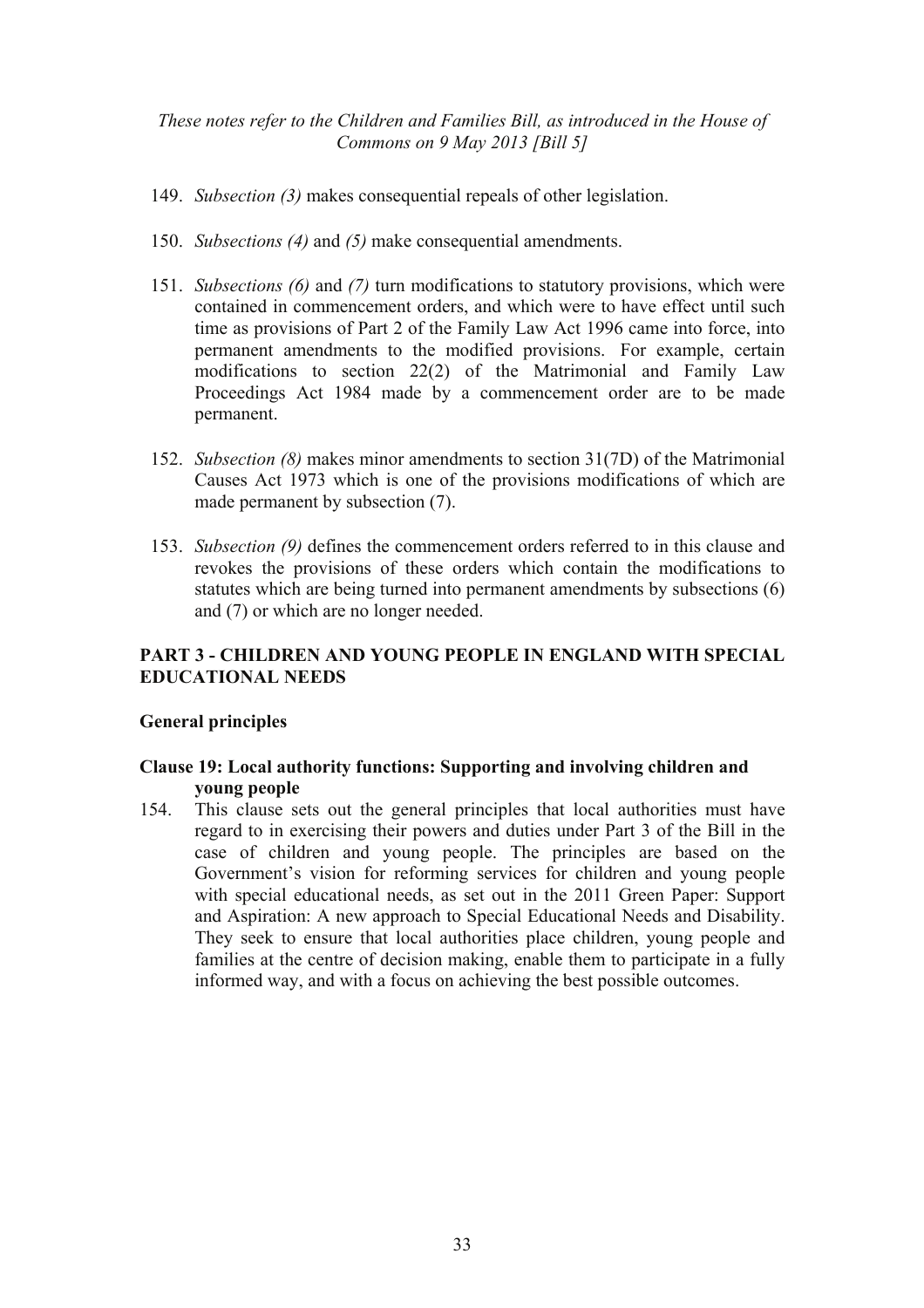## **Special educational needs etc**

#### **Clause 20: When a child or young person has special educational needs**

- 155. A child or young person has special educational needs if they have a learning difficulty or disability which calls for special educational provision to be made for them.
- 156. Children and young people with special educational needs may require extra or different provision in relation to thinking and understanding, as a result of physical or sensory difficulties, emotional or behavioural difficulties, difficulties with speech and language or how they relate to and behave with other people. Disabled children and young people may require extra or different provision, for example, if they are less mobile than their peers and require additional or extra provision so they can access the same learning opportunities.
- 157. A child or young person does not have a learning difficulty or disability simply because the language in which they are (or will be) taught is different from the one they speak at home.
- 158. This clause replicates the current definition of special educational needs in section 312 of the Education Act 1996 and the definition of a learning difficulty in section 15Z (6) and (7) of the Education Act 1996, applying a single definition to children and young people from birth to 25.
- 159. Clause 72 defines various terms:
	- Young person is a person over compulsory school age\* but under 25.
	- Mainstream schools are maintained schools and Academy schools that are not special schools. A maintained school is a community, foundation or voluntary school, or a community or foundation special school not established in a hospital.
	- Post-16 institution is any institution that provides education or training for those over compulsory school age, but which is not a school or within the higher education sector. Mainstream post-16 institutions are those which are not specially organised to make special educational provision for students with special educational needs, that is, further education colleges, sixth form colleges, 16-19 Academies and training providers. Special post-16 institutions are post-16 institutions that are specially organised to make special educational provision for students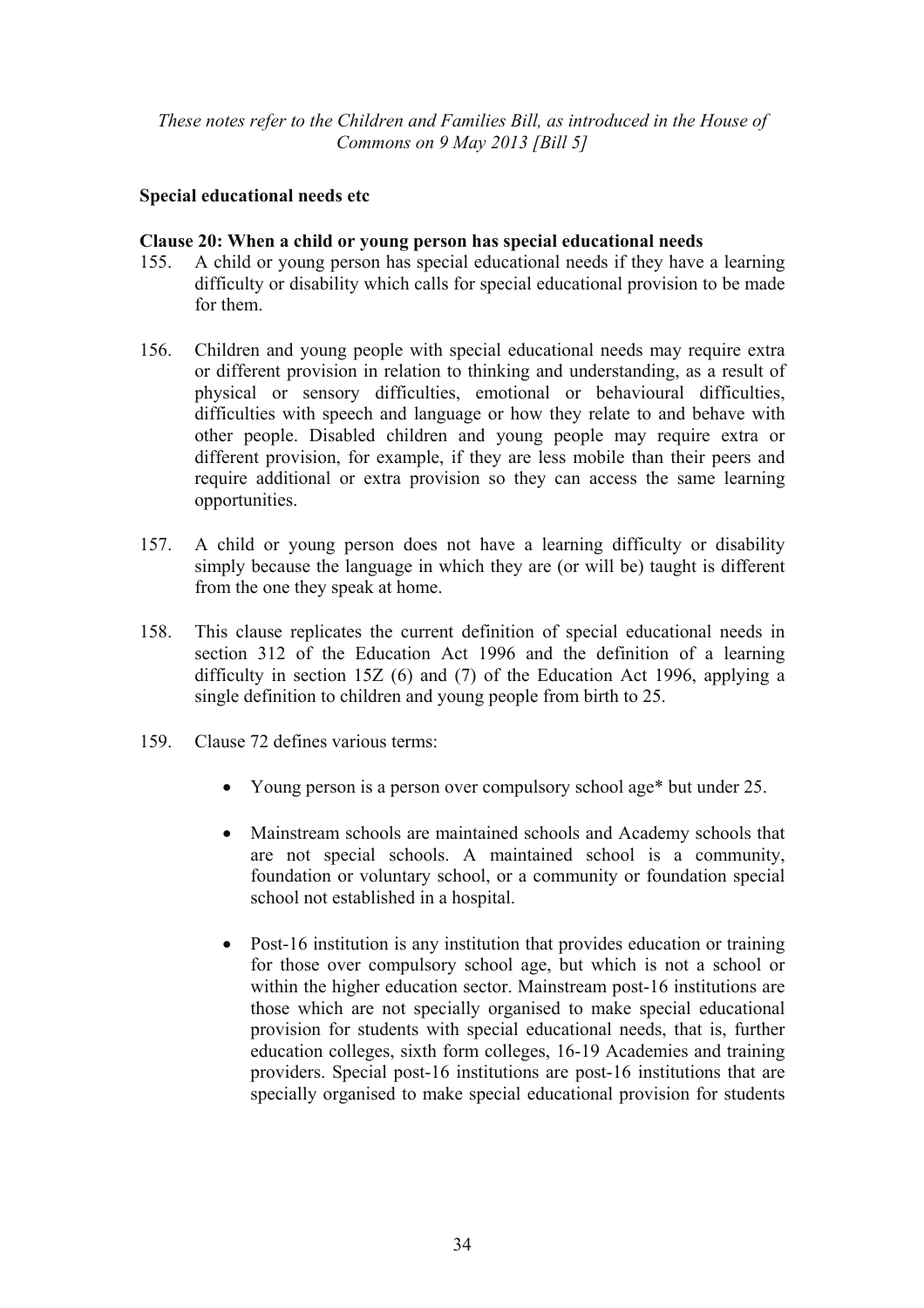with special educational needs. They are not within the further education sector or 16-19 Academies and are currently often referred to as independent specialist providers or independent specialist colleges.

 \* *Compulsory school age* has the meaning given by section 8 of the Education Act 1996. A person begins to be of compulsory school age when he attains the age of 5 on  $31<sup>st</sup>$  March,  $31<sup>st</sup>$  August or  $31<sup>st</sup>$  December in any year, or where he attains the age of 5 on another date, he begins to be of compulsory school age on whichever of those dates comes next after his fifth birthday. He ceases to be of compulsory school age on the last Friday in June of the school year in which he attains the age of 16.

 *\*child* is a person who is not over compulsory school age: see section 579 of the Education Act 1996

#### **Clause 21: Special educational provision, healthcare provision and social care provision**

- 160. This clause defines special educational provision, healthcare provision and social care provision.
- 161. Special educational provision is additional or different from that which would normally be provided for children or young people of the same age in mainstream schools or colleges, maintained nursery schools and places at which relevant early years education is provided. It might include support from a specialist teacher, access to a specialist teaching programme, specialist ICT equipment or a specialist job coach. For children under two it means educational provision of any kind.
- 162. Healthcare provision means provision of health care services provided as part of the NHS. These services may be provided by or on behalf of NHS bodies including by private providers. Social care provision is provision made by local authority social services. Healthcare provision or social care provision which is made wholly or mainly for the purposes of the education or training of the child or young person is to be treated as special educational provision (rather than healthcare or social care provision). This reflects the precedents set by case law in relation to the current special educational needs legislation.
- 163. The clause replicates, and replaces in England, the current definition of special educational provision in section 312 of the Education Act 1996 and applies it to young people over compulsory school age.
- 164. Relevant early years education is defined in clause 72 as having the same meaning as under section 123 of the Schools Standards and Framework Act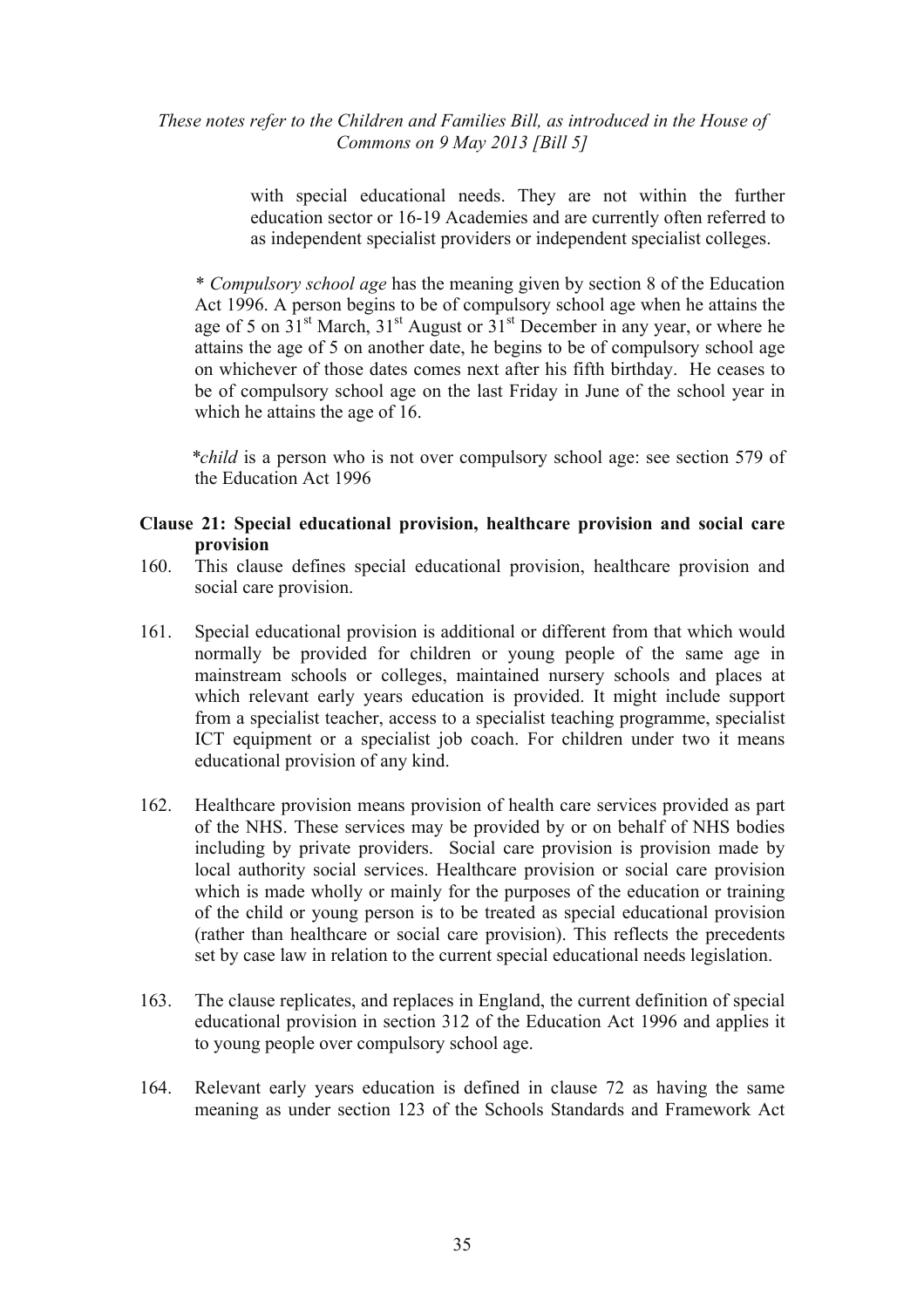1998, that is, free early years provision (as defined in section 20 of the Childcare Act 2006) which is provided under arrangements made by a local authority pursuant to section 7 of the Childcare Act 2006.

#### **Children and young people for whom a local authority is responsible**

#### **Clause 22: Identifying children and young people with special educational needs**

- 165. This clause places a duty on local authorities to identify all those children and young people in their area who have or may have special educational needs. Children and young people can be brought to the attention of the local authority by their parents, by their school or college, or by other professionals, for example a social worker, General Practitioner, health visitor, teacher, early years professional or a further education tutor.
- 166. This clause is based on, but differs from, sections 13(5) and 321 of the Education Act 1996 and will apply in England. The Education Act provisions will be repealed in relation to England when these provisions come into force.

#### **Clause 23: When a local authority is responsible for a child or young person**

- 167. This clause specifies the children and young people for whom a local authority is responsible for the purposes of Part 3 of the Bill, which includes their functions of identifying and assessing a child or young person's education, health and care needs and drawing up an Education Health and Care Plan ("EHC Plan") to meet them, and preparing a local offer of services that are available for children and young people with special educational needs and their families.
- 168. A local authority is responsible for a child or young person if he or she is in the authority's area and he or she has been identified by the authority or brought to its attention as someone who has or may have special educational needs. This will cover children and young people who live in the authority's area and educated within it and those who live in the authority's area but who are educated outside its area. This would include, for example, children and young people with an EHC Plan from the local authority's area who the authority has placed in an independent school or post-16 Independent Specialist College. This clause allows anyone to bring a child to the attention of the local authority as having or possibly having special educational needs. Explicit rights for parents and young people and schools and colleges to request a statutory assessment, carried forward from the present SEN system, are set out in clause 36.
- 169. This clause replaces, in England, section 321 of the Education Act 1996 and section 139B(4) of the Learning and Skills Act 2000. Clause 72 makes clear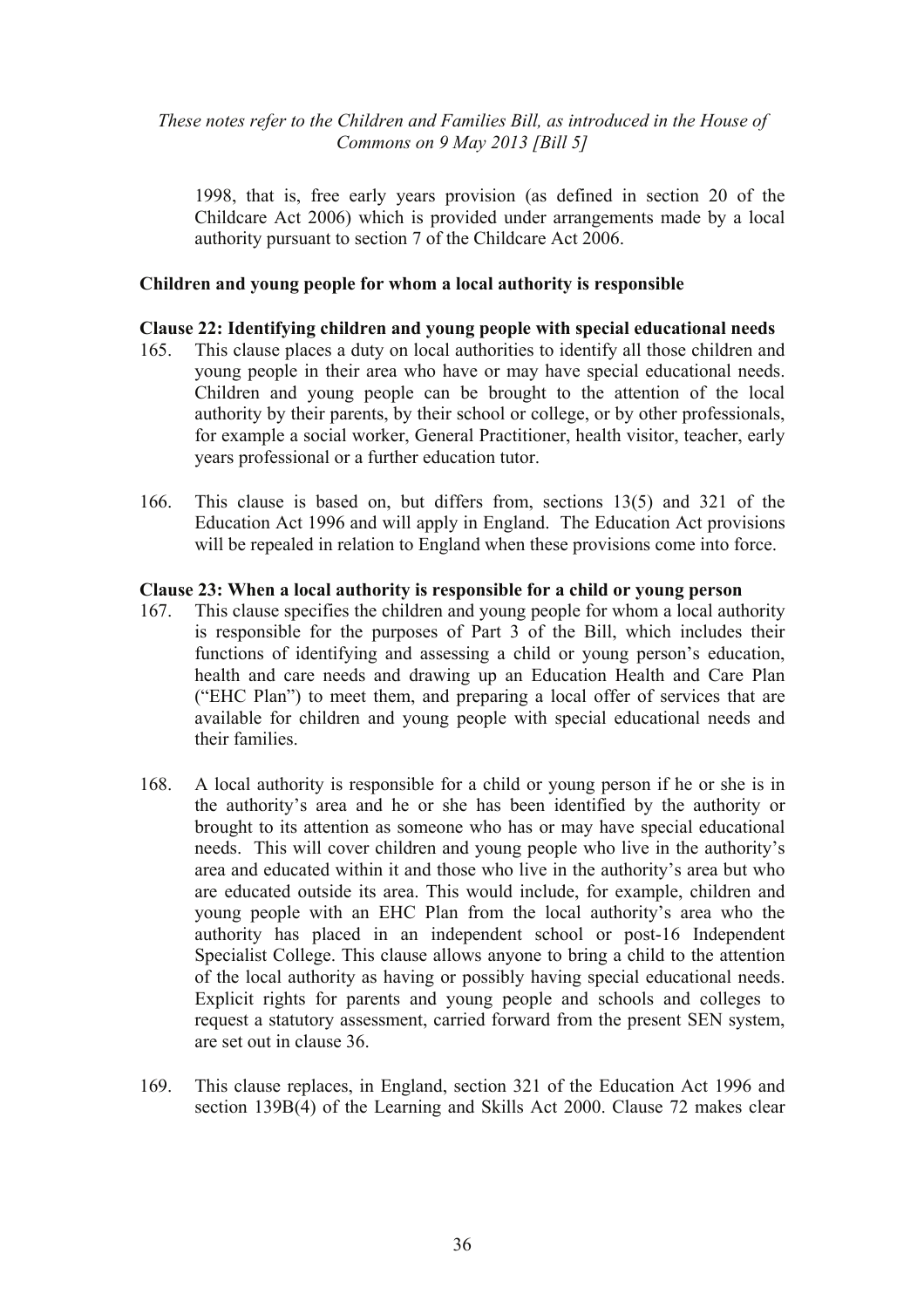that references in this Part to a child or young person who is in the area of a local authority in England do not include a child or young person who is wholly or mainly resident in the area of a local authority in Wales.

### **Clause 24: Duty of health bodies to bring certain children to the local authority's attention**

- 170. Where a clinical commissioning group, NHS Trust or NHS Foundation Trust, in carrying out their functions in relation to a child under compulsory school age are of the opinion that the child has or probably has special educational needs they must tell the child's parents and give them the chance to discuss this with an officer of the group or trust. They must then tell the appropriate local authority. They must also tell the parent if they think a particular voluntary organisation is likely to be able to give them advice or assistance in respect of their child's special educational needs. This clause helps to ensure that young children who may need special educational provision are brought to the local authority's attention early on.
- 171. The clause replicates section 332 of the Education Act 1996.

#### **Education, Health and Care provision: integration and joint commissioning**

#### **Clause 25: Promoting integration**

- 172. Local authorities are required to carry out their functions in relation to special educational provision in a way that promotes integration between special educational provision, healthcare provision and social care provision where they consider that this would promote the well-being of children or young people or where it would improve the quality of special educational provision for them (as described in *subsection (1)*).
- 173. The clause is intended to assist children and young people with special educational, health and social care needs by improving the way services work together to provide support for them.
- 174. The clause reflects the duty placed on clinical commissioning groups by section 14Z1 of the National Health Service Act 2006 (as inserted by section 26 of the Health and Social Care Act 2012) and the proposed duty on local authorities under clause 6 of the draft Care and Support Bill which look to improve integrated working between services.

#### **Clause 26: Joint commissioning arrangements**

175. This clause requires the local authority and local commissioning bodies to work in partnership and make arrangements for considering and agreeing the education, health and care provision reasonably required by the learning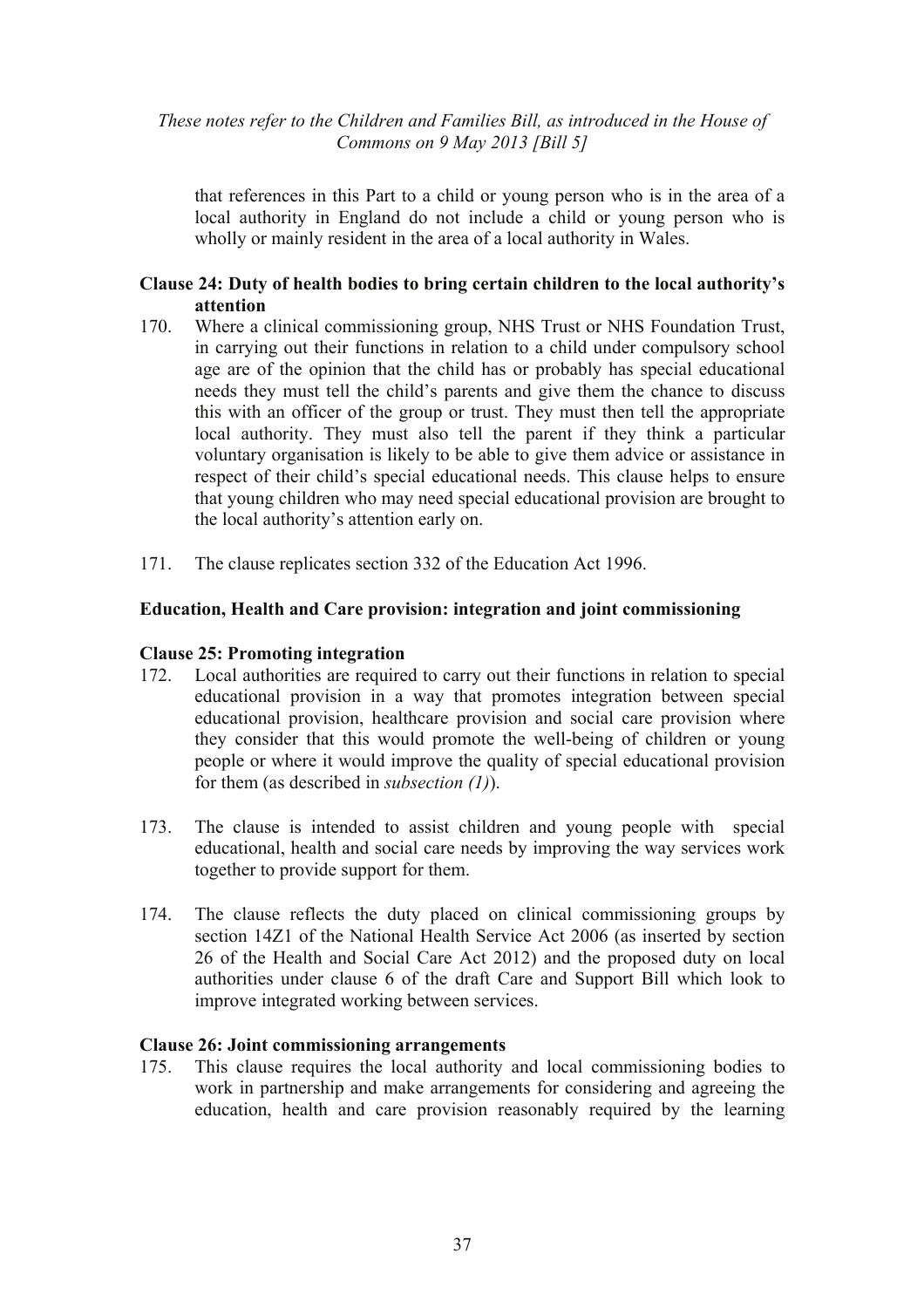difficulties and disabilities which result in the children and young people for whom the authority is responsible having special educational needs. It does not specify the form which the arrangements should take as this should be agreed locally.

- 176. Commissioning Bodies are defined to include the NHS Commissioning Board as well as the individual clinical commissioning groups, so the arrangements may cover circumstances in which the Board is responsible for commissioning services directly, such as low incidence/ high need specialist services, and for particular groups for whom it has commissioning responsibility, such as the children of members of the armed forces. Each CCG which is under a duty to arrange the provision of services and facilities under the NHS Act 2006 for children and young people for whom a local authority is responsible will be a partner commissioning body of the authority. Subsection (9) provides a power to prescribe the circumstances in which a CCG is not to be treated as a partner commissioning body.
- 177. The joint commissioning arrangements must include arrangements for the local authority and commissioning bodies to consider and agree the special educational, health and social care provision required locally, and to determine what provision is to be secured and by whom, in order to meet that need. The arrangements must also cover what information and advice is to be provided about education, health and care provision, how it is to be provided, and how complaints about education, health and care provision may be made and handled. In addition, the arrangements will also include procedures for resolving disputes between the partners.
- 178. The joint commissioning arrangements are also intended to help support other provisions. It is anticipated that the arrangements will help the local authority better inform its local offer (see clause 30), help those children and young people who have special educational, health and social care needs by ensuring that there are adequate and 'joined up' assessments under clause 36, help secure the provision included in EHC Plans, and help in agreeing personal budgets for providing support (see clause 48). The local authority and its partner commissioning bodies are required to act consistently with the joint commissioning arrangements and to keep them under review so they can be updated where necessary.
- 179. The duty under joint commissioning arrangements may be fulfilled by making use of existing local arrangements where they are used to meet the purposes set out under this clause. Such arrangements will include joint strategic needs assessments and joint health and wellbeing strategies developed pursuant to section 116 of the Local Government and Public Involvement in Health Act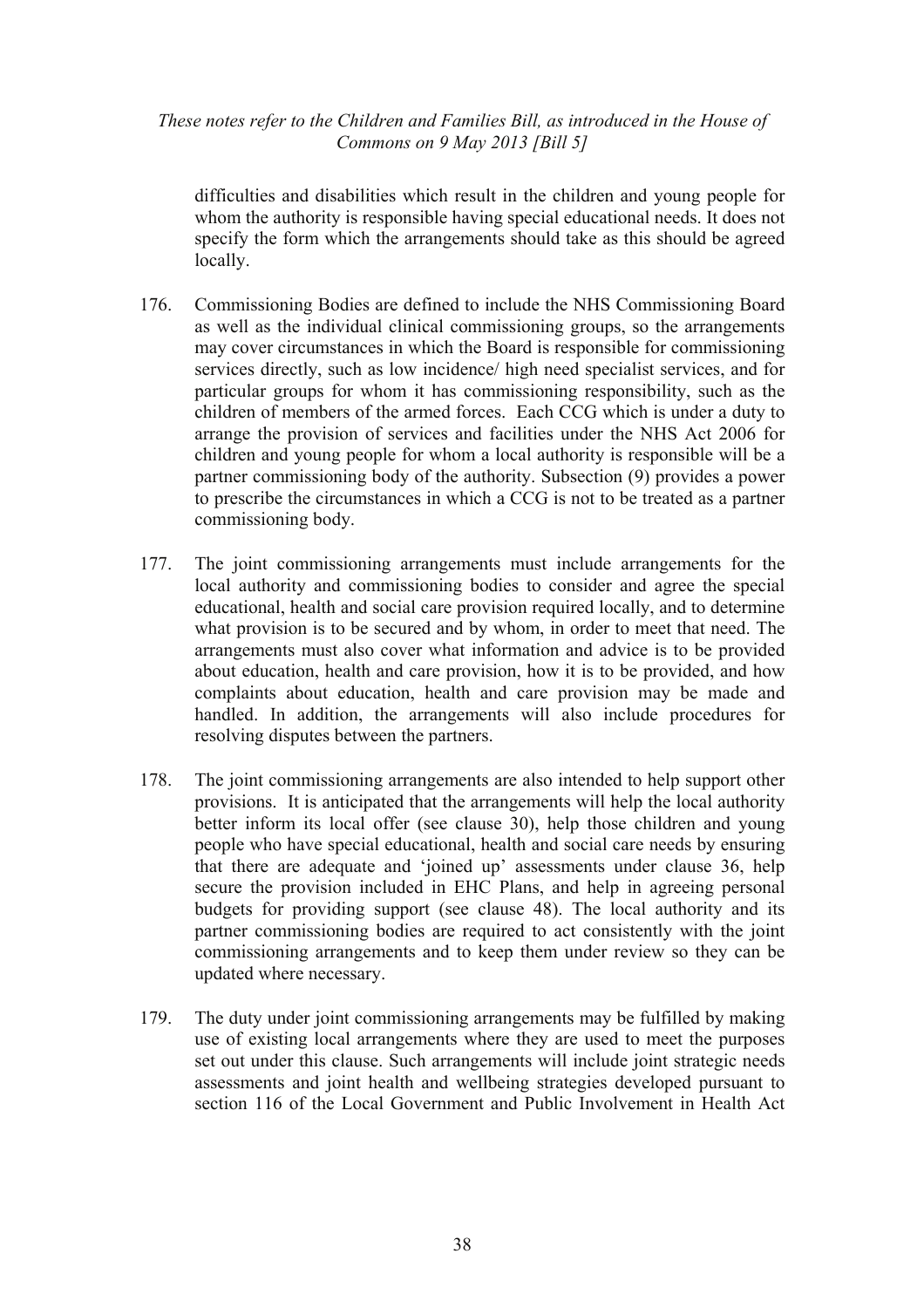2007 (as amended by sections 192 and 193 of the Health and Social Care Act 2012).

### **Review of education and care provision**

#### **Clause 27: Duty to keep education and care provision under review**

- 180. This clause requires local authorities in England to keep under review the special educational provision and social care provision made in their area for children and young people with special educational needs and the provision made outside their area for children and young people with special educational needs for whom they are responsible.
- 181. Local authorities must consider the extent of provision and whether it is sufficient to meet children and young people's special educational needs and social care needs. This complements the local authority's duties under section 14 and section 15ZA of the Education Act 1996 to secure sufficient schools and suitable education and training for young people.
- 182. When keeping their provision under review local authorities are required to consult with children and young people with special educational needs, parents of children with special educational needs, the bodies named in subsection (3) of the clause and any other such people as the local authority thinks appropriate.
- 183. In carrying out their duties under this clause local authorities must have regard to the relevant Joint Strategic Needs Assessment and Health and Well-being Strategy.
- 184. This clause replaces section 315 of the Education Act 1996 in England and will operate alongside clause 26 on joint commissioning to provide the local authority with relevant information with which to prepare the local offer.

#### **Co-operation and assistance**

#### **Clause 28: Co-operating generally: local authority functions**

- 185. This clause is a reciprocal duty of co-operation which requires local authorities and partners (listed in subsection (2)) to co-operate with one another in the exercise of the authority's functions in this Part relating to children and young people with special educational needs.
- 186. The local authority must under subsection (3) ensure that there is co-operation between its officers involved in education and training and social services and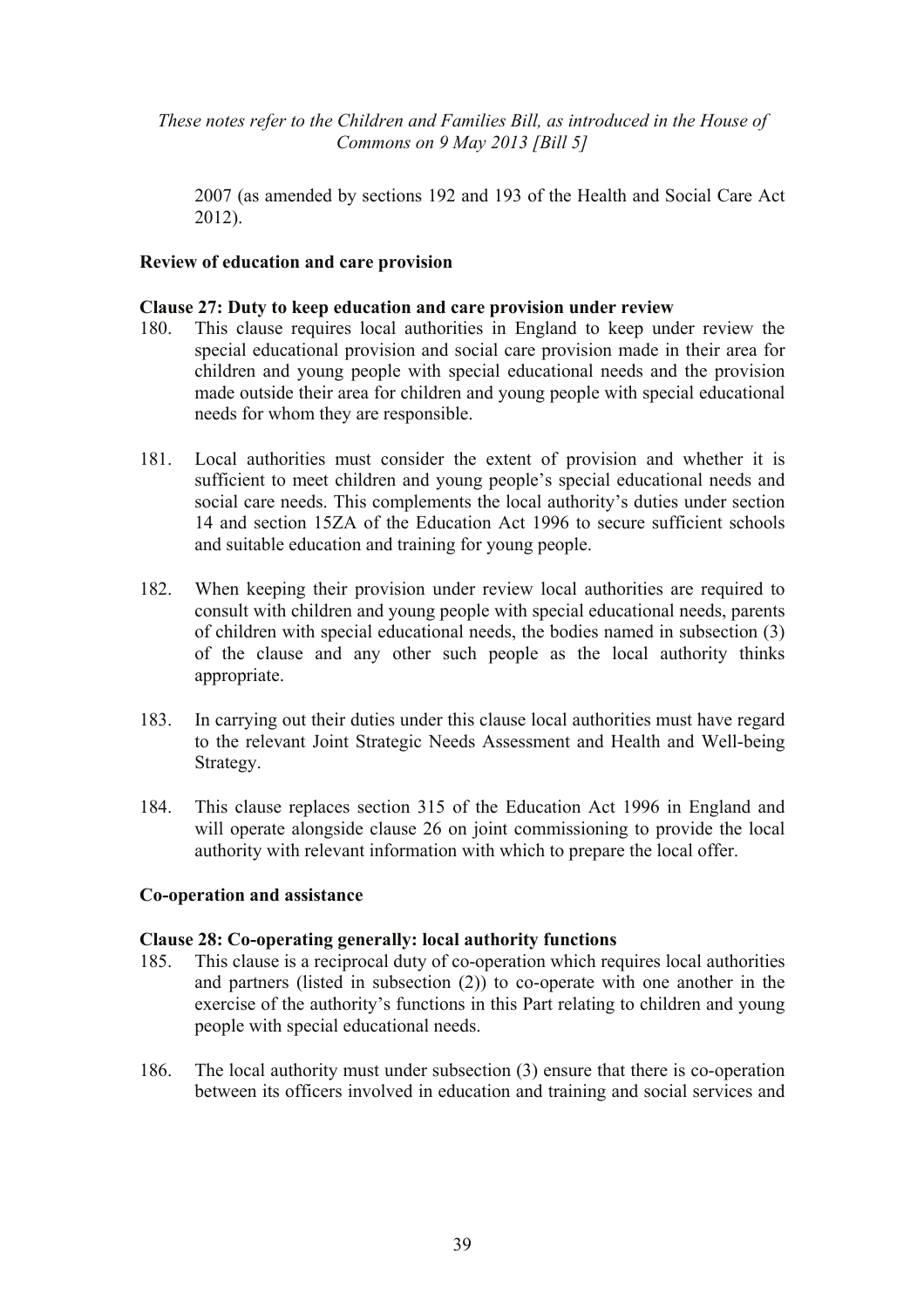any other officers who assist children or young people to prepare for adulthood and independent living as part of the local offer.

187. Subsection (4) provides a power to prescribe the circumstances in which a clinical commissioning group is not to be treated as a partner of a local authority.

### **Clause 29: Co-operating generally: governing body functions**

188. This clause complements the duty in clause 28, and relates to the functions of governing bodies, proprietors and management committees, rather than local authorities. It requires co-operation between those institutions listed in subsection (2) and local authorities in the delivery of their duties set out in these provisions.

#### **Information and advice**

### **Clause 30: Local offer for children and young people with special educational needs**

- 189. This clause requires local authorities to publish information about services they expect to be available for children and young people with special educational needs. This will be called the "local offer" and local authorities will keep their local offer under review and revise it. The local offer must include information about the provision the local authority expects to be available in its own area for children and young people with special educational needs and outside of its area for the children and young people for whom it is responsible, regardless of whether or not they have EHC Plans. Information about provision outside the local authority's area could include, for example, specialist provision located in a neighbouring authority but which is available to children and young people in its area.
- 190. The local offer will cover special educational, healthcare and social care provision, other educational provision, training provision, provision to assist in preparing children and young people for adulthood and independent living (such as finding employment or obtaining accommodation), and arrangements for children and young people to travel to schools or post-16 education (including further education colleges, sixth form colleges, independent specialist providers and training providers) and providers of relevant early years education.
- 191. Regulations will set out the information local authorities should include in their local offer, how it is to be published, who is to be consulted in preparing it and how the authority will involve children and young people with special educational needs and parents of children with special educational needs in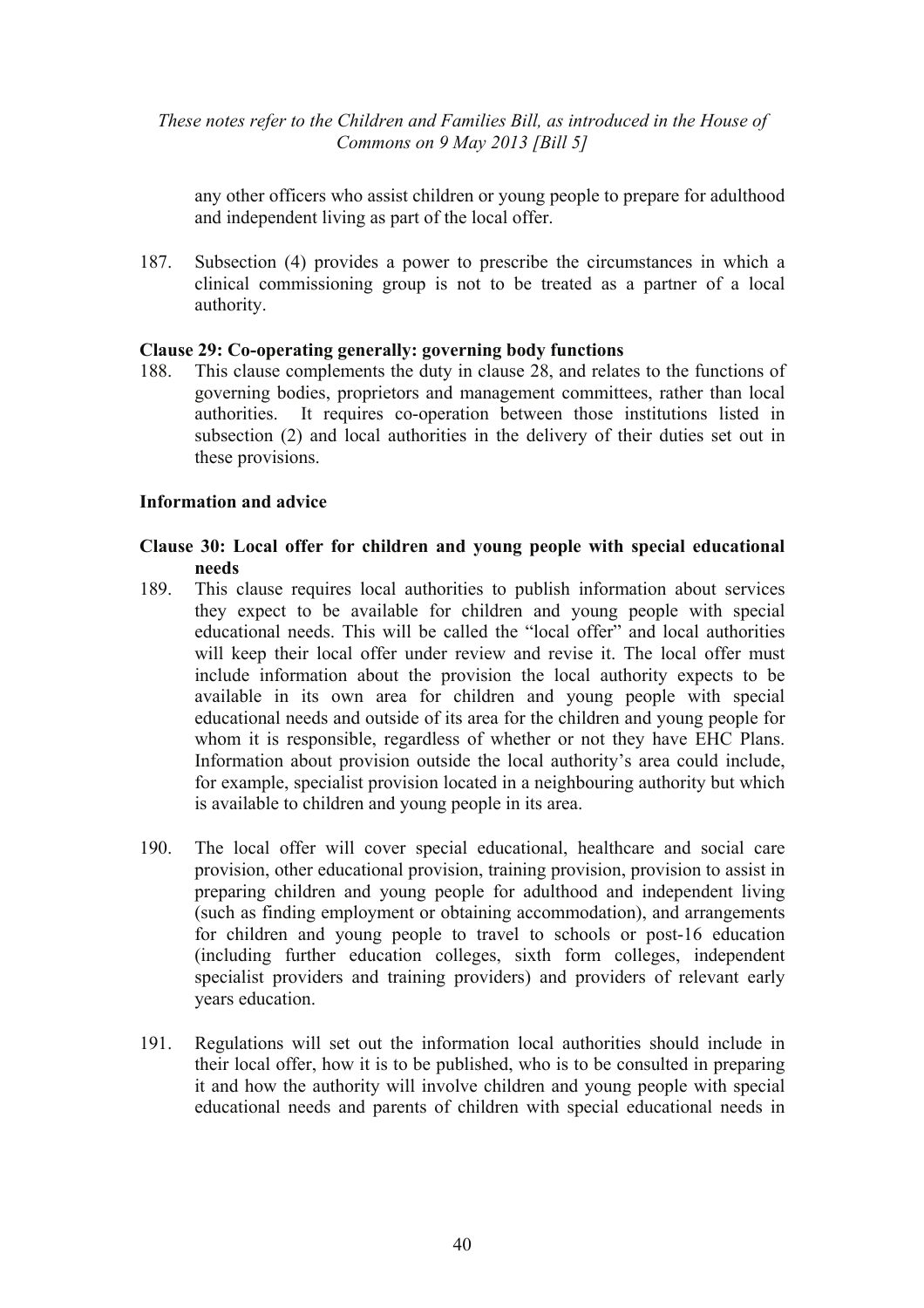preparing and reviewing it. This will include publishing comments about the local offer that have been received from or on behalf of children and young people with special educational needs, and parents of children with special educational needs, and the authority's responses to the comments received. Local authorities will also have to include information about how to seek an assessment for an EHC Plan, about other sources of information, advice and support, and about how to make a complaint about provision in the local offer. The regulations will also set out the extent of the information local authorities should include about provision outside of their area. Local authorities will be free to include other information in their local offer if they wish. This clause on the local offer works alongside clause 27 which requires local authorities to keep their education and social provision for children and young people with special educational needs under review, and also clause 26 which requires local authorities to make joint commissioning arrangements with partner clinical commissioning groups.

### **Clause 31: Co-operating in specific cases: local authority functions**

- 192. This clause supplements the duties in clauses 28 and 29. It requires health service partners, other local authorities and youth offending teams to cooperate when asked by a local authority for help in carrying out its duties towards children and young people with special educational needs.
- 193. Requests for cooperation could be in relation to assessments of individual children's special educational needs and preparation of EHC Plans. Regulations may impose time limits where a request to co-operate relates to local authority duties in these areas.
- 194. This clause replaces, in England, section 322 of the Education Act 1996.

### **Clause 32: Advice and information for parents and young people**

195. This clause requires local authorities to make arrangements for advice and information about special educational needs to be provided for the parents of children, and young people, in its area with those needs, and to make the services provided known to those people and to schools and colleges and others they consider appropriate. This clause replaces and extends section 332A of the Education Act 1996 under which local authorities have provided parent partnership services which already provide information and advice to parents of children with special educational needs. Section 332A related to children, parents and schools. The new clause extends the reach of the provision in section 332A to young people. It places a duty on local authorities to make these provisions known to the head teachers, proprietors and principals of schools and post-16 institutions in their area. The local authority may also inform anyone else it thinks is appropriate.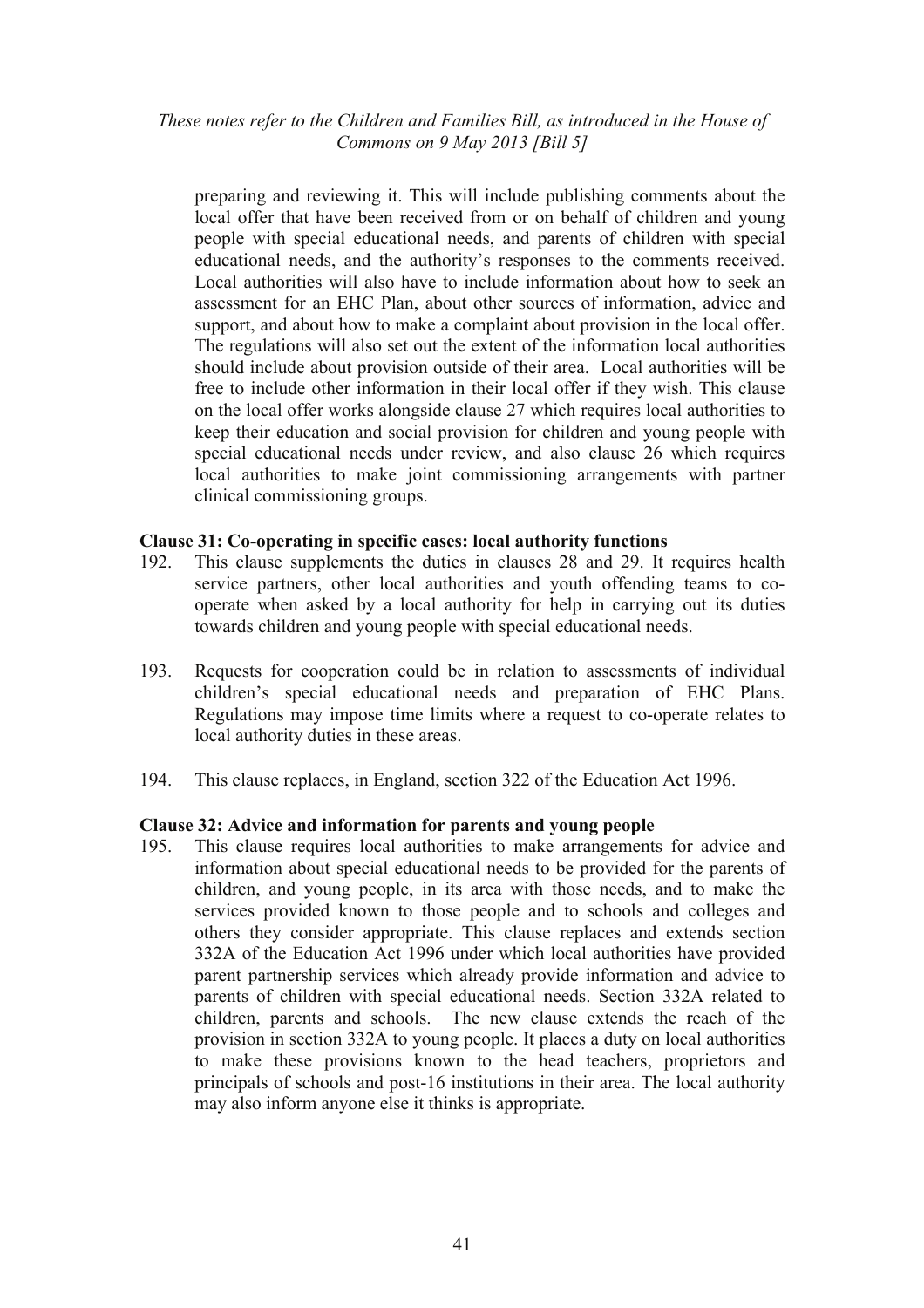## **Mainstream education**

### **Clause 33: Children and young people with EHC Plans**

- 196. Clause 33 sets out what action should be taken when a local authority is making an EHC Plan for a child or young person with special educational needs who is to go to a school or college and the child's parents or the young person do not ask for a particular school or college to be named in the EHC Plan in accordance with clause 38, or where they do make a request, but the local authority does not intend to name the requested provider.
- 197. It places a duty on the local authority to make sure that the EHC Plan provides for the child or young person to be educated in a maintained nursery school or mainstream setting (that is, not in a special school or special college) unless that is against the wishes of the young person or the child's parent, or would damage the efficient education of others and there are no reasonable steps that could be taken to overcome this. If one of those conditions applies, the child or young person's EHC Plan can provide for them to be educated in a special school or a special post-16 institution such as an independent specialist provider.
- 198. This clause replaces sections 316 and 316A of the Education Act 1996 and extends the provisions to young people in post-16 education.

### **Clause 34: Children and young people with special educational needs but no EHC Plan**

- 199. This clause applies to a child or young person in England who has special educational needs but no EHC Plan and who is to be educated in a school or post-16 institution. It sets out the general principle that those children and young people must be educated in a maintained nursery school, mainstream school or mainstream college except in particular circumstances. These are: where it is agreed that they are admitted to a special school or special post-16 institution to be assessed for an EHC Plan; it is agreed that they are admitted to a special school or special post-16 institution following a change in their circumstances; they are admitted to a special school which is established in a hospital; or where they are admitted to a Special Academy whose Academy arrangements allow it to admit children or young people with special educational needs who do not have an EHC Plan.
- 200. This clause replaces, in England, sections 316 and 316A of the Education Act 1996 and extends the provisions to young people in further education and training.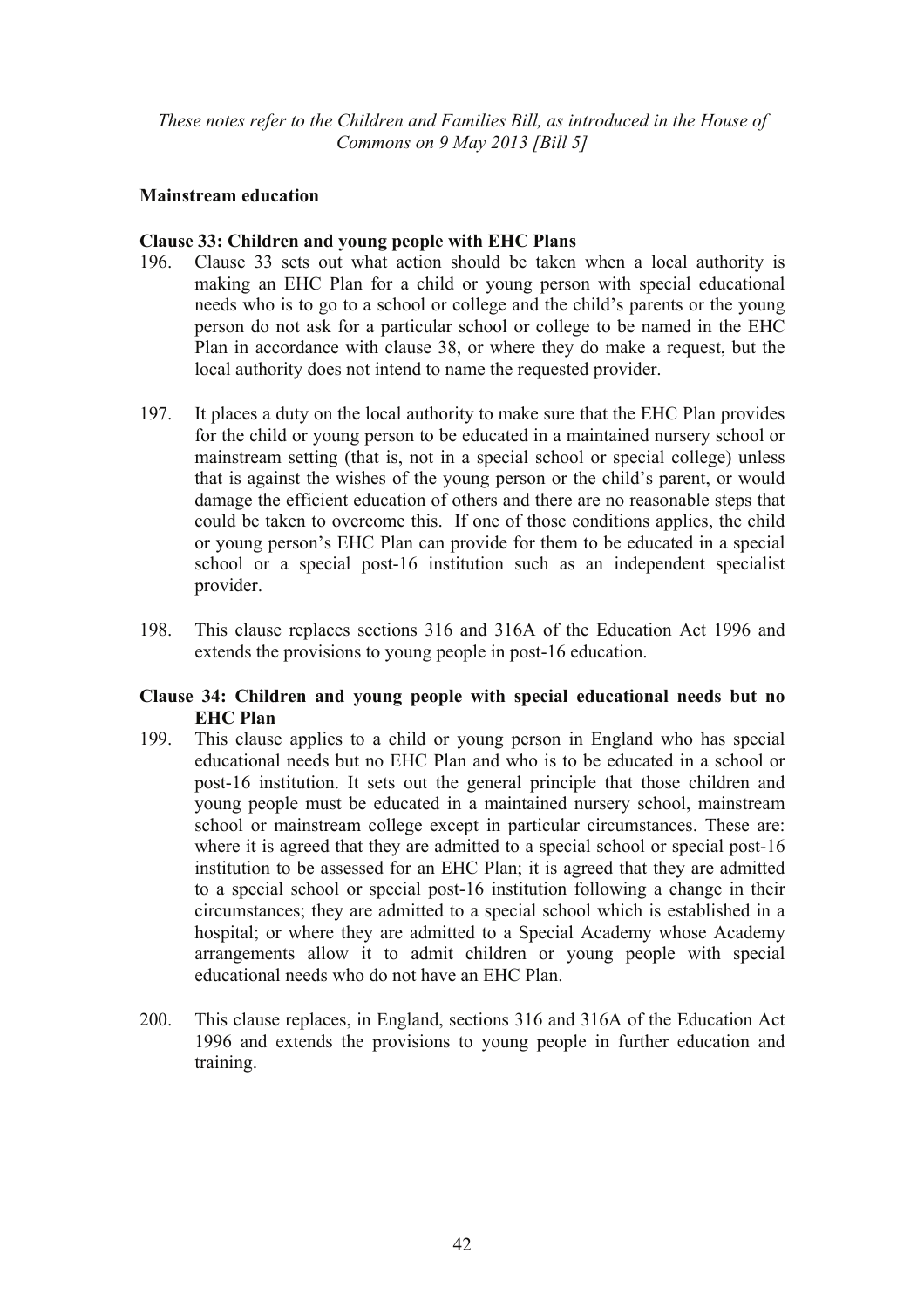## **Clause 35: Children with special educational needs in maintained nursery schools and mainstream schools**

- 201. When a child with special educational needs is being educated in a maintained nursery school or a mainstream school the school must enable the child to take part in the activities of the school with other children as far as is reasonably practicable and so long as this ensures the child gets the special educational provision they need, it does not damage the education of the other children and it does not mean an inefficient use of resources.
- 202. This clause replaces, in England, section 317(4) of the Education Act 1996.

### **Assessment**

### **Clause 36: Assessment of education, health and care needs**

- 203. This clause gives a child's parent, a young person or a person acting on behalf of a school or post-16 institution the right to request a statutory assessment. It requires local authorities to consider whether an assessment is necessary for a child or young person where such a request has been made or where the authority has become responsible for the child or young person in some other way, such as by someone else bringing the child or young person to the authority's attention. The clause sets out the local authority's duties when making their decision about whether to carry out an assessment and in carrying out any subsequent assessment of the child or young person. In making a decision on whether an assessment is necessary, the local authority must consult with the child's parents or the young person, to ensure they are involved in the process from the outset. If the local authority decides not to carry out an assessment they must inform the child's parents or the young person of their decision and their reasons for it. If they intend to carry out an education, health and care needs assessment they must inform the child's parents or the young person and make sure that they are aware of their rights to have their own views considered by the local authority (either orally or in writing).
- 204. The local authority must carry out an assessment if, after taking account of any views expressed and evidence submitted, it thinks that the child or young person has or may have special educational needs and that it may be necessary for special educational provision to be made for a child or young person through an EHC Plan. The parent or young person should be informed of the outcome of the assessment and whether the local authority intends to prepare an EHC Plan. Further detail about the assessment process will be set out in regulations, including, for example, how assessments are conducted and advice obtained, how parents and young people can express their views and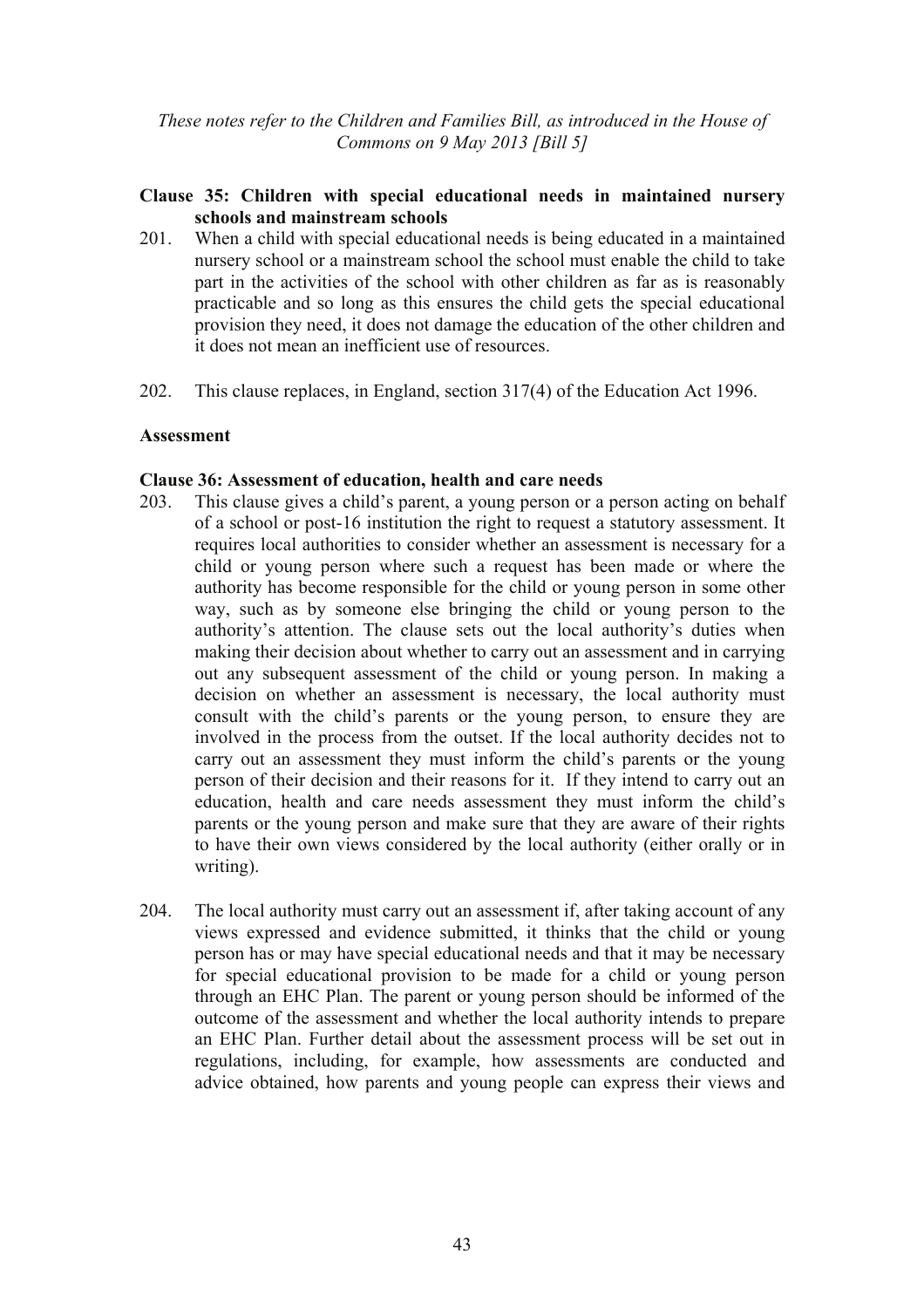submit evidence, and about the provision of information, advice and support in connection with an assessment.

- 205. Clause 50 provides that if, having received and considered a request for an assessment, a local authority decides not to carry one out, the child's parents or the young person may appeal against that decision to the First-tier Tribunal.
- 206. The provision in clause 36(10) is intended to make clear that when a local authority is deciding whether to carry out an assessment for a young person aged 19 or over, it must take into account that person's age. Young people may have an EHC Plan up to age 25 but, as young people will be ready to leave education or training and make the transition into adult life at differing ages, in many cases an EHC Plan will end sooner than that.
- 207. This clause replaces, in England, sections 323 and 331 of the Education Act 1996 and will replace sections 139A to 139C of the Learning and Skills Act 2000.

### **Education, health and care plans**

### **Clause 37: Education, health and care plans**

- 208. This clause sets out what a local authority must do if the education, health and care assessment in clause 36 indicates that a child or young person requires an EHC Plan for their special educational provision.
- 209. The local authority is under a duty to make sure that an EHC Plan is prepared and then implemented. The EHC Plan should specify the short and long term outcomes that it is designed to help the child or young person achieve and the special educational, health and social care provision that will be made to support them. This could include, for example, access to specialist teaching, speech and language therapy provision, and short breaks.
- 210. The health and social care provision to be specified in the EHC Plan is that which is reasonably required by the learning difficulties and disabilities which result in the child or young person having special educational needs. For example, health provision could include therapies, such as occupational therapy, and equipment, such as wheelchairs and continence supplies. Social care provision could include short breaks. Other health and social care provision may be included in plans, where local authorities and health commissioners consider this would be beneficial to the child or young person. For example, if a child with an EHC Plan for significant dyslexia developed an unrelated illness, it might make sense for them, their parents and the professionals supporting them to co-ordinate their care through the EHC Plan.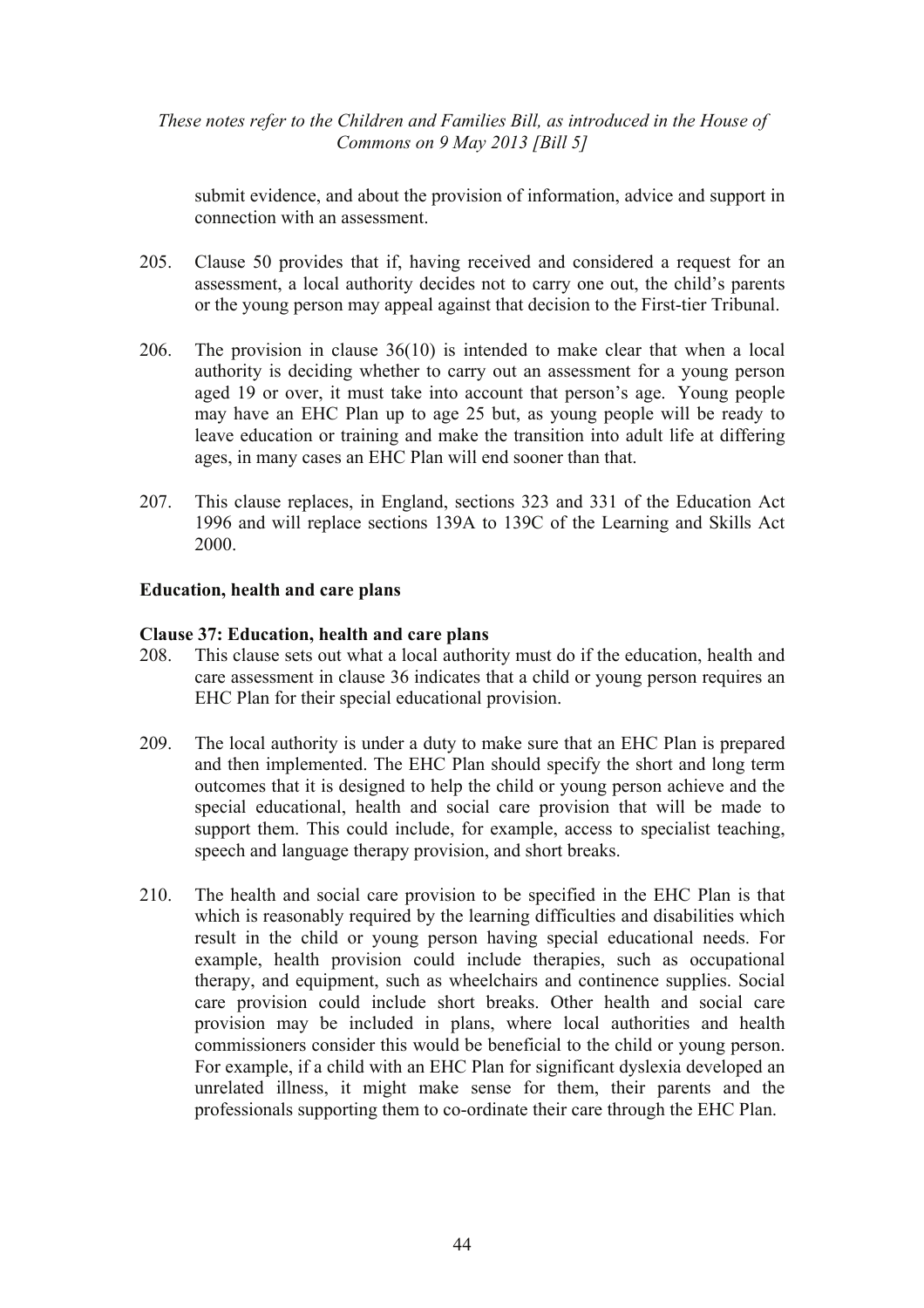- 211. It may not always be necessary for the local authority to maintain an EHC Plan once a young person is over 18, but the local authority will be able to decide whether it is necessary for it to do so, for example, where a young person needs time to complete a particular course or training. Further detail about the preparation (including time limits), content and maintenance of an EHC Plan, may be set out in regulations.
- 212. When a local authority is deciding whether or not a young person aged 19 or over needs an EHC Plan, it must take into account that person's age. Young people may have an EHC Plan up to age 25 but, as young people will be ready to leave education or training and make the transition into adult life at differing ages, in many cases an EHC Plan will end sooner than that.
- 213. This clause replaces, in England, section 324 of the Education Act 1996.

### **Clause 38: Preparation of EHC Plans: draft plan**

- 214. This clause sets out the process that must be undertaken by a local authority when preparing a draft EHC Plan. The local authority must consult with the child's parents or the young person, to ensure they are involved in the planning process from the outset and their views are taken into account. The local authority must send a copy of the draft EHC Plan to the child's parent or the young person and make sure that they are aware of the ways in which they can express their views on the content of the draft EHC Plan.
- 215. The draft EHC Plan must not name a specific institution or a type of institution. This is so that parents or young people have the opportunity to request (before the end of the time period which is specified in the notice sent to the parent or young person under subsection  $(2)(b)$ ) that a particular school, further education college in England, or other institution is named in the EHC Plan before it is finalised. Parents and young people may request any institution of the types listed in subsection (3). Parents and young people will also be able make representations for an independent school or post-16 independent specialist provider not included in this list as is the case under the current legislative framework (although there will be no corresponding duty on the local authority to name such an institution in the EHC Plan or for that institution to be under a duty to admit the child or young person). Local authorities may also specify education otherwise than in a school or post-16 institution in an EHC Plan where they consider this to be suitable provision.
- 216. This clause replaces, in England, section 323 of the Education Act 1996.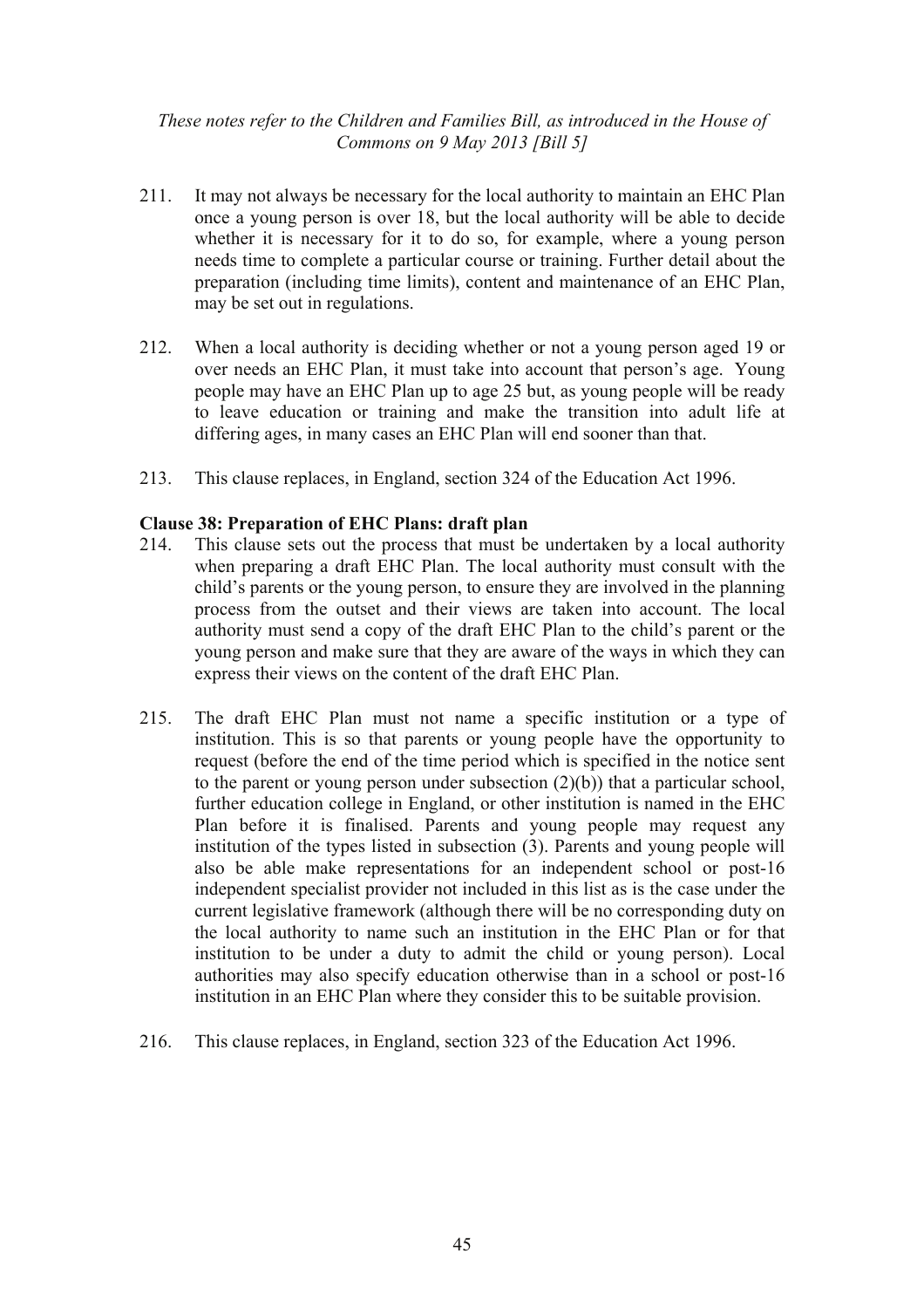### **Clause 39: Finalising EHC Plans: request for particular school or other institution**

- 217. This clause applies where the child's parent or the young person has received a draft EHC Plan and requested that a particular institution is named in the EHC Plan.
- 218. The local authority is required to consult any institution that it is considering naming in the EHC Plan and, where that institution is maintained by another local authority, the other authority. The local authority must comply with the parent or young person's request unless the child or young person's attendance at the school would not meet their special educational needs, or would be incompatible with the efficient education of others or the efficient use of resources. If it believes that these circumstances apply, the local authority must name the school or other institution, or type of institution, that the local authority considers to be most appropriate for the child or young person (having consulted that institution before naming it in the EHC Plan). A copy of the final EHC Plan must then be sent to the child's parent or the young person and to the school, college or other institution that has been named in the EHC Plan.
- 219. This clause replaces, in England, section 324 and parts of Schedule 27 of the Education Act 1996.

#### **Clause 40: Finalising EHC Plans: no request for particular school or other institution**

- 220. This clause applies where the child's parent or young person has received a draft EHC Plan but has not made a request for a particular institution in accordance with clause  $38(2)(b)(ii)$ . They may have said they would like an independent school, training provider or early years education provider to be named, or they may have indicated no preference at all.
- 221. In this eventuality, the EHC Plan must name the specific institution or type of institution that the local authority considers appropriate. The local authority must consult any school or institution that it is considering naming, and where that institution is maintained by another local authority, that authority, before finalising the EHC Plan. A copy of the final EHC Plan must then be sent to the child's parent or the young person and the school or other institution named in the EHC Plan.
- 222. Further duties on the local authority which apply in these circumstances are set out in clause 33 (duty to educate within the mainstream sector).
- 223. This clause replaces, in England, section 324 of the Education Act 1996.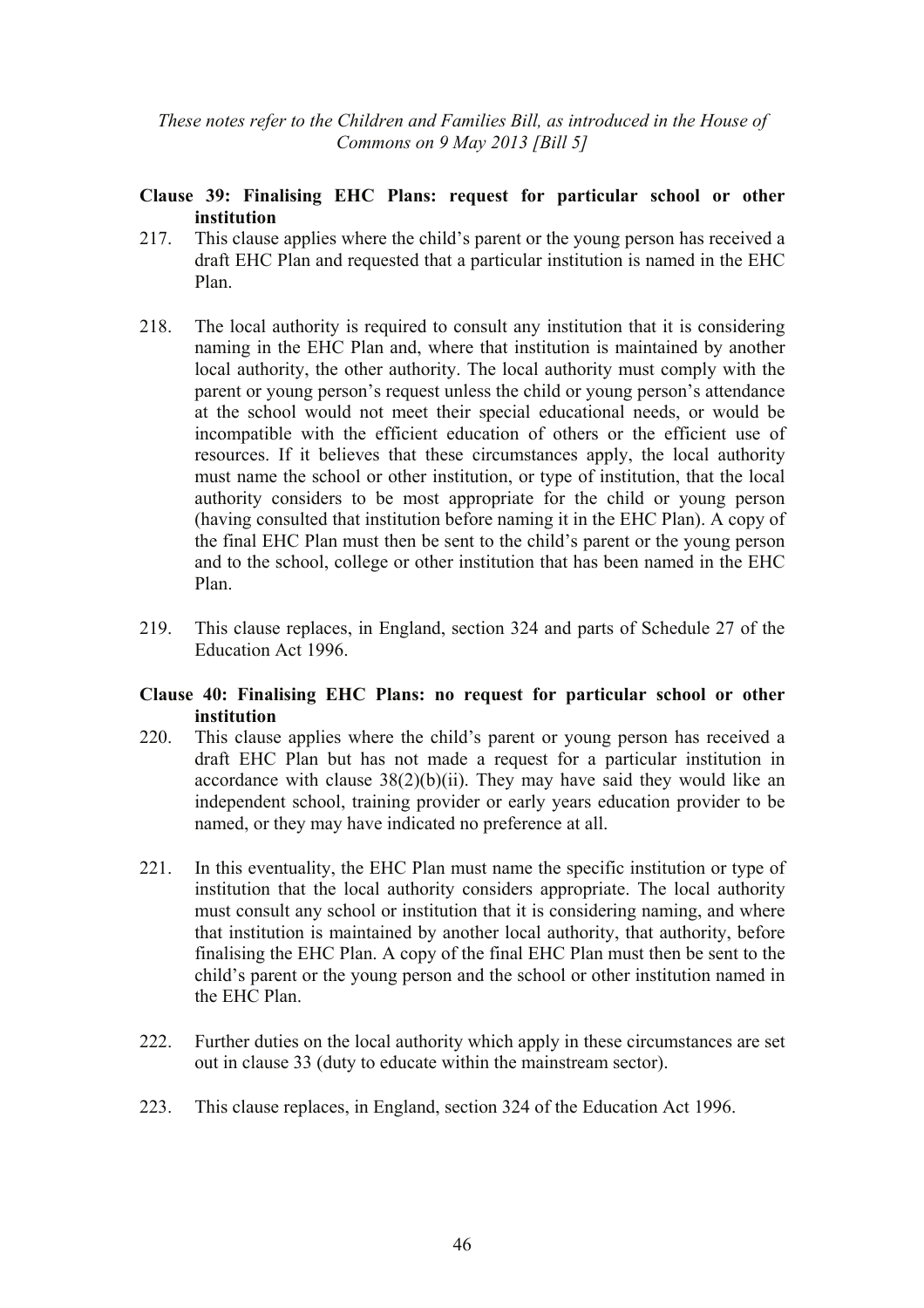## **Clause 41: Independent special schools and special post-16 institutions: approval**

224. Independent schools that are specially organised to make special educational provision for children with special educational needs, and special post-16 institutions (independent specialist colleges) can be named in an EHC Plan. This clause gives the Secretary of State the power to approve such institutions and once he has done so parents and young people can express a preference for them under clause 38(2), with the resultant conditional duty on the local authority to name the institution in the EHC Plan. Approval can only be given if the institution consents. The Secretary of State may withdraw approval and regulations may make provision about the types of institution that can be approved, and the criteria that must be met for such approval. Regulations may also set out the matters to be taken into account in deciding whether to give or withdraw approval and may cover publication of a list of institutions that have been approved by the Secretary of State.

### **Clause 42: Duty to secure special educational provision and health care provision in accordance with EHC Plan**

- 225. Where an EHC Plan is maintained for a child or young person, the local authority must make sure that the special educational provision set out in it is made. The local authority need not make the special educational provision set out in the EHC Plan if the child's parent or the young person makes alternative, suitable arrangements.
- 226. The responsible commissioning body must make sure that health provision set out in the EHC plan is made. The 'responsible commissioning body' in relation to any specified health care provision means the body (or each body) that is under a duty to arrange the health care provision for the child or young person. This will typically be the relevant Clinical Commissioning Group but may also be the NHS Commissioning Board. The responsible commissioning body need not make the health provision set out in the EHC Plan if the child's parent or the young person makes alternative, suitable arrangements.
- 227. This clause replaces and expands, in England, section 324 of the Education Act 1996.

### **Clause 43: Schools and other institutions named in EHC Plan: duty to admit**

- 228. Where a maintained school, maintained nursery school, Academy, institution in the English further education sector (further education college or sixth form college), non-maintained special school, or independent school or independent specialist college approved by the Secretary of State under clause 41 is named in an EHC Plan it must admit the child or young person.
- 229. This clause replaces, in England, section 324 of the Education Act 1996.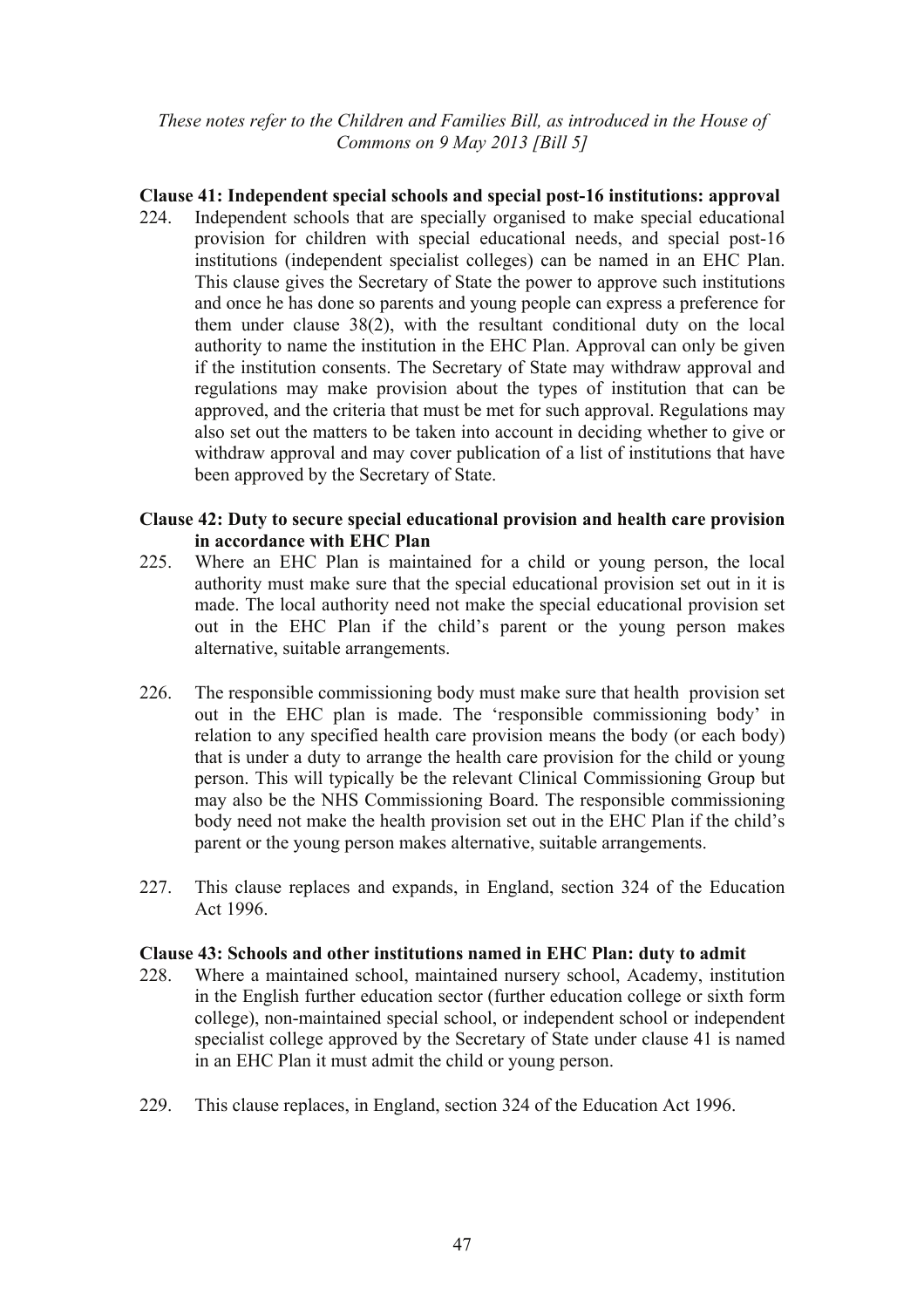### **Clause 44: Reviews and re-assessments**

- 230. This clause requires local authorities to review a child or young person's EHC Plan at least every 12 months. It also sets out when re-assessments must take place. A review is intended to consider whether the provision in the EHC Plan is meeting the child or young person's assessed needs and whether they are making progress towards the outcomes identified. A re-assessment means undertaking the assessment process in Clause 36 again, for example when a child or young person's needs may have changed significantly. Local authorities must consult with the parent of the child, or the young person, during any review or re-assessment to ensure they are involved in the process from the outset and their views are taken into account.
- 231. The local authority must carry out a re-assessment if one is requested by the child's parent, the young person or the school, college or other institution that they attend, subject to particular exemptions to be set out in regulations (which might include for example where a previous assessment has been conducted relatively recently). The local authority also has the power to carry out a reassessment without waiting for one to be requested by a parent or school. In reviewing an EHC Plan maintained for a young person over 18 or deciding whether to reassess the needs of a young person over 18 the local authority must have regard to their age. More detail about the process for reviewing, amending or replacing EHC Plans will be provided in regulations including circumstances in which a local authority must or may review a EHC Plan (for example, before the end of a specified phase of a child or young person's education, or when a young person becomes NEET, that is, they are not in education, employment or training).
- 232. This clause replaces, in England, section 323 of the Education Act 1996.

# **Clause 45: Ceasing to maintain an EHC Plan**

- 233. A local authority may only stop maintaining an EHC Plan if they are no longer responsible for that child or young person, for example if the child or young person has moved to another area, or they consider that it is no longer necessary for the EHC Plan to be maintained.
- 234. The clause sets out some of the circumstances under which it would no longer be necessary to maintain the EHC Plan, for example, where the child or young person no longer requires the special educational provision specified in the EHC Plan. In making its decision, the local authority must take into account whether the educational outcomes specified in the EHC Plan have been achieved. This enables a local authority to continue an EHC Plan where a young person has dropped out of education (i.e. is not in education, employment or training (NEET)) but would like to return to education or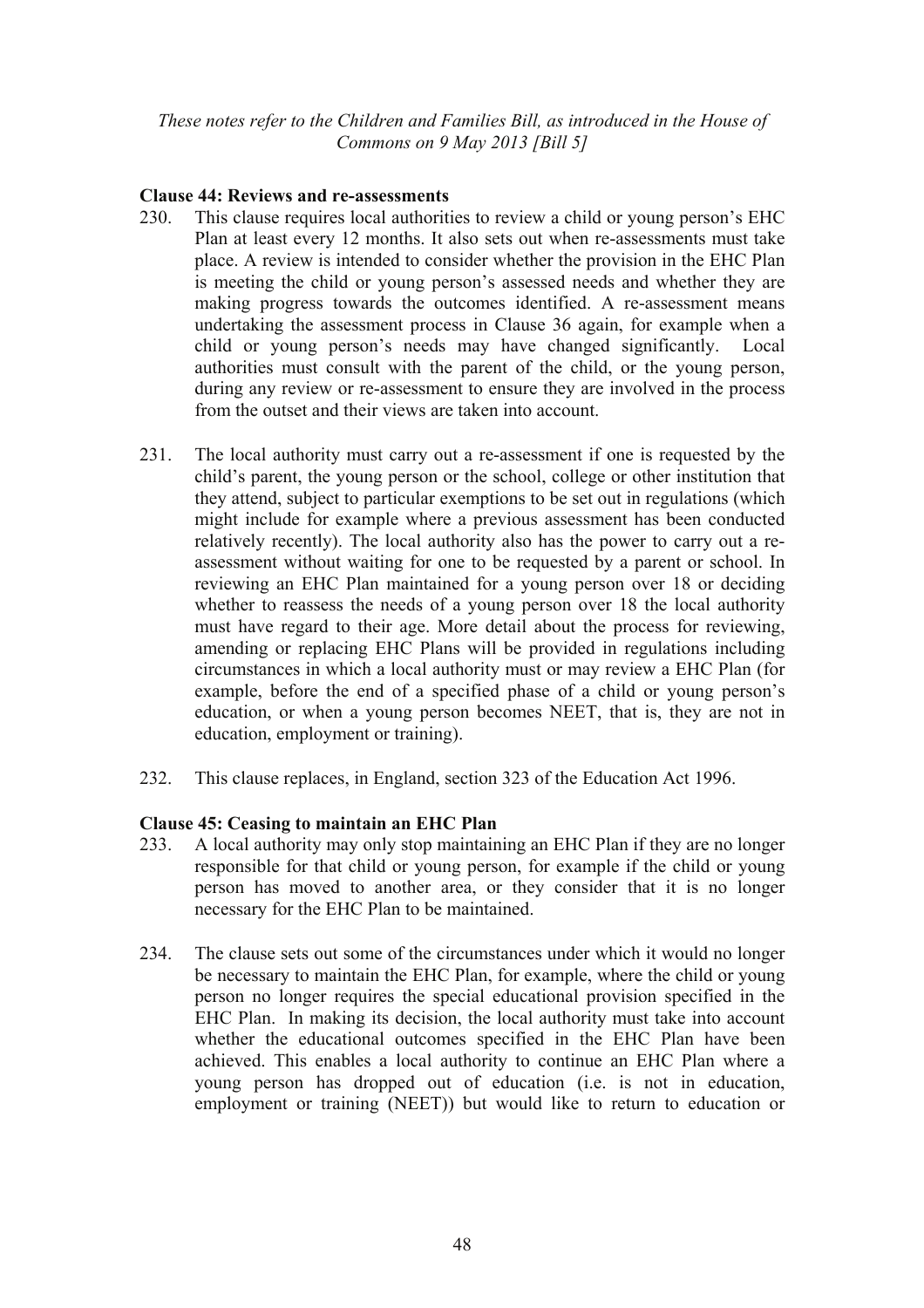training. They must also, for a young person over 18, have regard to their age. Regulations may make further provisions about ceasing to maintain an EHC Plan. When an appeal is made against a local authority's decision to cease a EHC Plan, the authority must continue to maintain the EHC Plan until the time has passed for bringing an appeal or the appeal has been determined by the First tier Tribunal.

# **Clause 46: Maintaining an EHC plan after young person's 25th birthday**

235. This clause gives local authorities the power to maintain an EHC Plan for a young person until the end of the academic year (such date to be prescribed in regulations) in which they become 25, enabling them to take account of individual needs and circumstances.

## **Clause 47: Release of a child or young person for whom EHC plan previously maintained**

236. If a child or young person who is released from a custodial sentence previously had an EHC Plan, the local authority that is responsible for the child or young person on their release (which may not the same local authority that secured the EHC Plan originally) must maintain the previous EHC Plan and review it as soon as is practicable after release. They must, for a young person over 18, have regard to their age. The circumstances under which it is not necessary to review an EHC Plan are to be set out in regulations made under clause 44(7)(b). This is likely to include cases where the period in custody is short and a review has been carried out prior to the period of custody. Sections 562C, 562D, 562E, 562G and 562H of the Education Act 1996 make provision for meeting the special educational needs of those under 18 who are in custody and these sections will continue to apply. Sections 86, 90, 115, 116 and 122 of the Apprenticeships, Skills, Children and Learning Act 2009, set out arrangements for education of detained people over 18, including the sharing of information about education and training.

### **Clause 48: Personal budgets**

- 237. This clause requires local authorities to prepare a personal budget for children or young people for whom the local authority maintains an EHC Plan or has decided to make an EHC Plan, if asked to do so by the child's parent or the young person. A personal budget is an amount available to secure particular provision set out in the EHC Plan and provides a way of involving parents or young people in securing that provision.
- 238. Personal budgets can take the form of direct payments which families can spend themselves or notional budgets which they can devise with the local authority and which the local authority can spend on their behalf at their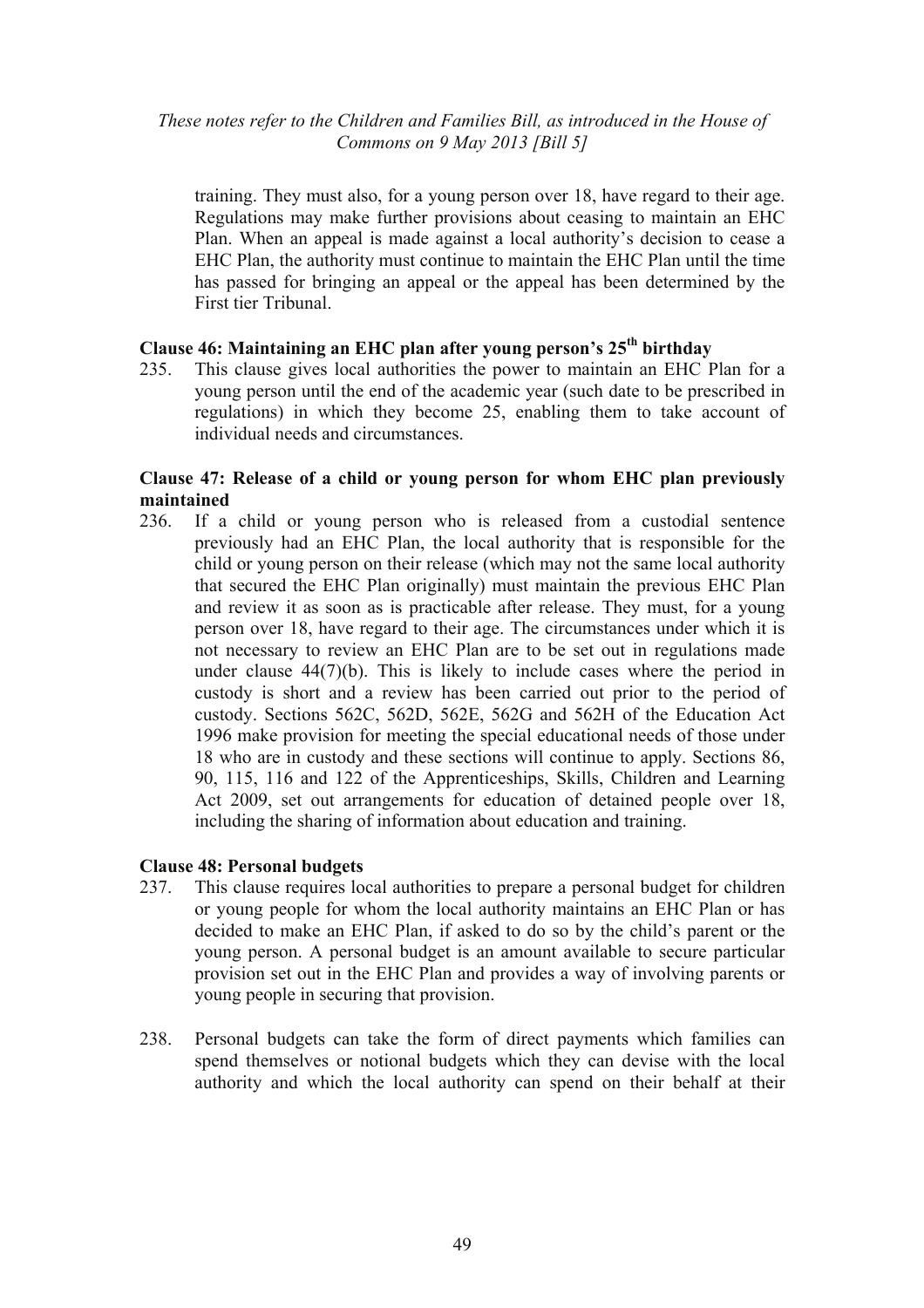direction by arranging the provision in the EHC Plan – or a combination of both.

- 239. Regulations will provide details about personal budgets, including provision that may be included in a personal budget or to which a direct payment may relate, the provision of information, support and advice in connection with personal budgets and direct payments, and when, to whom and on what conditions direct payments may or may not be made.
- 240. Any regulations which authorise direct payments to a parent or a young person must require them to consent before a direct payment can be made. They must also require local authorities to stop making direct payments where that consent is withdrawn.
- 241. Provision purchased with a direct payment will be treated as provision secured by the local authority for the purposes of fulfilling its duty under clause 42 to secure the special educational provision in an EHC Plan.

### **Clause 49: Continuation of services under section 17 of the Children Act 1989**

- 242. This clause inserts a new provision (section 17ZA) into the Children Act 1989.
- 243. It gives a power to local authorities to continue to provide services they have been providing to a young person before their 18th birthday under section 17 of the Children Act 1989 (services to children in need, their families and others) to the young person when they are 18 and over, where the young person has an EHC Plan. The local authority retains discretion over how long it chooses to provide services under section 17 while an EHC Plan remains in place. Where the young person no longer has an EHC Plan, the local authority no longer has the power to extend the provision of these services to young people over 18.
- 244. The provision in this clause aims to support better transitions between children's and adult services for young people with EHC Plans. Guidance on how an authority should use this discretion will be set out in the Code of Practice issued under clause 66.

### **Appeals, mediation and dispute resolution**

### **Clause 50: Appeals**

245. This clause sets out the decisions taken by a local authority in relation to assessments and EHC Plans against which a parent or young person can appeal. These are set out in *subsection (2)*.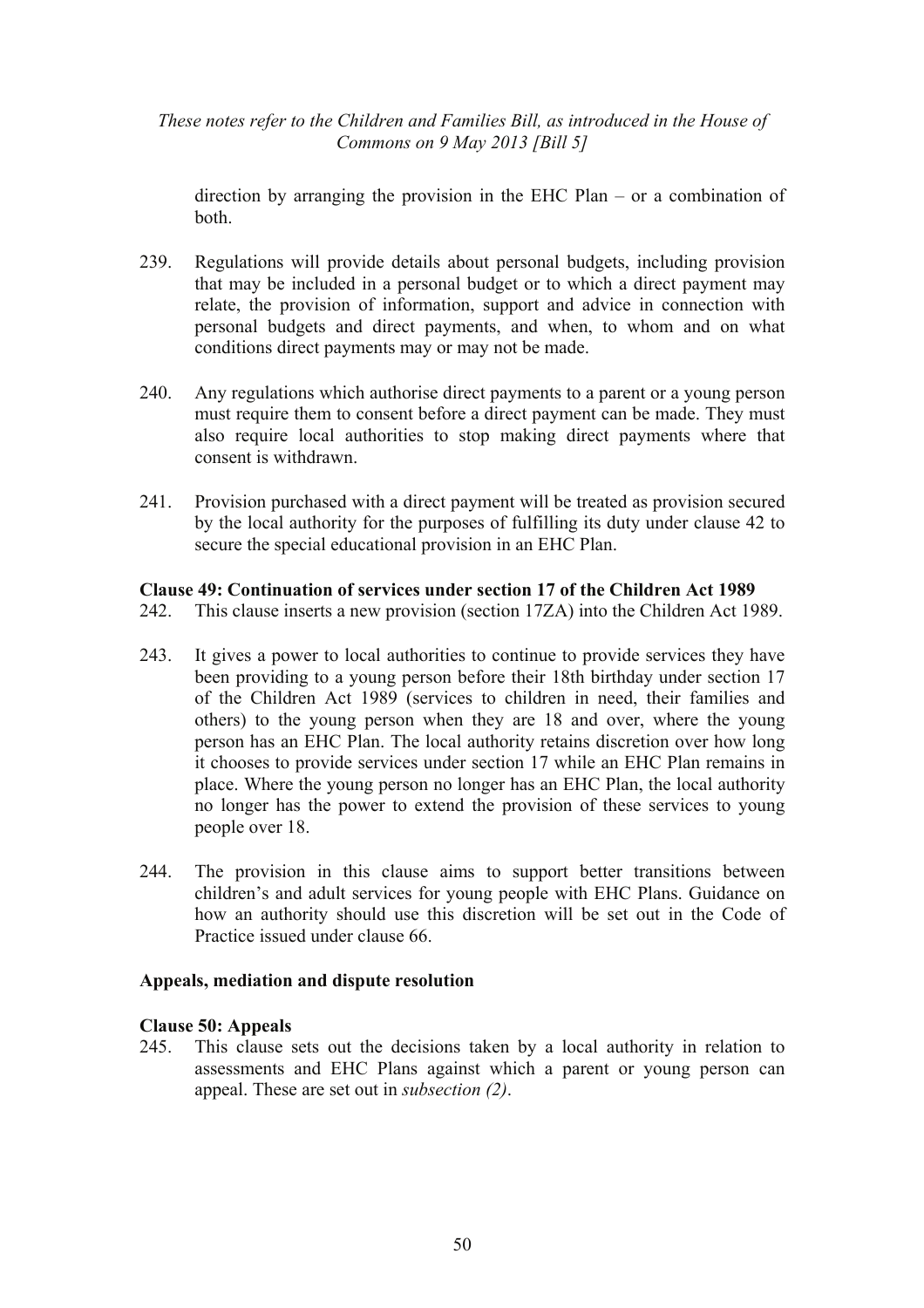- 246. This clause extends the current right of appeal to the First-tier Tribunal to young people aged up to 25 and, in the case of young people in school, transfers the right from the parent to the young person. Currently, only the parents of children and young people under 19 with special educational needs in school are able to appeal to the First-tier Tribunal. The clause also extends the right of appeal to the Tribunal to the parents of children under 2 years of age. Currently such parents cannot appeal to the Tribunal even where the local authority has drawn up a statement for their child.
- 247. An appeal can only be made after mediation has been considered and, where the parent or young person has decided to take part in mediation, this has taken place in accordance with clause 51. The Secretary of State may make regulations in relation to appeals.
- 248. Subsection (5) recreates an offence, carried over from the Education Act 1996. A person commits an offence if, without reasonable excuse, they fail to comply with any requirement to provide or allow for inspection of documents, or attend a Tribunal hearing to give evidence or produce documents, where that requirement is imposed by the Tribunal Procedure Rules in relation to an SEN appeal. Under subsection (6) a person guilty of such an offence is liable on summary conviction to a fine not exceeding level 3 on the standard scale. Under the Tribunal Procedure Rules nobody may be compelled to give any evidence or produce any document that the person could not be compelled to give or produce on a trial of an action in a court of law.
- 249. This clause replaces, in England, sections 325, 326, 328, 328A, 329, 336 (5A) and (6) of paragraphs 8 and 11 of Schedule 27 to the Education Act 1996.

# **Clause 51: Mediation**

- 250. When a parent or young person wishes to bring an appeal, they may do so only if an independent mediation adviser has provided them with information about mediation and how it might help. It will be up to the parents or young person to decide whether to go forward to mediation. Where they decide to do so, they must take part in mediation before they can bring an appeal to the Firsttier Tribunal. Where they decide against mediation they will be able to go straight to appeal.
- 251. Mediation is different to an appeal, in that it seeks to resolve matters through agreement between parents/young people and local authorities rather than through a judicial decision. The mediator must be independent, meaning that he or she cannot be an employee of a local authority.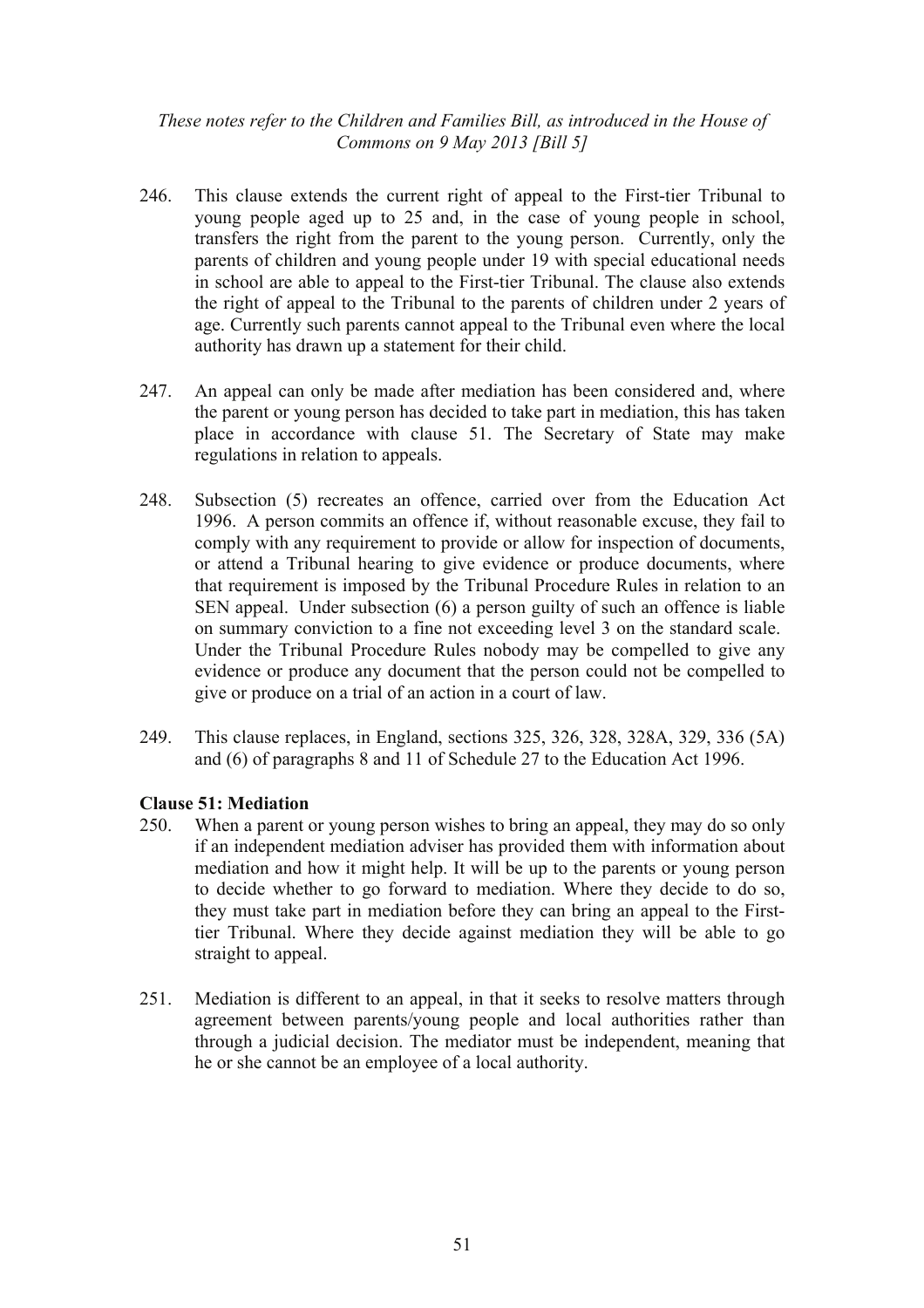- 252. The mediation adviser must issue a certificate to the parent or young person if he or she has provided them with information and advice about pursuing mediation and the parent or young person has informed the adviser that they do not wish to pursue mediation. The adviser must also issue a certificate if they have provided information and advice, the parent or young person has told them they wish to pursue mediation with the local authority and has participated in mediation.
- 253. Appeals which only concern the name of a school, college or other institution specified in the EHC Plan or the type of school, college or institution specified in the EHC Plan or the fact that the EHC Plan does not name any school, college or other institution can be made without going to mediation. This is because the parent or young person will already have been able to request a particular school or institution in the further education sector, and had discussions with the local authority about which institution should be named on the EHC Plan. Requiring mediation in these circumstances would involve repeating the same discussions. The clause gives the Secretary of State regulation-making powers concerning mediation as listed in the clause, including about giving notice, imposing time limits, qualifications and experience of mediation advisers and local authority action following mediation.

### **Clause 52: Resolution of disagreements**

- 254. Local authorities must make arrangements for avoiding or resolving disagreements where the parents of a child with special educational needs, or a young person with such needs, do not agree with how the local authority or an education body (listed in subsection (9)) with duties under Part 3 of the Bill provisions has carried out those duties. It must also make arrangements to avoid or resolve disagreements between the parents of a child or a young person and any school or post-16 institution specifically about the special educational provision made by the institution for that child or young person.
- 255. The clause does not require either parents or young people on the one hand, or education bodies or local authorities on the other, to participate in resolving disagreements – use of these arrangements is entirely voluntary.
- 256. Local authorities must appoint someone who is independent to help resolve a disagreement, or prevent it happening in the first place. Employees of a local authority do not meet the criterion of being independent and cannot take on that role.
- 257. Local authorities must tell various people, including parents and young people, about the arrangements they have put in place to resolve disagreements.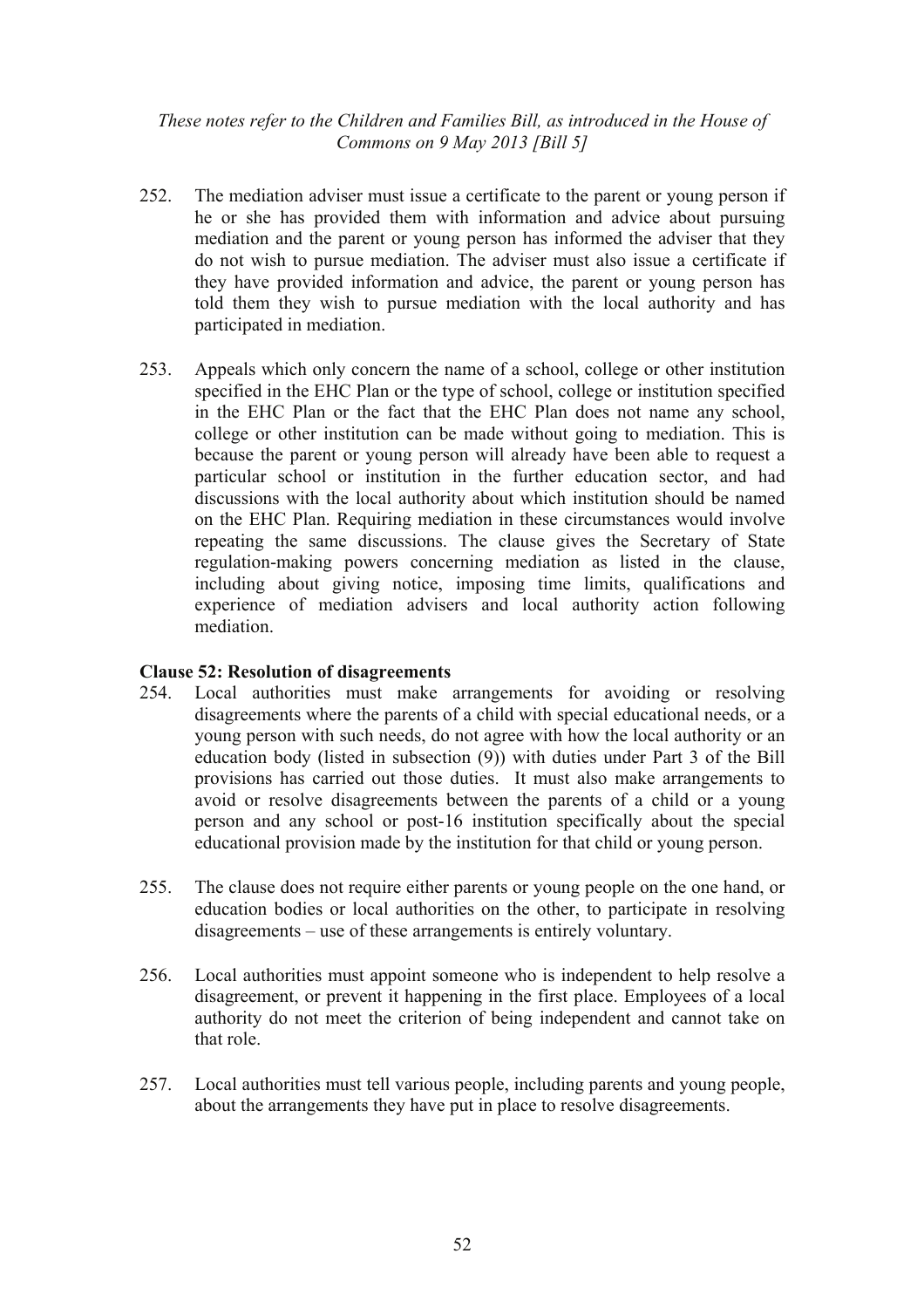258. This clause replaces, in England, section 332B of the Education Act 1996.

### **Clause 53: Appeals and claims by children: pilot schemes**

- 259. This clause gives the Secretary of State a power to establish pilot schemes in local authority areas to enable children to make appeals in relation to their special educational needs and to bring disability discrimination claims against schools to the First-tier Tribunal. Currently the Education Act 1996 and the Equality Act 2010 only give parents such a right.
- 260. The pilots will test whether the right to appeal is something that children would use, the best way to handle these appeals and the cost implications, with a view to extending the right to children across England. The clause establishes the things the pilot scheme can cover. These include the age from which a child may appeal and make claims; how mediation before a child's appeal works; and advice, information and advocacy provided to a child. The clause stipulates that the power to make an order establishing pilot schemes is repealed after five years (from the date on which the Bill receives Royal Assent).

### **Clause 54: Appeals and claims by children: follow-up provision**

- 261. This clause provides the Secretary of State with the power to make an order enabling children in all local authority areas in England to bring appeals and make disability discrimination claims to the First-tier Tribunal.
- 262. The power would be used after pilots have been run. The Secretary of State may not use this power until pilot schemes have been in place for two years.
- 263. The clause establishes what an order made by the Secretary of State can cover and this includes the age from which a child may bring appeals or make disability discrimination claims; about mediation; and advice, information and advocacy provided to a child (mirroring clause 53(2)).

### **Clause 55: Equality Act 2010: claims against schools by disabled young people**

- 264. This clause amends the Equality Act 2010 so that young people in England who are over compulsory school age and in school can make disability discrimination claims to the First-tier Tribunal themselves. Currently only the parents of disabled young people can make claims to the Tribunal. This mirrors the provision made in clause 50 which allows for young people over compulsory school age to make special educational needs appeals to the Tribunal.
- 265. The clause does not affect the rights of parents of young people in Wales to make disability discrimination claims to the Special Educational Needs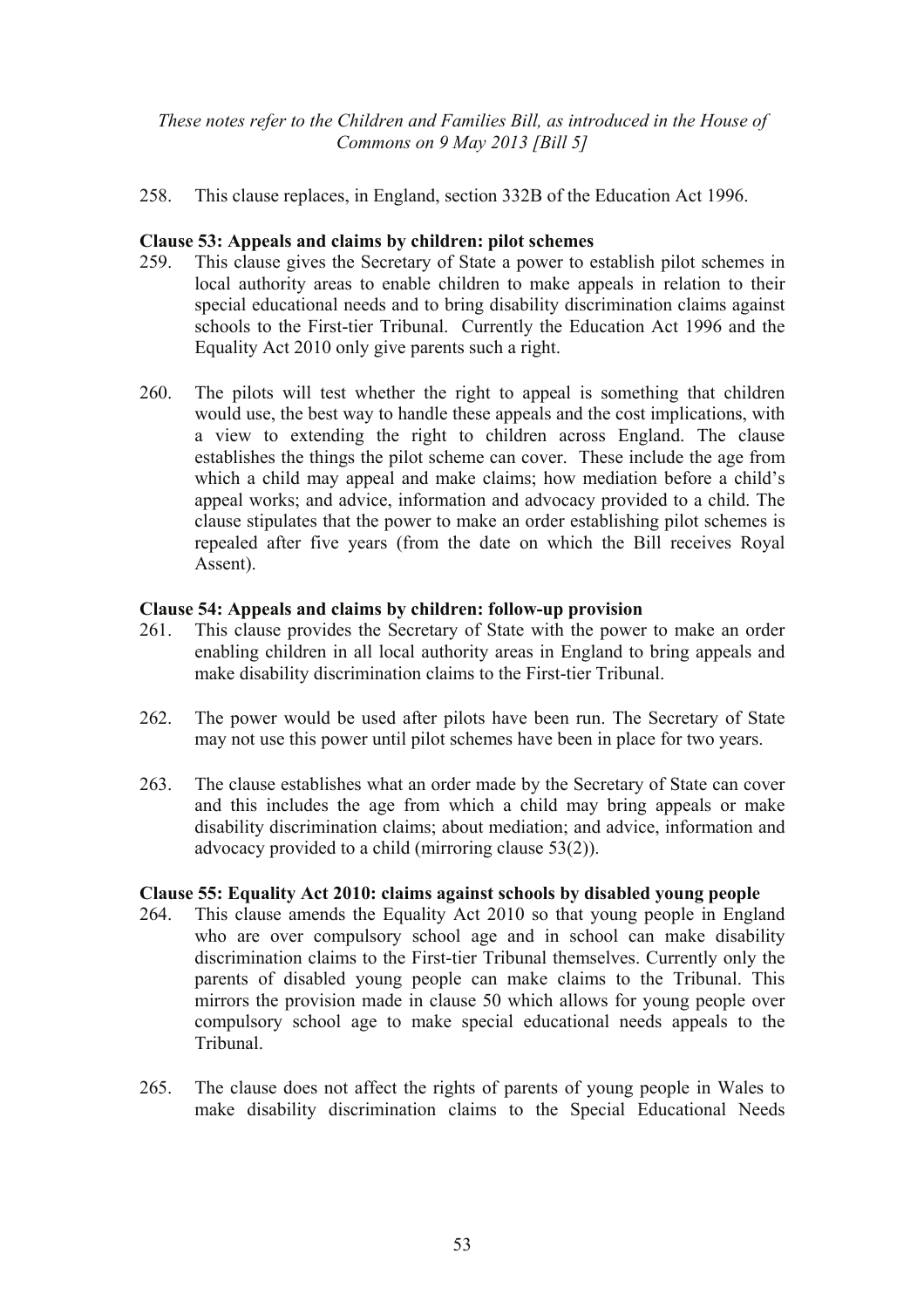Tribunal for Wales. Pilots on giving children and young people in Wales the right to make special educational needs appeals and disability discrimination claims to its Tribunal are being conducted with the right being given to all children and young people in Wales following the pilots. The necessary changes to the Equality Act 2010 and the Education Act 1996 will be achieved through a Welsh Measure.

### **Special educational provision: functions of local authorities**

### **Clause 56: Special educational provision otherwise than in schools, post-16 institutions etc**

- 266. A local authority may arrange for special educational provision to be made for a child or young person otherwise than in a school, college or provider of relevant early years education. But before it can do so it has to be satisfied that it would be inappropriate for provision to be made in one of those settings and must have consulted the child's parent or the young person.
- 267. This provision could include, for example, early years education that is not part of the free entitlement to early years education under section 7 of the Childcare Act 2006.
- 268. This clause replaces, in England, section 319 of the Education Act 1996.

### **Clause 57: Special educational provision outside England and Wales**

- 269. This clause enables local authorities to arrange special education provision for a child or young person with an EHC Plan outside England and Wales in an institution that specialises in providing for special educational needs, and gives them power to pay for, or contribute to, the costs of the child or young person attending such an institution.
- 270. This clause replaces, in England, section 320 of the Education Act 1996.

### **Clause 58: Fees for special educational provision at non-maintained schools and post-16 institutions**

271. Where a local authority is responsible for a child or young person with special educational needs, and special educational provision is made for him or her at a school, post-16 institution or provider of relevant early years education, the local authority must pay the fees for the education and training received where the institution named in the EHC Plan or, if there is no EHC Plan, the local authority is satisfied the child or young person requires special educational provision, and that it is appropriate to receive it at the institution in question.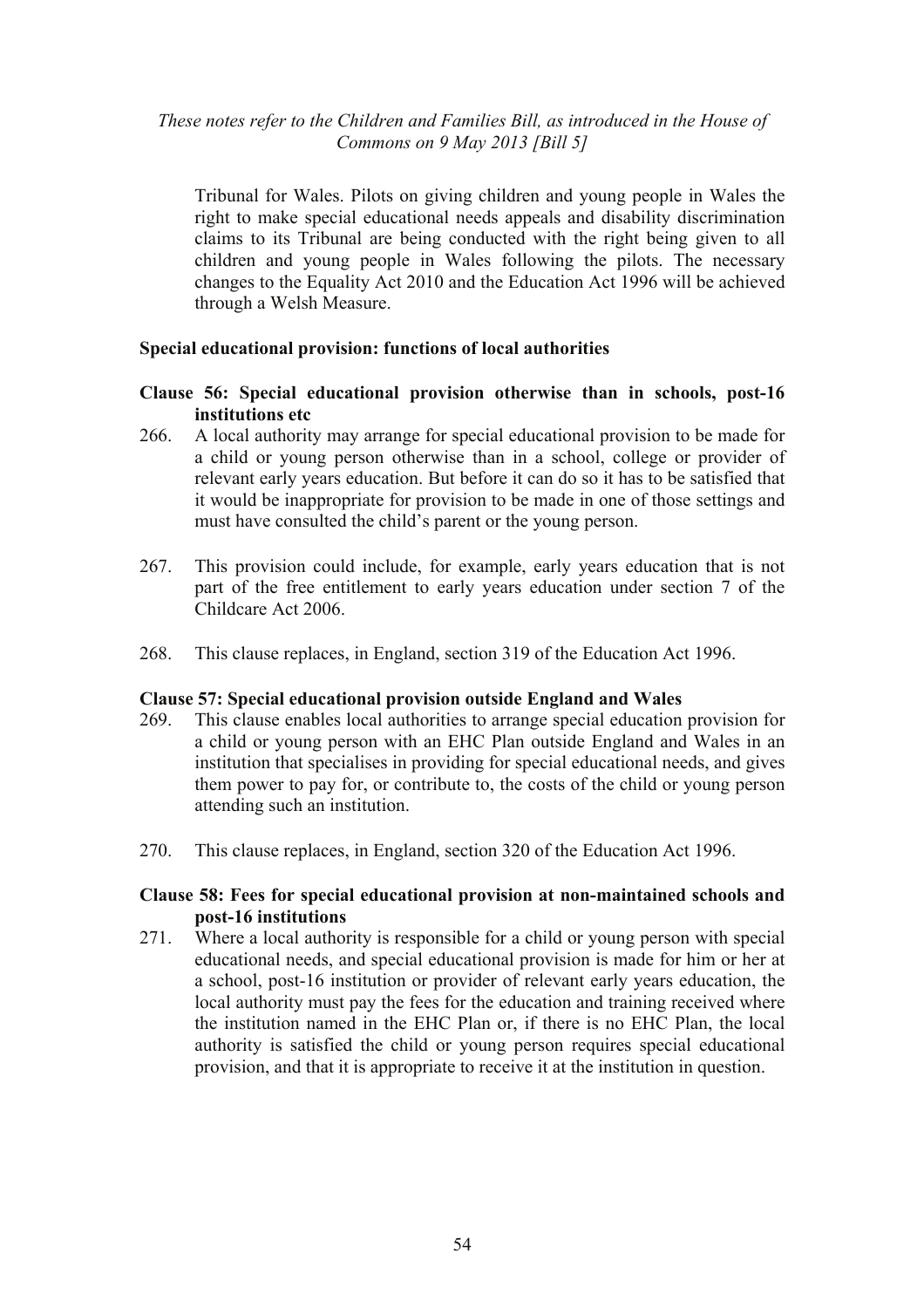- 272. Where board and lodging are provided for the child or young person at such a school or college or place where relevant early years education is provided, the local authority must pay those fees if it is satisfied that special educational provision cannot be made there unless board and lodging are provided.
- 273. This clause replaces, in England, section 348 of the Education Act 1996.

### **Clause 59: Supply of goods and services**

- 274. This clause gives local authorities the power to supply goods and services to maintained schools, maintained nursery schools, Academies and institutions in the further education sector (further education colleges or sixth form colleges) that are likely to be attended by a person with an EHC Plan that the authority is maintaining for the purpose of supporting children and young people with special educational needs. Local authorities may supply goods and services on terms and conditions they see fit (including payment). Local authorities may supply goods and services to other local authorities and other bodies to help them make special educational provision for children receiving relevant early years education. This could cover specialist services to support children with different special educational needs, for example, sensory impairments.
- 275. This clause replaces, in England, section 318 of the Education Act 1996.

### **Clause 60: Access to schools, post-16 institutions and other institutions**

- 276. This clause gives local authorities in England the right to have access at any reasonable time to the premises of a school or other institution in England at which education or training is provided to a child or young person with an EHC Plan maintained by the local authority in question, for the purpose of monitoring that education or training.
- 277. The clause replaces, in England, and expands the remit of, section 327 of the Education Act 1996. Section 327 only applies to maintained schools which are maintained by another authority and independent schools. This clause takes account of the extended age remit to which the new special educational needs provisions apply and applies to any institution providing the child or young person with education or training in accordance with an EHC Plan. Local authorities will, under this clause, have access to schools and special post-16 institutions in Wales (but not to general further education institutions in Wales) for the purpose of monitoring the education or training made under an EHC Plan.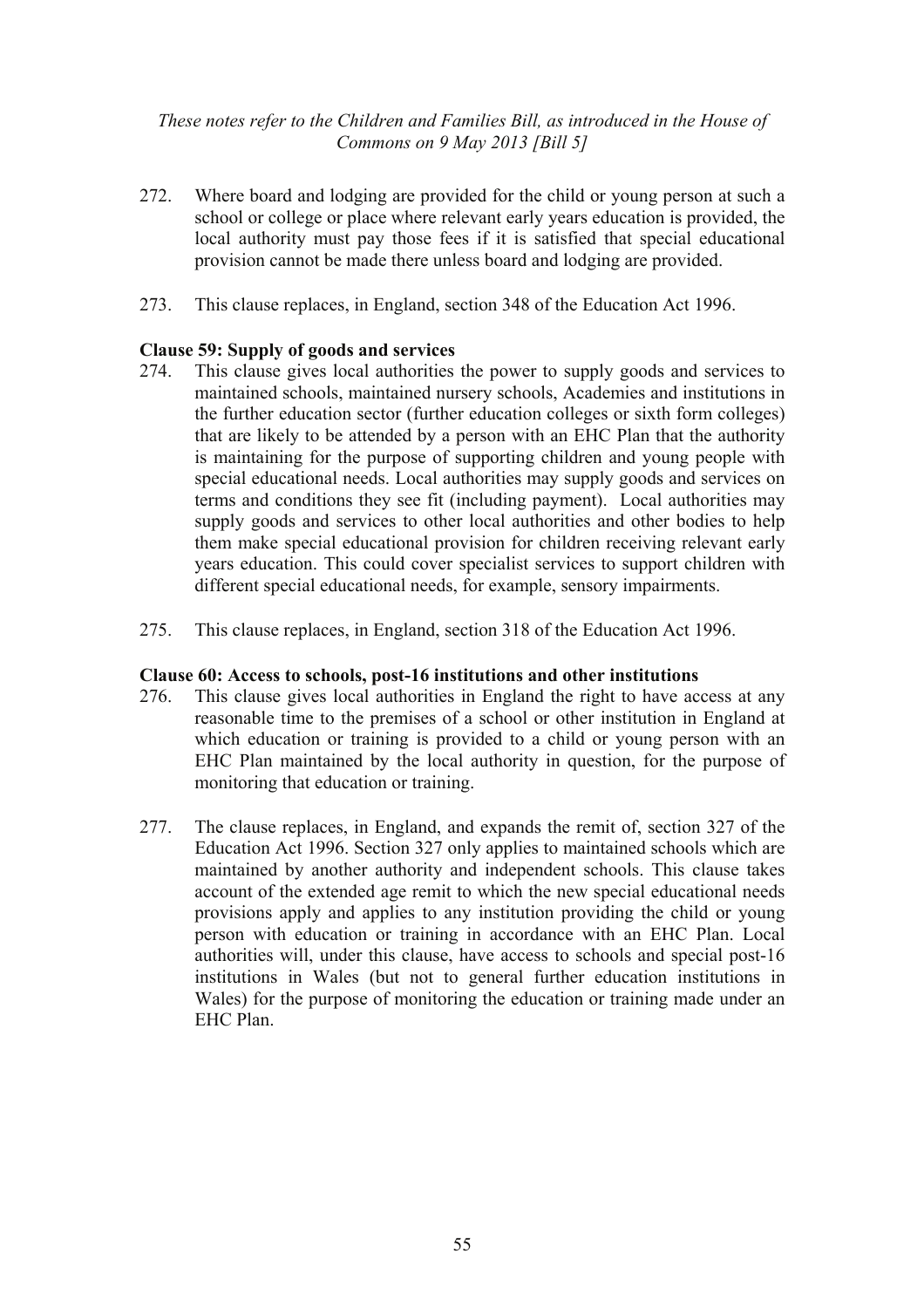### **Special educational provision: functions of governing bodies and others**

### **Clause 61: Using best endeavours to secure special educational provision**

- 278. This clause requires that the governing bodies, proprietors or management committees of those institutions listed in *subsection (1)* use their best endeavours to secure that the special educational provision that is called for by a pupil or student's special educational needs is made.
- 279. The clause replaces, in England, and expands the remit of section 317(1)(a) of the Education Act 1996. Section 317 applied to the governing bodies of community, foundation or voluntary schools or maintained nursery schools. The new clause takes account of the age remit of the new special educational needs provisions and the expansion in the number of Academies by applying the duty to further education institutions, Academy schools and 16 to 19 Academies. The new clause also applies to pupil referral units.

### **Clause 62: Special Educational Needs Co-ordinators**

- 280. This clause requires governing bodies of maintained mainstream schools, (including Academy schools) and maintained nursery schools to ensure that there is a member of staff designated as Special Educational Needs (SEN) coordinator. The SEN Co-ordinator will have responsibility for co-ordinating special educational provision for children and young people with special educational needs in their school. This can include providing advice to other teachers on supporting children with special educational needs and liaising with agencies outside the school such as social care services.
- 281. The clause gives the Secretary of State power to make regulations requiring governing bodies and proprietors to ensure that SEN Co-ordinators have prescribed qualifications and/or experience and confer other functions on them in relation to SEN co-ordinators.
- 282. This clause replaces, in England, section 317(3A) and (3B) of the Education Act 1996.

### **Clause 63: Informing parents and young people**

283. This clause, which applies where a child or young person has no EHC Plan, requires governing bodies of maintained schools, maintained nursery schools, the management committees of pupil referral units, and the proprietors of Academy schools and Alternative Provision Academies to tell a child's parent, or the young person when special educational provision is being made for the child or young person. This does not need to happen, if the child or young person has an EHC Plan since parents of children with EHC Plans and young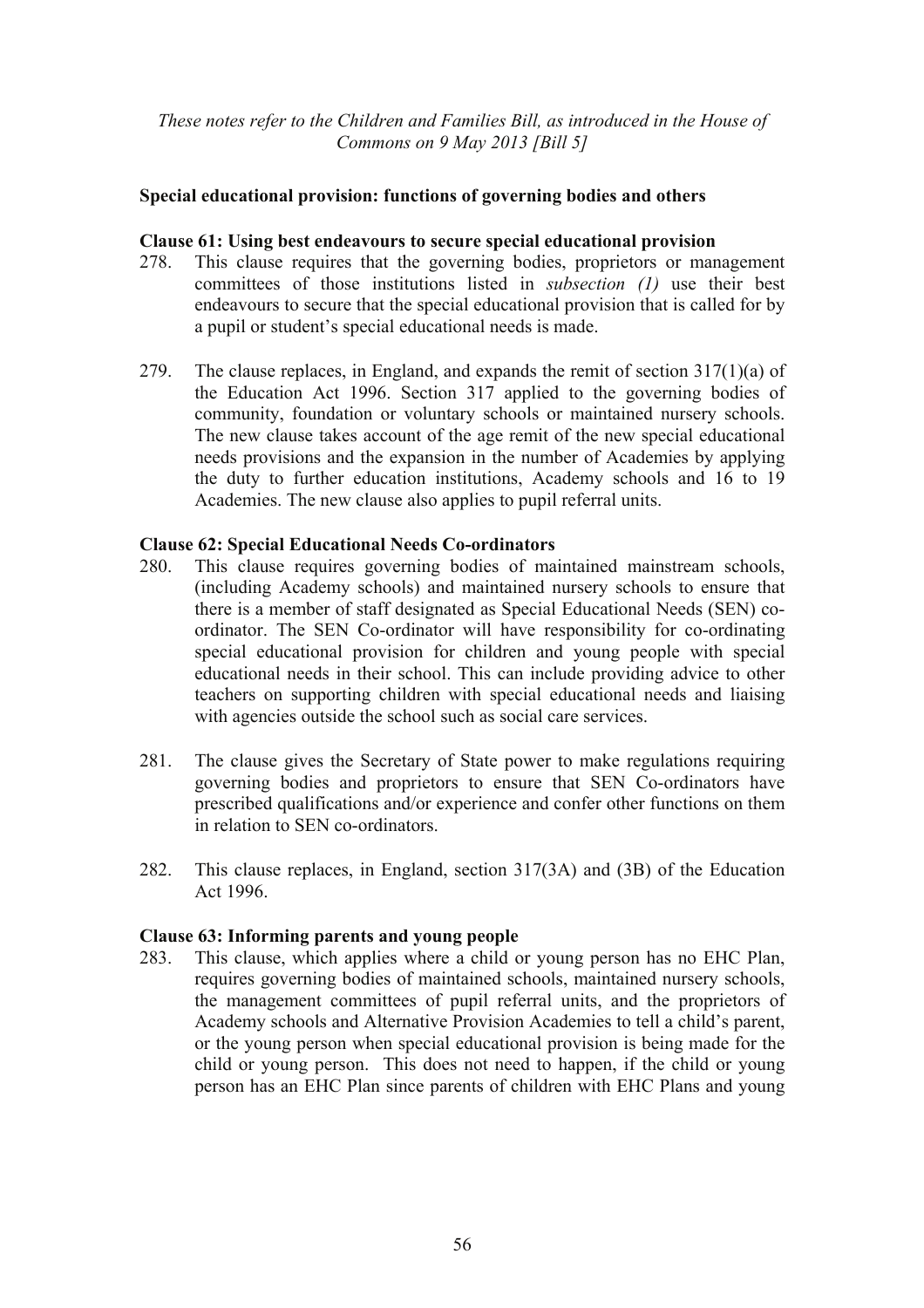people who have EHC Plans will already be aware that special educational provision is being made.

284. This clause replaces, in England, section 317A of the Education Act 1996 and extends the provision to include young people.

### **Clause 64: Special educational needs information report**

- 285. This clause imposes a duty on the governing bodies of maintained schools and maintained nursery schools in England, and proprietors of Academy schools in England to prepare a report containing 'special educational needs information'. Special educational needs information is information about the implementation of the governing body's or proprietor's policy for pupils at the school with special educational needs, and information as to the arrangements for the admission of disabled pupils to the school; the steps taken to prevent less favourable treatment of disabled pupils; the facilities provided to assist access to the school by disabled pupils; and the accessibility plan which schools must publish under the Equality Act 2010. Regulations will set out the information to be provided.
- 286. This clause replaces, in England, section 317(5) and (6) of the Education Act 1996. This information is currently published on schools' websites.

### **Information to improve well-being of children and young people with special educational needs**

### **Clause 65: Provision and publication of special needs information**

- 287. This clause places a duty on the Secretary of State to exercise his informationgathering powers to secure special educational needs information about children and young people under 19 from schools and local authorities and the provision made for them which he thinks would be likely to help in improving the well-being of those children and young people. This must be published annually, in a form chosen by the Secretary of State, and must not include the names of individuals.
- 288. This clause replaces, in England, section 332C of the Education Act 1996. That power has been used to publish a document each year containing a range of information about the numbers of children and young people with special educational needs, their characteristics, including the types of special educational needs, where they are educated and their achievements.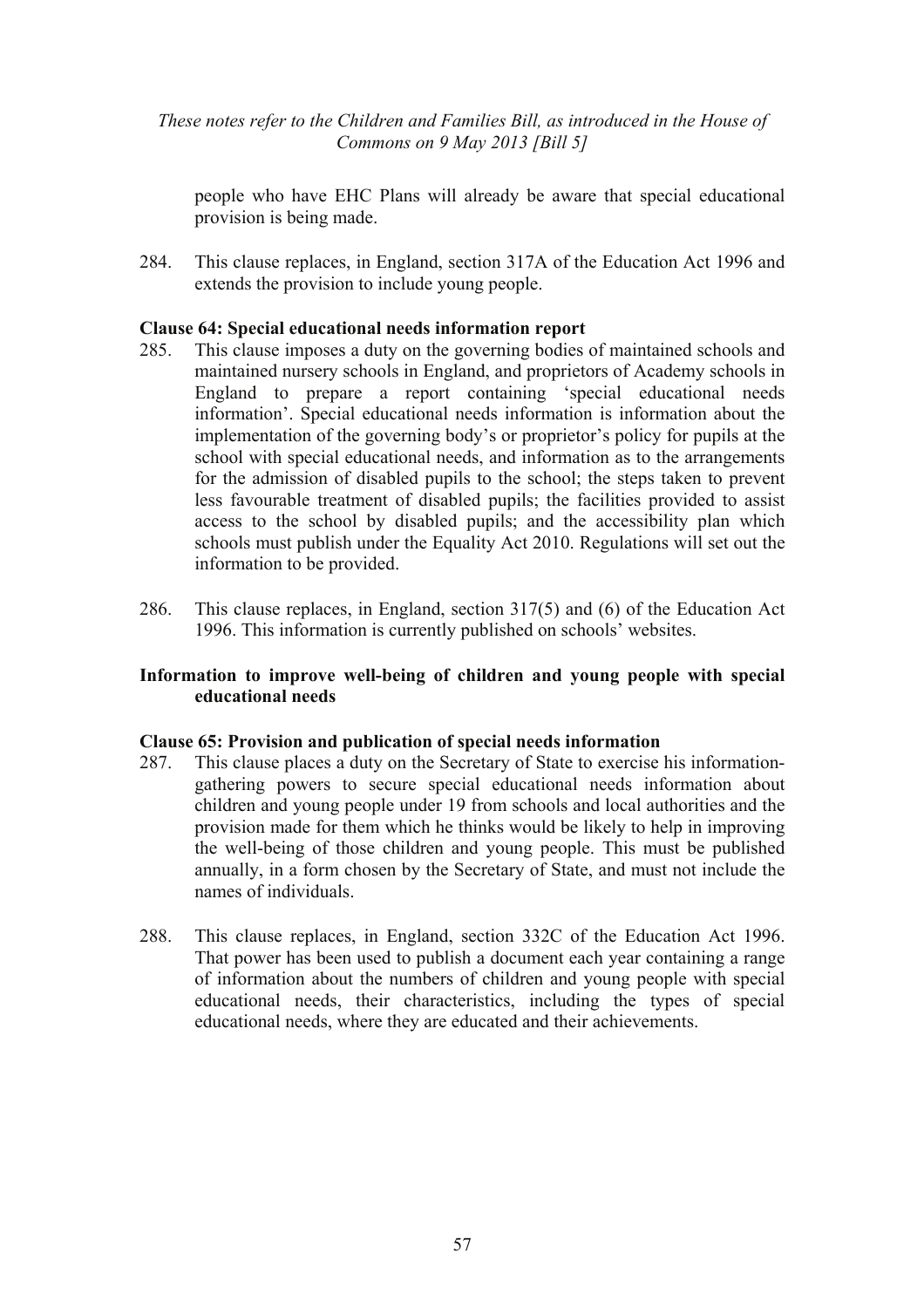# **Code of Practice**

# **Clause 66: Code of Practice**

- 289. This clause requires the Secretary of State to issue a code of practice giving guidance to the governing bodies, proprietors and management committees of those institutions listed in *subsection (1)* on how to carry out their functions under these provisions. These people and bodies must take account of the code when carrying out those functions, as must those who help them carry out those functions.
- 290. The First-tier Tribunal must also take account of the guidance in the code that it considers to be relevant to any questions arising out of a special educational needs appeal with which it is dealing.
- 291. The clause also empowers the Secretary of State to revise the code from time to time and requires him to always publish the current version.
- 292. The clause replaces, in England, section 313 of the Education Act 1996 and widens the scope of who must have regard to the code from maintained schools, maintained nursery schools and local authorities to include colleges, Academies, pupil referral units and early years education providers.

# **Clause 67: Making and approval of Code**

- 293. This clause sets out the procedure for making and approving the Code of Practice. It requires the Secretary of State, when he proposes to issue or revise a Code of Practice, to prepare a draft, consult those he see fit and consider representations made by them. If he decides to proceed with the draft he must lay a copy before each House of Parliament. If, within a period of 40 days, the House resolves not to approve the draft he may not take further steps to issue it.
- 294. The clause replaces section 314 of the Education Act 1996.

# **Supplementary**

# **Clause 68: Parents and young people lacking capacity**

295. The clause enables regulations to modify any statutory provisions for the purpose of giving effect to this Part where the parent of a child, or the young person, lacks capacity at the relevant time. Examples of where modifications might be needed include requesting a school or post-16 institution to be named in the EHC Plan, and taking part in mediation. "Lacking capacity" has the same meaning as in the Mental Capacity Act 2005. "Relevant time" means the time at which something is required or permitted to be done by or in relation to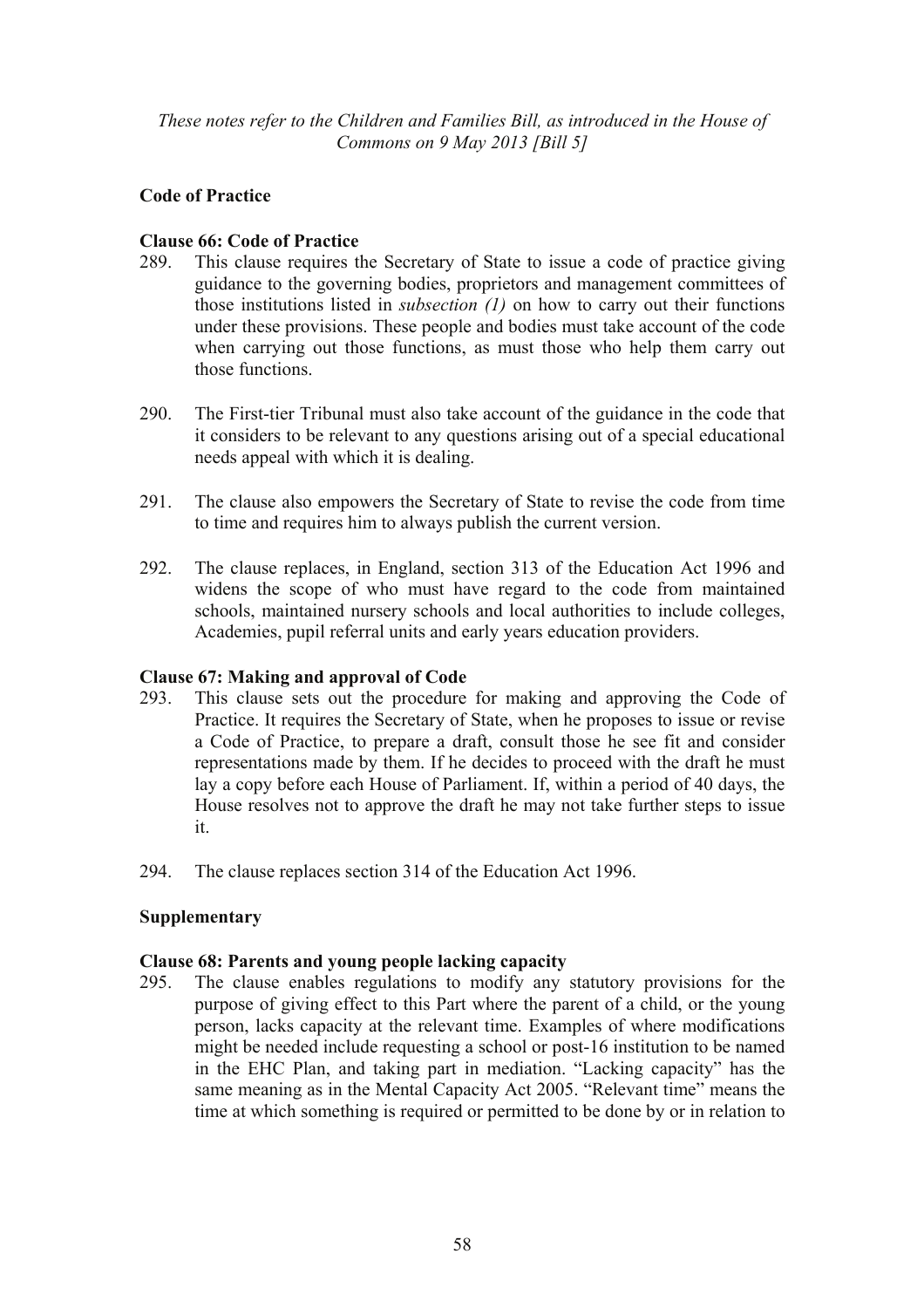a child's parent or young person. A representative is a deputy under the Mental Capacity Act, the person who has been given a lasting power of attorney or an attorney in whom an enduring power of attorney has been created. Where a young person lacking capacity does not have a representative, the reference to young person should be read as the young person's parent (or where that parent also lacks capacity, to that parent's representative).

296. Regulations under the clause may give a deputy under the Mental Capacity Act the power to take the relevant decisions, even where this requires the discharge of parental responsibilities, which would otherwise not be permitted by that Act.

### **Clause 69: Part does not apply to detained children and young people**

297. This clause provides that this Part does not apply if a child or young person is detained because of a court order, or by order of recall made by the Secretary of State. This would, for example, include children or young people subject to a custodial sentence in a young offender institution or a young person in prison. Clause 47 sets out what happens when a child or young person who previously had an EHC Plan is released from detention. Section 562C of the Education Act 1996 makes provision for special educational support to be provided to children and young people who are in detention and for the passing of information about their special educational needs between local authorities. Sections 86, 90, 115, 116 and 122 of the Apprenticeships, Skills, Children and Learning Act 2009 set out the arrangements for education of detained people over 18, including the sharing of information about education and training.

# **Clause 70: Disapplication of Chapter 1 of Part 4 of the Education Act 1996 in relation to children in England**

298. This clause provides for Chapter 1 of Part 4 of the Education Act 1996 to cease to apply in relation to children with special educational needs in the area of a local authority in England when these provisions are implemented. It will continue to apply in relation to Wales and children with SEN statements prepared by a local authority in Wales under that Chapter.

### **Clause 71: Consequential amendments**

299. This clause provides for the amendments set out Schedule 3 to be made to other legislation as a consequence of the provisions in Part 3.

# **Clause 72: Interpretation of Part 3**

300. This clause sets out the definitions of terms used in this Part.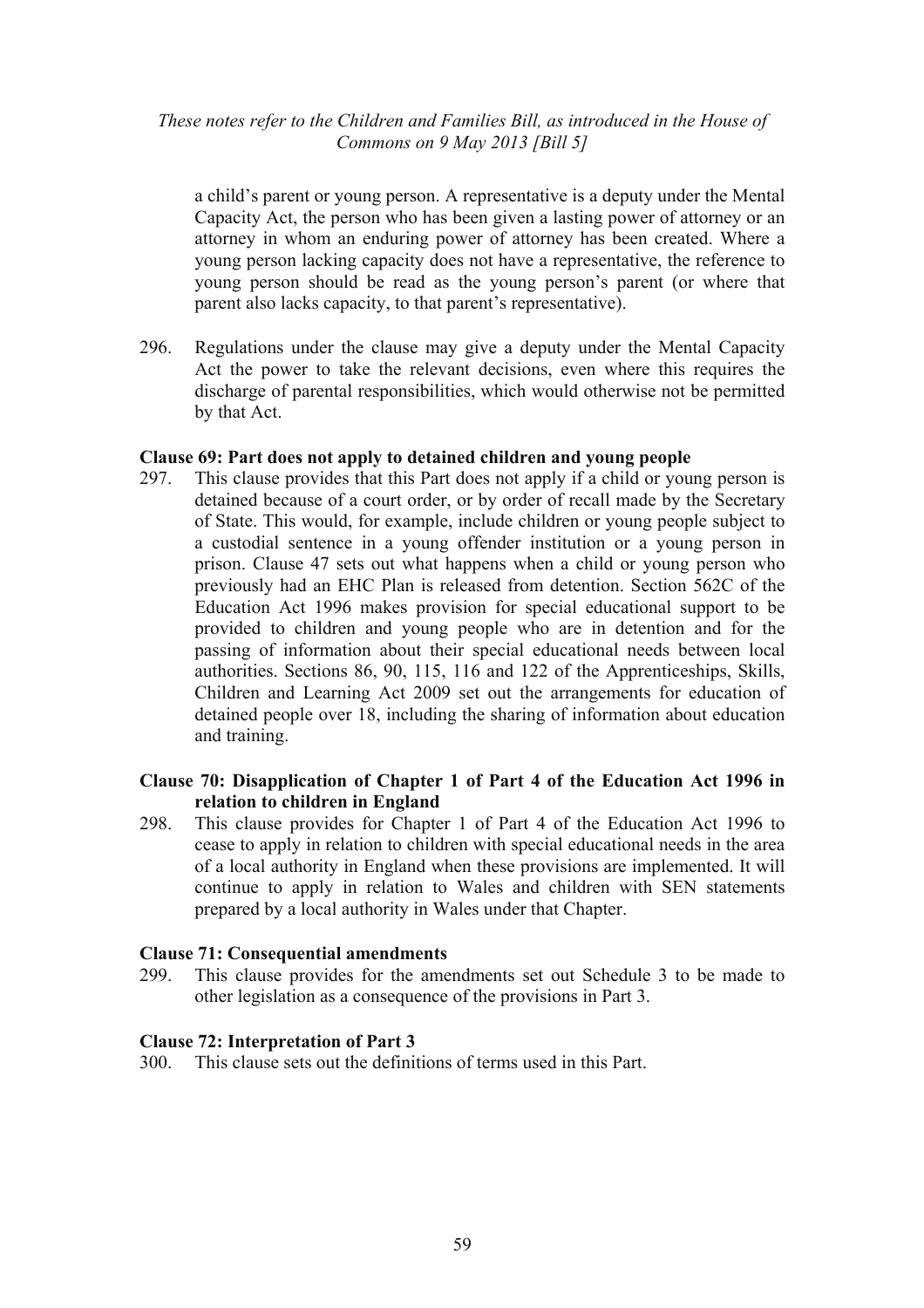# **PART 4 – CHILDMINDER AGENCIES ETC**

### **Clause 73: Childminder agencies**

- 301. Clause 73 gives effect to Schedule 4, which amends the Childcare Act 2006 ("the CA 2006") to provide for the registration of childminder agencies on the childcare registers maintained by the Chief Inspector. It also provides for the registration of childminders (and others who offer childcare on domestic premises) with those agencies.
- 302. Currently anyone wishing to offer childcare provision is obliged to register with the Chief Inspector (unless they are exempt). The amendments to Part 3 of the CA 2006 will enable anyone wishing to offer childcare on domestic premises who would otherwise be obliged to apply to register with the Chief Inspector to register instead with a childminder agency (that is an agency which is itself registered on the early years register or the general childcare register). The Schedule also contains consequential amendments.

## **Schedule 4: Childminder agencies: amendments to the Childcare Act 2006 and related amendments**

303. Schedule 4 makes the amendments necessary to:

i. enable prospective childminders and certain other providers of childcare on domestic premises to apply to register with a childminder agency as an alternative to making an application to the Chief Inspector;

ii. provide for childminder agencies, which must be registered on the early years register or Part A of the general childcare register;

iii. enable the Chief Inspector to impose conditions on and inspect childminder agencies; and

iv. enable the Chief Inspector to take enforcement action in respect of unregistered persons who are holding themselves out as childminder agencies.

- 304. Part 1 of Schedule 4 amends section 32 of the CA 2006.
- 305. Section 32 requires the Chief Inspector to maintain two registers; the early years register and the general childcare register. The early years register currently lists anyone who is registered as the provider of childcare for a young child (that is a child from birth up to the 1st September after the child turns five) for whom registration is compulsory. The general childcare register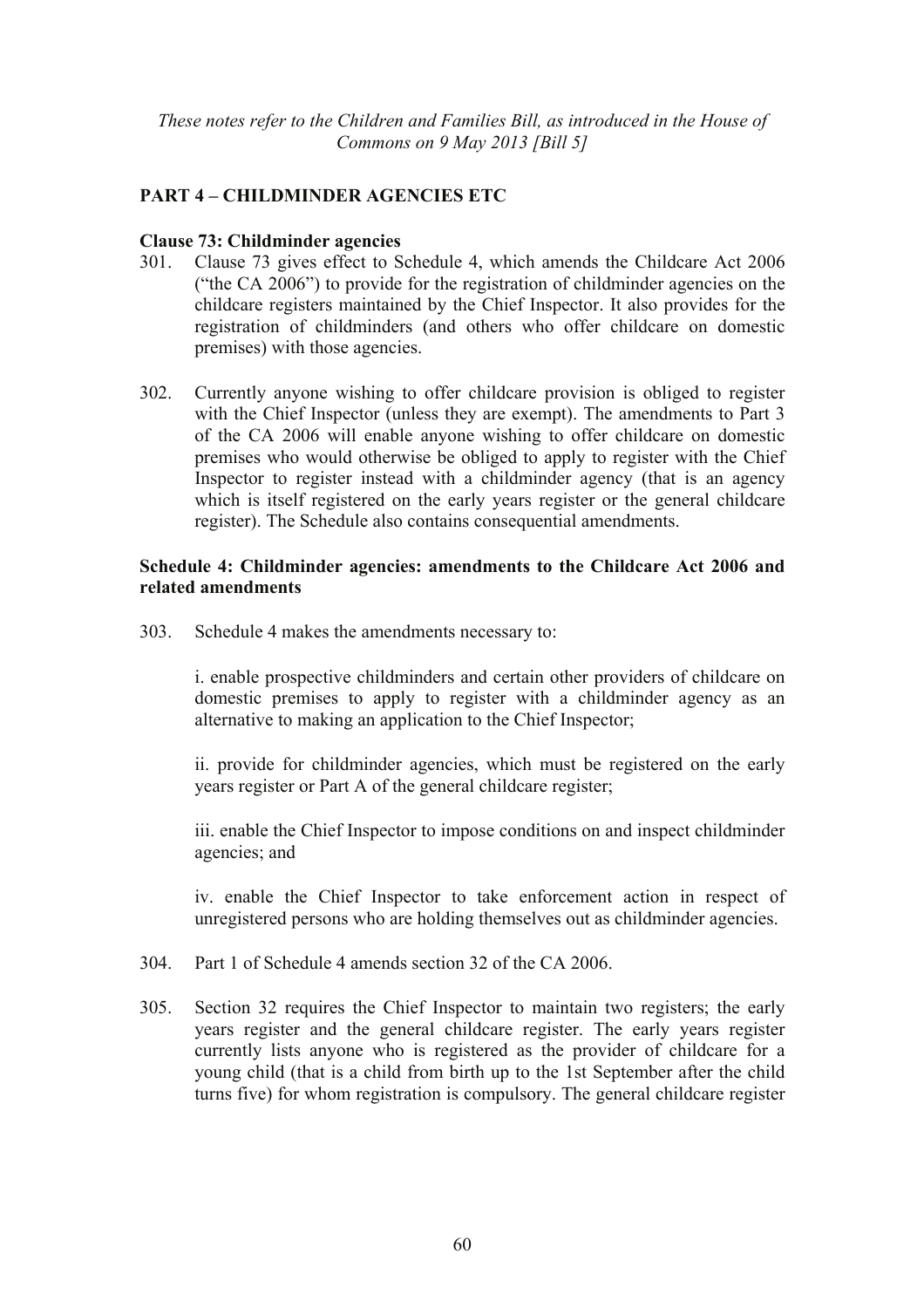is split into two parts. Part A currently lists all those providing childcare for children over the age of 5 but under the age of 8 (later years providers) for whom registration is compulsory. Part B lists all childcare providers who are not required to be registered but have done so voluntarily. *Paragraph 1* therefore inserts a new subsection (2)(b) which provides for early years childminder agencies to be registered on the early years register, a new subsection (4)(b) which provides for later years childminder agencies to be registered in Part A of the general childcare register, and amends subsection (5) so that Part B will only list childcare providers registered on the voluntary register by the Chief Inspector.

- 306. Part 2 of Schedule 4 amends Chapter 2 of the CA 2006 to allow for the registration of childminders and those who offer other early years provision on domestic premises with early years childminder agencies. It also introduces a new Chapter 2A concerning the registration and regulation of early years childminder agencies. Early years childminder agencies will register early years childminders and other early years providers (those offering early years provision on domestic premises) and provide training and support to such providers. Agencies will also be responsible for monitoring providers registered with them and ensuring that the early years provision is of a sufficient standard.
- 307. Pursuant to section 33(1) of the CA 2006 a person is prohibited from providing early years childminding in England unless registered in the early years register. Early years childminding is early years provision provided on domestic premises for reward where there are no more than three people providing the care or assisting with its provision (see sections 96(4) and (5)). *Paragraph 2* amends section 33 so that anyone registered with an early years childminder agency can also lawfully provide early years childminding.
- 308. Section 34 sets out the registration requirements for early years providers other than childminders. Currently anyone wishing to offer early years provision on domestic premises which would be childminding but for the fact that the number of people assisting with the provision is greater than three must be registered in the early years register in respect of the premises. *Paragraph 3* amends section 34 so that these providers can be registered with an early years childminder agency in respect of the premises and can therefore also lawfully offer early years provision.
- 309. *Paragraph 4* amends section 35 so as to allow anyone who proposes to offer early years childminding to make an application for registration to an early years childminder agency or to the Chief Inspector. Subsection (2)(c) is amended so that only applications to the Chief Inspector need to be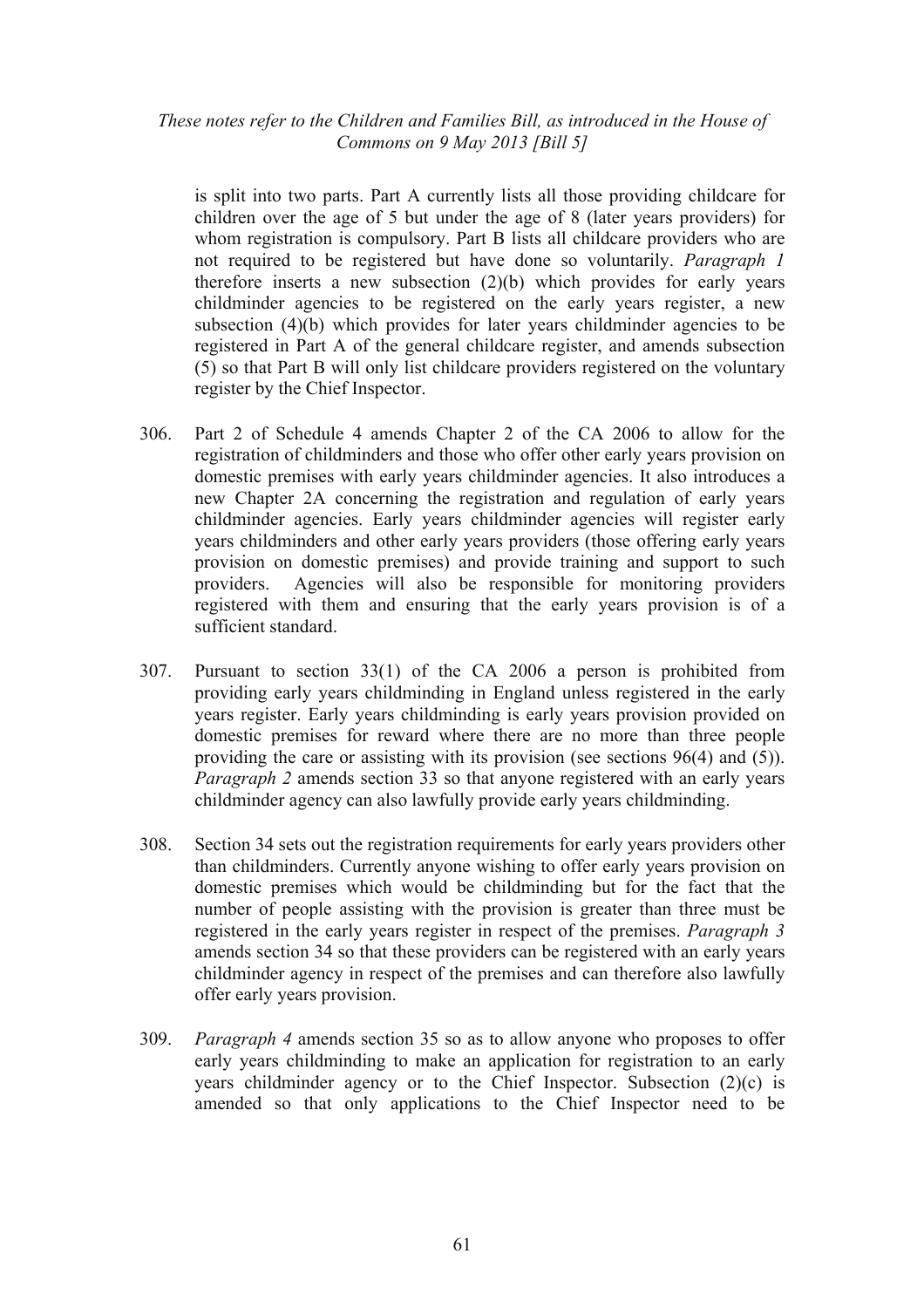accompanied by a prescribed fee. Childminder agencies may charge such fees to childminders as they wish, and this will not be prescribed in legislation. *Paragraph 4* also introduces new subsection (4A). It allows a childminder agency to grant an application for registration if a childminder is not disqualified from registration by regulations under section 75 CA 2006 and it appears to the agency that the childminder has met the prescribed requirements for registration (and is likely to continue to do so) and any other reasonable requirements that the agency has imposed. 'Other reasonable requirements' may include requirements around the qualification levels or experience of childminders. Unlike the Chief Inspector, a childminder agency has discretion as to whether to register a childminder who otherwise meets the prescribed requirements for registration.

- 310. New subsection (5)(aa) provides that the power to prescribe requirements for registration can be used to prohibit childminders from being registered on both the early years register and with a childminder agency at the same time. New subsection (5)(ab) provides that the power to prescribe requirements for registration can be used to prohibit childminders from being registered with an early years childminder agency as an early years childminder, whilst registered with another childminder agency or by the Chief Inspector in the early years register or general childcare register.
- 311. *Paragraph 5* introduces a new subsection (1A) into section 36 so as to allow anyone who proposes to offer early years provision on domestic premises which would be childminding but for section 96(5) to make an application for registration either to the Chief Inspector or to a childminder agency in respect of the premises. Once amended, section 36 will operate in the same way as section 35, as amended, which concerns applications for registration by early years childminders.
- 312. *Paragraph 7* introduces new section 37A which places an obligation on early years childminder agencies to place successful applicants in the register maintained by the agency and to issue them with certificates of registration. It also requires registration certificates to set out particular information as prescribed in regulations and makes provision for amended certificates.
- 313. *Paragraph 9* amends section 44 of the CA 2006 so that a "relevant instrument" (that is a learning and development order or regulation prescribing welfare requirements made under section 39(1)) may also confer powers and impose duties on early years childminder agencies in the exercise of their functions under Part 3. In particular it may require an early years childminder agency, in exercising these functions, to have regard to factors, standards and other matters prescribed by or referred to in the instrument. It also provides for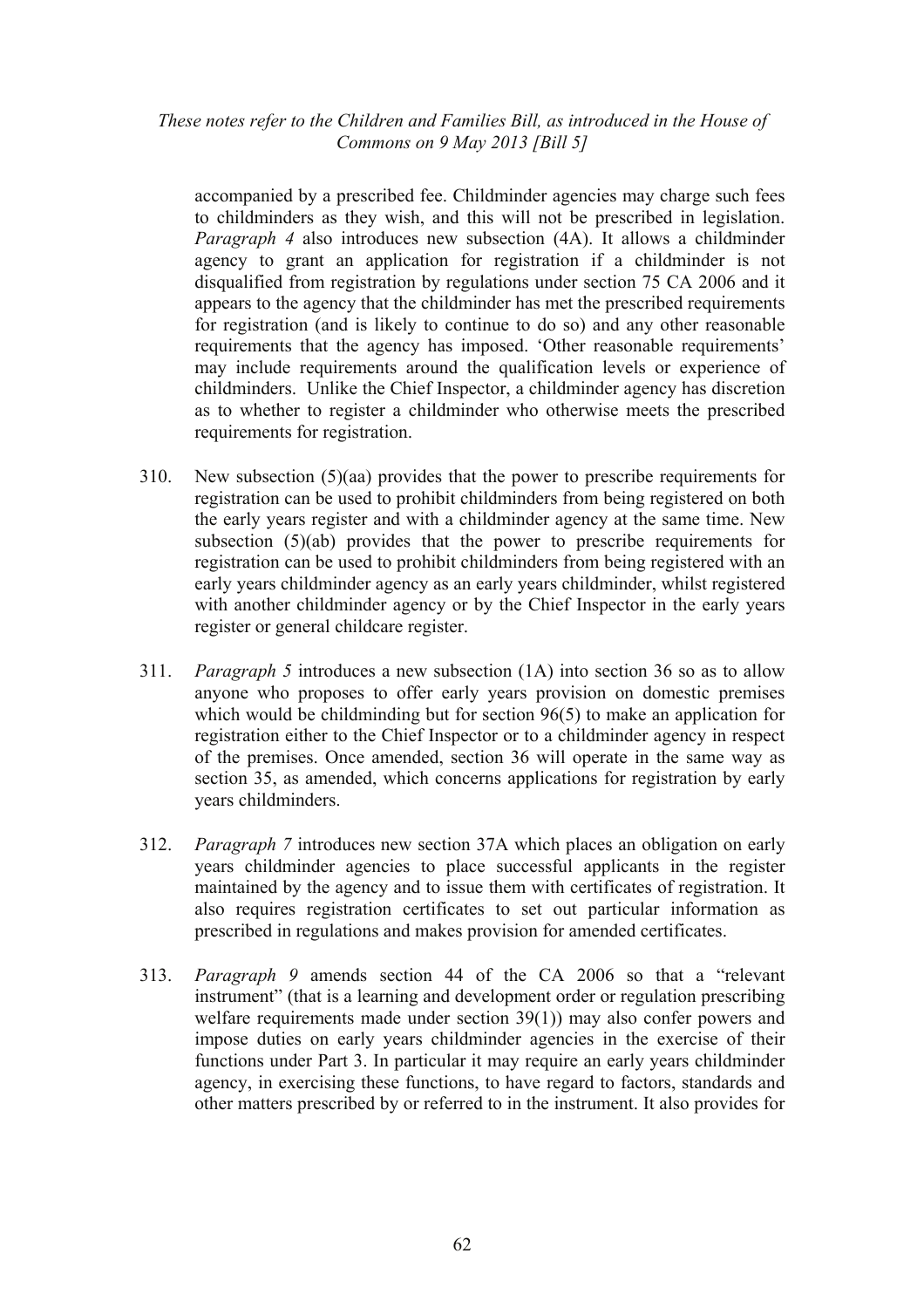allegations that a person has failed to have regard to factors, standards and other matters to be taken into account by an agency.

- 314. *Paragraph 10* amends section 49 CA 2006 so that provisions relating to inspection apply only to childminders or other early years providers registered on the early years register. New section 51D in paragraph 11 makes provision for inspections of childminder agencies. Childminders registered with early years childminder agencies will not be subject to inspections under section 49. Instead, it is intended that they will be subject to regular monitoring visits from the agency they are registered with, where the agency will assess and report on the standards of care being delivered (including how well the childminder meets the requirements of the Early Years Foundation Stage. The obligation to do this will be imposed on agencies as a prescribed registration requirement). Inspections of early years childminder agencies under new section 51D also allow for the Chief Inspector to inspect early years providers registered with an agency as part of the agency's inspection.
- 315. *Paragraph 11* of the Schedule inserts a new Chapter 2A into Part 3 of the CA 2006 comprising new sections 51A to 51F relating to the registration and regulation of early years childminder agencies. These sections are similar in effect to the equivalent sections relating to the registration by the Chief Inspector of childcare providers.
- 316. Section 51A deals with applications for registration by early years childminder agencies. Subsection (3) requires the Chief Inspector to grant an application for registration as an early years childminder agency if the applicant is not disqualified from registration and the requirements for registration, which will be set out in regulations, are satisfied and are likely to continue to be satisfied. Subsection (4) requires the Chief Inspector to refuse an application where the applicant is disqualified and/or where the requirements set out in regulations are not met.
- 317. Subsection (5) sets out some of the matters which the regulations may deal with and these include (but are not limited to) requirements relating to the applicant, the agency's arrangements for registering early years providers and the provision, to the Chief Inspector, of information about early years providers registered with the applicant. Subsection (5)(f) allows for requirements in relation to the agency's arrangements for training and monitoring early years providers and providing them with information, advice and assistance. Subsection  $(5)(g)$  allows for requirements in relation to the agency's arrangements for ensuring that early years provision (of those registered with it) is of a sufficient standard.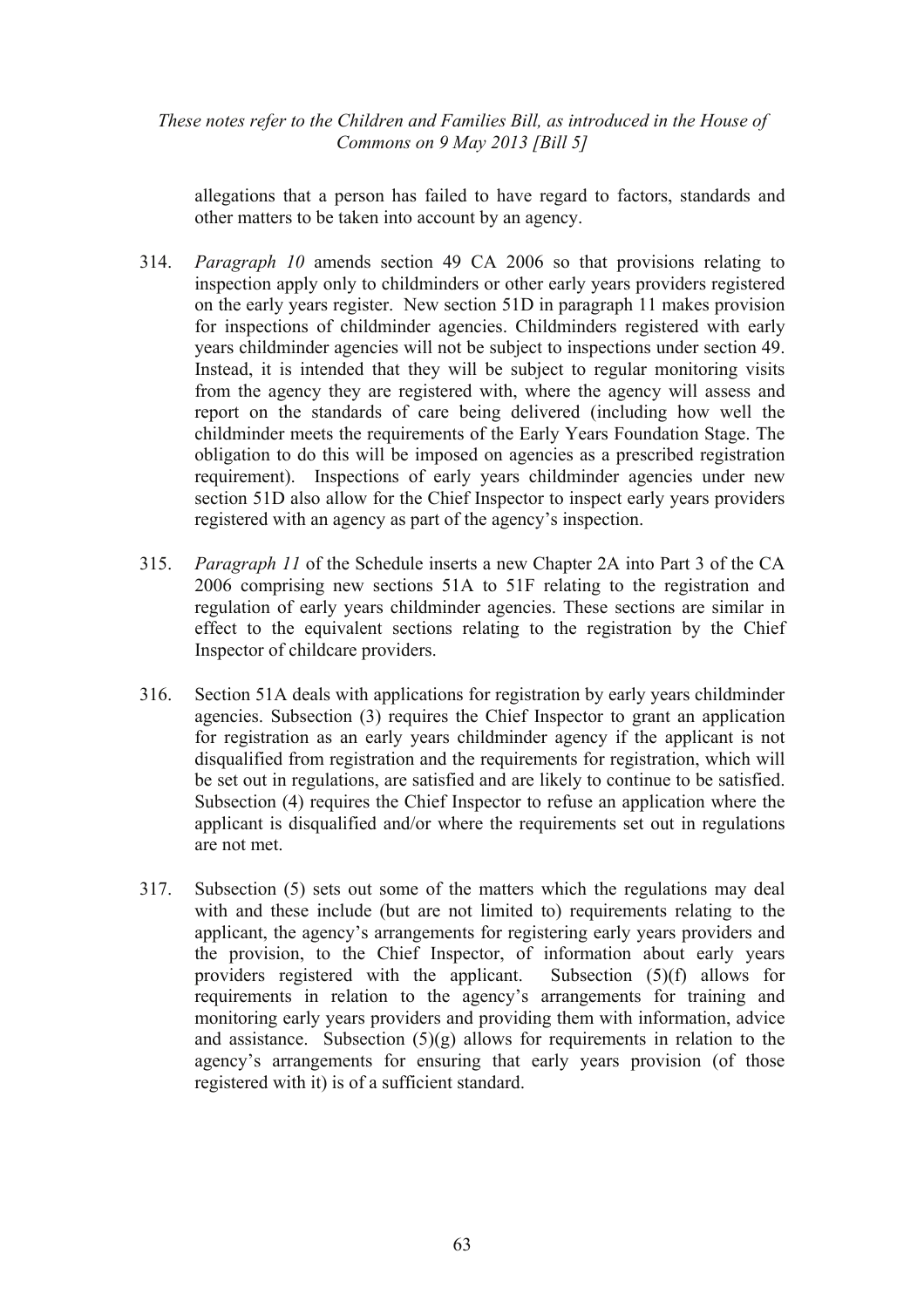- 318. Section 51B places an obligation on the Chief Inspector to place successful applicants in the early years register and to issue them with certificates of registration. It also requires registration certificates to set out particular information as prescribed in regulations and makes provision for amended certificates.
- 319. Section 51C deals with conditions on registration for early years childminder agencies. It allows the Chief Inspector to impose any appropriate conditions at any time and to vary or remove any conditions at any time. Under subsection (4) it is an offence if, without reasonable excuse, a person does not comply with registration conditions.
- 320. Section 51D relates to inspection of early years childminder agencies. It requires the Chief Inspector to inspect early years childminder agencies at the request of the Secretary of State. It also allows the Chief Inspector to inspect early years childminder agencies at any other time when the Chief Inspector considers it appropriate. Subsection (2) allows the Chief Inspector, as part of an agency's inspection, to inspect the early years provision provided by those registered with the agency to ensure that the Chief Inspector is able to assess the quality of support being offered by the agency through visiting providers registered with an agency. Subsection (3) allows the Chief Inspector to charge a fee, as prescribed in regulations, for an inspection of an early years childminder agency, when both the agency has requested an inspection and the Secretary of State requires it*.* This mirrors *Clause 74*, which enables the Chief Inspector to charge a fee if he carries out an inspection of an early years provider at the request of the provider. Subsection (4) provides for regulations to require the early years childminder agency to notify particular people of an inspection. Regulations could, for example, require agencies to notify childminders registered with them of an impending inspection.
- 321. Section 51E sets out requirements for the Chief Inspector to give an inspection report in writing on any early years childminder agency and makes provision for the distribution of copies of the report. Subsection (3) allows for regulations to be made requiring the agency to make copies of the report available to prescribed persons. This could include, for example, childminders registered with the agency and parents who place their children in the care of childminders registered with that agency.
- 322. Section 51F makes it an offence for a person to falsely represent that they are an early years childminder agency. This would mean, for example, that a person purporting to register childminders and other early years providers who was not registered as an agency on the early years register would be committing an offence.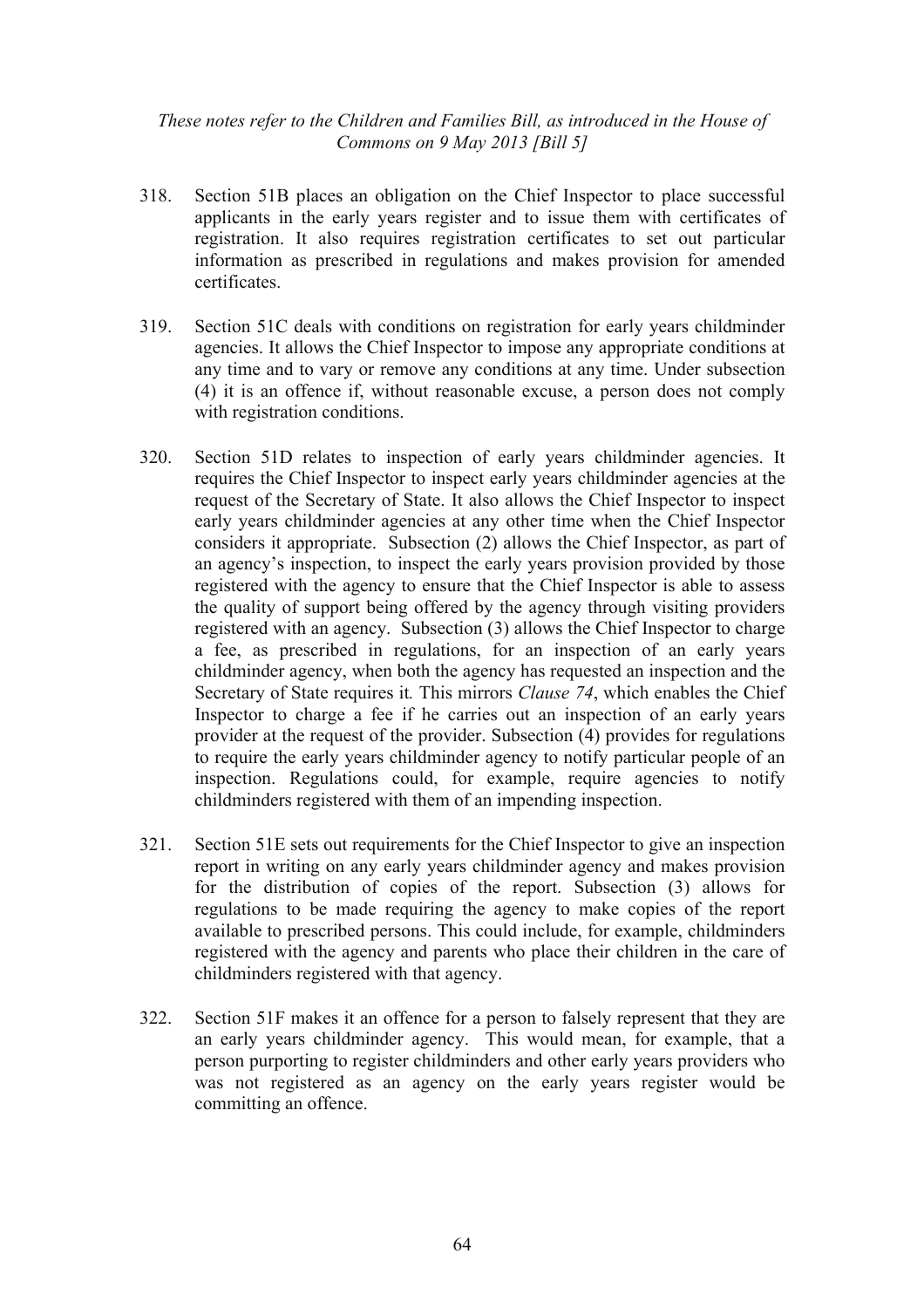- 323. Part 3 of Schedule 4 (later years childminder agencies) amends Chapter 3 of the CA 2006 to allow for the registration of childminders and others who offer later years provision on domestic premises with later years childminder agencies. It also introduces a new Chapter 3A concerning the regulation of later years childminder agencies. Later years childminder agencies will register later years childminders and other later years providers (those offering later years provision on domestic premises) and provide training and support to such providers. Agencies will also be responsible for monitoring providers registered with them.
- 324. Later years provision in relation to a child means the provision of childcare at any time from 1 September following his/her 5th birthday up to the age of eight (see section 96(6)). Later years childminding is later years provision provided on domestic premises for reward where there are no more than three people providing the care or assisting with its provision (see sections 96(8) and (9)). Pursuant to section 52(1), a person cannot provide later years childminding unless registered on Part A of the general childcare register maintained by the Chief Inspector. *Paragraph 12* amends section 52 so that anyone registered with a later years childminder agency can also lawfully provide later years childminding*.* Similarly, *paragraph 13* amends section 53 so that others offering later years provision on domestic premises can be registered with a later years childminder agency in respect of the premises and can therefore also lawfully offer later years provision.
- 325. *Paragraphs 14 to 20* make amendments to the provisions of the CA 2006 which deal with the process of registration for later years childminders and other later years providers on domestic premises. The amendments provide for the possibility of registration with later years childminder agencies. The registration process will mirror that which applies to early years childminders and other early years providers who seek to register with an early years childminder agency, as described above by reference to *paragraphs 4 to 8* of Schedule 4.
- 326. *Paragraph 19* introduces a new section 57A into the CA 2006. It requires a childminder agency which is both an early years and later years agency, on request, to register a person as a later years provider where that person is already registered with the agency as an early years provider.
- 327. *Paragraph 21* amends section 59. This is the later years equivalent to section 44 of the CA 2006. This section allows the Secretary of State to make regulations governing the activities of registered later years providers. These may cover issues such as the welfare of children, suitable persons and premises, complaints procedures and the provision of information. Subsections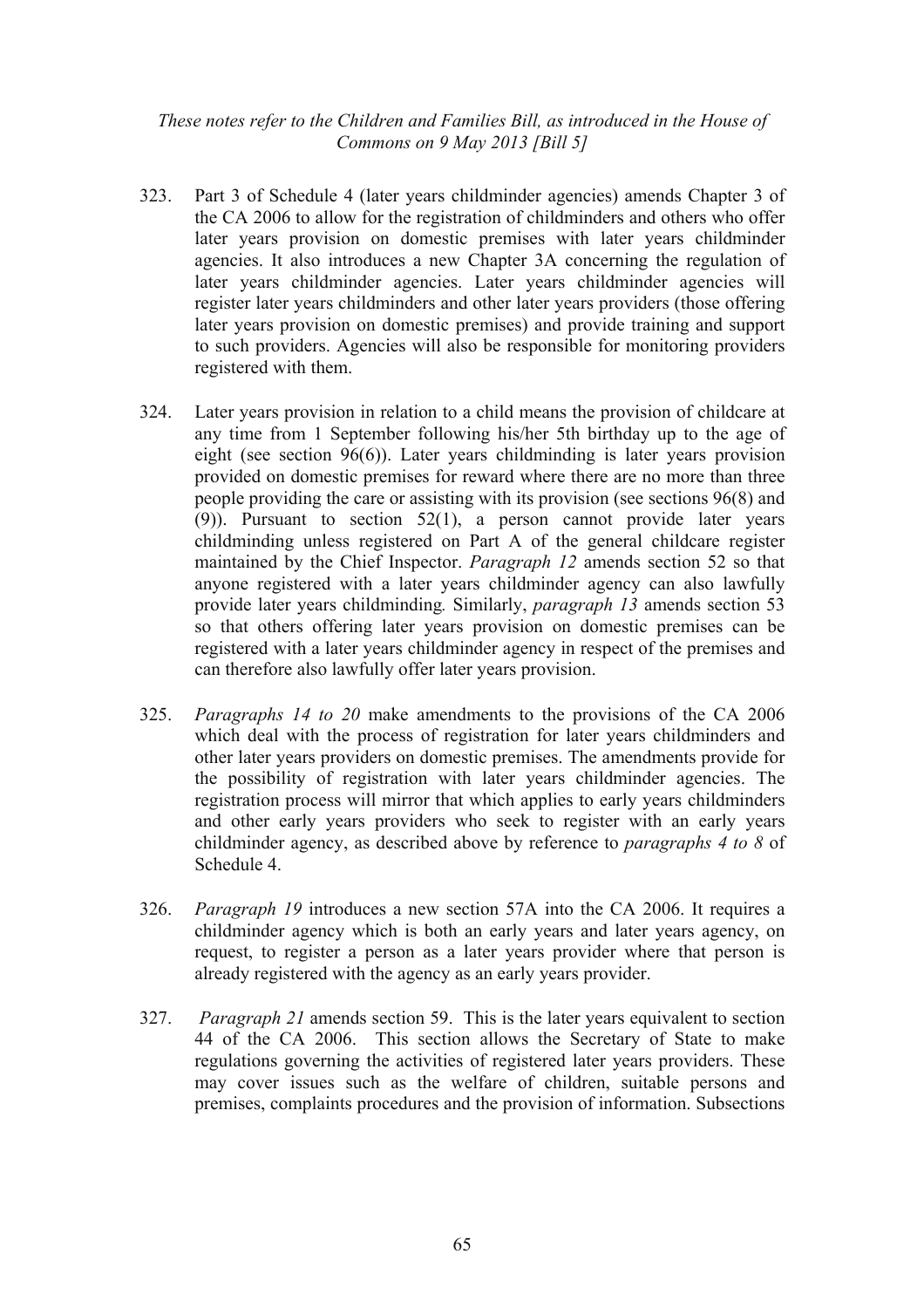(4) and (5) have been amended so as to allow regulations to confer powers or impose duties on later years childminder agencies, in particular the need to have regard to standards and other matters prescribed in the regulations. Subsection (6) has been amended to provide for allegations that a person has failed to have regard to factors, standards and other matters to be taken into account by an agency.

- 328. *Paragraph 22* amends section 60 of CA 2006 so that provisions relating to inspection apply only to childminders or other later years providers registered in Part A of the general childcare register. New section 61E makes provisions for inspections of later years childminder agencies. Childminders registered with later years childminder agencies will not be subject to inspections under section 60. Instead, it is intended that they will be subject regular monitoring visits from the agency they are registered with, where the agency will assess and report on the standards of care being delivered. Inspections of later years childminder agencies under new section 61E also allow for the Chief Inspector to inspect later years providers registered with an agency as part of the agency's inspection
- 329. *Paragraph 23* of the Schedule inserts a new Chapter 3A into Part 3 of the CA 2006, comprising new sections 61A to 61G, relating to the registration and regulation of later years childminder agencies.
- 330. The process of registration for later years childminder agencies and the Chief Inspector's powers and obligations in respect of the registration and inspection of later years childminder agencies mirror those for early years childminder agencies. A special procedure has, however, been introduced for early years childminder agencies who notify the Chief Inspector that they wish to operate as a later years childminder agency. Section 61C requires the Chief Inspector, on request, to register a person in Part A of the general childcare register if that person is already registered in the early years register as an early years childminder agency. This means that an agency need not go through the registration process twice.
- 331. Part 4 of Schedule 4 includes provisions to enable those already registered with a childminder agency in respect of early or later years provision to register provision that is otherwise exempt from registration at the same agency on a voluntary basis. Provision exempt from registration includes, for example, later years childminding for a child who has attained the age of eight, or early years or later years childminding in respect of which the person is not required to be registered under chapter 2 or 3 of the CA 2006. Part 4 introduces new section 65A into the CA 2006, which provides for a simplified application process for those already registered with a childminder agency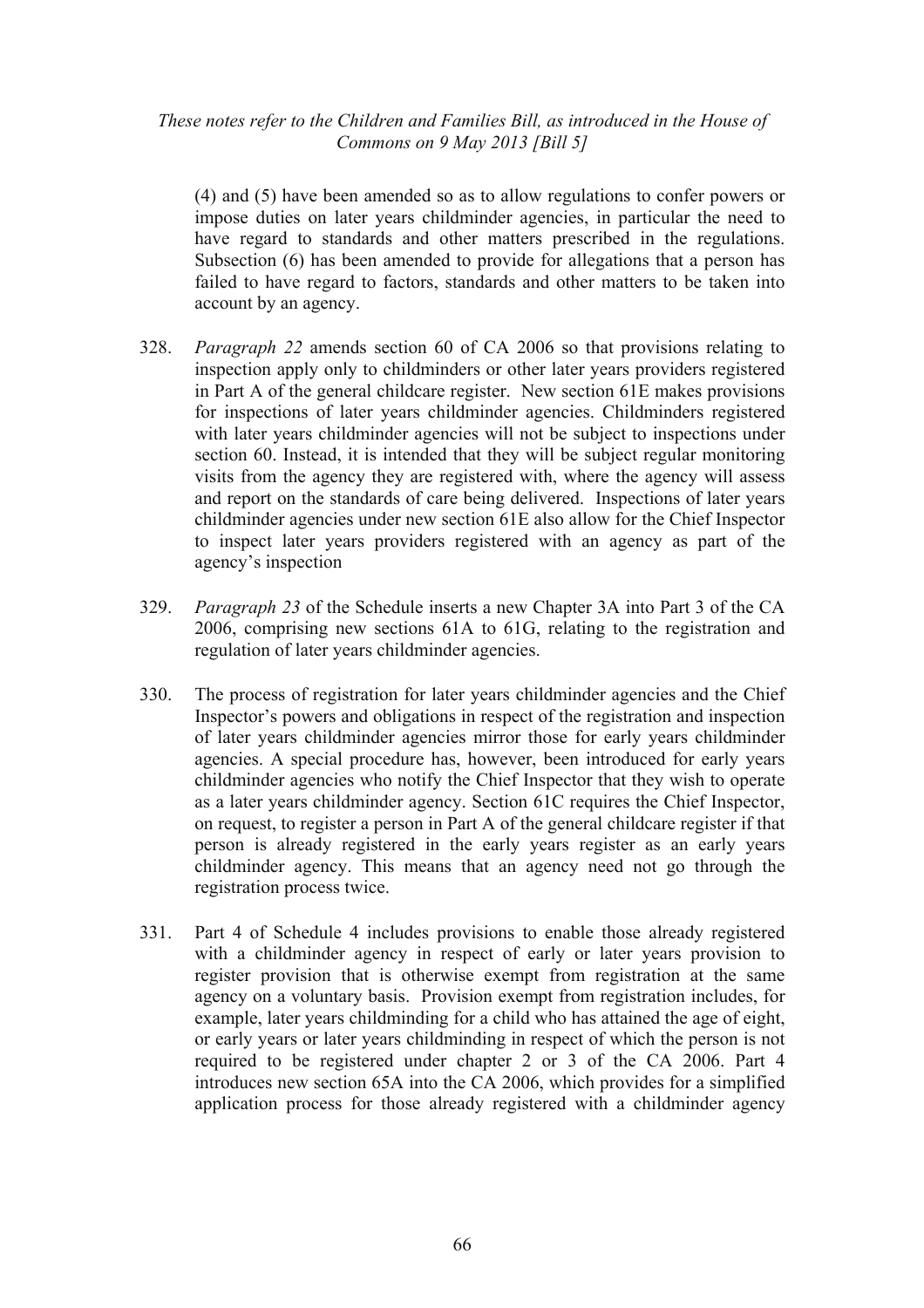who wish to register in respect of provision that is otherwise exempt from registration. Section 67 is also amended to enable the Secretary of State to exercise his power to make regulations governing activities of persons who register voluntarily so as to impose duties or confer powers on childminder agencies as well as the Chief Inspector.

- 332. Part 5 of Schedule 4 includes provisions which apply to all childminder agencies. It includes provisions relating to cancellation and suspension of registration, disqualification from registration and removal from the registers. It also includes provisions dealing with the Chief Inspector's powers of entry, and powers and duties in relation to provision of information about providers. Provision is made relating to offences and criminal proceedings.
- 333. *Paragraph 28* amends section 68 (cancellation of registration) so that this section only applies to childcare providers who are registered on the early years or general childcare register. The cancellation of registration for persons registered with childminder agencies will be dealt with in regulations made under new section 69A. New section 69B deals with the cancellation of a childminder agency's registration.
- 334. *Paragraph 29* amends section 69 (suspension of registration) so that it only applies to childcare providers on the early years or general childcare register. The suspension of registration for those registered with childminder agencies will also be dealt with in regulations made under new section 69A. New section 69C deals with the suspension of a childminder agency's registration.
- 335. *Paragraph 30* introduces new section 69A which allows for the making of regulations dealing with the cancellation, termination and suspension of a provider's registration with a childminder agency. In particular, regulations may make provision for situations when a provider voluntarily terminates their registration with an agency. It also allows for offences to be created relating to things done while a person's registration with an agency is suspended. Regulations may also make provision concerning how disputes are to be resolved between agencies and providers registered with them.
- 336. Section 69B deals with cancellation of the registration of a childminder agency registered on a childcare register. It requires the Chief Inspector to cancel registration if a person becomes disqualified from registration and allows the Chief Inspector to cancel registration where prescribed requirements for registration are not met, conditions of registration are not complied with or fees are not paid. Subsection (4) enables regulations to make provisions about the effect of an agency's cancellation on the providers registered with that agency. Regulations may, for example, enable providers to be provisionally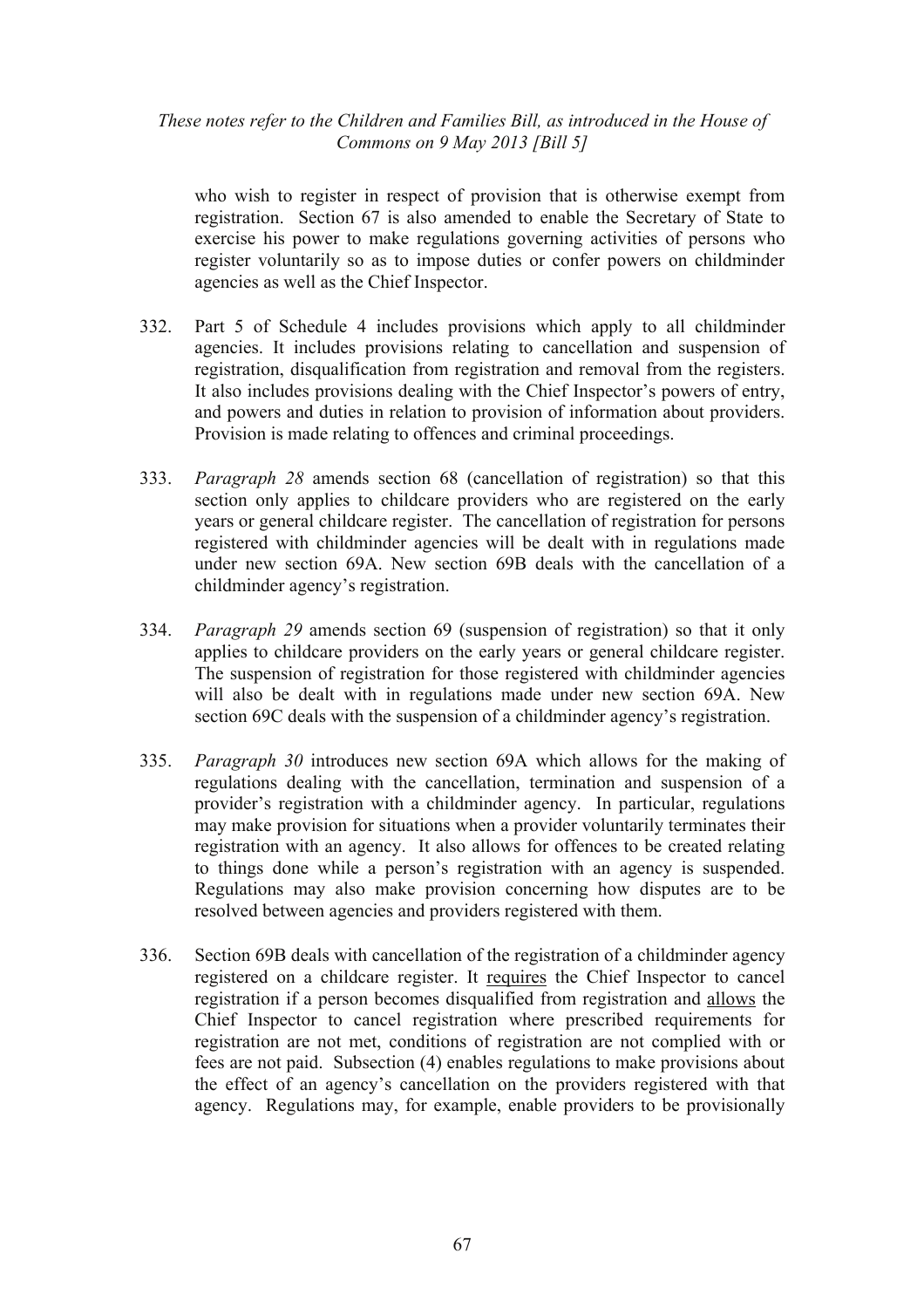registered with the Chief Inspector in these circumstances so that they are able to continue to provide childcare as registered providers while they seek alternative registration with the Chief Inspector or another childminder agency.

- 337. Section 69C enables the Secretary of State to make regulations allowing a person's registration as a childminder agency to be suspended for a particular period in certain circumstances. Where a childminder agency has its registration suspended, it must not carry out any functions of a childminder agency or represent that it is able to do so. Otherwise the agency will be committing an offence (see subsection (6)). Subsection (3) allows regulations to make provisions about the effect of an agency's suspension on the providers registered with that agency.
- 338. *Paragraph 33* introduces new section 70A which allows childminder agencies to give notice to the Chief Inspector when they wish to be removed from either of the registers. The Chief Inspector must remove from the register any agency which has given notice. However, the Chief Inspector may not remove the person if the Chief Inspector has already sent notice of intention to cancel registration and has not yet decided against that step or has already sent notice of a decision to cancel registration and the time for appeal is still running.
- 339. Section 72 enables the Chief Inspector to apply to a Justice of the Peace for an order cancelling registration, varying or removing a registration condition or imposing a new condition. *Paragraph 35* amends section 72 so that the Chief Inspector can only make such an application in relation to providers on the early years or general childcare register. Such an application cannot be sought by, or made in relation to, a childminder agency, or a childminder registered with a childminder agency. Regulations under section 69A will set out the requirements for childminder agencies in terms of dealing with providers' registrations in situations where it appears that children in the care of those providers may be suffering or are likely to suffer significant harm. There is no equivalent provision for cancellation of registration or the imposition of conditions on childminder agencies in an emergency as they will not be directly caring for children.
- 340. *Paragraphs 38 and 39* make amendments to reflect that section 75 (disqualification from registration) applies only to early years and later years providers and not to childminder agencies (who are covered by the disqualification provisions in new section 76A).
- 341. *Paragraph 40* amends section 76 of the CA 2006 (consequences of disqualification) so that a person who is disqualified from registration under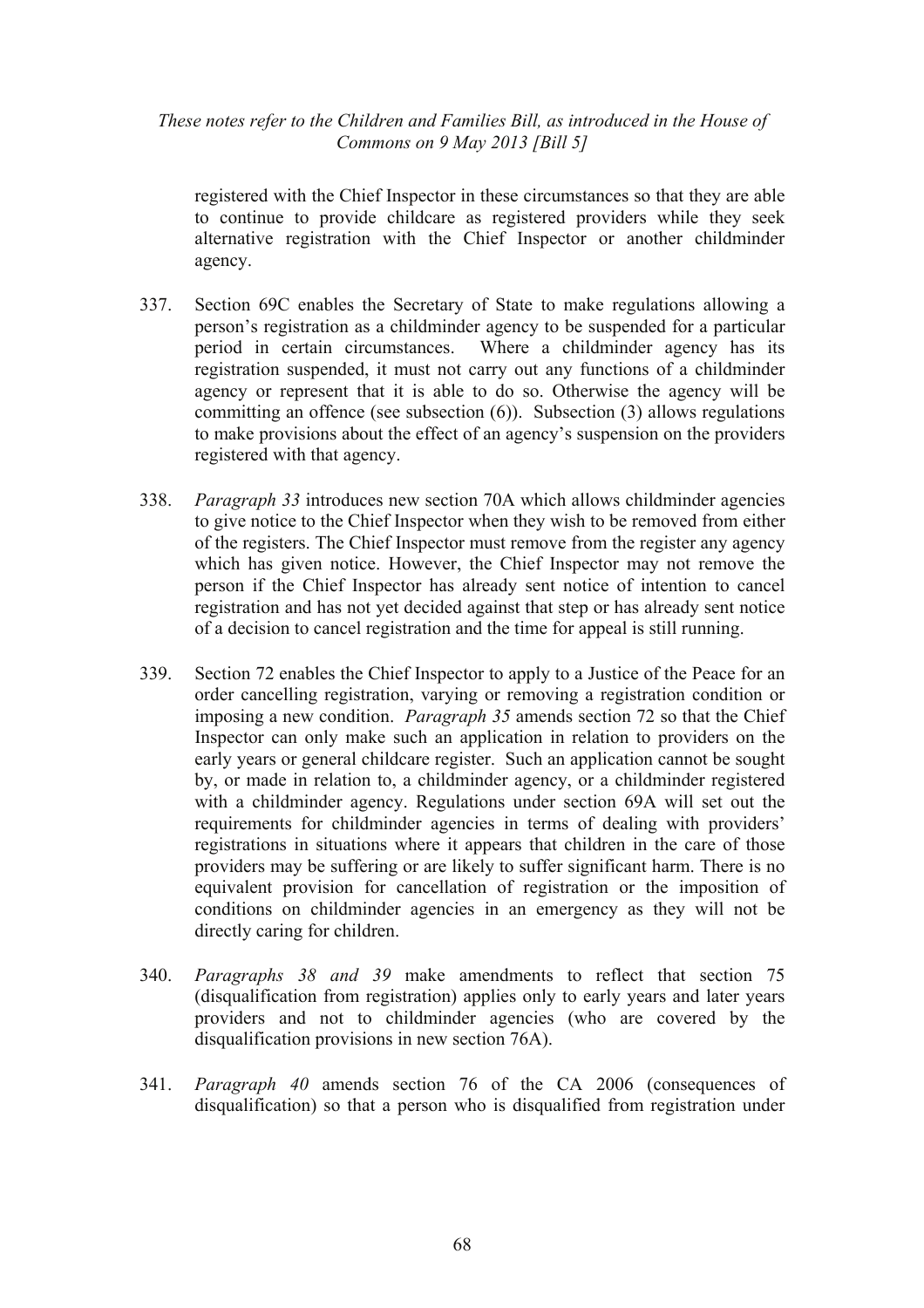regulations made pursuant to section 75 (for example, someone who is barred from engaging in regulated activity under the Safeguarding Vulnerable Groups Act 2006) must not be a member, director, manager or other officer of a childminder agency or work for an agency. Subsection (3) is amended so that a person who is disqualified from registration cannot be employed in connection with carrying out the functions of a childminder agency. New subsections (3A) to (3C) provide that an early years or later years childminder agency must not register any providers who are disqualified from registration under regulations made pursuant to section 75. Contravention of these prohibitions is an offence under subsection (4) although these are subject to the defences at subsections  $(5)$ ,  $(6)$  and  $(6A)$ .

- 342. *Paragraph 41* introduces new sections 76A and 76B. New section 76A is largely based on section 75 of the CA 2006. It provides for the Secretary of State to make regulations setting out when a person may be disqualified from registration as a childminder agency. These are likely to be similar to those for childcare providers who are currently disqualified from registration, relating to the suitability to work with children and other matters concerning the safeguarding and protection of children. Subsection (3) enables regulations to be made allowing the Chief Inspector to waive disqualification in certain circumstances.
- 343. Section 76B sets out the consequences of disqualification for childminder agencies. These are that a disqualified person must not exercise any functions of a childminder agency, purport to exercise such functions, or be a member, director, manager or other officer of an agency or work for an agency. Subsection (2) provides that a person disqualified from registration as a childminder agency must also not provide or be concerned in the management of other types of early or later years provision. Contravention of these prohibitions is an offence.
- 344. *Paragraph 42* amends section 77 (which concerns the Chief Inspector's powers of entry) so that it applies only in relation to early and later years providers. Entry to the premises of childminder agencies is dealt with in new section 78A. Subsection (2) is amended so that the Chief Inspector may enter the premises of a provider registered with a childminder agency for the purposes of conducting an inspection of the agency.
- 345. *Paragraph 44* introduces new Section 78A to give a person authorised by the Chief Inspector the power of entry, at any reasonable time, in respect of any premises in England if he has reasonable cause to believe that a person on the premises is falsely representing that it is an early years or later years childminder agency. It also gives a power of entry in respect of the premises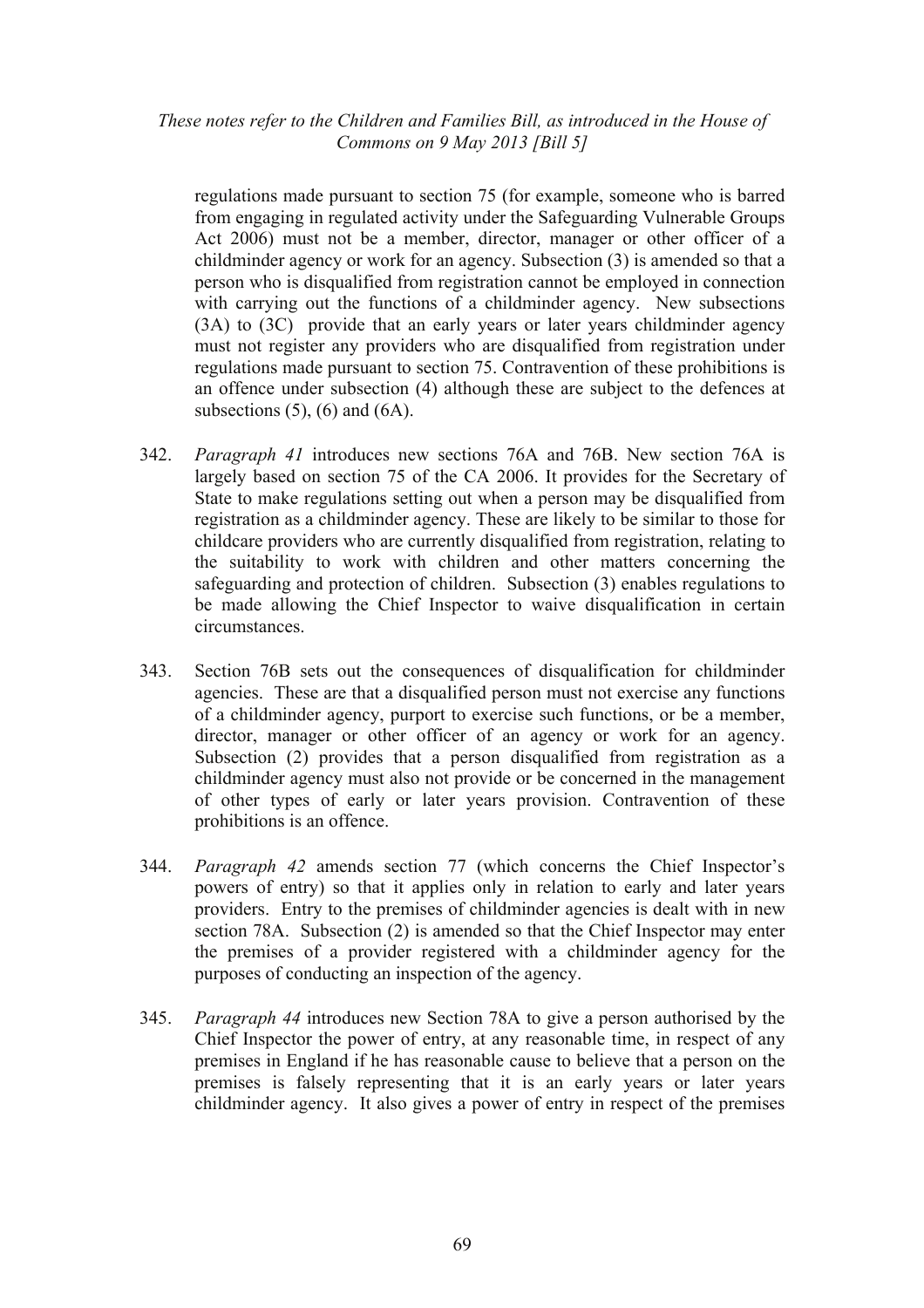of any childminder agency at any reasonable time (subsection (2)) for the purposes described in subsection (3), which are to conduct an inspection under sections 51E or 61F, and to determine if conditions on, or requirements for, registration are being met. Under subsection (8) it is an offence intentionally to obstruct a person exercising powers under this section. Subsection (9) specifies the penalty for the offence, a fine not exceeding level 4 on the standard scale.

- 346. New section 78B (which reflects section 78) deals with circumstances in which a power of entry conferred by section 78A is exercisable on domestic premises. In the case of agencies, this would be where an agency's registered address is also domestic premises. If the premises are not the home of someone employed by the childminder, or the home of a member, manager, director or other officer of the agency, section 78B requires the consent of an adult occupying the property before a power of entry under the Act may be exercised (see subsection (2)).
- 347. *Paragraph 46* amends section 82 of the CA 2006 to allow the Chief Inspector to require from a childminder agency information about their activities as an agency. The information is limited to that which the Chief Inspector considers it is necessary to have for the purpose of his functions under Part 3. *Subsection (2)* provides that this power includes a power for the Chief Inspector to require an early years or later years childminder agency to provide him with information about an early years or later years provider registered with the agency.
- 348. *Paragraph 48* introduces new section 83A to require childminder agencies to give the Secretary of State, HMRC (Her Majesty's Revenue and Customs) and the relevant local authority information (to be prescribed in regulations) when it takes certain steps under Part 3, such as registering a childcare provider. The information which may be prescribed is, in the case of the Secretary of State, information that the Sectary of State may require for the purposes of functions in relation to universal credit under Part 1 of the Welfare Reform Act 2012, in the case of HMRC, information relevant to their functions relating to tax credits and, in the case of local authorities, information which would assist them in the running of the information service which they are required to establish under section 12 of the CA 2006.
- 349. *Paragraph 50* inserts new section 84A to allow childminder agencies to make prescribed information about registered persons available (to such persons and in such manner as they feel appropriate) for the purpose of (a) assisting parents in choosing a childcare provider or (b) protecting children from harm and neglect. Subsection (3) enables the Secretary of State to make regulations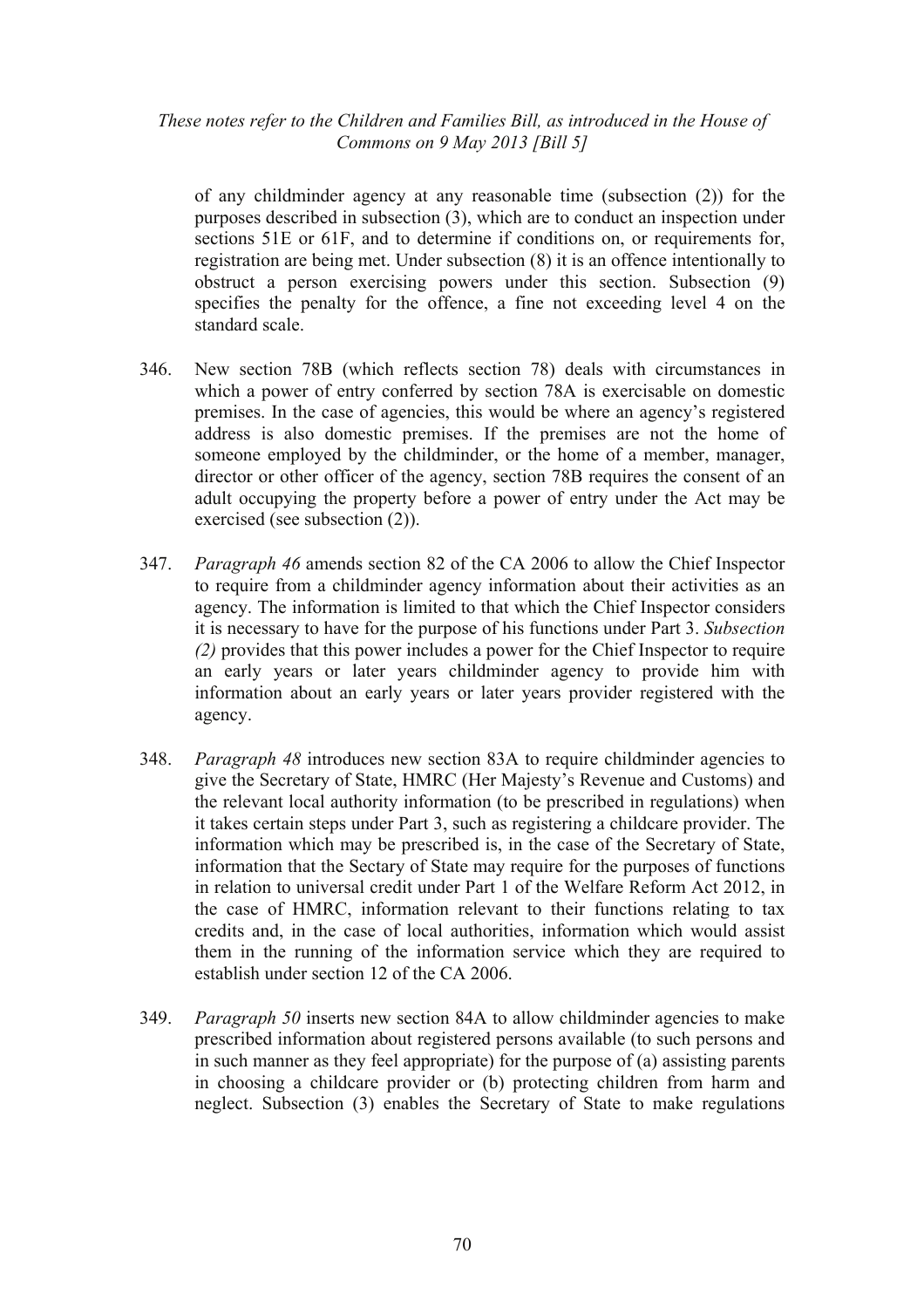requiring childminder agencies to provide prescribed information about registered persons to prescribed people for either of those purposes. This could include, for example, passing information to the police or other child protection agencies for the purpose of protecting children from harm.

- 350. *Paragraph 52* amends section 89 so that regulations concerning fees payable to the Chief Inspector relating to the exercise of his functions under Part 3 apply only to those on the early years or general childcare registers (that is, childminder agencies and childcare providers registered by the Chief Inspector). Fees for providers registering with childminder agencies will not be prescribed and agencies will be able to set their own fees in respect of the services they will provide.
- 351. For the purpose of making decisions about registration, it may be necessary for the Chief Inspector to obtain information from third parties which relates to an applicant for registration or a registered person (or from other persons who may be caring for the children concerned). Section 90 enables the Secretary of State to make regulations allowing the Chief Inspector to refuse or to cancel registration if consent from the person whom the information concerns to the disclosure of that information by third parties is withheld or consent is withdrawn. *Paragraph 53* extends section 90 so as to encompass the registration of childminder agencies.
- 352. Section 98 of the CA 2006 is amended by *paragraph 56* to provide a definition of "childminder agency", "early years childminder agency" and "later years childminder agency." New subsection (1A) is inserted so as to make clear that a person is registered for the purposes of Part 3 of the Act if they are registered on either of the early years or general childcare registers or they are registered with an early years or later years childminder agency.
- 353. Part 5 of the Schedule (other amendments) includes, at *paragraph 57*, an amendment to section 99. Section 99(1) allows regulations to make provision requiring all registered early years providers, and school-based providers who are exempted from registration requirements by section 34(2), to provide "individual child information" (as defined in that section) to the Secretary of State or any prescribed person. *Paragraph 57* extends that provision to ensure that early years childminder agencies can also be required, by regulations, to provide certain individual child information to prescribed persons.
- 354. *Paragraph 58* makes an amendment to the Employment Agencies Act 1973 so that childminder agencies are exempted from that Act. As childminder agencies will be subject to regulation by the Chief Inspector, and by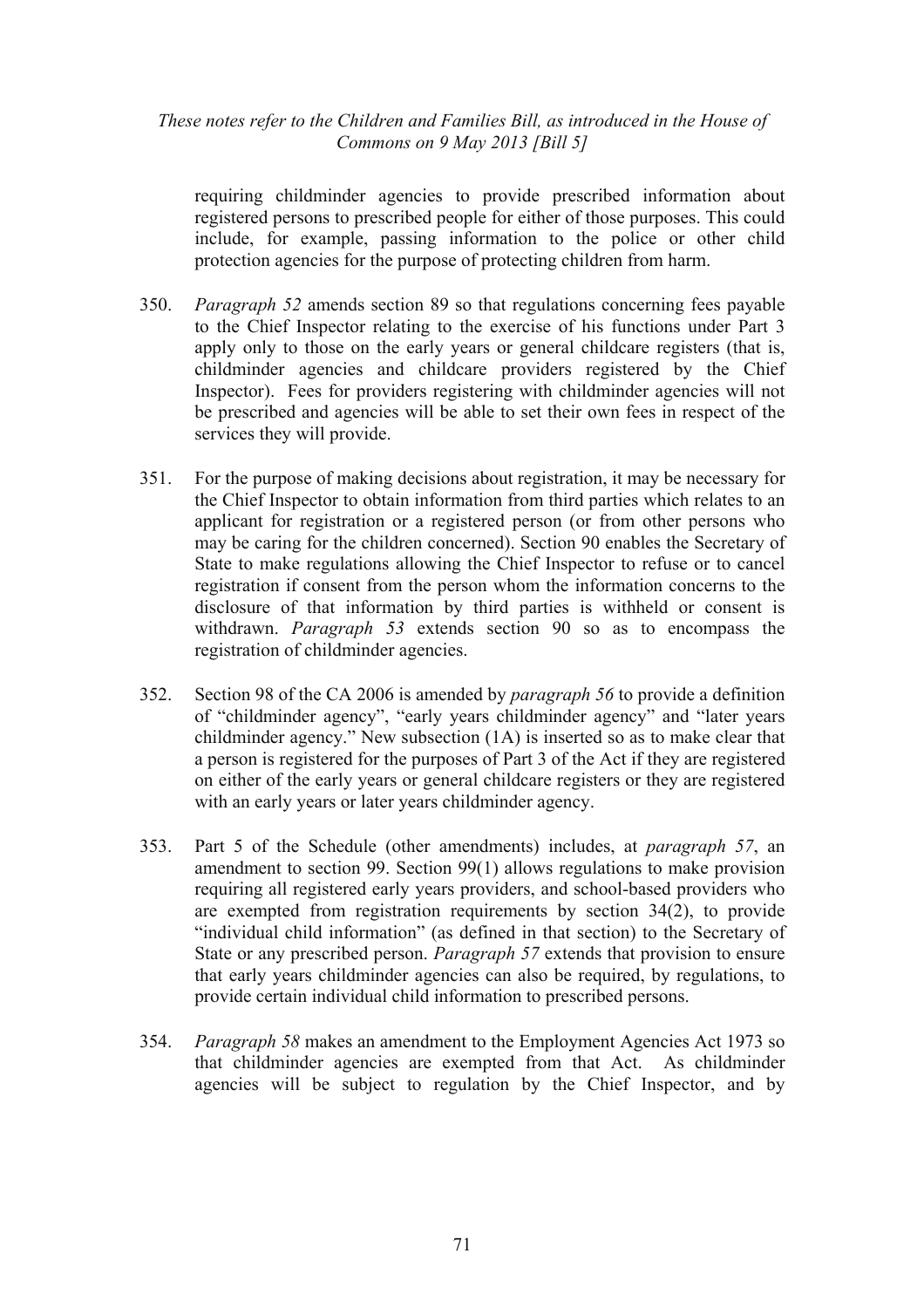regulations made under the CA 2006, this exemption also means that they are not subjected to a further regulatory regime.

### **Clause 74: Inspection of providers of childcare to young children**

355. This clause amends section 49 of the CA 2006, which relates to the inspection of early years childcare provision. It enables the Chief Inspector to charge a fee for an inspection that is carried out at the request of the provider, where that inspection is also required by the Secretary of State. Equivalent provision enabling the Chief Inspector to charge a fee for the re-inspection of childminder agencies is made by *paragraphs 11* and *21* of Schedule 4, which introduce new sections 51D(3) and 61E(3) respectively.

### **Clause 75: Repeal of local authority's duty to assess sufficiency of childcare provision**

356. This repeals the duty in section 11 of the Childcare Act 2006 on English local authorities to prepare, at least every three years, an assessment of the sufficiency of the provision of childcare in their area.

### **Clause 76: Governing bodies: provision of community facilities**

- 357. Section 27 of the Education Act 2002 gives the governing bodies of maintained schools the power to make available facilities or services of the school for the benefit of the school's pupils and their families, and the people who live or work locally. These services might take the form of childcare before or after the school day, for example. Currently, if maintained schools want to make this kind of provision, section 28(4) of the Education Act 2002 requires their governing bodies to consult with their local authority, their staff, and the parents of pupils registered at the school. In addition, section 28(5) requires the governing bodies of maintained schools in England to have regard to advice or guidance from the Secretary of State or their local authority when offering this type of provision.
- 358. This clause removes the requirements in section 28(4) and (5) for maintained schools in England (it preserves the effect of the section in respect of Wales).

# **PART 5 – THE CHILDREN'S COMMISSIONER**

### **Clause 77: Primary function of the Children's Commissioner**

359. Clause 77 replaces section 2 of the Children Act 2004 ("the 2004 Act") with new sections 2 to 2C, and changes the primary function of the Commissioner from one of 'promoting awareness of the views and interests of children in England' to one of 'promoting and protecting the rights of children in England'.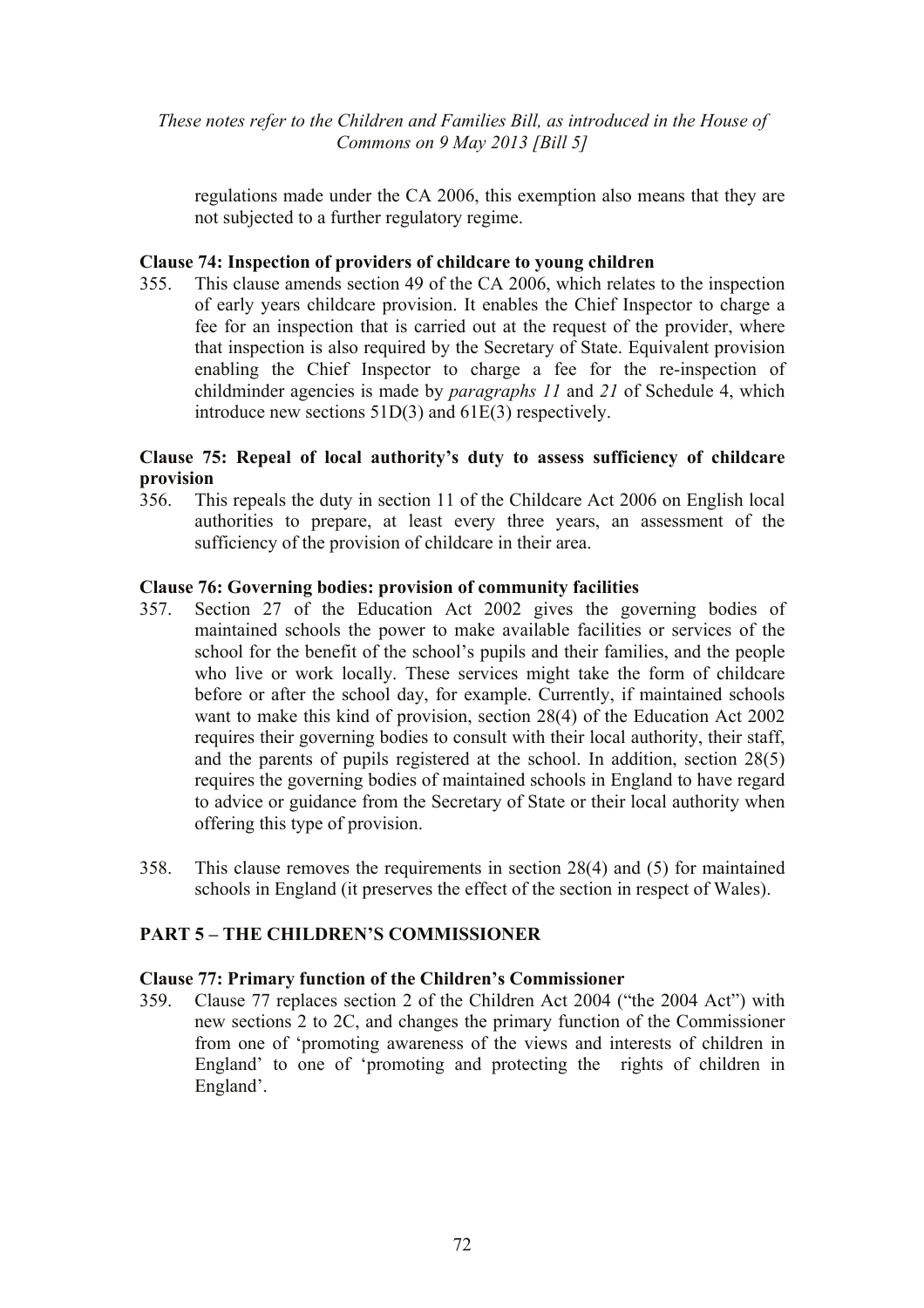- 360. The role of promoting children's rights will entail raising awareness of children's rights and how they should be applied.
- 361. The role of protecting children's rights should, in practice, mean that the Commissioner will be able to challenge any policy or practice which he or she considers may lead, or has led, to an infringement or abuse of children's rights, and provide evidence of any negative impact of those policies and practices on children's rights to those who are responsible and have sufficient standing to bring about change. The Commissioner will not have the power to require a change to that policy or practice.
- 362. Promoting awareness of children's views and interests will continue to form part of the primary function, as it will remain important that children's views inform any comments or recommendations that the Commissioner makes. New section 2(2) achieves this by providing that the function of promoting awareness of the views and interests of children is an aspect of the primary function of promoting and protecting children's rights.
- 363. New section 2(3) lists some of the activities that the Commissioner may undertake in exercising the primary function. The list is not exhaustive and therefore does not place a limit on the activities the Commissioner may undertake. Many of the activities listed are carried forward from the existing legislation, but have been updated appropriately to reflect the new primary function:
	- paragraph (a) concerns the provision of advice to relevant persons on how to act compatibly with children's rights. This aspect of the primary function is likely to involve making recommendations to change policies or practices that the Commissioner considers have or may infringe children's rights;
	- paragraph (b) goes on to set out that the Commissioner may also encourage relevant persons to take account of children's views and interests. This aspect of the Commissioner's role could include providing both general guidance on how best to involve children in the decision-making processes of organisations; and highlighting specific examples of points children have raised in the course of a particular investigation that the Commissioner has undertaken;
	- paragraph (c) carries forward a similar provision from Part 1 of the Children Act 2004, but extends it to cover 'rights' (as well as views and interests) to reflect the change to the Commissioner's primary function;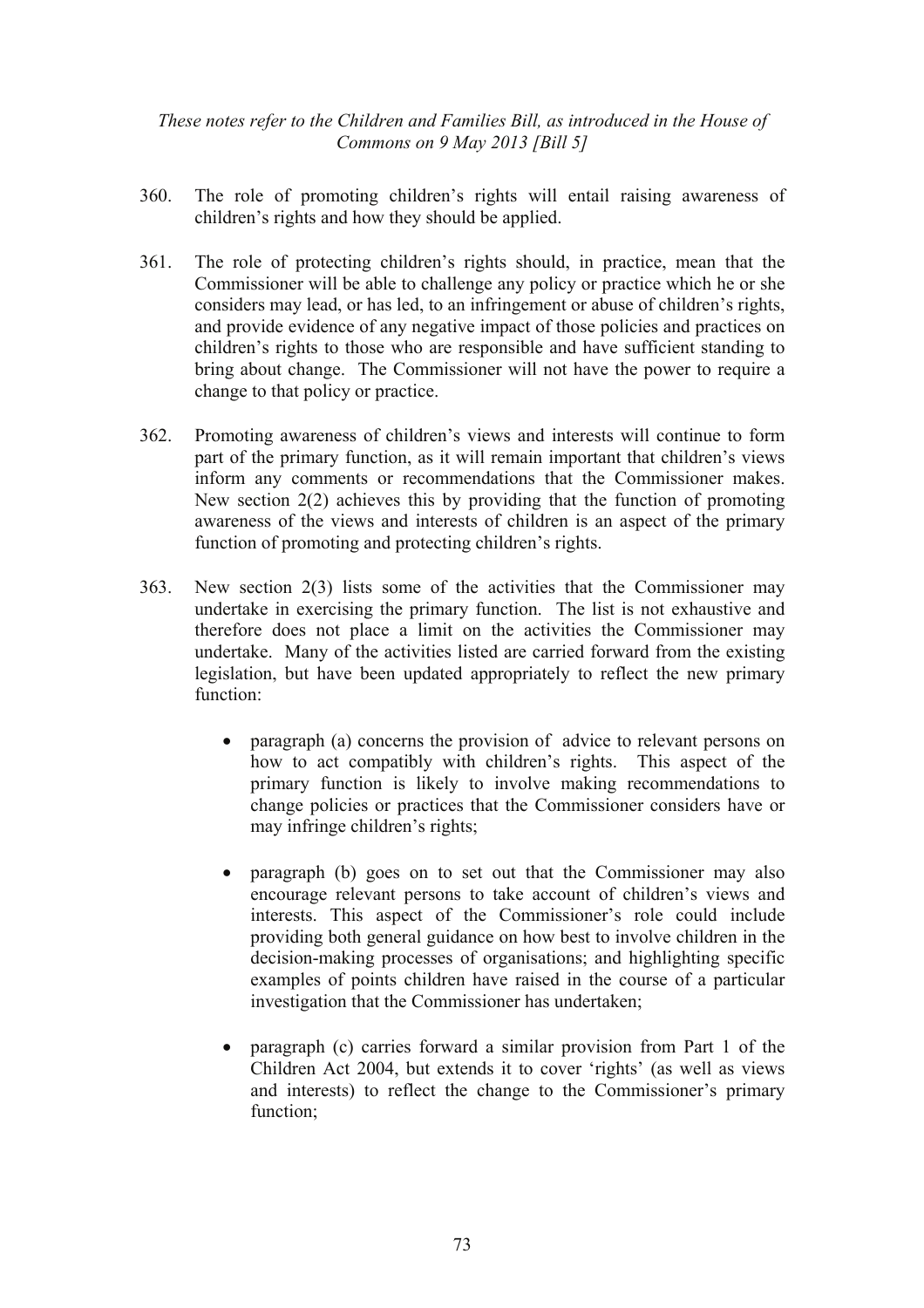- paragraph (d) makes clear that in the discharge of the primary function, the Commissioner can assess the potential impact that proposed new policies or legislation made by the UK Government may have on children's rights. It will be for the Commissioner to determine whether to carry out such assessments and on which issues;
- paragraph (e) makes it clear that the Commissioner may, in particular, bring any matter to the attention of Parliament. Relevant matters could be raised, for example, through the Commissioner's annual report to Parliament (see section 8 of the 2004 Act), or by writing to the chair of a relevant Select Committee;
- paragraphs (f), (g) and (h) reflect similar provisions in Part 1 of the 2004 Act. In each provision, 'the words 'consider or research' have been replaced with 'investigate'. In addition, paragraph (f) clarifies that the Commissioner may investigate the availability and effectiveness (rather than 'operation') of complaints services for children. Paragraph (g) contains a new, but linked provision that concerns investigations of the availability and effectiveness of advocacy services for children. In carrying out these activities, the Commissioner will want to be satisfied that there is adequate provision in place, and that services are easily accessible and respond effectively to the issues raised by children;
- paragraph (h) broadly replicates a provision from Part 1 of the 2004 Act, clarifying that the Commissioner has wide discretion over other matters that he or she chooses to investigate, but provides for this to cover the rights (as well as the interests of) children – to reflect the change to the Commissioner's primary function;
- paragraph (i) makes clear that the Commissioner's primary function of promoting and protecting rights may include reporting on the implementation of the United Nations Convention on the Rights of the Child (UNCRC) in England (and, under sections 5 to 7, in Wales, Scotland and Northern Ireland, as regards non-devolved matters). Formal reporting to the UN Committee remains the responsibility of the State Party, but this provision makes it clear that the Commissioner may carry out his or her own independent assessments;
- paragraph (j) confirms that the Commissioner is able to publish a report on any matter that he or she has considered or investigated under the Commissioner's primary function. It will be for the Commissioner to determine whether to publish a report.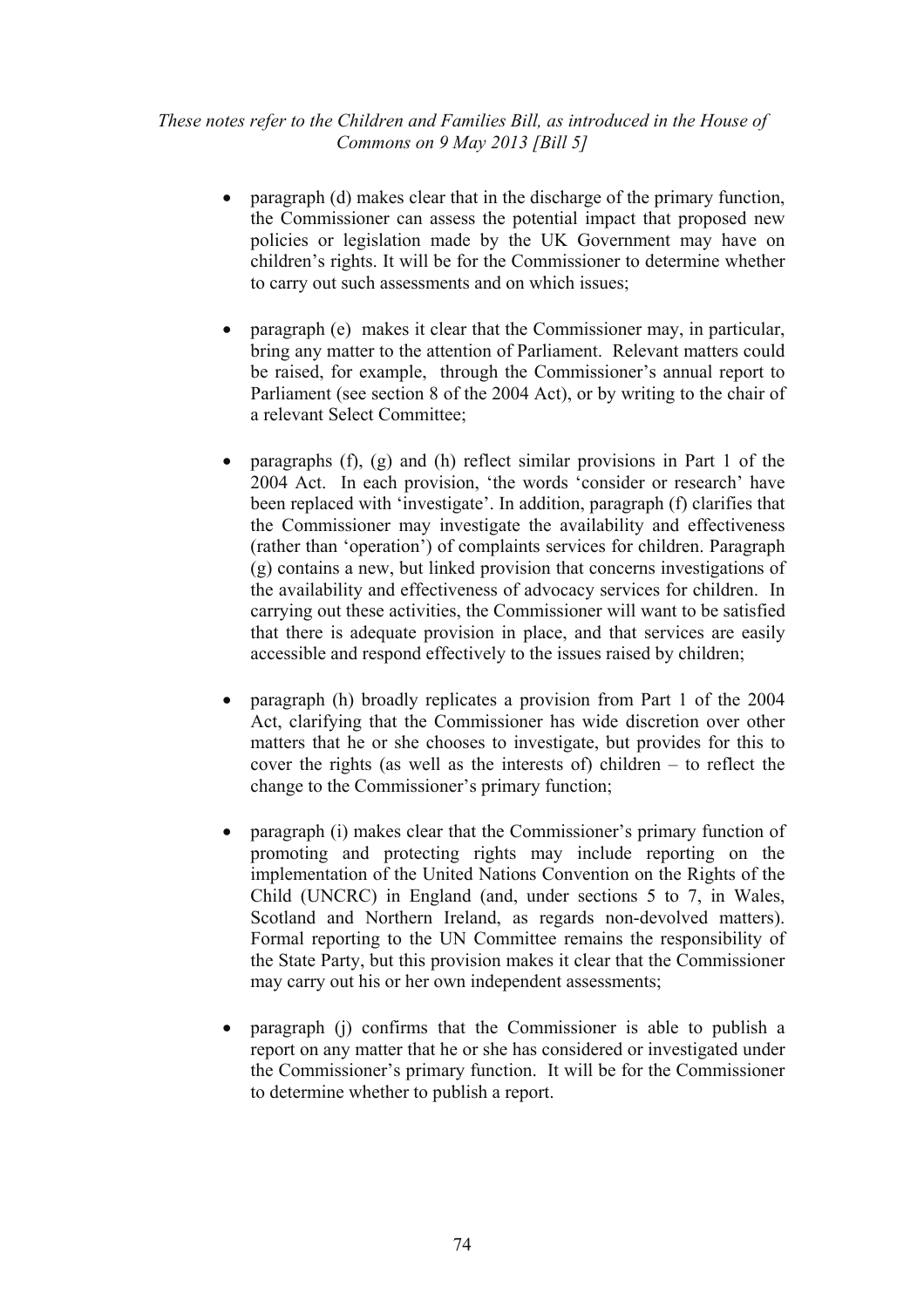- 364. Subsection (4) requires the Commissioner when exercising the primary function - to have particular regard to promoting and protecting the rights of: the children defined in new section 8A (certain vulnerable children); and other children who the Commissioner determines are at particular risk of their rights being infringed. The definition of children in section 8A (as inserted by clause 84) covers children and young people who currently fall within the remit of the Children's Rights Director (CRD). This includes children receiving social care services or who live away from home for significant periods of time, such as children in residential special schools, residential FE colleges and boarding schools.
- 365. Requiring the Commissioner to have particular regard to the rights of children defined in section 8A should ensure that children and young people in respect of whom the CRD currently carries out activities will be given particular attention by the Commissioner.
- 366. Aside from children defined in new section 8A, there are other groups of children who are at particular risk of having their rights infringed – for example children in custody. Subsection (4) therefore also requires the Commissioner to give particular attention to groups of children who are at greater risk of their rights being infringed. It is for the Commissioner to determine which other groups of children fall within this subsection, and how to act in order to promote their rights.
- 367. Subsection (5) provides that the Commissioner will continue to be prohibited from conducting investigations into the case of an individual child. This intention is that the Commissioner will concentrate on strategic issues that affect a number of children, rather than provide an ombudsman service for individual children. It also makes clear that the Commissioner in the exercise of his or her primary function is not to carry out investigations which are properly for other bodies, such as criminal investigations into one or more individual cases or groups of cases. The Commissioner will, however, be able to provide advice and assistance (as set out in section 2D) to children defined in section 8A.

### **2A United Nations Convention on the Rights of the Child (UNCRC)**

368. New section 2A(1) (as inserted by clause 77) provides that the Commissioner must have regard to the UNCRC and any Optional Protocols which are in force in relation to the United Kingdom (subject to any reservations, objections or interpretative declarations by the United Kingdom), when considering what constitutes children's rights and interests. As Article 41 of the UNCRC makes clear, where other rights exist in domestic law or international law applicable to that State, which afford children greater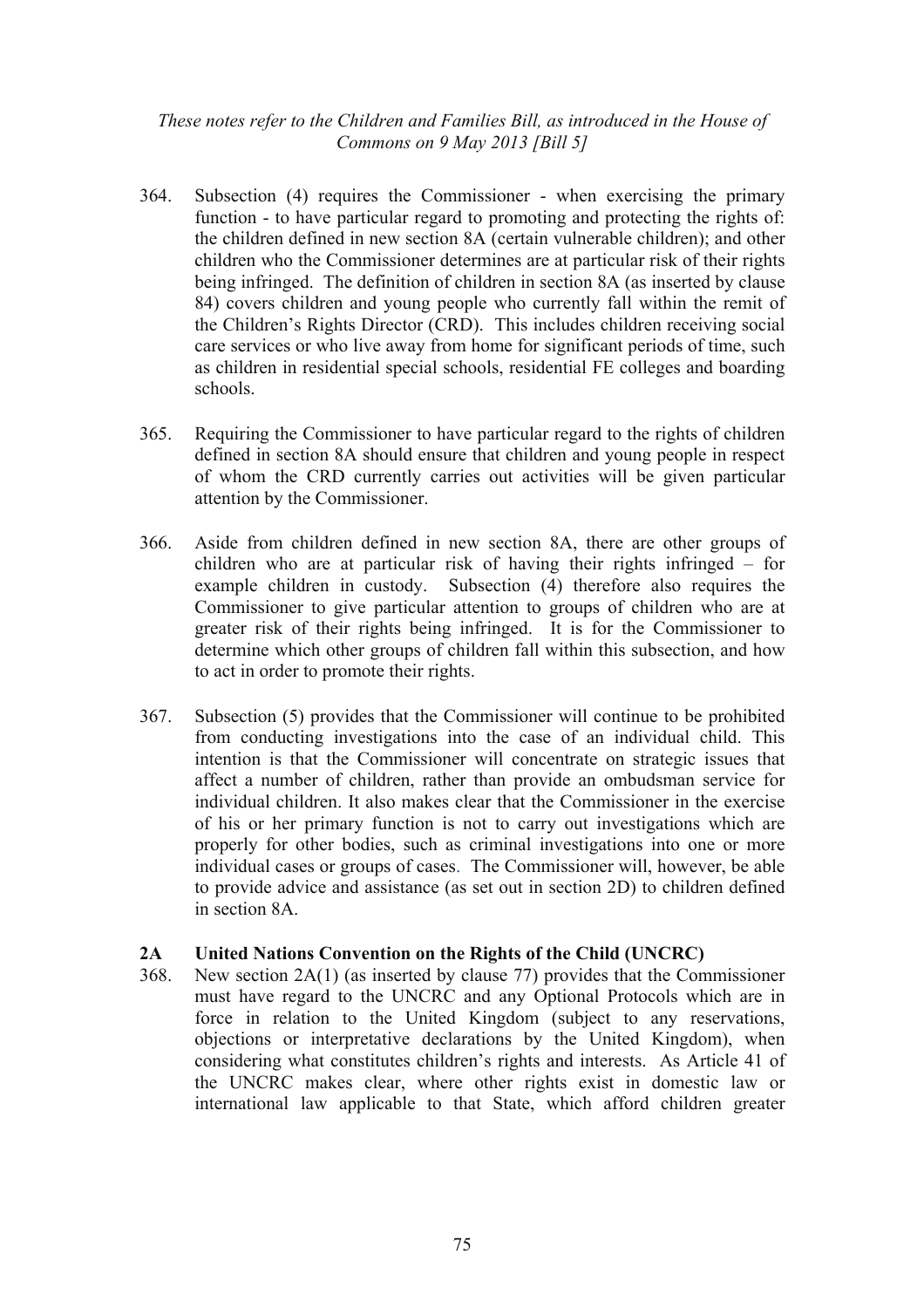protection than the UNCRC, these should apply.

# **2B Involving children in the discharge of the primary function**

- 369. New section 2B (as inserted by clause 77) broadly replicates sections 2(4) and (6) of the 2004 Act and seeks to ensure that the Commissioner: takes reasonable steps to involve children in his or her work; and provides children with information about the Commissioner's role and how they can raise issues with him or her. Subsection (2)(b) makes provision for children to be consulted on the activities that the Commissioner intends to undertake in the discharge of the primary function. Subsection (3) requires the Commissioner (when involving children in the discharge of the primary function) to have particular regard to: children defined in new section 8A; and children who do not have other adequate means to make their views known. It will be for the Commissioner to determine which children fall into the latter category.
- 370. It will be for the Commissioner to decide how best to make children aware of his or her role and activities, and to put in place arrangements that allow children to contact the Commissioner and comment on his or her proposed work programme. The Commissioner may also wish to use other organisations which have an interest in children's rights as a conduit for seeking the views of children, to avoid duplication and to make best use of available resources.

# **2C Primary function: reports**

371. New section 2C (as inserted by clause 77) relates to reports that the Commissioner publishes following any investigations that he or she has undertaken in carrying out the primary function. It broadly replicates section 2(5) and (10) of the 2004 Act. Subsection (2) requires the Commissioner to publish a report in a child-friendly format where the Commissioner considers it appropriate to do so. Under Subsection (3), it is open to the Commissioner to require persons exercising functions of a public nature which are subject to recommendations from the Commissioner, to set out in writing, within a time period specified by the Commissioner, what action they are taking or proposing to take in response to the recommendations. A person is not obliged to accept any recommendations that the Commissioner makes, but if they do not intend to implement a recommendation, they should set out in writing the reasons for not doing so.

# **Clause 78: Provision by Commissioner of advice and assistance to certain children in England**

372. Notwithstanding the provision at section 2(5) (as inserted by clause 77), which prevents the Commissioner from investigating the case of an individual child, new section 2D provides for a new power that will enable the Commissioner to provide advice and assistance to children and young people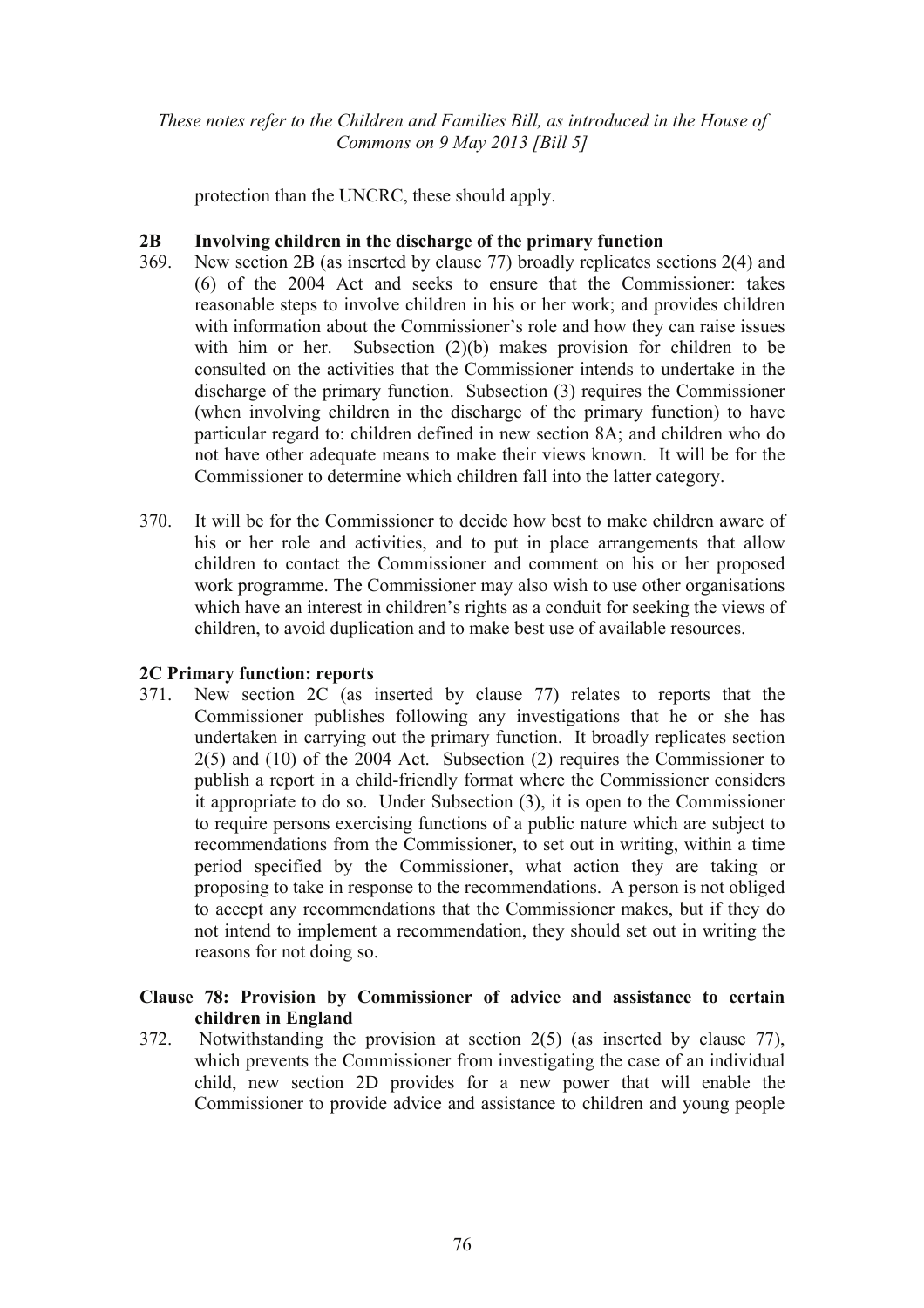defined in section 8A. This will enable the role which the Children's Rights Director currently carries out in relation to such children to be carried forward under the new arrangements. Part 5 provides for the removal of this office.

373. In practice, it is not envisaged that this will involve providing a full casework function. The advice and assistance role will either entail signposting the individual to an existing complaints process, or making representations on their behalf to the relevant organisation with a view to resolving the matter informally.

#### **Clause 79: Commissioner's power to enter premises**

374. Clause 79 inserts a new section 2E into the 2004 Act. This broadly replicates the Commissioner's existing powers to enter premises where children are accommodated or cared for, in order to interview children, and also applies it in relation to the new section 2D function as well as the primary function. However, the power has been extended to reflect existing practice. This provision does not extend to private dwellings, but would apply in respect of any part of a premises which was not a private dwelling. New sections  $2E(2)(b)$  and  $2E(4)$  provide that the Commissioner or his or her representative can observe the facilities and standards of care provided and interview persons working at the establishment. These provisions have no impact on the Commissioner's power, pursuant to the discharge of his or her functions, to interview children in situations other than where the power to enter premises is being used.

#### **Clause 80: Provision of information to Commissioner**

375. Clause 80 inserts a new section 2F into the 2004 Act, which broadly replicates the current section 2(9). It places a duty upon persons exercising functions of a public nature to provide the Commissioner with information that the Commissioner requests as long as: the request is reasonable; and it is information that the body is able to disclose lawfully to the Commissioner. The effect of section 2F is, for example, that where a person exercising functions of a public nature has discretion to disclose confidential information under other legislation, it must do so, so long as the request is reasonable. However, it does not create a legal gateway that overrides other legislation, for example, where that legislation restricts disclosure of confidential information to certain specified persons or purposes (for example, confidential health data).

### **Clause 81: Advisory board**

376. New section 7A (as inserted by clause 81) imposes a new requirement on the Children's Commissioner to appoint an advisory board, the purpose of which is to provide advice and assistance to the Commissioner. It will be for the Children's Commissioner to decide who to appoint to the board, but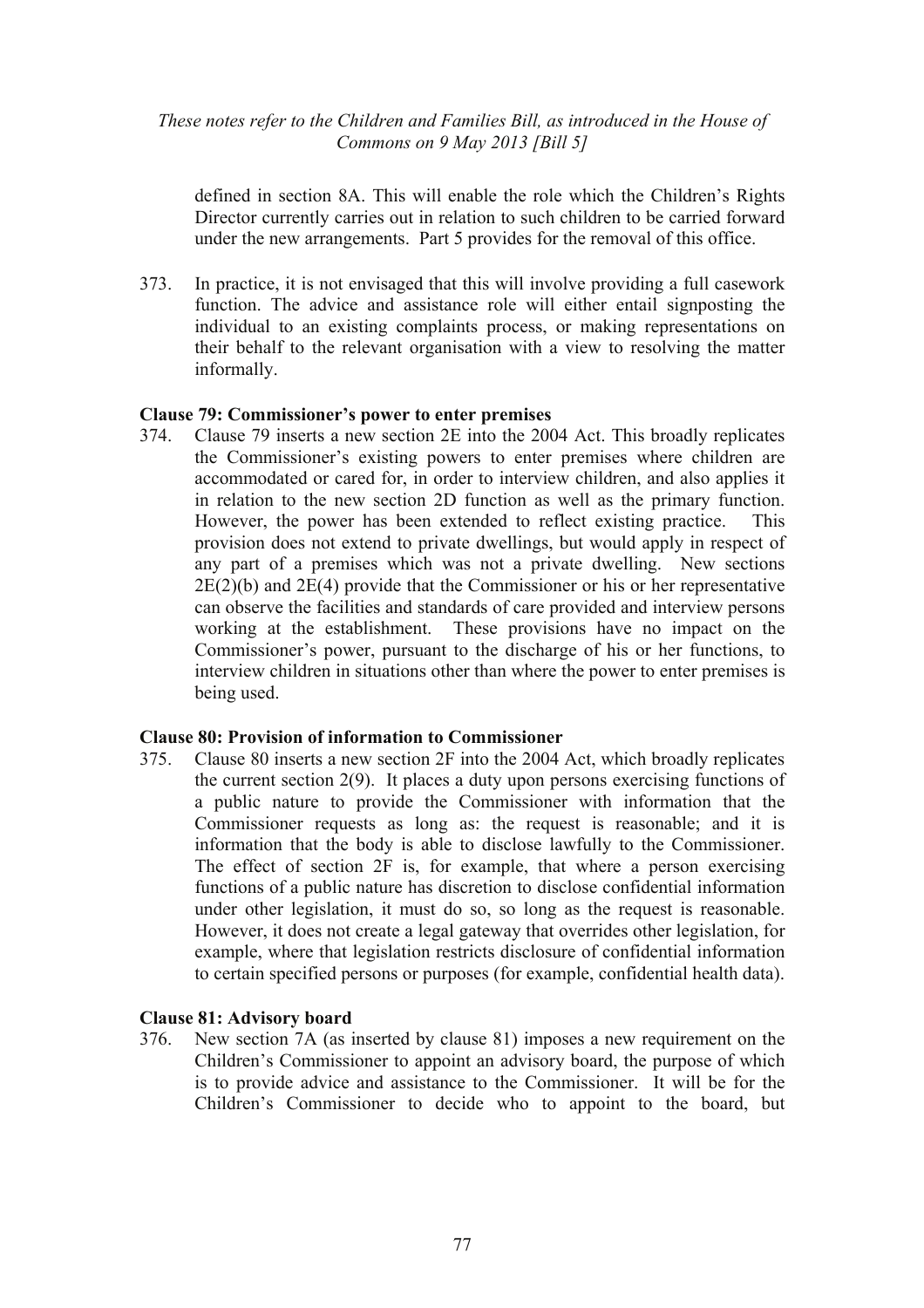subsection (2) requires the board's membership, when taken together, to represent a broad range of interests that are relevant to the functions of the Children's Commissioner. The role of the board will be advisory only and ultimately it will be the responsibility of the Children's Commissioner (rather than the advisory board) to determine how to exercise his or her functions. The aim of the advisory board is to make the Commissioner's business planning processes more transparent and to ensure that his or her activities add value, rather than duplicate, the work of other organisations with an interest in children's rights. It will be for the Children's Commissioner to determine whether to appoint a separate chairperson from among the members of the advisory board, or to chair the advisory board him or herself. Subsection (3) requires the Commissioner to publish details of the process through which appointments to the advisory board will be made and the criteria used to select members. The intention is to ensure that the process by which individuals are selected is open and transparent.

## **Clause 82: Business plans**

377. New section 7B (as inserted by clause 82) imposes requirements on the Children's Commissioner to consult on, and then publish, a business plan. Subsection (1) sets out what should be included in the business plan. Subsections (2) and (3) set out the time period that the business plan should cover and when it should be published. Subsection (4) requires the Commissioner to consult children and bodies which represent a range of relevant interests and other persons who the Commissioner considers appropriate on the content of the business plan before it is published. Subsection (5) stipulates that when consulting children, the Commissioner should, in particular, take steps to consult children falling within section 8A and other children who do not have adequate means to make their views known.

### **Clause 83: Annual reports**

- 378. Clause 83 amends section 8 of the 2004 Act, which is concerned with the Commissioner's annual report. The Government wants the report to be a mechanism through which Parliament has the opportunity to scrutinise the Commissioner's activities and impact. The annual report is not intended to provide a vehicle through which the Commissioner makes recommendations for change, which should be contained in the separate reports that the Commissioner publishes following his or her investigations or inquiries.
- 379. Accordingly, section 8 will continue to require the Commissioner to report annually on the main activities that he or she has undertaken and what impact these activities have had on the promotion and protection of children's rights. New section 8(2) (b) and (c) require the Commissioner to include in the annual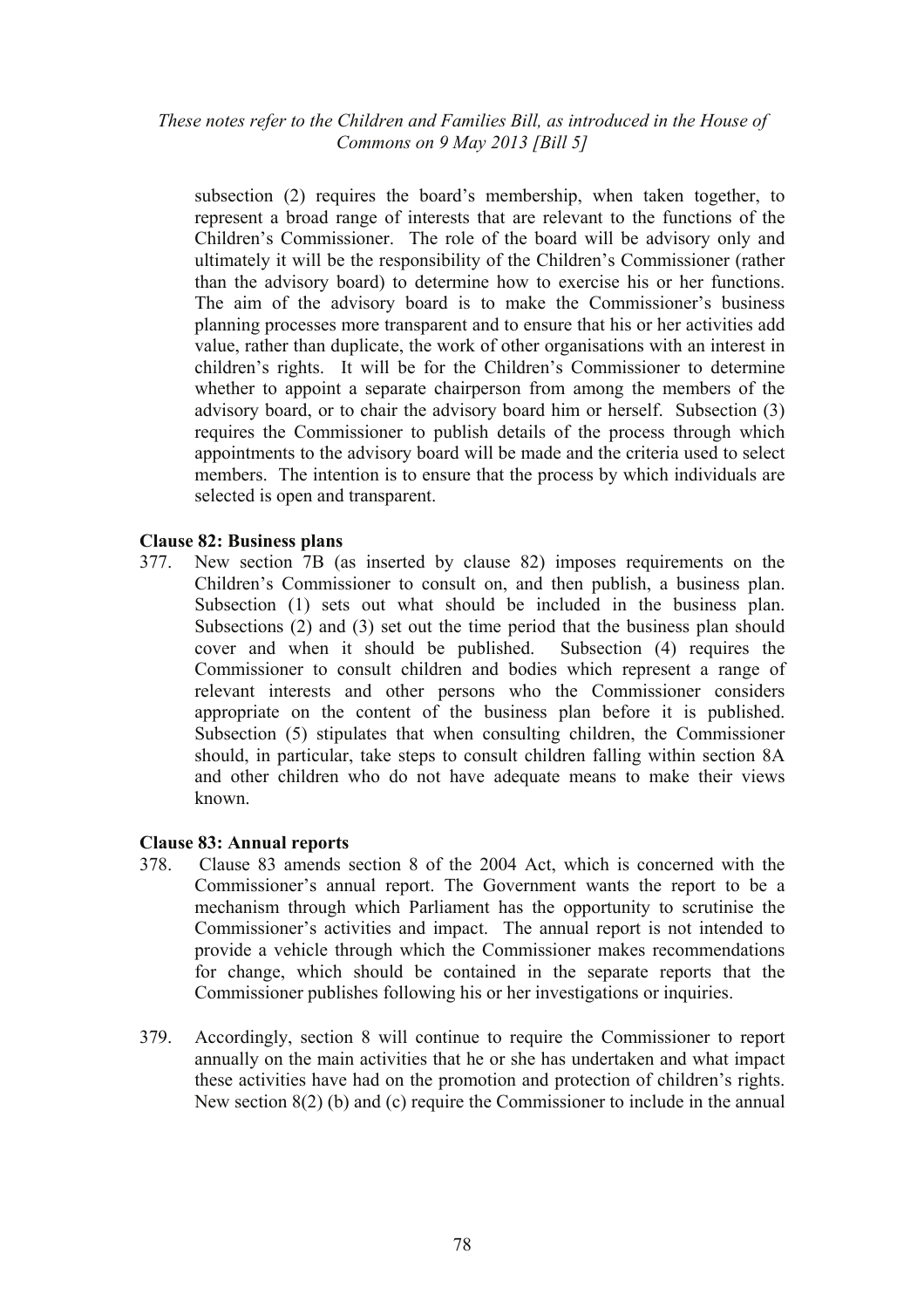report information on: the actions that he or she has taken to support children falling within section 8A; and an account of how the Commissioner has involved children in the discharge of his or her functions.

380. *Subsection (2)(a)* of the clause amends section 8(1) of the 2004 Act to provide that the annual report must address how the Commissioner has discharged all his functions. *Subsections (4) and (5)* provide for the Commissioner to lay the annual report before both Houses of Parliament, rather than through the Secretary of State, as is presently the case. The Commissioner will be responsible for publishing, publicising and disseminating the report, as appropriate. *Subsection (6)* requires the Commissioner to ensure that a child-friendly version of the annual report is available.

### **Clause 84: Children living away from home or receiving social care**

- 381. New section 8A (as inserted by clause 84) defines, for the purposes of the Commissioner's functions, the children and young people whom the Commissioner:
	- should have particular regard to, when discharging the Commissioner's primary function (as set out in section 2(4));
	- should have particular regard to, when taking steps to involve children in the discharge of the Commissioner's primary function (as set out in section 2B);
	- can provide advice and assistance to (as set out in section 2D); and
	- should have particular regard to, when consulting on the Commissioner's business plan (as set out in section 7B(5)).
- 382. The annual report must also set out how the Commissioner has had particular regard to this group, in exercising his functions.
- 383. The definition includes all those children and young people who currently fall under the remit of the CRD.

### **Clause 85 and Schedule 5: Minor and consequential amendments**

384. Schedule 5 makes minor and consequential amendments to Part 1 of the 2004 Act, and consequential amendments to the Criminal Justice and Courts Services Act 2000.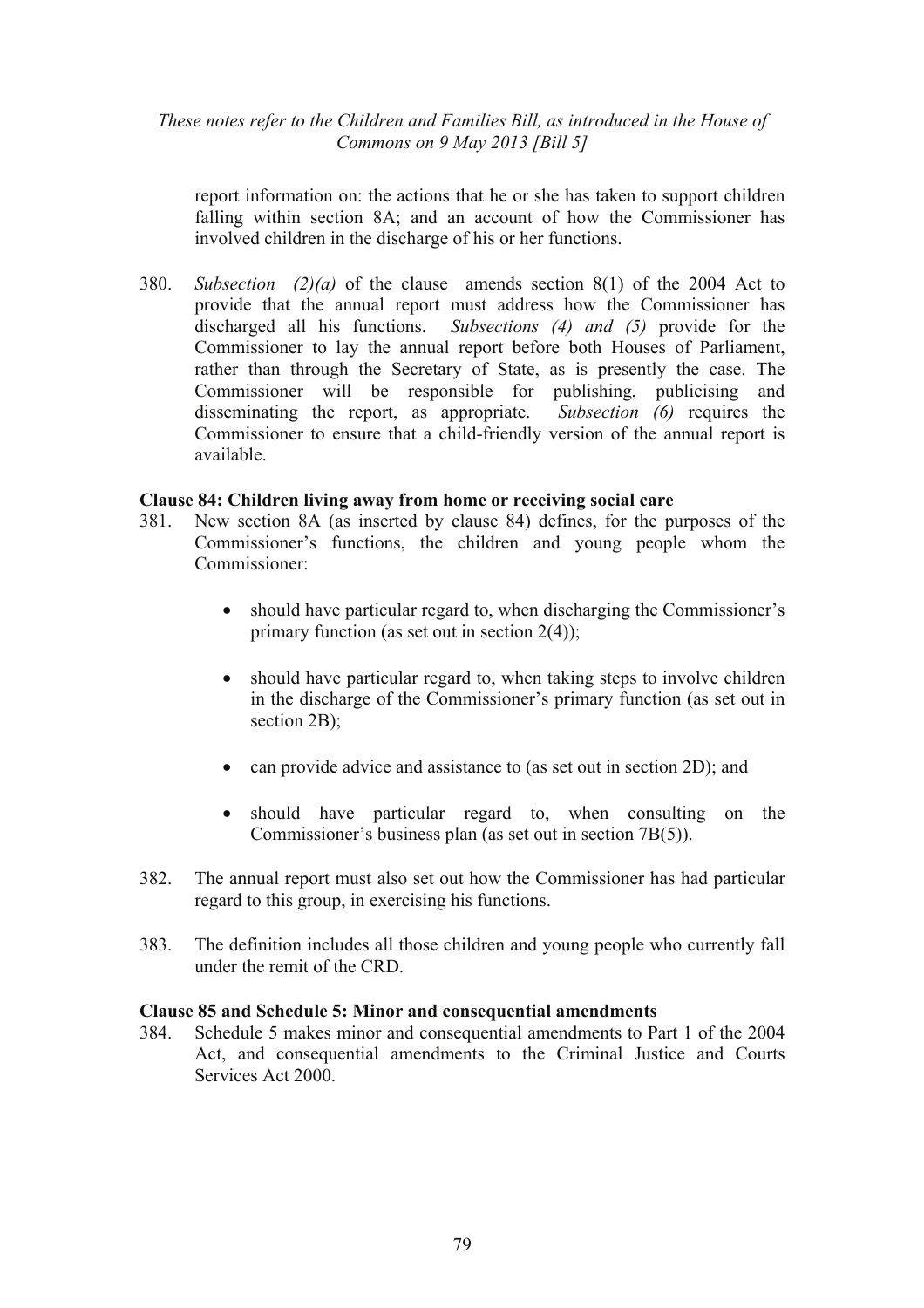385. The Schedule makes minor and consequential amendments to Part 1 of the 2004 Act.

## **Schedule 5: Inquiries**

386. *Paragraph 1(2)* removes the requirement on the Commissioner to consult the Secretary of State before holding an inquiry under section 3 of the 2004 Act; and *paragraph 2(1)* removes the Secretary of State's power to direct the Commissioner to conduct an inquiry. *Paragraph 2(2*) makes consequential amendments to provisions in the 2004 Act that remove the power of the Secretary of State to direct the Commissioner to undertake an inquiry into the case of an individual child in Wales, Scotland or Northern Ireland. The purpose of these changes is to address concerns raised by John Dunford and others which called into question the Commissioner's independence from Government which had potentially damaged the Commissioner's credibility. It will be for the Commissioner to determine how to respond to a request from the Secretary of State to undertake a particular activity.

#### **Functions of Commissioner in respect of Wales, Scotland and Northern Ireland**

387. *Paragraphs 3, 4 and 5* amend Section 5, 6 and 7 of the 2004 Act to apply (with certain modifications) the changes to the Commissioner's functions to his or her functions in respect of non-devolved matters in Northern Ireland, Scotland and Wales.

#### **Young persons**

- 388. *Paragraph 6* substitutes a new section 9 in the 2004 Act. This provision applies for the purposes of Part 1 other than sections 2A and 8A (and references to a child who falls within section 8A). Its purpose is to enable the Commissioner to exercise his functions in relation to young persons in England who are aged 18 or over for whom an EHC plan is maintained by a local authority (as to which, see Part 3 of the Bill); who are aged 18 or over and under 25 and to whom services have been provided by a local authority under any of sections 23C to 24D (which relate to the provision of advice and assistance for certain children and young people) of the Children Act 1989; or who have been looked after by a local authority in any of the devolved administrations at any time after reaching the age of 16.
- 389. Subsection (3) makes provision in respect of the Commissioners functions in Wales, Scotland and Northern Ireland. In this case, a child includes a young person who is aged 18 or over and under 25 who has a learning disability (as defined); who has been looked after by a local authority in Wales, Scotland or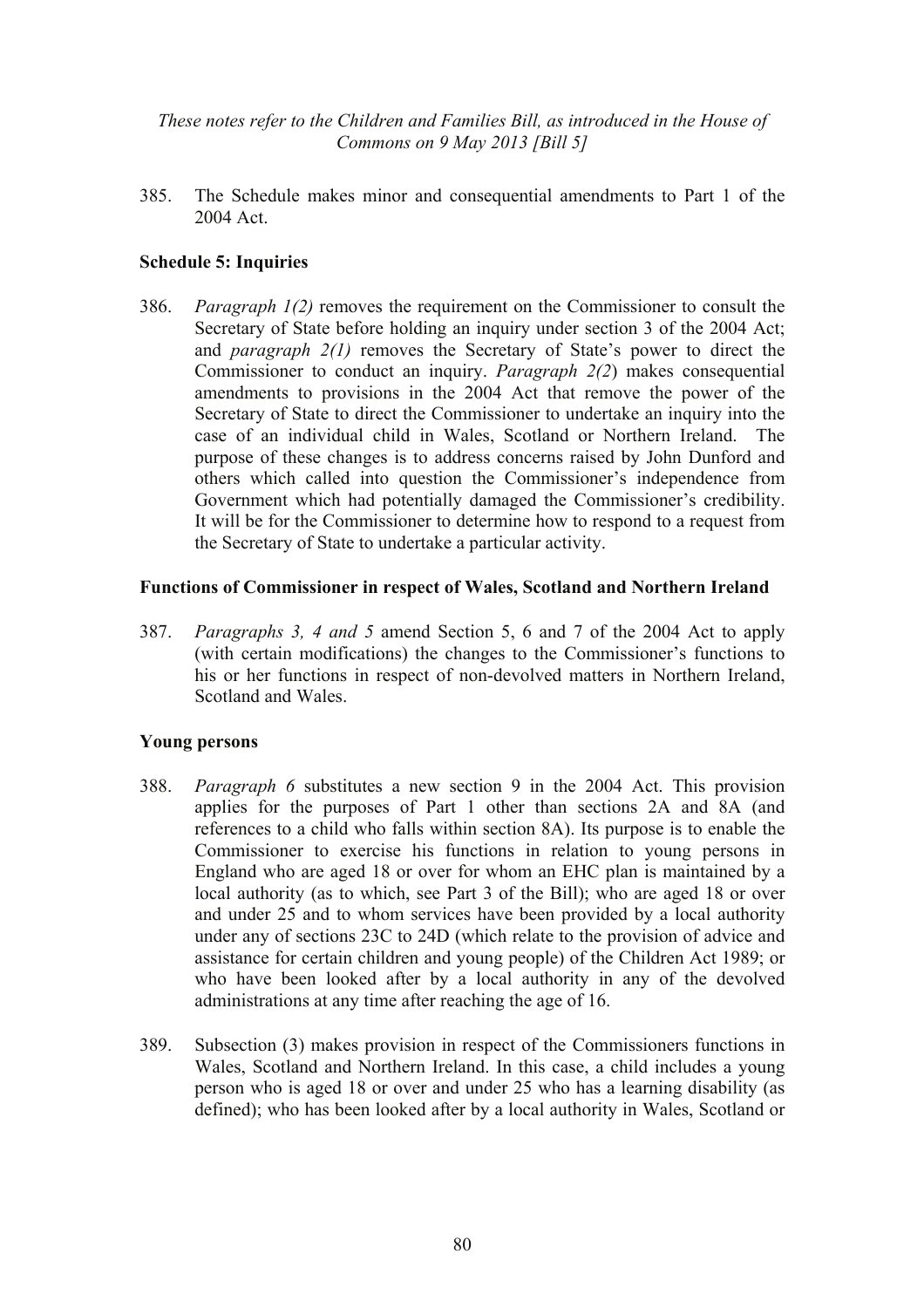Northern Ireland at any time after the age of 16, or to whom a local authority in England has provided services under any of sections 23C to 24D of the Children Act 1989 at any time after reaching the age of 16. This subsection is intended to preserve the effect of section 9 as it applied before substitution under this Bill.

# **Appointment and tenure of the Children's Commissioner**

- 390. *Paragraph 7* of Schedule 5 -amends paragraph 3(2) of Schedule 1 to the 2004 Act, strengthening the requirement on the Secretary of State to involve children in the Commissioner's appointment, by requiring him or her to 'take reasonable steps' to involve them.
- 391. Paragraph 7(a) and (b) make changes to address a concern raised in John Dunford's report, "Review of the Office of the Children's Commissioner (England)", namely that the ability for a Commissioner to be appointed for a second term might compromise his or her independence. In future, therefore, the Children's Commissioner will be appointed for a single, six-year term. There will no longer be an option to renew the Commissioner's appointment at the end of his or her term of office.

# **Interim Appointments**

- 392. *Paragraph 8* inserts a new paragraph 3A into Schedule 1 to the 2004 Act, which makes provision for appointing an interim Children's Commissioner and sets out the process that should be followed. This provision is introduced as a consequence of removing the requirement on the Commissioner to appoint a Deputy Children's Commissioner and will apply where the current Children's Commissioner resigns, is dismissed (in line with the provisions set out in paragraph 3(7) of Schedule 1 to the 2004 Act), or is otherwise unable to continue in post.
- 393. Where such a situation arises, a recruitment exercise to appoint a new substantive Children's Commissioner should begin at the earliest opportunity. However, it is possible that recruiting a new substantive Children's Commissioner could take some time and paragraph 8 therefore provides for the Secretary of State to appoint an interim Children's Commissioner to provide continuity and stability in the intervening period. *Sub-paragraph (2)* provides that the terms and conditions of any interim appointment will be determined by the Secretary of State.
- 394. Sub-paragraph (3) provides that the interim appointment should cease either: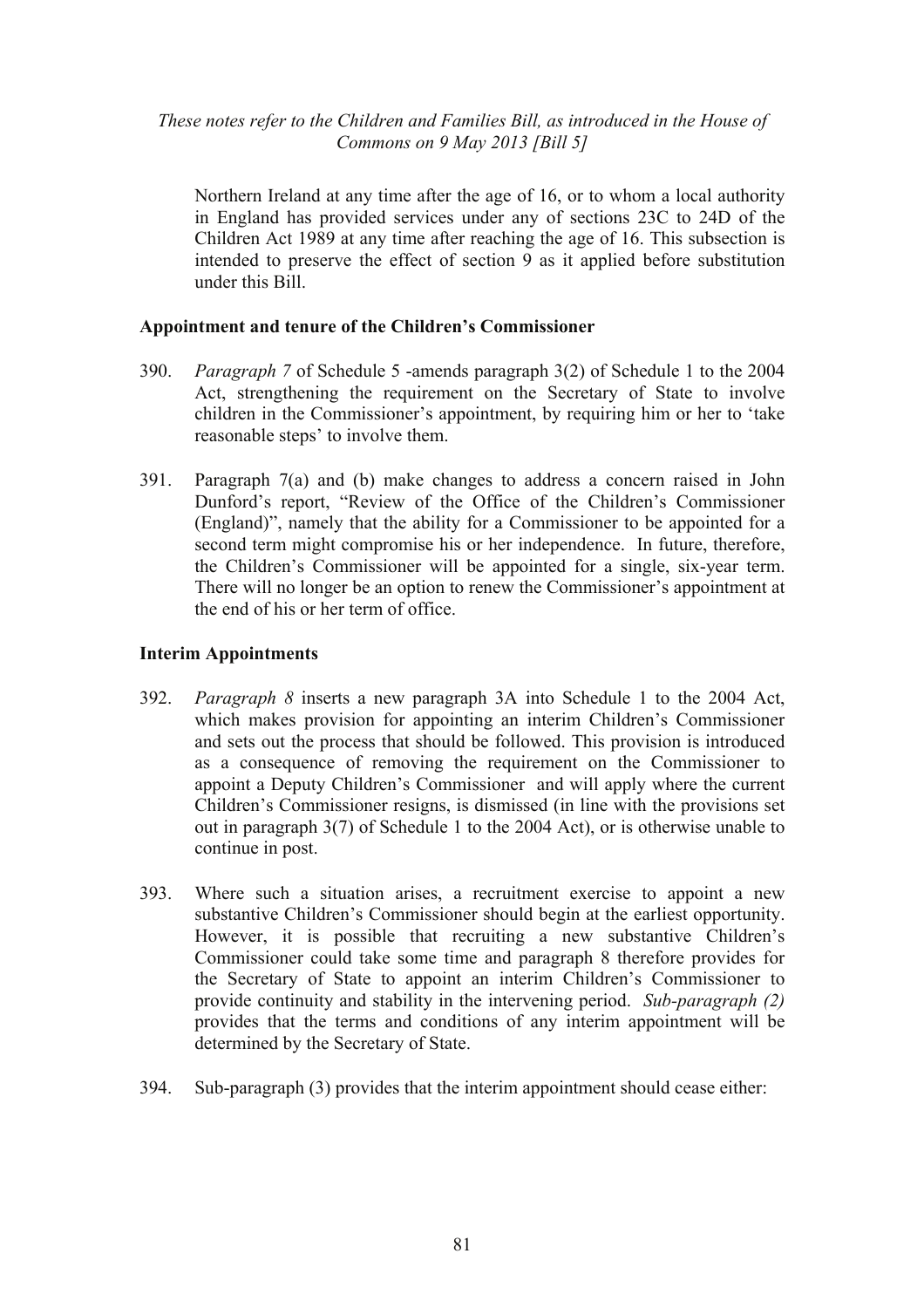- at the point that a new substantive Commissioner is appointed; or, if sooner
- 6 months after the date that the interim appointment is made.
- 395. If, for any reason, the recruitment of a new substantive Commissioner cannot be completed within 6 months, sub-paragraph (4) enables the Secretary of State to renew the interim appointment for up to a further 6 months. Subparagraph (4) also provides that a person who has been appointed as the interim Children's Commissioner can subsequently be appointed as the new substantive Commissioner (following the process required under paragraph 3 of Schedule 1).
- 396. Sub-paragraphs (5) and (6) make provision in relation to resignation and removal from office of the interim Children's Commissioner which is equivalent to the provision for the Children's Commissioner.

# **Deputy Children's Commissioner**

397. *Paragraph 9* amends paragraph 5 of Schedule 1 to the 2004 Act, so as to remove the requirement on the Commissioner to appoint a deputy. It will be for the Commissioner to determine his or her office's staffing structure. Paragraph 9(2) makes consequential amendments.

### **Clause 86: Repeal of requirement to appoint a Children's Rights Director**

- 398. *Subsection (1)* repeals the provision in the Education and Inspections Act 2006 which required the Chief Inspector to appoint a Children's Rights Director.
- 399. *Subsection (2)* amends provisions in that Act to take account of this change and, in particular, to place requirements on Ofsted and the Chief Inspector to have regard to any matters raised by the Children's Commissioner. In general, the purpose of these provisions is to ensure that the views and interests of children within the Children's Rights Director's remit continue to inform the work of the Chief Inspector and the Office, but they will also extend more generally to cover any matters raised by the Children's Commissioner.
- 400. Subsection (3) introduces Schedule 6, which provides for transitional provision enabling certain staff and property to be transferred from Ofsted to the staff of the Children's Commissioner.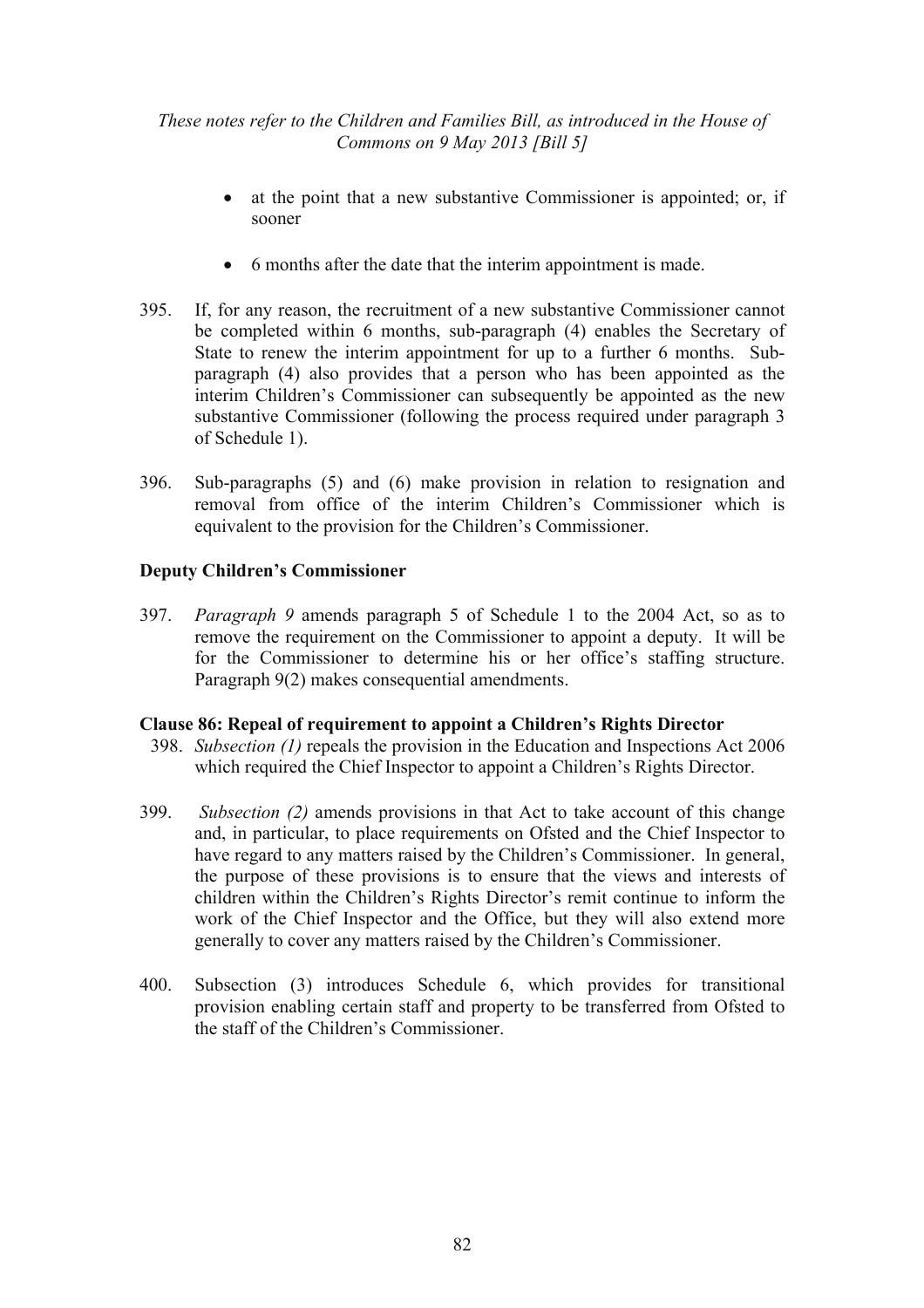# **Schedule 6: Repeal of requirement to appoint a Children's Rights Director: Transfer schemes**

- 401. *Paragraph 1* contains a power for the Secretary of State to make a scheme in relation to designated members of staff who are members of staff of Ofsted to become members of staff of the Children's Commissioner. The Schedule provides that the scheme may contain provisions as to continuity of employment.
- 402. *Paragraph 2* contains a power for the Secretary of State to make a property transfer scheme, transferring to the Children's Commissioner any property, rights and liabilities of Ofsted.
- 403. *Paragraph 3* provides that for the purposes of the transfer schemes, references to 'the Office' include, so far as relevant the Chief Inspector. Paragraph 5 allows a scheme to contain supplementary, incidental, transitional or consequential provision. Paragraph 6 defines certain terms used in the schedule.

# **PART 6 - STATUTORY RIGHTS TO LEAVE AND PAY**

#### **Clause 87: Shared parental leave**

404. Clause 87 inserts a new Chapter 1B into Part 8 of the Employment Rights Act 1996. This creates a new entitlement for employees to be absent from work on shared parental leave for the purposes of caring for a child.

### **Section 75E: Entitlement to shared parental leave: birth**

- 405. Section 75E deals with entitlement to shared parental leave in relation to birth.
- 406. Subsections (1) and (4) confer powers on the Secretary of State to make regulations entitling employees to be absent from work for the purpose of caring for a child if they satisfy certain specified conditions.
- 407. Subsections (1) to (3) are about the conditions for eligibility of the mother of the child. The conditions that may be specified include conditions as to duration of employment, her relationship with the child and as to caring with another person ("P") for the child. Subsection  $(1)(f)$  includes a condition relating to the giving of a notice of intention to take shared parental leave; and subsection (3) specifies what this notice may be about: it may be about the amount of leave available to the mother; the amount of leave the mother intends to take; and whether and to what extent P will take leave or statutory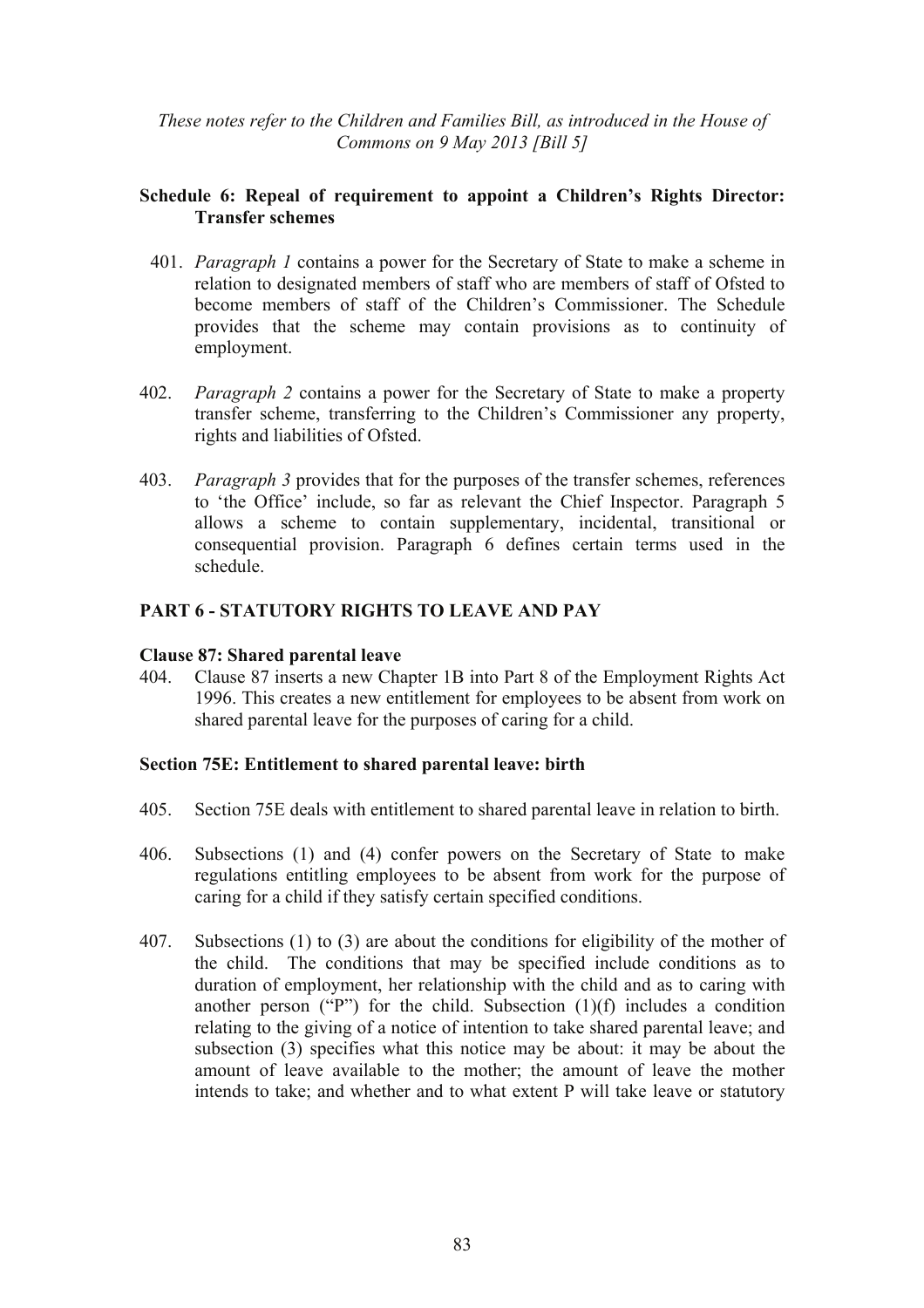shared parental pay. Subsection  $(1)(g)$  specifies a condition relating to the consent of P to the amount of leave that the mother intends to take.

- 408. Subsection (2) provides that the conditions of entitlement of the mother can include P meeting conditions in respect of P's employment or selfemployment, P's earnings, P's relationship to the mother or the child and P's intention to care, with the mother, for the child. The effect of this provision is that one of the conditions of entitlement to shared parental leave for the mother can relate to the mother's sharing the care of the child with P and P satisfying conditions as to economic activity and relationship with the child or the mother.
- 409. Subsection (4) specifies conditions that may be included in regulations to give entitlement to shared parental leave for another employee (the father or the mother's partner). These include certain conditions as to duration of employment, the employee's relationship with the child or with the child's mother and as to the employee caring, with the child's mother, for the child. Subsection (4)(d) includes a condition relating to the giving of a notice of intention to take shared parental leave. Subsection (4)(e) specifies a condition relating to the child's mother's consent to the amount of shared parental leave the employee intends to take.
- 410. Subsection (5) provides that the conditions of entitlement for the employee can include the mother meeting conditions as to her employment or selfemployment, her earnings, her caring with the employee for the child and her entitlement (or otherwise) to statutory maternity pay or maternity allowance and the exercise of these entitlements. The effect of this provision is that one of the conditions of entitlement to shared parental leave for an employee (the father or the mother's partner) can relate to the employee sharing care of the child with the mother and to the mother satisfying conditions as to economic activity.
- 411. Subsection (6) specifies what the notice the employee is required to give under subsection (4) is about. It may be about the amount of leave available to the employee, the amount of leave the employee intends to take, and whether and to what extent the mother will take leave or shared parental pay.

### **Section 75F: Entitlement to leave under section 75E: further provision**

412. Section 75F is about the making of regulations to calculate the amount of leave available to the employee, to limit the amount of shared parental leave, to limit when it may be taken, to require the leave to be taken as a single period and to provide for the varying of the amount of shared parental leave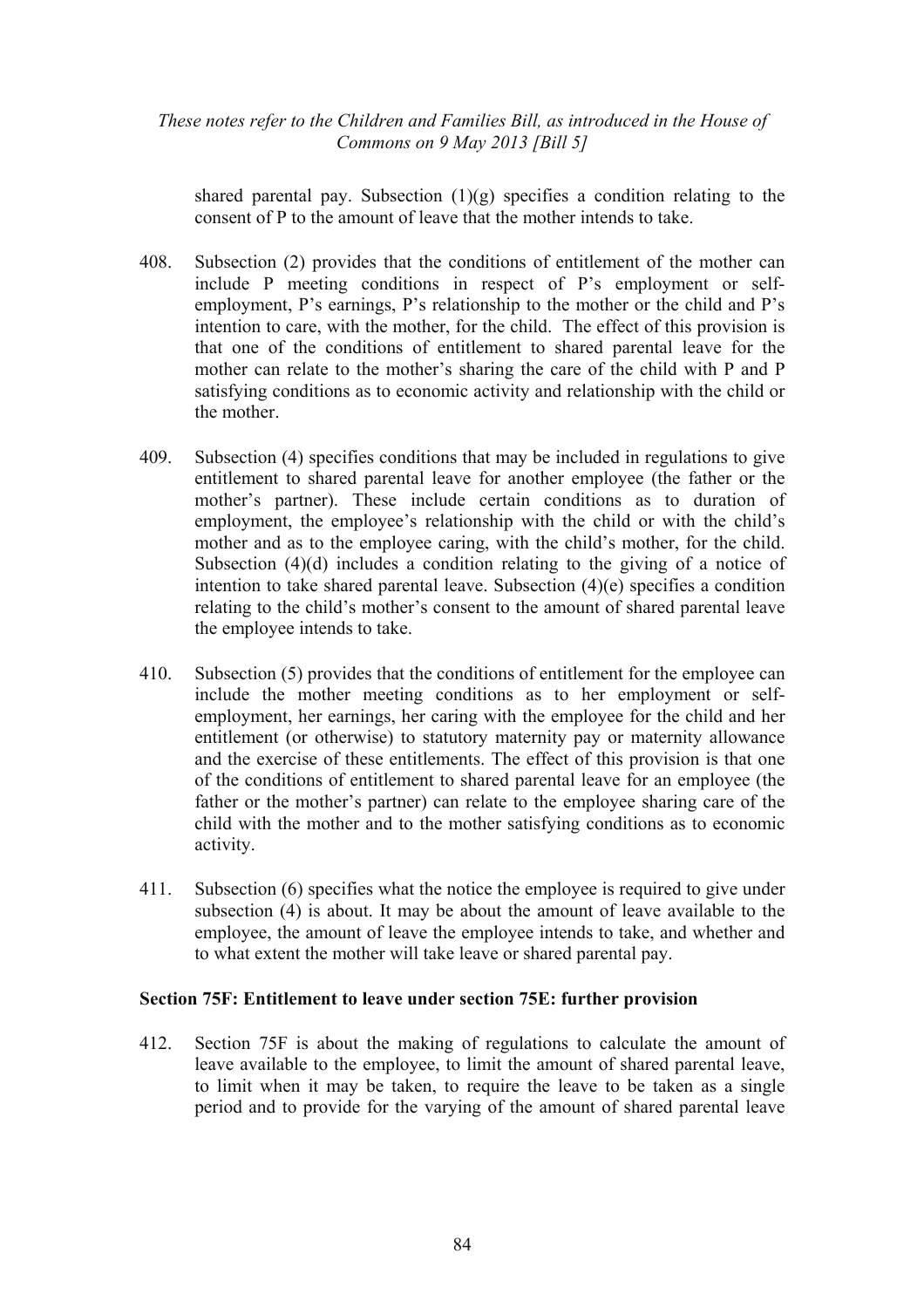that an employee may take and the times at which an employee takes this leave.

- 413. This section provides that regulations under section 75E will include provisions for determining the amount of shared parental leave and when this leave may be taken. Subsection (6) specifies that provision under subsection (1)(b) is to secure that shared parental leave must be taken before the end of such a period as may be prescribed. Subsection (7) further specifies that provision under subsection (1)(b) is to provide for the taking of shared parental leave in a single period or in non-consecutive periods.
- 414. This section specifies the maximum amount of leave to which an employee is entitled. The maximum amount in the case of a mother who is entitled to maternity leave is an amount of time specified by regulations (expected to be the total length of maternity leave (52 weeks)) less the amount of maternity leave taken by the mother (where she returns to work without taking specified action to reduce her maternity leave period) or the amount by which the maternity leave period has been reduced. The maximum amount of time in the case of a mother who is entitled to statutory maternity pay or maternity allowance only is an amount of time specified by regulations (expected to be 52 weeks) less the number of weeks of statutory maternity pay or maternity allowance payable to the child's mother, or the number of weeks by which the maternity allowance period or maternity pay period has been reduced.
- 415. This section specifies that the amount of shared parental leave to which the employee is entitled in respect of a child takes into account the amount of such leave taken by another person in respect of that child or the number of weeks of statutory shared parental pay received by another person in respect of that child (in the case where the other person is entitled to statutory shared parental pay in respect of the child but not to shared parental leave).
- 416. This section specifies that for the purposes of calculating the amount of maternity leave taken under this section, part of a week is to be treated as a full week.
- 417. This section specifies that for the purposes of calculation of the amount of shared parental leave under this section, part of a week is to be treated as a full week.
- 418. This section provides that the regulations under section 75E may enable an employer, in a case where an employee has proposed to take non-consecutive periods of shared parental leave, to require the employee to take that amount of leave as a single period of leave. This single period of leave may start with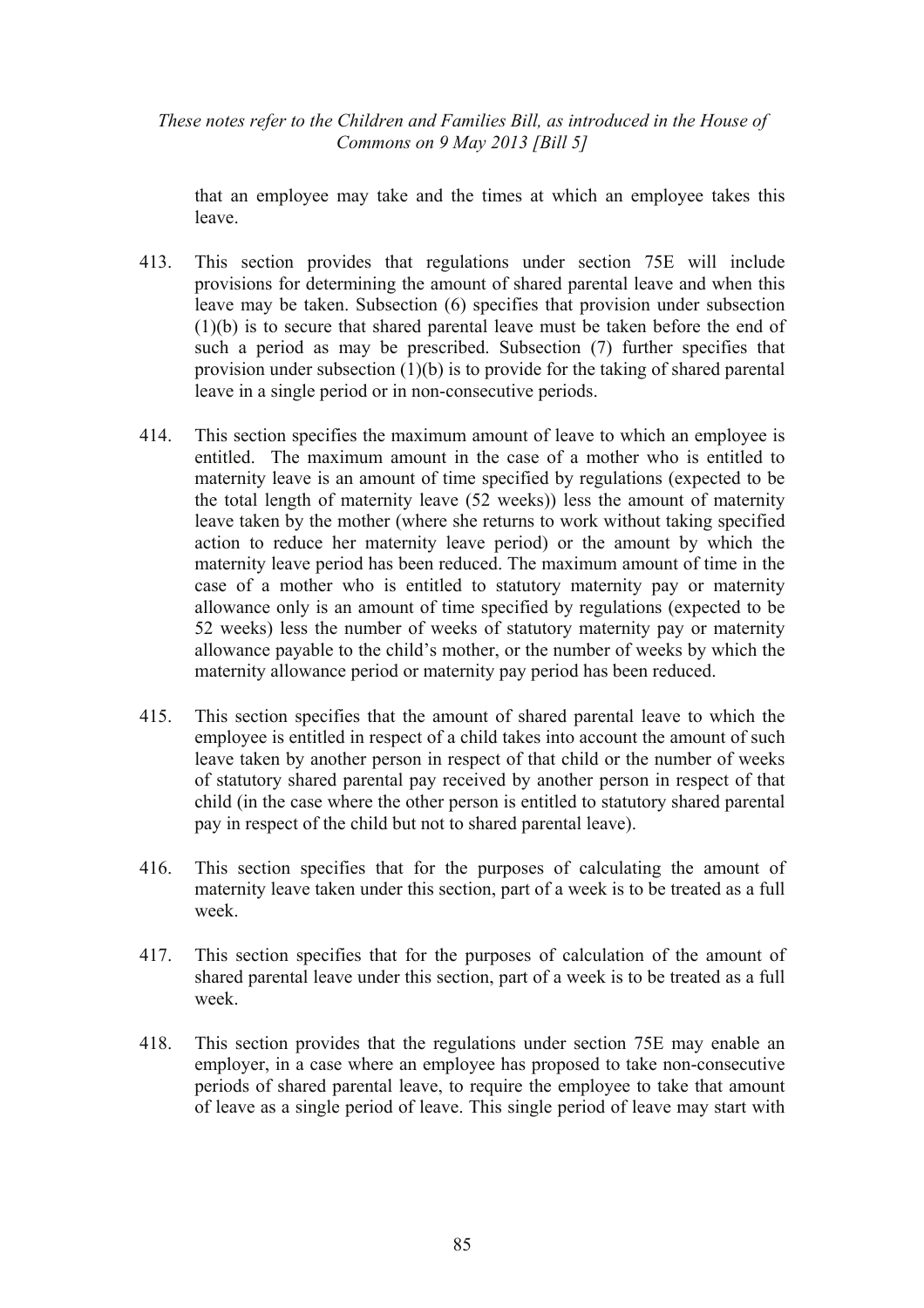a day proposed by the employee or, if no day is proposed, with the first day of the first period of leave proposed by the employee. This provision is to provide a default position for when the shared parental leave can be taken if agreement cannot be reached between employer and employee.

- 419. This section provides that regulations made under section 75E may enable an employee, subject to prescribed restrictions, to vary the period or periods of shared parental leave to be taken without varying the amount of leave, and to vary the amount of leave which the employee has notified an intention to exercise. This section provides that variations to the period or periods during which the leave is taken may require this variation to be subject to obtaining the employer's consent in circumstances specified by regulations. This section specifies that in relation to variations to the amount of leave which the employee has notified an intention to exercise, the employee may be required to do this by notice and the consent of the child's mother or P may be required. This section specifies that notifications of variation of the amount of leave which an employee intends to exercise may be required to include notice about the amount of shared parental leave the employee has taken in respect of the child, how much leave the employee intends to take and the amount of shared parental leave or statutory shared parental pay that the other person who may be entitled to such leave or pay in respect of the child, has taken or intends to take.
- 420. This section provides that regulations made under section 75E may specify the things which are and are not to be taken as done for the purpose of caring for the child; the minimum amount of shared parental leave that may be taken and provision about how this leave may be taken; the circumstances in which an employee may work for an employer during a period of shared parental leave without bringing the period of leave, or the employee's entitlement to it, to an end and the circumstances in which the employee may be absent on shared parental leave otherwise than for the purpose of caring for a child without bringing their entitlement to an end. The latter provision might be relevant to situations where an employee has an entitlement to shared parental leave but whose child subsequently dies. They may also make provision to exclude the right to be absent on shared parental leave in respect of a child where more than one child is born as a result of the same pregnancy.
- 421. This section specifies that in this section "week" means any period of seven days.
- 422. This section enables the Secretary of State to provide by regulations that certain subsections do not have effect, or have effect with prescribed modifications, in a case where the mother of a child dies before another person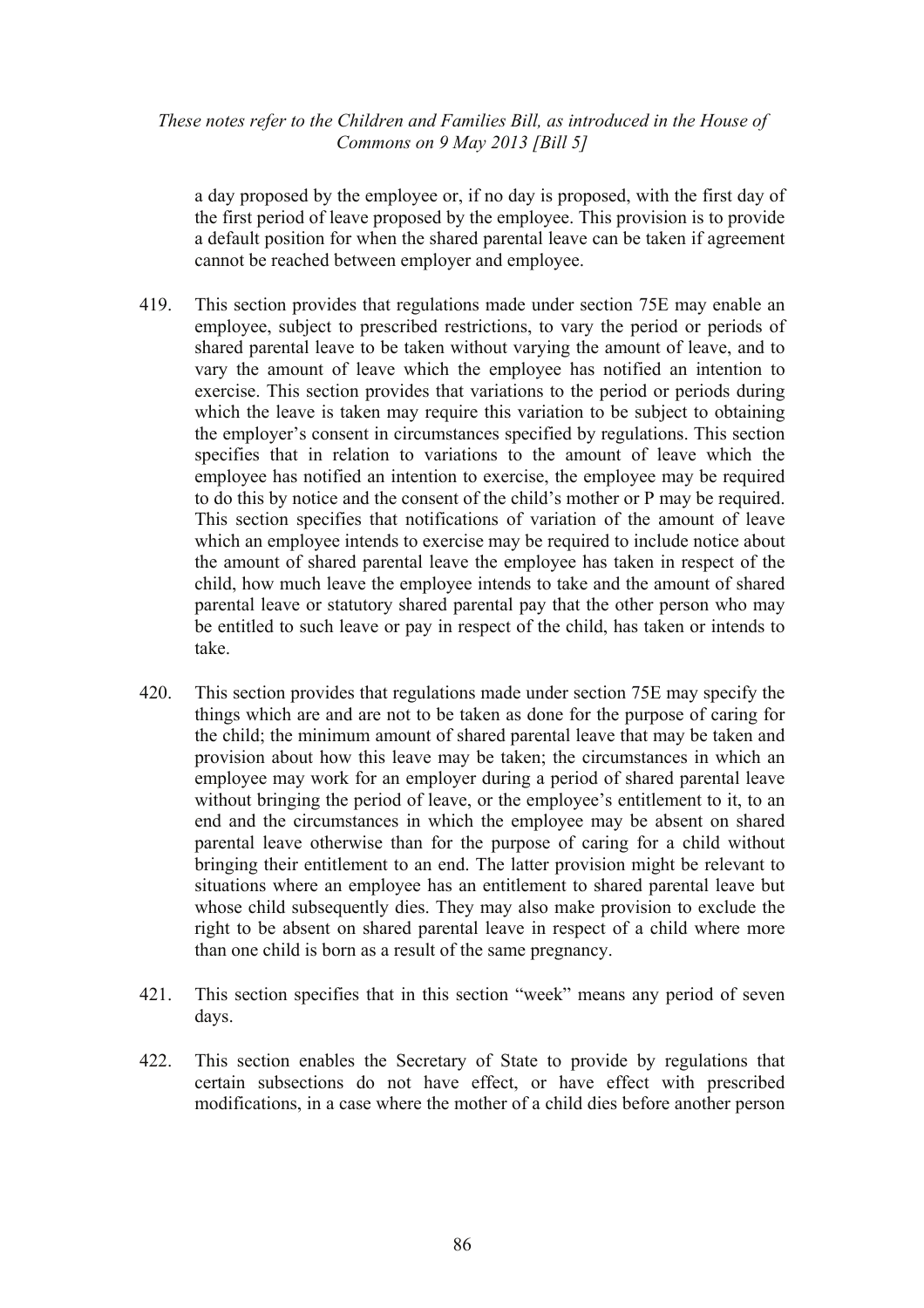has become entitled to shared parental leave in respect of that child. This might to be relevant to situations where a mother dies before entitlement to shared parental leave has arisen for herself or her partner.

#### **Section 75G: Entitlement to shared parental leave: adoption**

- 423. Section 75G deals with entitlement to shared parental leave in relation to adoption.
- 424. Subsections (1) and (4) confer powers on the Secretary of State to make regulations entitling employees who are adopters or prospective adopters to be absent from work for the purpose of caring for a child if they satisfy certain conditions.
- 425. Subsections (1) to (3) are about the conditions of eligibility of the person with whom a child is to be, or is expected to be, placed for adoption (the "primary adopter"). These include certain conditions as to the primary adopter's duration of employment, relationship with the child and as to caring with another person ("P") for the child. Subsection  $(1)(g)$  specifies a condition relating to the consent of P to the amount of leave the primary adopter intends to take. Subsection (1)(f) includes a condition relating to the giving of a notice of intention to take shared parental leave under this subsection; and subsection (3) specifies what this notice may be about, such as the maximum amount of leave available to the primary adopter, the amount of leave the primary adopter intends to take and the extent to which P intends to exercise entitlement to the leave or to statutory shared parental pay.
- 426. Subsection (2) provides the conditions of entitlement of the primary adopter can include P meeting certain conditions in respect of employment or selfemployment, earnings, relationship to the primary adopter or the child and having caring responsibility for the child. The effect of this provision is that one of the conditions of entitlement to shared parental leave for the primary adopter can relate to the primary adopter sharing the care of the child with P and P satisfying conditions as to economic activity and relation with the child or the primary adopter.
- 427. Subsections (4) to (6) specify conditions that may be included in regulations to give entitlement to shared parental leave to another employee (other than the primary adopter). These include certain conditions as to duration of employment, the employee's relationship with the child and with the primary adopter and as to the employee caring with the primary adopter for the child. Subsection (4)(d) includes a condition relating to the giving of a notice to the employer of intention to take shared parental leave. Subsection (4)(e) specifies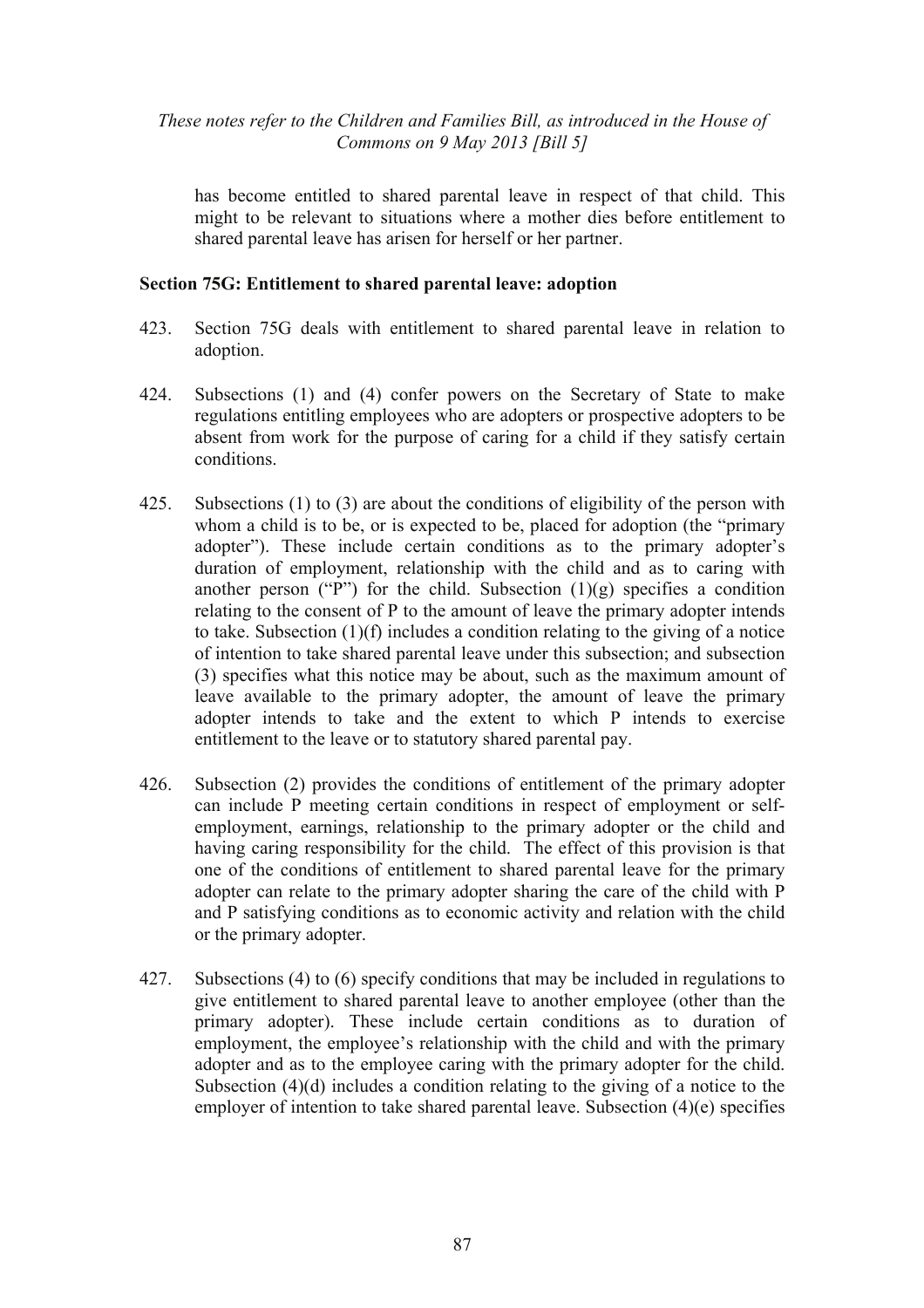a condition relating to the consent of the primary adopter to the amount of leave that the other employee intends to take.

- 428. Subsection (5) provides that the conditions for entitlement for the employee can include the primary adopter meeting conditions as to employment or selfemployment and earnings; the primary adopter caring with the employee for the child; the primary adopter's entitlement (or otherwise) to adoption leave or statutory adoption pay, and the extent of the primary adopter's exercise of such entitlement.
- 429. Subsection (6) specifies what the notice the employee is required to give under subsection (4) is about. It may be about the maximum possible extent of their entitlement to leave, the amount of leave the employee intends to take, and whether and to what extent the primary adopter will exercise an entitlement to shared parental leave or statutory shared parental pay.

## **Section 75H: Entitlement to leave under section 75G: further provision**

- 430. Section 75H is about the making of regulations to calculate the amount of shared parental leave available to the employee, to limit the amount of shared parental leave, to limit when it may be taken, to require the leave to be taken as a single period and to provide for the varying of the amount of shared parental leave that an employee may take and the times at which an employee takes this leave.
- 431. This section provides that regulations under section 75G will include provisions for determining the amount of shared parental leave to which an employee is entitled in respect of a child, and when this leave may be taken. This section specifies that provision under subsection  $(1)(b)$  is to allow shared parental leave to be taken in non-consecutive periods. The effect of this is to allow the leave to be taken more flexibly than in a single consecutive block.
- 432. This section specifies the maximum amount of leave to which an employee is entitled. The maximum amount in the case of a primary adopter who is entitled to adoption leave is an amount of time specified in regulations (expected to be the total length of adoption leave (52 weeks)) less the amount of adoption leave taken by the primary adopter (where the primary adopter returns to work without taking specified action to reduce the adoption leave period) or the amount by which the adoption leave period has been reduced. The maximum amount of time in the case of a primary adopter who is entitled to statutory adoption pay only is an amount of time specified by regulations (expected to be 52 weeks) less the number of weeks of statutory adoption pay payable to the primary adopter, or the number of weeks by which the adoption pay period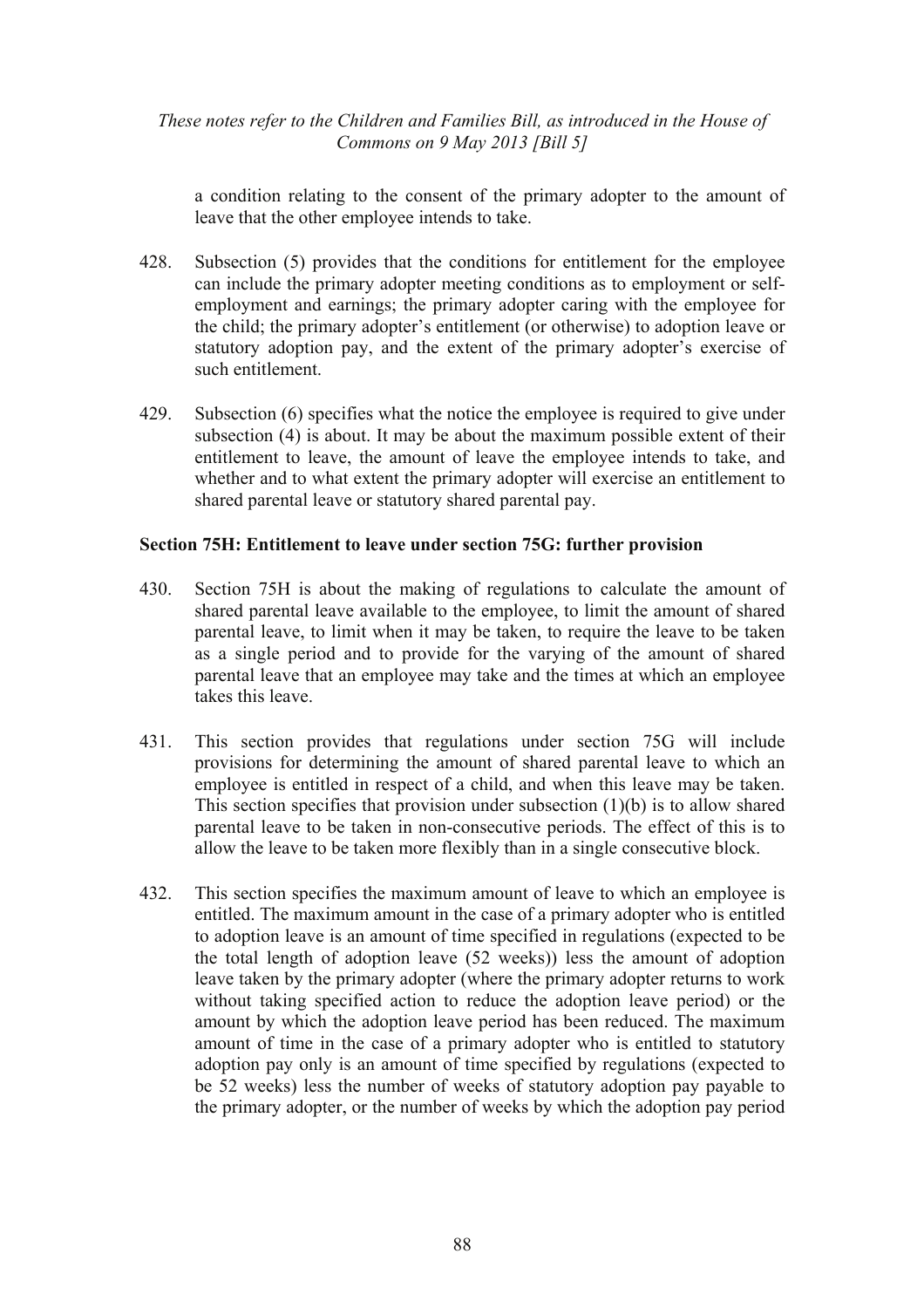has been reduced. Subsection (3) specifies that the amount of shared parental leave to which the employee is entitled in respect of a child takes into account the amount of such leave taken by another person in respect of that child, or the number of weeks of statutory shared parental pay received by the other person in respect of the child (in a case where the other person is entitled to statutory shared parental pay in respect of the child but not shared parental leave.)

- 433. This section specifies that provision under subsection (1)(b) is to secure that shared parental leave must be taken before the end of a prescribed period.
- 434. This section specifies that for the purposes of calculating the amount of adoption leave or shared parental leave taken, part of a week is to be treated as a full week.
- 435. This section provides that the regulations under section 75G may enable an employer, in a case where an employee has proposed to take non-consecutive periods of shared parental leave, to require the employee to take that amount of leave as a single period of leave. This single period of leave will start with a day proposed by the employee or, if no day is proposed, with the first day of the first period of leave proposed by the employee. The effect of this provision is to provide a default position for when shared parental leave can be taken if agreement cannot be reached between employer and employee.
- 436. This section provides that regulations made under section 75G may enable an employee, subject to prescribed restrictions, to vary the period(s) of shared parental leave to be taken without varying the amount of leave and to vary the amount of leave which the employee has notified an intention to exercise. This section provides that variations to the period or periods during which the leave is taken may require this variation to be subject to obtaining the employer's consent in circumstances specified by regulations. This section specifies that in relation to variations to the amount of leave which the employee has notified an intention to exercise, the employee may be required to include certain information in the notice to their employer and the consent of the primary adopter or P (as appropriate) may be required. This section specifies that notifications of variation of the amount of leave which an employee intends to exercise may be required to include notice about the amount of shared parental leave the employee has taken in respect of the child, how much leave the employee intends to take and the amount of shared parental leave or statutory shared parental pay that the other person who may be entitled to such leave or pay in respect of the child, has taken or intends to take. .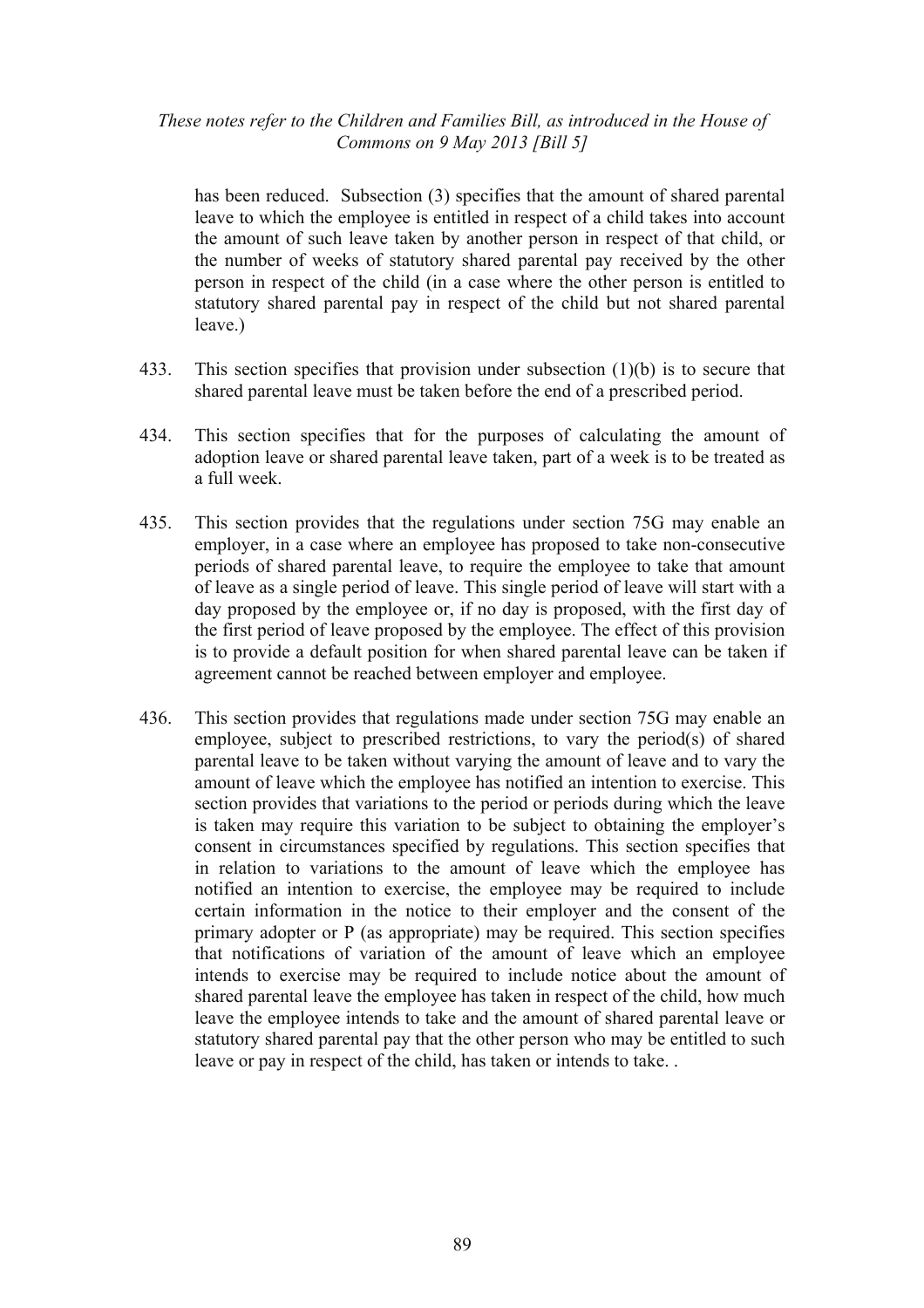- 437. This section provides that regulations made under section 75G may specify the things which are and are not to be taken as done for the purpose of caring for the child; the minimum amount of shared parental leave that may be taken and provision about how this leave may be taken; the circumstances in which an employee may work for an employer during a period of shared parental leave without bringing the period of leave, or the employee's entitlement to it, to an end and the circumstances in which the employee may be absent on shared parental leave otherwise than for the purpose of caring for a child without bringing their entitlement to an end. The latter may be relevant to situations where an employee has an entitlement to shared parental leave but whose child subsequently dies. They may also make provision to ensure that an employee cannot take more than one period of shared parental leave in circumstances where more than one child is placed for adoption as part of the same arrangement.
- 438. This section specifies that in this section "week" means any period of seven days.
- 439. This section enables regulations to stipulate that certain subsections do not have effect, or have effect with prescribed modifications, in a case where the person who is taking adoption leave or is entitled to be paid statutory adoption pay dies before another person has become entitled to shared parental leave in respect of the relevant child. This is to enable the other person to be able to become entitled to shared parental leave after the death of the primary adopter.
- 440. This section allows the Secretary of State to provide for sections 75G and 75H to have effect, with appropriate modifications, in relation to cases where a child has been adopted under the laws of a jurisdiction outside the United Kingdom.
- 441. This section enables the Secretary of State to provide by means of regulations for sections 75G and 75H to have effect (with modifications) in relation to cases involving an employee who has applied, or intends to apply, with another person, under section 54 of the Human Fertilisation and Embryology Act 2008 for a parental order in respect of a child. This will allow some parents in surrogacy arrangements to be entitled to shared parental leave in the same way as certain adoptive parents.

### **Section 75I: Rights during and after shared parental leave**

442. Section 75I deals with the rights of employees during and after shared parental leave.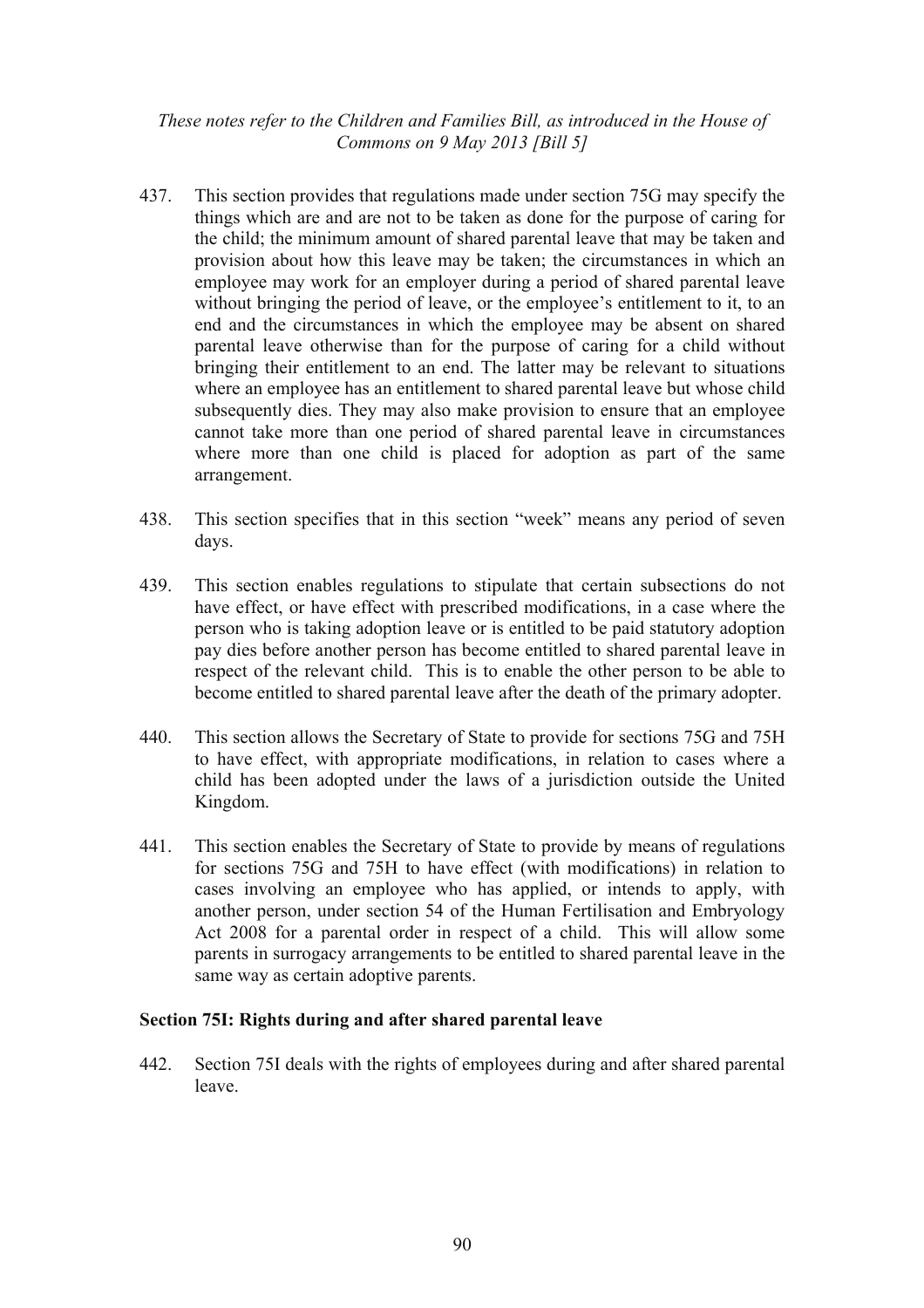- 443. Subsection (1) provides for regulations under section 75E or 75G to specify the rights and responsibilities of employees whilst on, and after shared parental leave. Subsection (1)(a) states that employees who are absent on shared parental leave will be entitled as far as prescribed, to the benefit of the same terms and conditions of employment which would have applied if the employee had not been absent.
- 444. Subsection (1)(b) further stipulates that whilst on shared parental leave the employee will continue to be bound, as far as prescribed, by the obligations that would arise from those terms and conditions, whilst they are compatible with the taking of shared parental leave.
- 445. Subsection (1)(c) provides for an employee who has been absent on shared parental leave to have the right to return to a kind of job as specified in regulations. Subsection (5) provides for regulations to make provision about seniority, pension and other similar rights and terms and conditions of employment on return.
- 446. Subsection (3) stipulates that, where appropriate, the type of absence that gives rise to the right to return referenced in subsection  $(1)(c)$  may be a continuous period of absence attributable to a combination of shared parental leave, maternity leave, paternity leave, adoption leave and parental leave.
- 447. Subsection (2)(b) specifies that "terms and conditions of employment" as referenced in subsection (1)(a) does not include remuneration. Subsection (4) provides that regulations may specify matters which are or are not to be treated as remuneration for the purpose of entitlement to shared parental leave (for birth and adoption).

### **Section 75J: Redundancy and dismissal**

- 448. Section 75J provides that regulations under section 75E or 75F may make provisions about redundancy or dismissal during a period of shared parental leave.
- 449. Subsection (2) states that such provisions may include a requirement for an employer to offer alternative employment, and provision for the consequences of failure to comply with the regulations.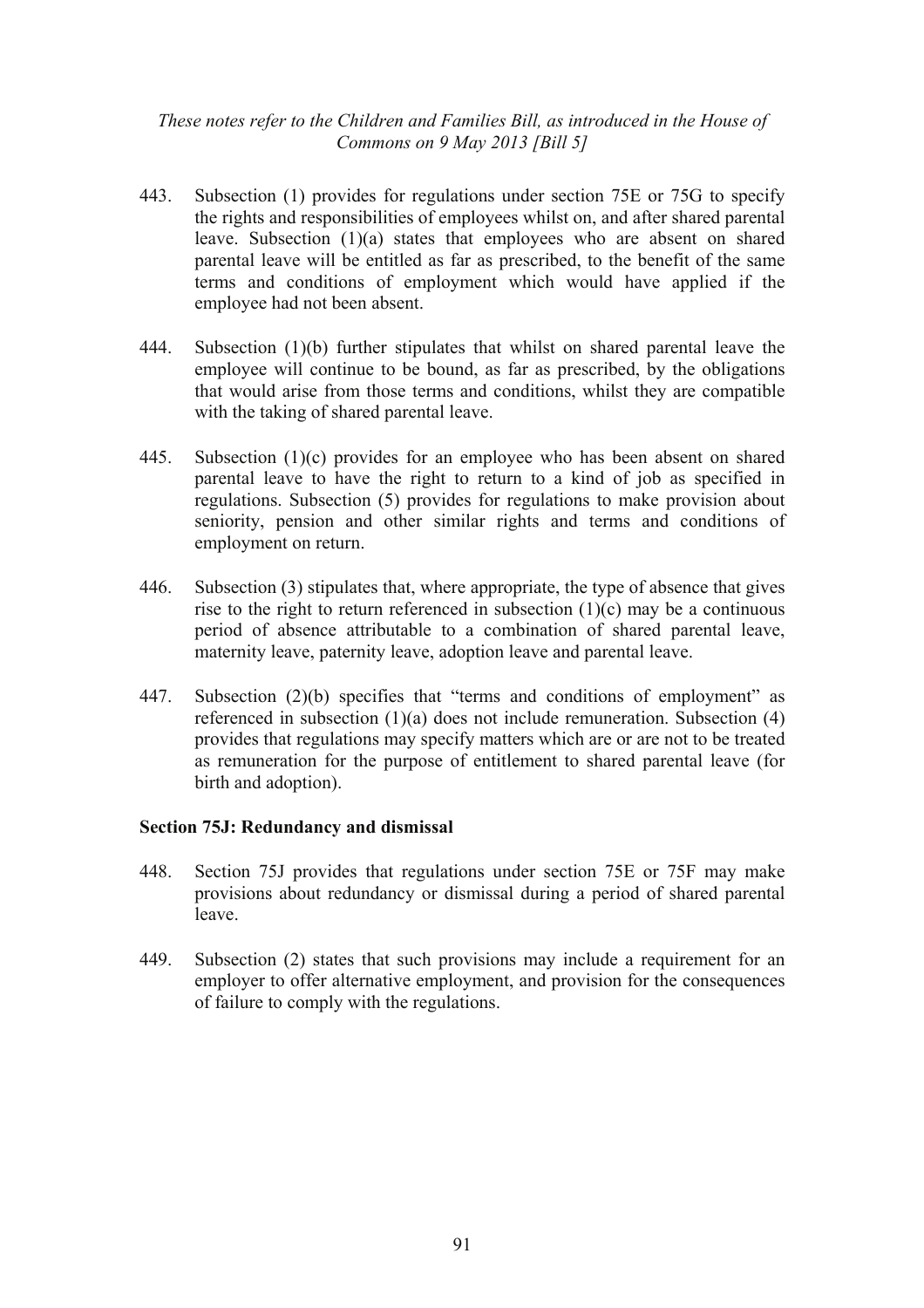# **Section 75K: Chapter 1B: supplemental**

- 450. Section 75K allows regulations to be made about notices, evidence, procedures to be followed and other supplementary matters. It also amends the section in the Employment Rights Act 1996 concerning the procedure applicable to secondary legislation made under the new provisions
- 451. Subsection (1)(a) provides for regulations to make provision for notices to be given, evidence to be produced and other procedures to be followed by employers, employees and relevant persons. Subsection (2) defines "relevant person". Subsection (1)(b) makes provision requiring such persons to keep records. Subsection (1)(c) makes provision for the consequences of failure to give notices, produce evidence, keep records or comply with other procedural requirements. Subsection (1)(d) makes provision for the consequences of failure to act in accordance with such a notice. Subsection (1)(e) makes special provision for cases where an employee has a right which corresponds to a right to shared parental leave and which arises under the employee's contract of employment or otherwise. Subsection (1)(f) and (g) allows for regulations to make provision to modify provision in the Employment Rights Act 1996 relating to the calculation of a week's pay and to modify, apply or exclude enactments in relation to a person entitled to shared parental leave.
- 452. Subsection (3) allows for regulations under any of sections 75E to 75H to make different provision for different cases or circumstances.
- 453. Subsection (4) provides that the Secretary of State can prescribe that eligible intended parents in surrogacy arrangements who wish to take shared parental leave must make a statutory declaration as to their eligibility and intention to apply for a parental order.

### **Clause 88: Exclusion or curtailment of other statutory rights to leave**

- 454. This clause amends the ERA to allow regulations to be made which will enable a birth mother or primary adopter to bring their ordinary maternity or adoption leave to an end early. This will allow the person and/or their partner to access the new system of shared parental leave and pay.
- 455. The clause allows regulations to be made which will set out the circumstances in which the birth mother or adoptive parent can change their mind about a decision to end their ordinary maternity or adoption leave early. It is intended that the birth mother or adopter will be able to revoke a decision made before the birth or placement until a certain point (which will be set out in the regulations) after the birth. It is also intended that the birth mother or adopter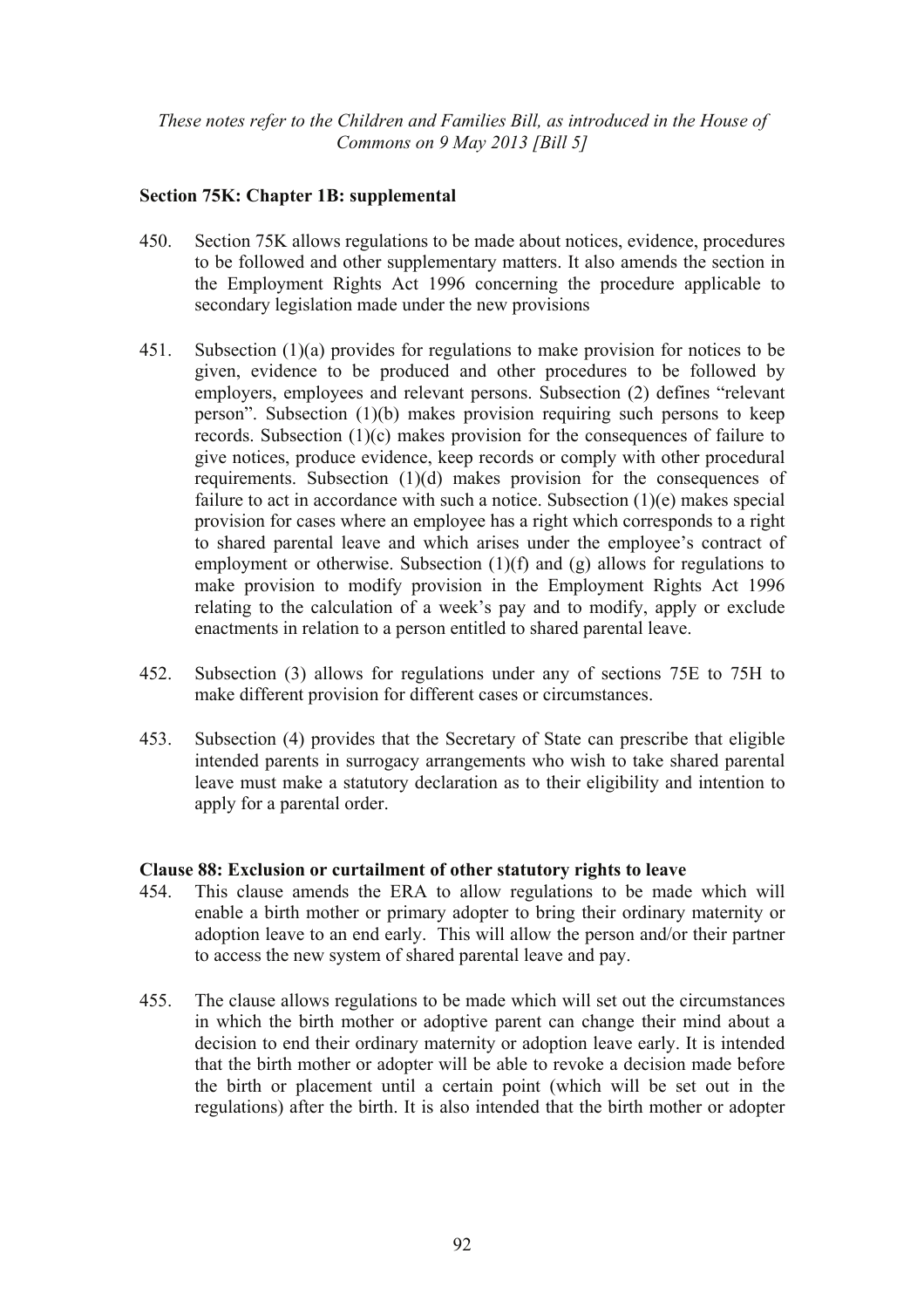will be able to revoke a decision if it becomes apparent (within a certain period of time) that she and the person with whom she shares care of the child do not meet the qualifying requirements to access shared parental leave and/or pay.

- 456. The clause provides that these regulations may only allow a birth mother or adoptive parent to bring her ordinary maternity or adoption leave to an end if she and the person with whom they share care of the child take certain steps in relation to the taking of shared parental leave or pay which will include giving notice to their employers where relevant.
- 457. The clause also allows regulations to be made which will enable a birth mother or primary adopter to bring their additional maternity or adoption leave to an end early. It mirrors the provisions for ordinary maternity leave which are described above.
- 458. Finally, the clause requires regulations to be made which will provide that the taking of shared parental leave prevents an employee from exercising the right to take any remaining ordinary paternity leave. This applies in both birth and adoption cases.

### **Clause 89: Statutory shared parental pay**

459. Clause 89 inserts a new Part 12ZC into the Social Security Contributions and Benefits Act 1992, enabling regulations to be made to create new entitlements to shared parental pay for qualifying birth parents, adopters and intended parents in surrogacy arrangements.

#### **Section 171ZU: Entitlement: birth**

- 460. This section deals with entitlement to statutory shared parental pay in relation to birth.
- 461. Subsection (1) confers power on the Secretary of State to make regulations to provide that where the conditions in subsection (2) are satisfied, the mother of a child (the "claimant mother") is entitled to payments to be known as "statutory shared parental pay".
- 462. The condition in subsection (2)(a) is that the claimant mother and another person ("P") satisfy certain prescribed conditions as to caring or intending to care for the child.
- 463. The condition in subsection (2)(b) is that P must meet certain prescribed conditions as to employment or self-employment, earnings and relationship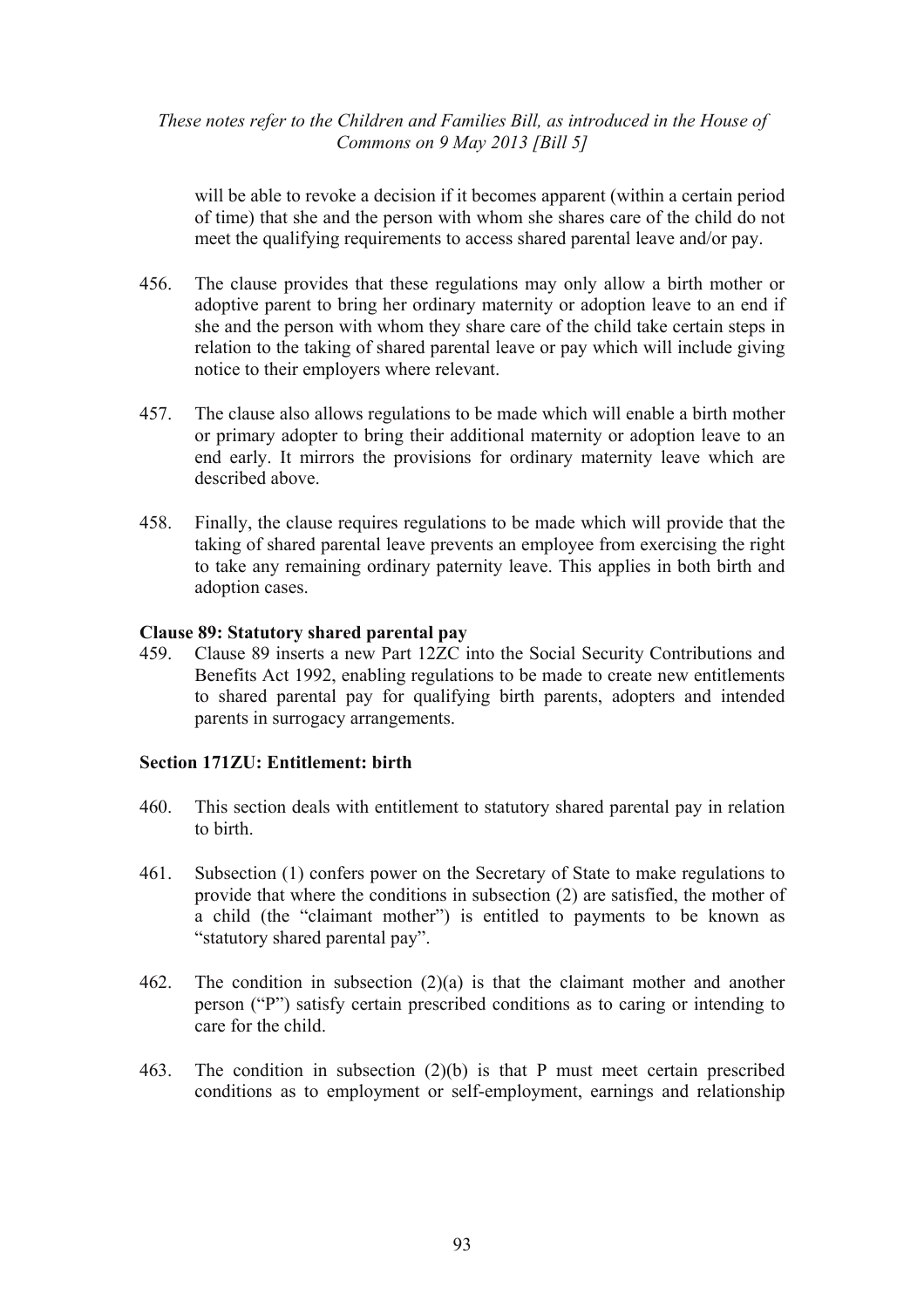with the claimant mother or child. The conditions in subsections  $(2)(c)$ ,  $(2)(d)$ and  $(2)(e)$  require the claimant mother to have met prescribed conditions regarding a continuous length of employment, earnings and entitlement to be in employment. The condition in subsection  $(2)(f)$  is that, if regulations so provide, the claimant mother continues in employed earner's employment until such a time as specified.

- 464. The condition in subsection  $(2)(g)$  is that the claimant mother became entitled to receive statutory maternity pay in respect of the child. The condition in subsection (2)(h) relates to the reduction of the maternity pay period applying to the claimant mother.
- 465. The condition in subsections  $(2)(i)$  and  $(2)(j)$  is that the claimant mother has given notice of the total number of weeks which she would be entitled to claim statutory shared parental pay, the number of weeks she intends to claim the pay and the number of weeks P intends to claim the pay and the periods during which the claimant mother intends to claim the pay.
- 466. The condition in subsection  $(2)(k)$  is that the notices under subsections  $(2)(i)$ and  $(2)(i)$  are given by such a time as may be prescribed and satisfy certain prescribed conditions as to form and content.
- 467. The condition in subsection (2)(l) is that P consents to the amount of statutory shared parental pay the claimant mother intends to claim.
- 468. The condition in subsection (2)(m) is that it must be the claimant mother's intention to care for the child during each week in which statutory shared parental pay is paid to her.
- 469. The conditions in subsections  $(2)(n)$  and  $(2)(o)$  state the claimant mother must be absent from work for each week that statutory shared parental pay is paid to her. Where she is an employee, she must be absent from work on shared parental leave.
- 470. Subsection (3) confers power on the Secretary of State to make regulations to provide that where the conditions in subsection (4) are satisfied, a person ("the claimant") is entitled to payments to be known as "statutory shared parental pay".
- 471. The condition in subsection (4)(a) is that the claimant and another person who is the mother of a child satisfy certain prescribed conditions as to caring or intending to care for the child. The condition in subsection  $(4)(b)$  is that the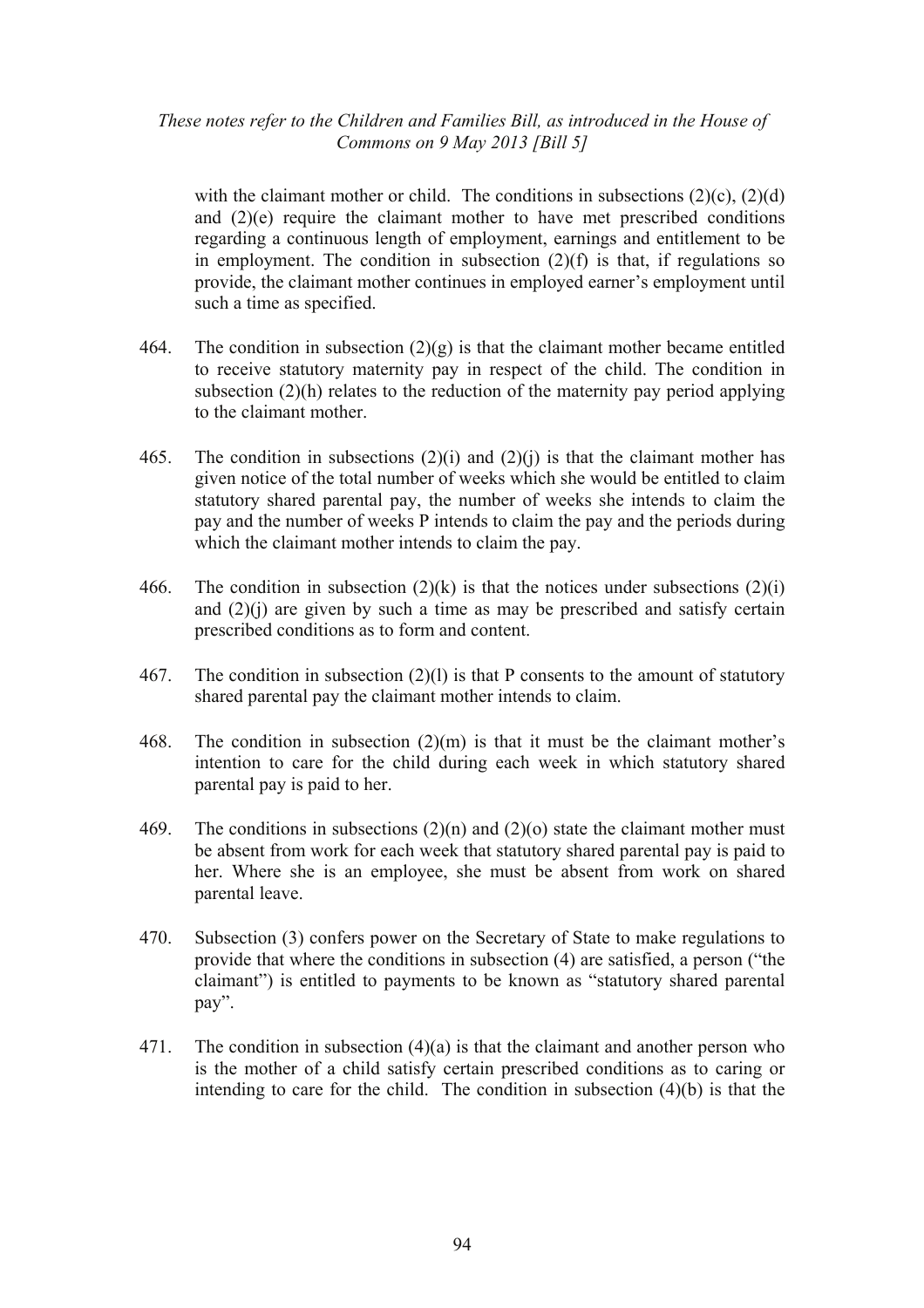claimant must satisfy certain prescribed conditions as to the relationship with the child or the child's mother.

- 472. The condition in subsection  $(4)(c)$  is that the child's mother meets prescribed conditions as to employment or self-employment and earnings The conditions in subsections  $(4)(d)$ ,  $(4)(e)$  and  $(4)(f)$  are that the claimant has met prescribed conditions relating to a continuous length of employment, earnings and be entitled to be in that employment. The condition in subsection  $(4)(g)$  is that the claimant, if so prescribed, must continue in employed earner's employment until such a time as specified in regulations.
- 473. The condition in subsection (4)(h) is that the mother of the child must have been entitled as a result of the birth of the child to receive either maternity allowance or statutory maternity pay. The condition in subsection (4)(i) relates to the reduction of the maternity pay period or the maternity allowance period applying to the mother.
- 474. The condition in subsections  $(4)(i)$  and  $(4)(k)$  is that the claimant has given notice of the total number of weeks which the claimant would be entitled to claim statutory shared parental pay, the number of weeks the claimant intends to claim the pay and the number of weeks the child's mother intends to claim the pay and the periods during which the claimant intends to claim the pay.
- 475. The condition in subsection (4)(l) is that the notices are submitted by such a time as may be prescribed and satisfy prescribed conditions as to form and content. The condition in subsection  $(4)(m)$  is that the mother of the child must consent to the amount of statutory shared parental pay that the claimant intends to claim.
- 476. The condition in subsection (4)(n) is that it is the claimant's intention to care for the child during each week in which statutory shared parental pay is paid to the claimant.
- 477. The condition in subsections (4)(o) and (4)(p) is that the claimant must be absent from work for each week that statutory shared parental pay is paid to the claimant. If the claimant is an employee, the claimant must be absent from work on shared parental leave.
- 478. Subsection (5) provides for the Secretary of State to make regulations to determine the extent of a person's entitlement to statutory shared parental pay in respect of a child, and the times at which this is to be paid.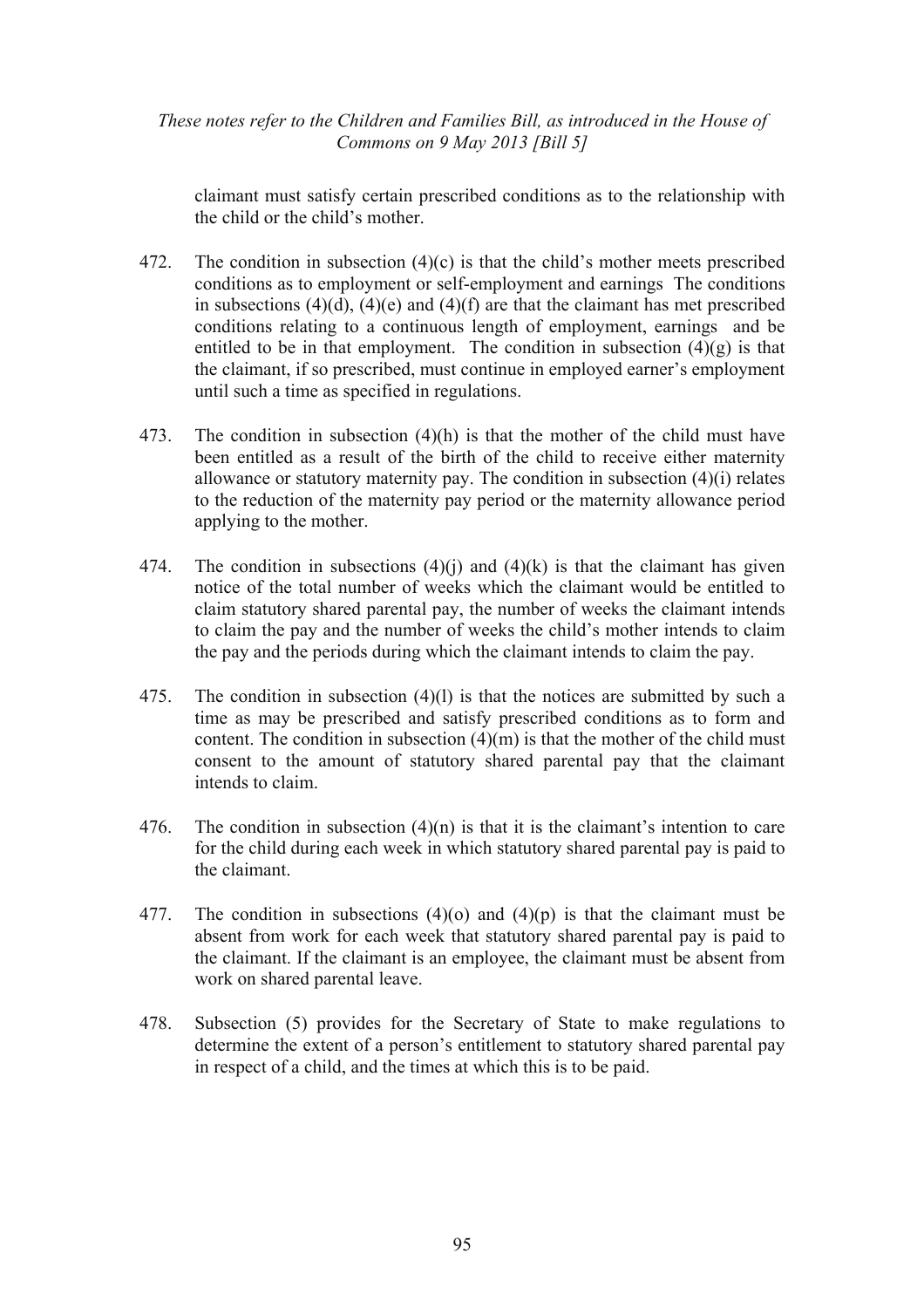- 479. Subsections (6) and (7) provide the extent of a person's entitlement to statutory shared parental pay cannot exceed the length of the maternity pay period (currently 39 weeks) less the number of weeks that maternity allowance or maternity pay is payable to the mother up to her return to work or the number of weeks by which the maternity pay period or maternity allowance period has been reduced (where the mother reduces these periods before returning to work) Subsection (7) defines the meaning of "relevant week".
- 480. Subsection (8) specifies that for the purposes of calculation under subsection (6)(b), part of a week is to be treated as a full week.
- 481. Subsection (9) specifies that provision under subsection (5)(a) is to ensure that where two people are both entitled to statutory shared parental pay in respect of the same child, the total number of weeks taken by both does not exceed the number of weeks as specified in the calculation described under subsection (6). Subsection (10) specifies that provision under subsection  $(5)(b)$  as to when statutory shared parental pay is payable is to ensure that payments of statutory shared parental pay cannot be made to a person after such period as may be prescribed. Subsection (11) further specifies that the provision as to when statutory shared parental pay is payable is to ensure that no payment of statutory shared parental pay may be made to the mother of the child before the end of the mother's maternity pay period.
	- 482. Subsection (12) provides for regulations to enable a person who is entitled to statutory shared parental pay to vary the period or periods during which the person intends to claim such pay without varying the overall amount of statutory shared parental pay the person intends to take, provided certain conditions are satisfied. These conditions are specified in subsection (13). They require the person who intends to claim statutory shared parental pay to give notice of their intention to vary the period or periods during which they intend to claim the pay to the person who will liable to pay it. This notice must be given by such time and satisfying certain conditions as to form and content as may be prescribed.
	- 483. Subsection (14) provides for regulations to enable a person who is entitled to statutory shared parental pay to vary the number of weeks that the person intends to claim, providing certain conditions are satisfied. These conditions are specified in subsection (15). They require that the person must give notice of certain specified information to the person who will be liable to pay the statutory shared parental pay. The consent of the other person eligible for statutory shared parental pay in respect of the same child must also be obtained. This notice must be given by such time as may be prescribed and satisfying certain conditions as to form and content.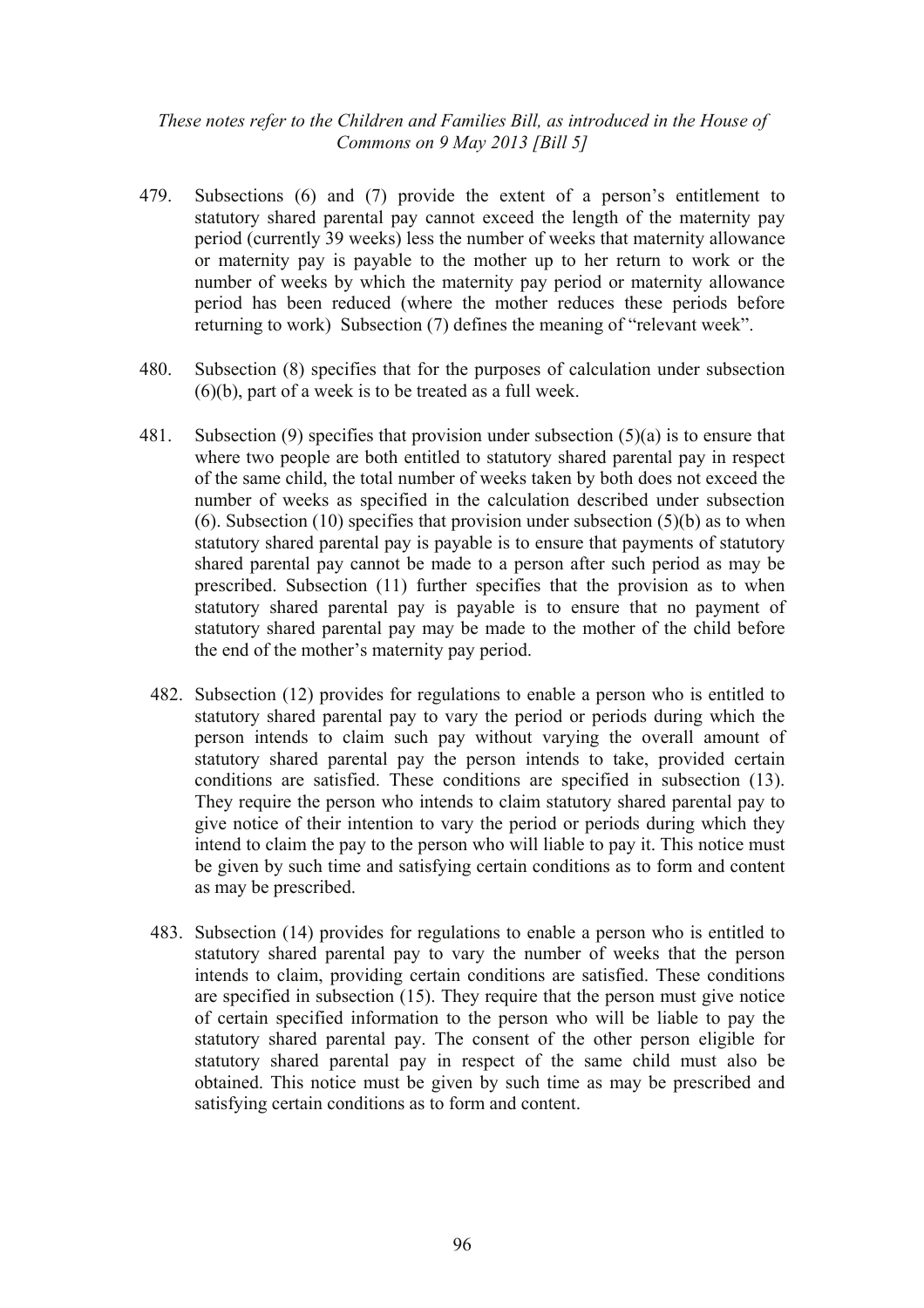484. Subsection (16) specifies that a person's entitlement to statutory shared parental pay under this section is not affected by the birth of more than one child as a result of the same pregnancy.

#### **Section 171ZV: Entitlement: adoption**

- 485. This section 171ZV deals with entitlement to statutory shared parental pay in relation to adoption.
- 486. Subsections (1) and (3) confer power to make regulations to provide that where the respective conditions in subsections (2) and (4) are satisfied, a person with whom a child is, or is expected to be, placed for adoption ("claimant A") and another person ("claimant B") are to be entitled to payments to be known as "statutory shared parental pay".
- 487. Subsection (2) of the new section states the conditions claimant A must meet in order to be entitled to statutory shared parental pay. In some cases, the conditions provide for further matters to be dealt with in regulations.
- 488. The condition in subsection  $(2)(a)$  is that claimant A and another person ("X") must satisfy certain prescribed conditions as to caring or intending to care for the child.
- 489. The condition in subsection (2)(b) specifies that the other person must have met certain prescribed conditions as to employment status, earnings and relationship with claimant A or the child. In practice, X may also be the person who is claimant B for the purposes of subsection (3).
- 490. The conditions in subsections  $(2)(c)$ ,  $(2)(d)$  and  $(2)(e)$  require claimant A to have met certain prescribed conditions regarding length of service, earnings and entitlement to be in employment. The condition in subsection  $(2)(f)$  is that, if regulations so provide, claimant A must continue in employed earner's employment until such a time as specified in regulations.
- 491. The condition in subsection  $(2)(g)$  is that claimant A became entitled to receive statutory adoption pay in respect of the child. The condition in subsection (2)(h) relates to the reduction of the adoption pay period.
- 492. The condition in subsections  $(2)(i)$  and  $(2)(j)$  is that claimant A has given notice of the total number of weeks claimant A would be entitled to claim statutory shared parental pay, the number of weeks claimant A intends to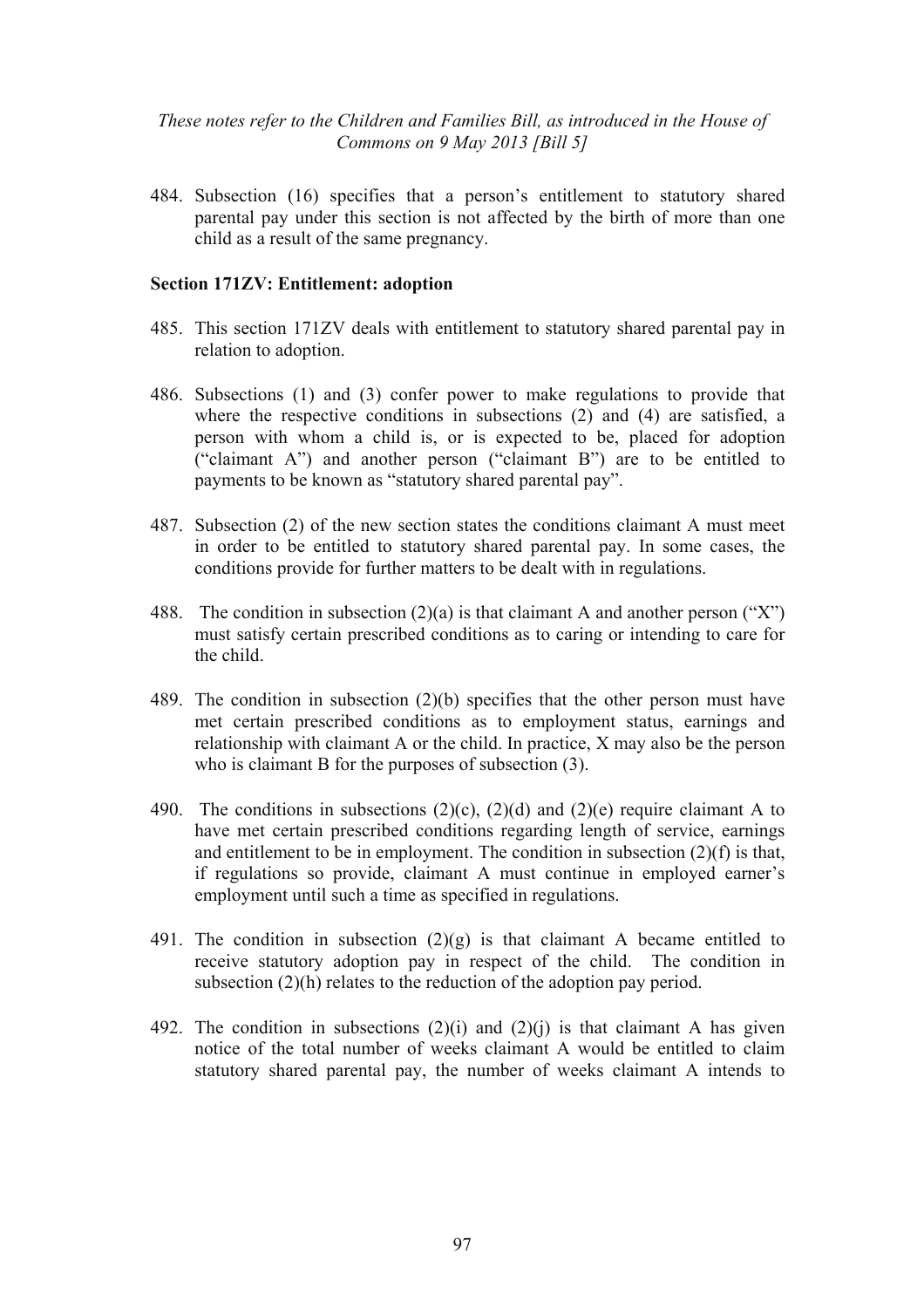claim the pay, the number of weeks X intends to claim the pay and the periods during which claimant A intends to claim the pay.

- 493. The condition in subsection  $(2)(k)$  is that the notices under subsections  $(2)(i)$ or  $(2)(i)$  are given by such a time as may be prescribed and satisfy certain prescribed conditions as to form and content.
- 494. The condition in subsection (2)(l) is that X must consent to the amount of statutory shared parental pay claimant A intends to claim.
- 495. The condition in subsection  $(2)(m)$  specifies that it must be claimant A's intention to care for the child during each week in which statutory shared parental pay is paid to claimant A.
- 496. The conditions in subsections (2)(n) and (2)(o) are that claimant A must be absent from work for each week that statutory shared parental pay is paid to claimant A. Where claimant A is an employee, that person must be absent from work on shared parental leave.
- 497. Subsection (4) deals with the conditions that claimant B must meet in order to be entitled to statutory shared parental pay. As with the entitlement criteria for claimant A, in some cases the conditions provide for further matters to be dealt with in regulations.
- 498. The condition in subsection  $(4)(a)$  is that claimant B and another person ("Y") who is a person with whom a child is, or is expecting to be, placed for adoption satisfy certain prescribed conditions as to caring or intending to care for the child. Subsection (4)(b) requires that claimant B satisfy certain conditions as regards relationship with the child or Y. In practice, Y may also be the same person who is claimant A for the purposes of subsection (1).
- 499. The condition in subsection (4)(c) is that Y must meet certain employment status and earnings criteria, the details of which will be prescribed in regulations. The conditions in subsections  $(4)(d)$ ,  $(4)(e)$  and  $(4)(f)$  require that claimant B has met certain prescribed conditions relating to a continuous length of employment, earnings and be entitled to be in that employment. The condition in subsection  $(4)(g)$  is that claimant B, if so prescribed, must continue in employed earner's employment until such a time as specified in regulations.
- 500. The condition in subsection (4)(h) is that Y became entitled to receive statutory adoption pay by reference to the child. The condition in subsection  $(4)(i)$  relates to the reduction of the adoption pay period applying to Y.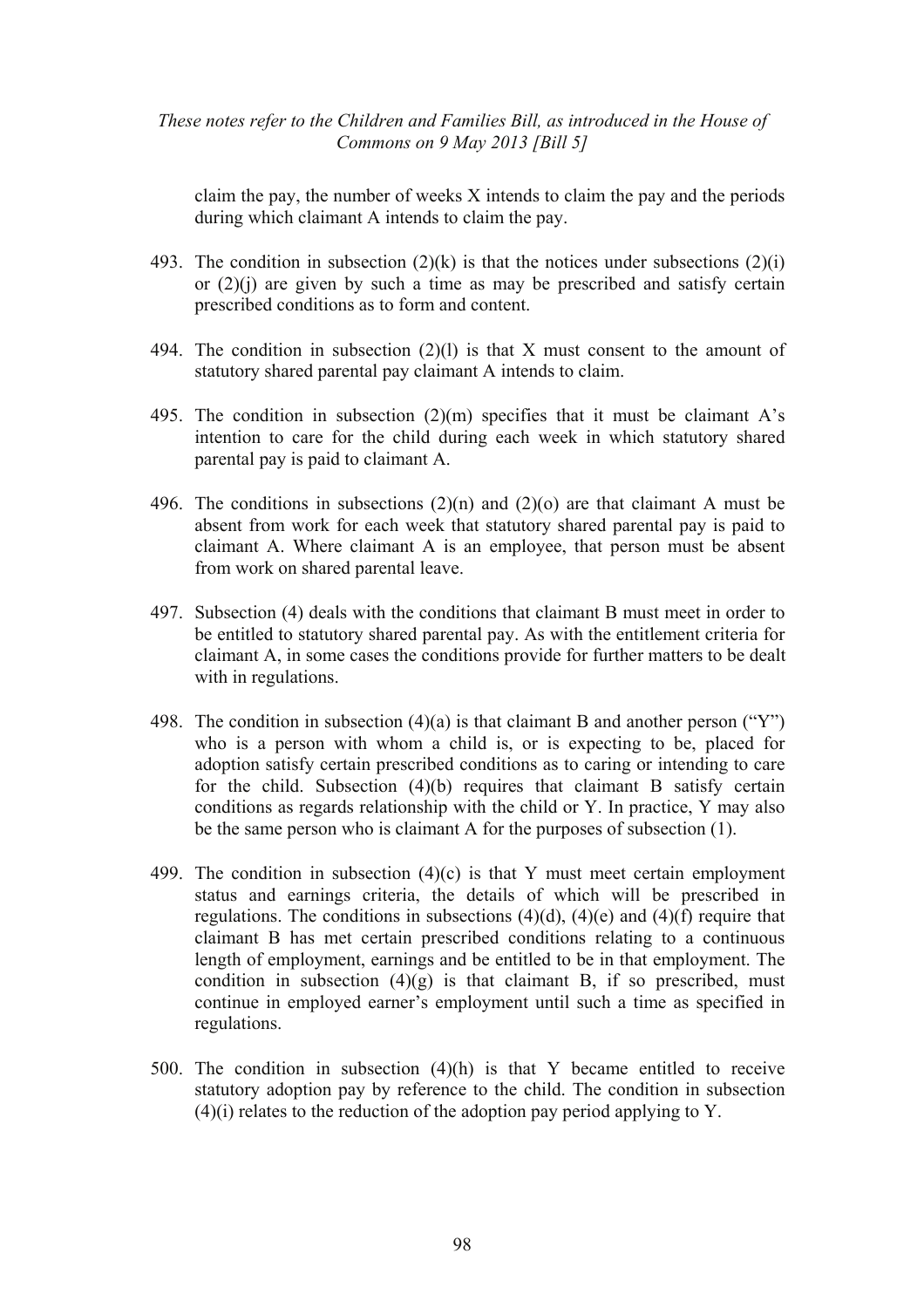- 501. The condition in subsections  $(4)(i)$  and  $(4)(k)$  is that claimant B has given notice of the total number of weeks which claimant B would be entitled to claim statutory shared parental pay, the number of weeks claimant B intends to claim pay and the number of weeks Y intends to claim the pay and the periods during which claimant B intends to claim the pay. The condition in subsection (4)(l) is that these notices be submitted by such a time as may be prescribed and satisfy prescribed conditions as to form and content. The condition in subsection  $(4)(m)$  is that Y consent to the amount of statutory shared parental pay that claimant B intends to claim.
- 502. The condition in subsection  $(4)(n)$  is that it must be claimant B's intention to care for the child during each week in which statutory shared parental pay is paid to the claimant.
- 503. The condition in subsections  $(4)(o)$  and  $(4)(p)$  is that claimant B must be absent from work for each week that statutory shared parental pay is paid to the claimant. If claimant B is an employee, the claimant must be absent from work on shared parental leave.
- 504. Subsection (5) provides for the Secretary of State to make regulations to determine the extent of a person's entitlement to statutory shared parental pay in respect of a child, and the times at which this may be paid.
- 505. Subsections (6) and (7) provide the extent of a person's entitlement to statutory shared parental pay cannot exceed the length of the adoption pay period (currently 39 weeks) less the number of weeks that adoption pay is payable to the claimant's return to work or the number of weeks by which the adoption pay period has been reduced (where the claimant reduces these periods before returning to work). Subsection (7) defines the meaning of "relevant week".
- 506. Subsection (8) further specifies that for the purposes of calculations under subsection (6)(b), part of a week is to be treated as a full week.
- 507. Subsection (9) specifies that provision under subsection (5)(a) is to ensure that when two people are entitled to statutory shared parental pay in respect of the same child, the total number of weeks taken cannot exceed the number of weeks calculated under subsection (6).
- 508. Subsection (10) specifies that provision under subsection (5)(b) as to when statutory shared parental pay is payable is to secure that payments of statutory shared parental pay cannot be made to a person after a prescribed period. Subsection (11) further specifies that the provision as to when statutory shared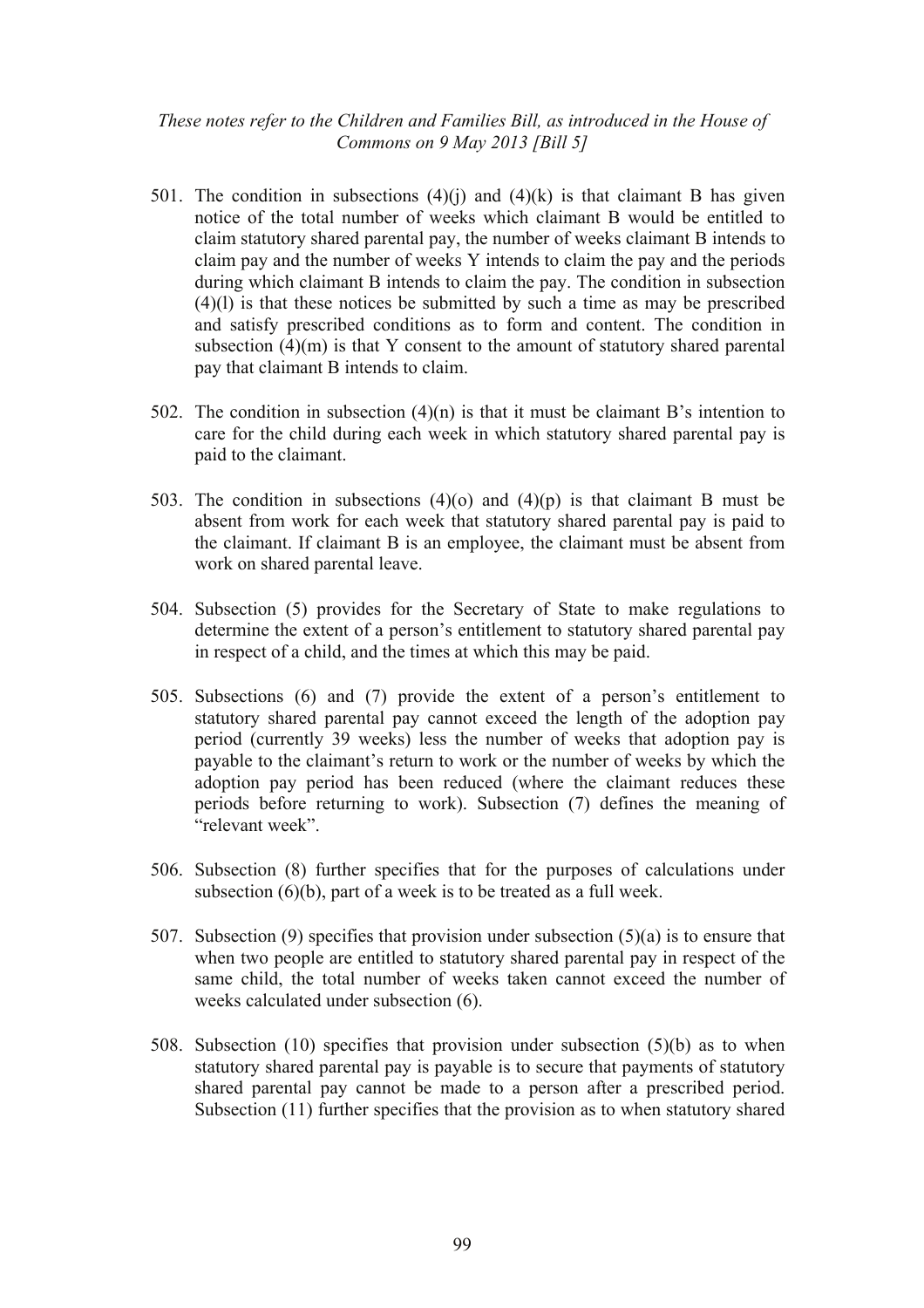parental pay is payable is to secure that where a person is entitled to receive statutory adoption pay, no payment of statutory shared parental pay may be made to them before the end of their adoption pay period.

- 509. Subsection (12) provides for regulations to enable a person who is entitled to statutory shared parental pay to vary the period(s) during which the person intends to claim such pay without varying the overall amount of statutory shared parental pay the person intends to take, provided certain conditions are satisfied. These conditions are specified in subsection (13). They require the person who intends to claim statutory shared parental pay to give notice of their intention to vary the period(s) during which they intend to claim the pay to the person who will be liable to pay it. This notice must satisfy certain prescribed conditions as to time, form and content.
- 510. Subsection (14) provides power to make regulations to enable a person who is entitled to statutory shared parental pay to vary the number of weeks of shared parental pay that he or she intends to claim, providing certain conditions in subsection (15) are satisfied. They require that the person must give notice in prescribed form and by a prescribed time, containing specified information to the person who will be liable to pay the statutory shared parental pay. The consent of the other person eligible for statutory shared parental pay in respect of the same child must also be obtained.
- 511. Subsection (16) has the effect that if a person adopts more than one child as part of the same arrangement, he or she will not be entitled to take any more shared parental pay than that to which he or she would have been entitled if only one child was adopted.

### **Section 171ZW: Entitlement: general**

- 512. This section makes further provision about a person's entitlement to statutory shared parental pay (whether in relation to birth or adoption).
- 513. Subsection (1)(a) provides power for the Secretary of State to provide that the entitlement conditions for statutory shared parental pay do not have effect, or have effect subject to prescribed modifications in such cases as may be prescribed.
- 514. Subsection (1)(b) provides power for the Secretary of State to impose requirements about evidence of entitlement by way of regulations.
- 515. Subsection (1)(c) to (f) provides power for the Secretary of State to make provision relating to continuous employment and the calculation of earnings.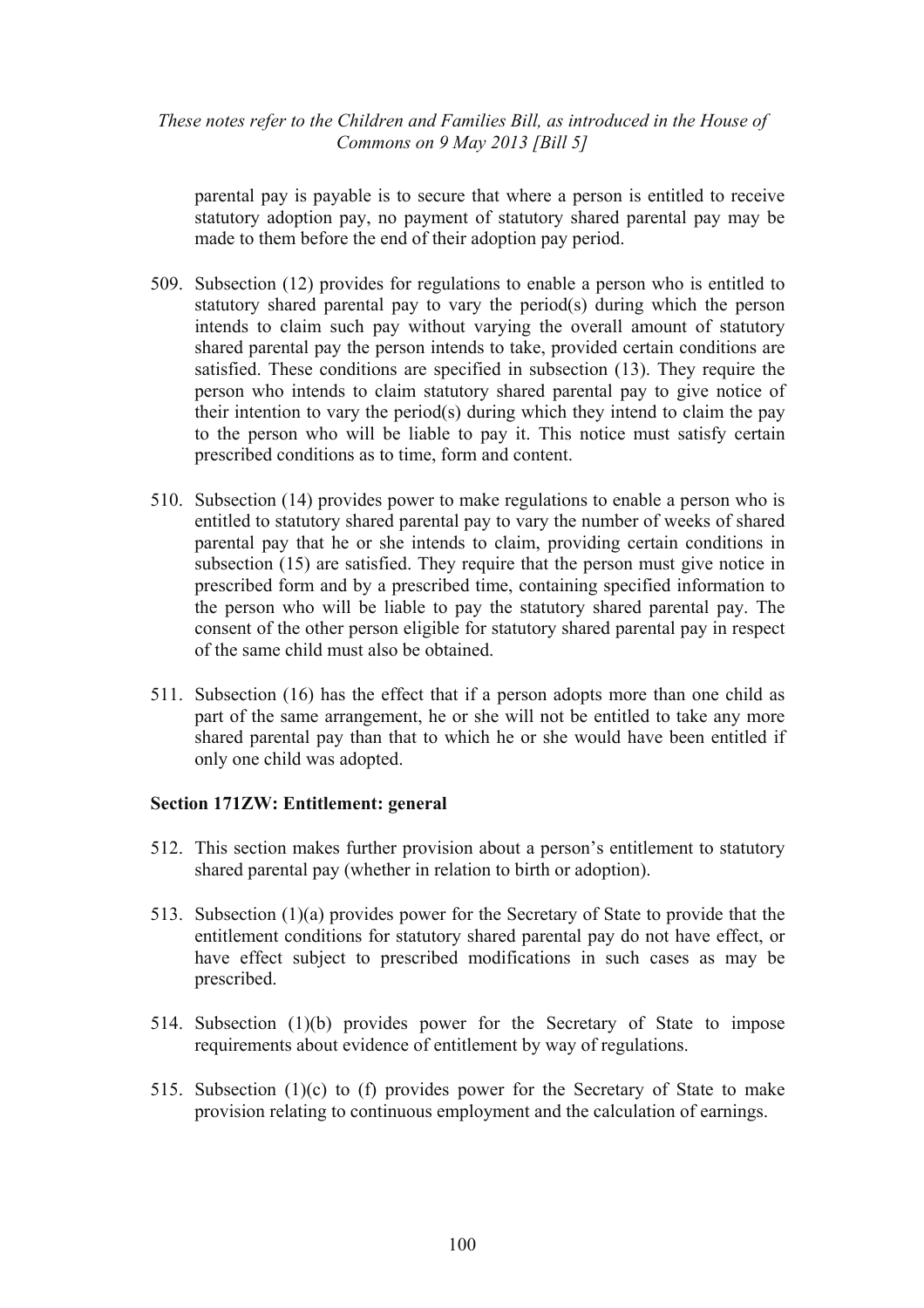- 516. Subsection (2) defines the person or persons on whom requirements may be imposed by virtue of subsection (1)(b).
- 517. Subsection (3) defines the meaning of the "prescribed period" as mentioned in subsection  $(1)(d)$ .

### **Section 171ZX: Liability to make payments**

- 518. This section makes provision about liability to pay statutory shared parental pay (whether in relation to birth or adoption).
- 519. Subsection (1) of the inserted section provides for employers to be liable for the payment of statutory shared parental pay. (Although under section 7 of the Employment Act 2002 as amended by Schedule 7 provision is made for the funding of employers' liabilities to pay statutory shared parental pay.\_
- 520. Subsection (2) requires the Secretary of State to make regulations about the liability of a former employer to pay statutory shared parental pay where the employee has been dismissed by the employer to avoid liability to pay statutory shared parental pay.
- 521. Subsection (3) of the inserted section provides power for the Secretary of State, with the concurrence of the Commissioners for Her Majesty's Revenue and Customs, to specify in regulations circumstances in which liability for paying statutory shared parental pay is to fall on the Commissioners.

#### **Section 171ZY: Rate and period of pay**

522. This section deals with the rate at which statutory shared parental pay is payable and the period for which it is payable (whether in relation to birth or adoption).

#### **Section 171ZZ: Restrictions on contracting out**

- 523. This section deals with restrictions on contracting out.
- 524. Subsection (1) provides that an agreement is void to the extent that it purports to exclude, limit or otherwise modify any provision of the Part of the Act dealing with statutory shared parental pay, or to require a person to contribute (whether directly or indirectly) towards any costs incurred by that person's employer or former employer under that Part.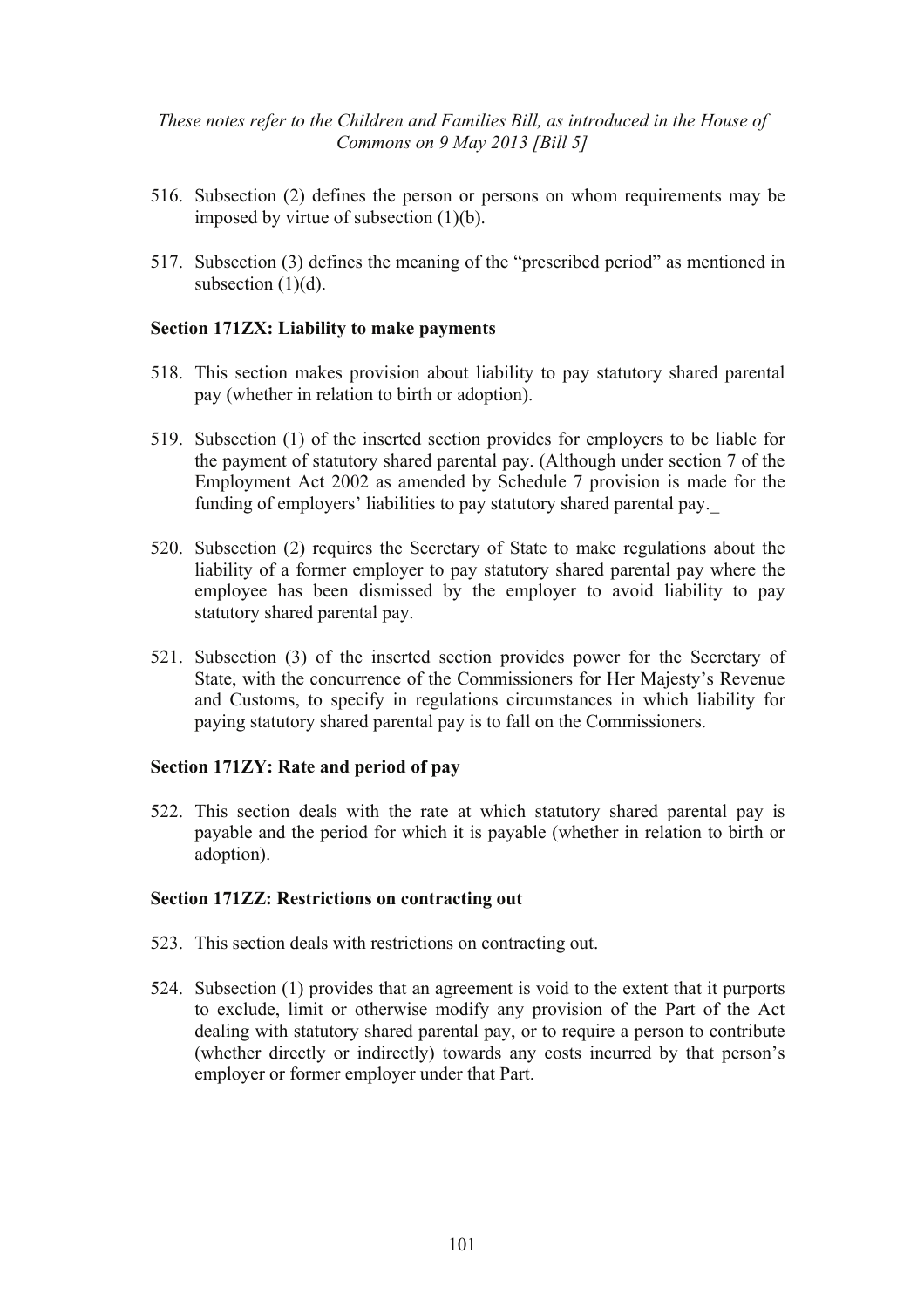525. Subsection (2) contains a provision which ensures that certain agreements with an employee authorising deductions from shared parental pay are not void.

### **Section 171ZZ1: Relationship with contractual remuneration**

- 526. This section deals with the way in which statutory shared parental pay interacts with contractual remuneration.
- 527. Subsection (1) provides that, subject to subsections (2) and (3), any entitlement to statutory shared parental pay is not to affect any right of any person in relation to contractual remuneration. Subsection (2) specifies that payment of contractual remuneration can be counted as discharging a liability of the employer to pay statutory shared parental pay. Also payment of statutory shared parental pay can be counted as discharging an obligation of the employer to pay contractual remuneration.
- 528. Subsection (3) makes provision for regulations to provide which payments are to be treated as contractual remuneration for the purposes of subsections (1) and (2).

### **Section 171ZZ2: Crown employment**

529. This section provides that the provisions of this Part apply in relation to persons employed by or under the Crown in the same way as persons otherwise employed.

### **Section 171ZZ3: Special classes of person**

530. This section gives power to the Secretary of State to make regulations modifying any provision of the Part of the Act dealing with statutory shared parental pay in application to special classes of person. The special classes are those employed on board any ship, vessel, hovercraft or aircraft; outside Great Britain at a prescribed time or in prescribed circumstances; and in prescribed employment in connection with continental shelf operations.

### **Section 171ZZ4: Part 12ZC: supplementary**

531. Subsections (1), (2) and (5) define the meaning of "employer", "modifications", "prescribed", "employee" and "week" in the Part of the Act dealing with statutory shared parental pay.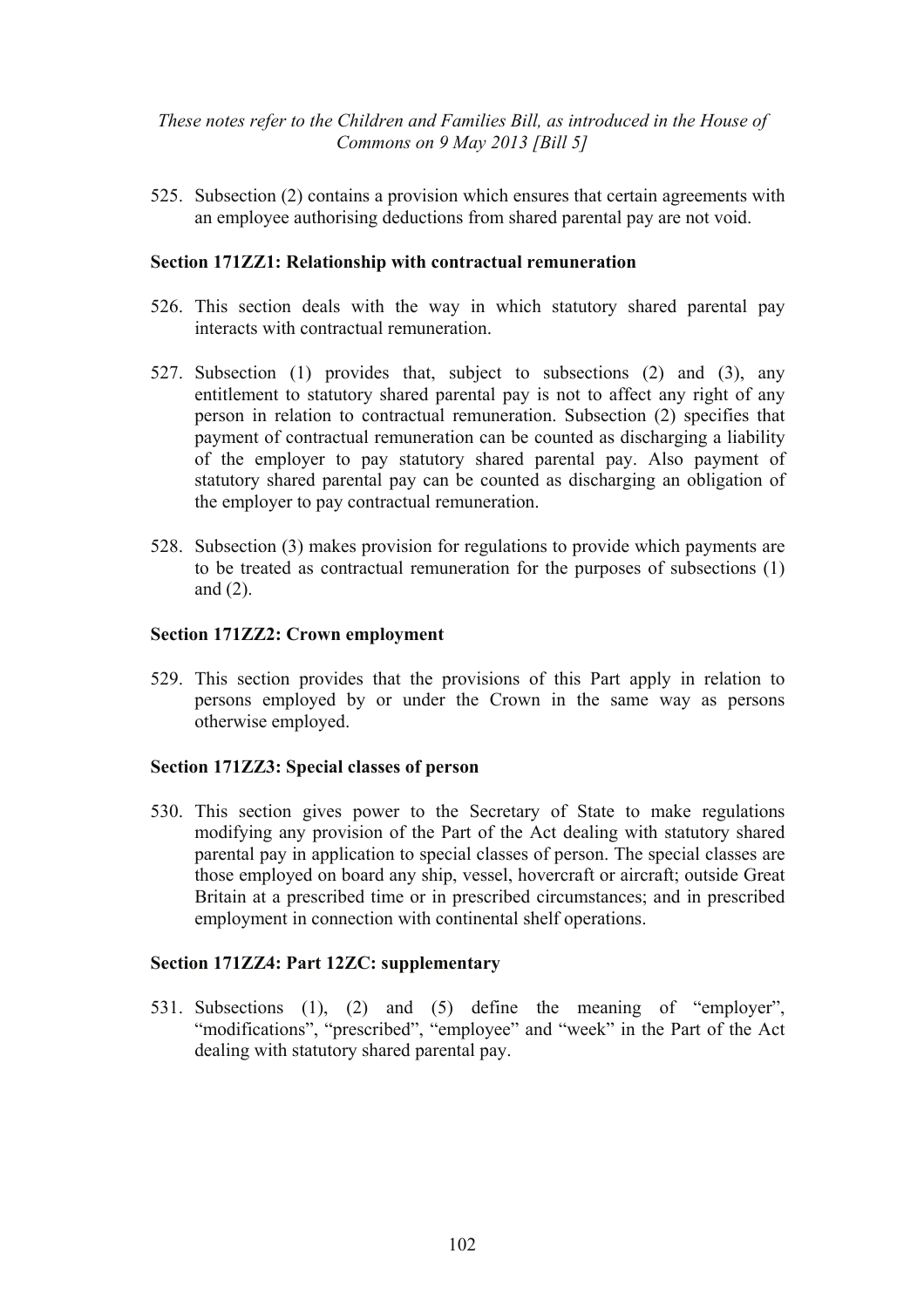- 532. Subsection (3) provides that persons who do not meet the definition of "employee" as stated in subsection (2) may be treated as such for the purposes of the Part of the Act dealing with statutory shared parental pay, and that persons who fall within this definition may not be treated as an employee for the purposes of that Part.
- 533. Subsection (4) provides that two or more employers and that two or more contracts of service in respect of the same employee may be treated as one for the purposes of this Part by way of regulations
- 534. Subsection (6) defines how to calculate a person's normal weekly earnings for the purposes of this Part. Subsection (7) provides for the meaning of "earnings" and "relevant period" as mentioned in subsection (6) to be defined in regulations. Subsection (8) provides that a person's normal weekly earnings will be calculated in accordance with regulations in such cases as may be prescribed.
- 535. Subsections (9) to (11) make special provision as to the treatment of contracts of employment within the NHS.

## **Section 171ZZ5: Power to apply Part 12ZC**

- 536. Subsection (1) enables provision to be made so that the shared parental pay regulations made under the part of the Act dealing with statutory shared parental pay may have effect in relation to cases involving the adoption of a child from outside the jurisdiction of the United Kingdom.
- 537. Subsection (2) enables provision to be made so that the shared parental pay regulations made under the part of the Act dealing with statutory shared parental pay may have effect in relation to intended parents in surrogacy arrangements who meet certain conditions.
- 538. Subsection (3) enables regulations made under 171ZW(1)(b) to require that intended parents in surrogacy arrangements who wish to take shared parental pay must make statutory declarations as to their eligibility and intention to apply for a parental order.

### **Clause 90: Curtailment of statutory pay periods and exclusion of statutory pay**

539. This clause amends the SSCBA. It allows regulations to be made that will enable the duration of the maternity allowance period, the maternity pay period or the adoption pay period as it applies to a person to be reduced subject to prescribed condition and restrictions. This will allow access the new system of shared parental leave and pay.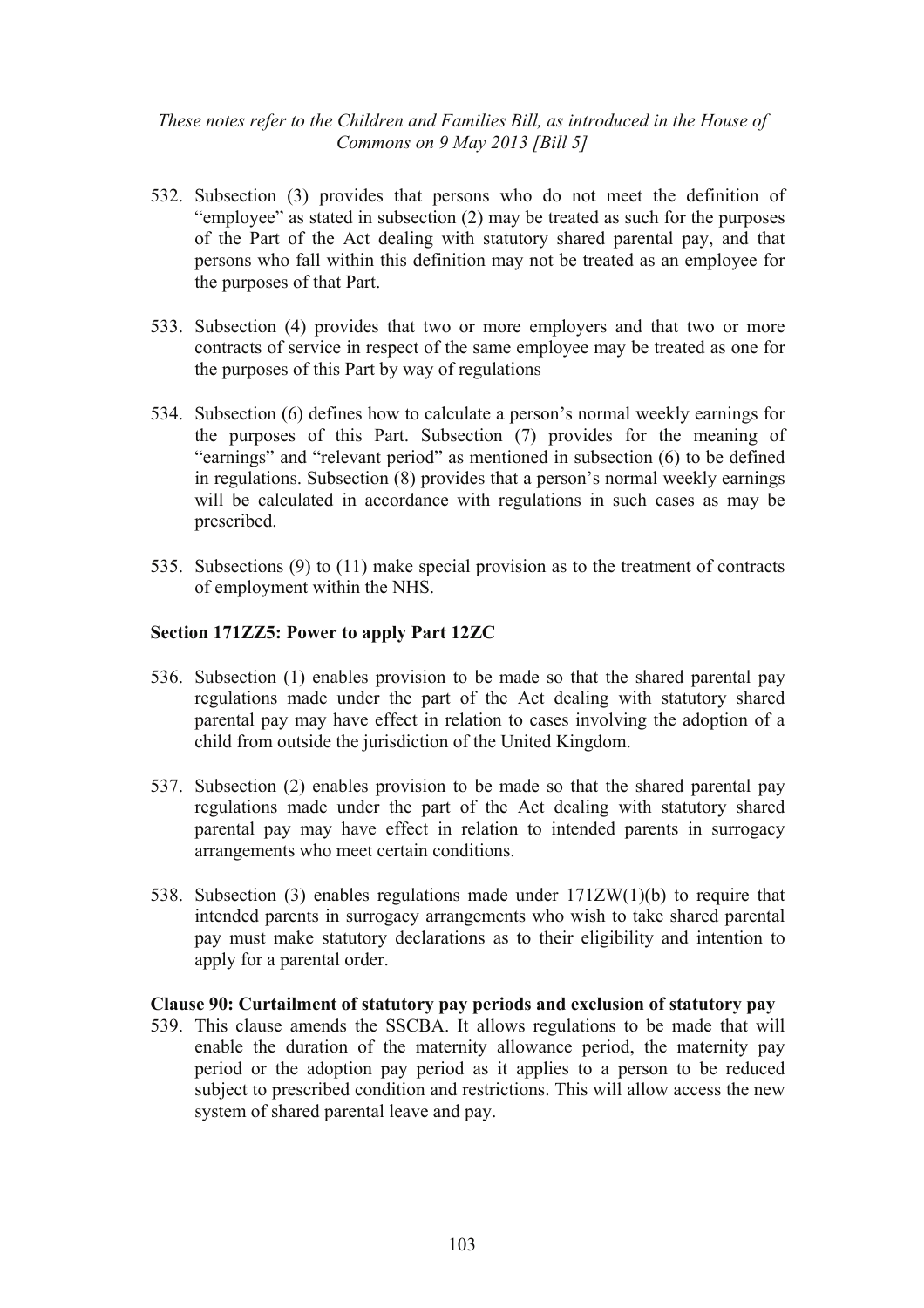- 540. *Subsection (3)* inserts a provision into section 35 to ensure that a woman is not entitled to maternity allowance for any week that she would have been entitled to statutory maternity pay, had she not reduced the duration of the statutory maternity pay period.
- 541. *Subsection (5)* insert provisions into sections 171ZE to specify that statutory paternity pay will not be payable in respect of that child where the person has been paid statutory shared parental pay, or is due to be paid statutory shared parental pay for that week.

# **Clause 91: Statutory rights to leave and pay of prospective adopters with whom looked after children are placed**

- 542. This clause supports the changes being made by Part 1, which will provide more swift placement of looked after children in 'fostering to adopt' and 'concurrent planning' placements. It amends sections 75A and 80B of the Employment Rights Act 1996 and sections 171ZB, 171ZE, 171ZL and 171ZN of the Social Security Contributions and Benefits Act 1992, so that rights to adoption leave and pay and paternity leave and pay can apply to approved adopters who have looked after children placed with them as part of the 'fostering to adopt' or 'concurrent planning' processes under section 22C of the Children Act 1989.
- 543. *Subsection (1)* inserts a new provision into section 75A of the Employment Rights Act 1996 which sets out conditions that may be prescribed for entitlement to ordinary adoption leave in cases relating to placement under section 22C of the Children Act 1989. These conditions are that the person must be a local authority foster parent, must be approved as a prospective adopter and must have been notified by a local authority in England that a child is to be, or is expected to be, placed with the employee under section 22C.
- 544. *Subsection (2)* inserts new provisions into section 80B of the Employment Rights Act 1996 relating to entitlement to paternity leave. These new provisions enable regulations that are made under section 80(1) of the Employment Rights Act 1996 to be revised so that paternity leave is available for the employed partners of adopters who have or expect to have a child placed with them under section 22C of the Children Act 1989. They also enable those regulations to make provision ensuring that the employee has no entitlement to take a subsequent period of paternity leave in respect of a child if they have already exercised their right to take paternity leave.
- 545. *Subsection (3)* inserts new subsections *(8)* and *(9)* into section 171ZB of the Social Security and Benefits Act 1992, relating to entitlement to statutory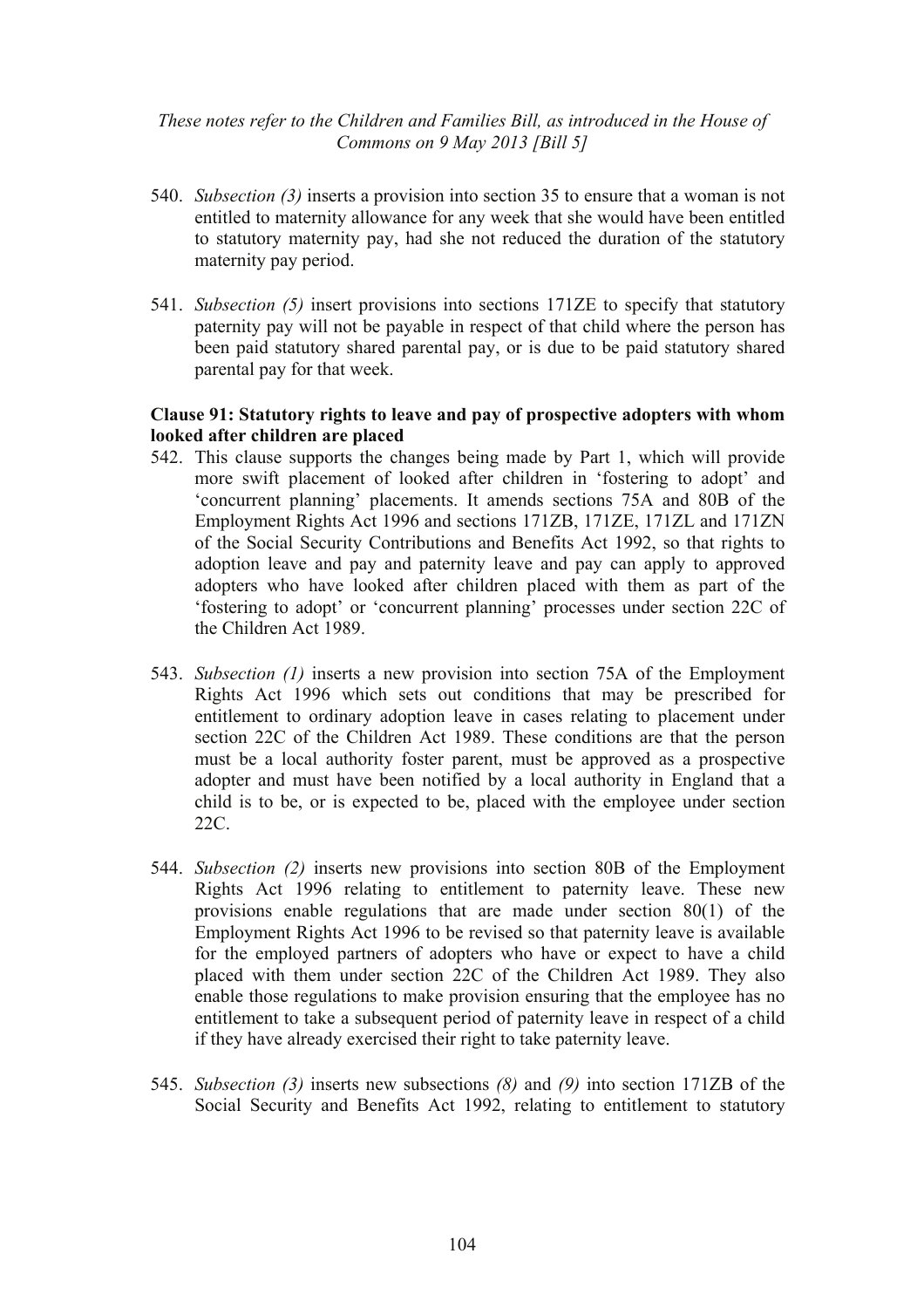paternity pay. New subsection (8) provides that the reference in subsection (2) to a child being placed for adoption is to be treated, where relevant, as including placement under section 22C of the Children Act 1989. This allows regulations setting out conditions of entitlement to paternity pay to include cases where children are placed with prospective adopters under section 22C of the Children Act 1989. *Subsection (3)* also makes related necessary changes to other references in subsections (3), (6) and (7) of section 171ZE of the Social Security and Benefits Act 1992. New subsection (9) has the effect that a person has no further entitlement to statutory paternity pay in respect of the placement of a child for adoption if he or she has already become entitled to statutory paternity pay in respect of that child in connection with the placement of the child under section 22C.

- 546. *Subsection (4)* inserts a new subsection (12) into section 171ZE of the Social Security and Benefits Act 1992 relating to the rate and period of statutory paternity pay, so that references in subsections  $171(3)(b)$  and  $(10)$  to being placed for adoption should be read, in relevant cases, as being references to being placed under section 22C of the Children Act 1989.
- 547. *Subsection (5)* inserts new subsections (9) and (10) into section 171ZL of the Social Security and Benefits Act 1992 (entitlement to statutory adoption pay). These have the effect that various references to placement for adoption in section 171ZL shall be treated in relevant cases as referring to the placement of a child under section 22C of the Children Act 1989. They also have the effect that a person who has become entitled to statutory adoption pay in respect of a child who is (or is expected to) be placed under section 22C will not be entitled to a further period of statutory adoption pay if he or she is subsequently notified that child will (or is expected to) be placed with him or her for adoption.

### **Clause 92: Statutory rights to leave and pay of applicants for parental orders**

- 548. This clause makes provision for intended parents in surrogacy arrangements, who are entitled and intend to make an application for a parental order under s54 of the Human Fertilisation and Embryology Act 2008, to be entitled to paternity leave and pay and to adoption leave and pay in respect of the child who is the subject of the order.
- 549. *Subsection (1)* amends s75A of the Employment Rights Act (ERA) to enable the Secretary of State by regulation to apply the provisions for ordinary adoption leave to cases involving an employee who has applied or intends to apply, with another person, for a parental order under s54 of the Human Fertilisation and Embryology Act 2008 in respect of the child who is the subject of the parental order.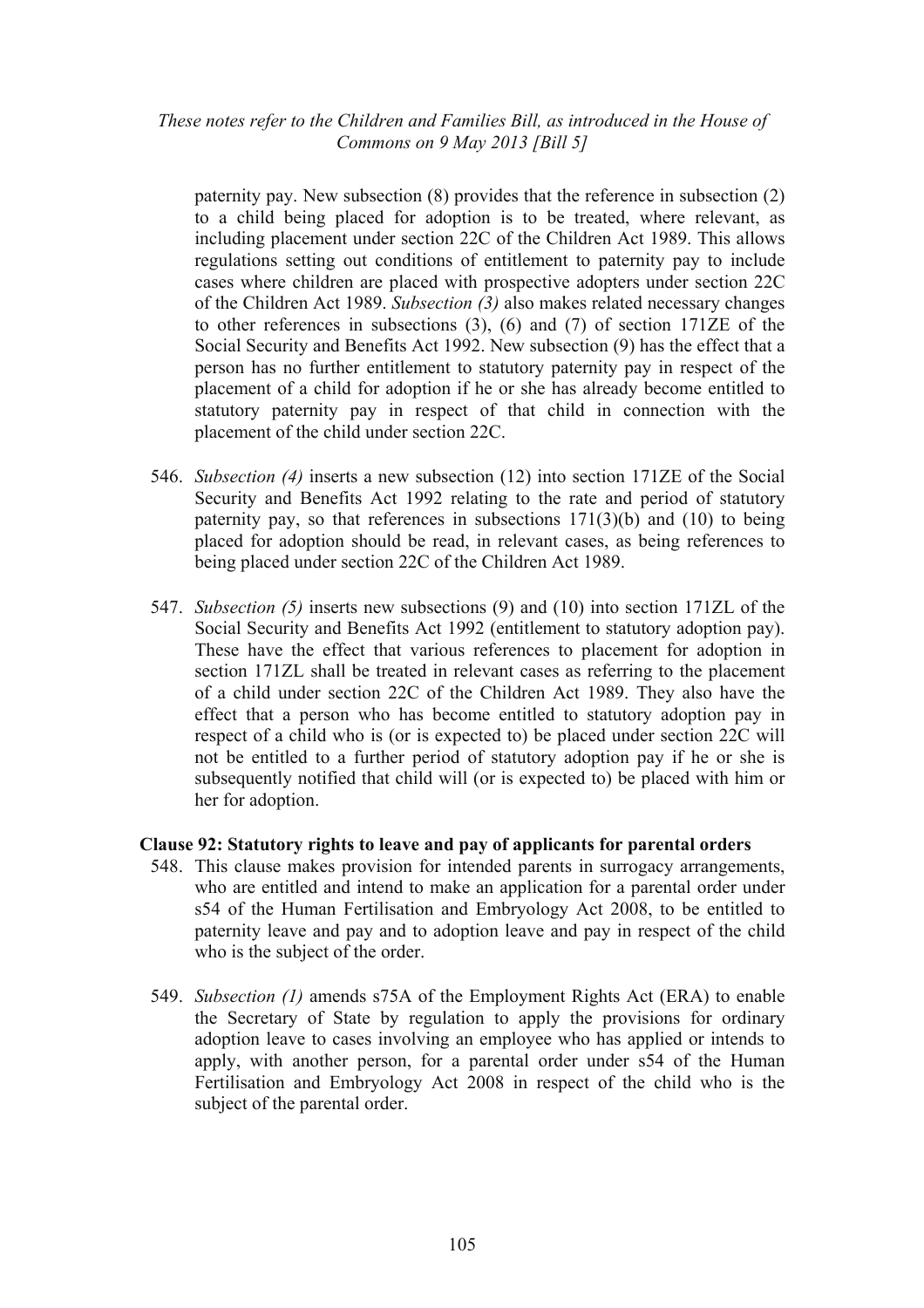- 550. *Subsection (2)* amends s75B of the ERA to enable the Secretary of State by regulation to apply the provisions for additional adoption leave to the employee and child as described above for ordinary adoption leave.
- 551. *Subsection (3)* amends s75D of the ERA to enable the Secretary of State in when making regulations concerning ordinary or additional adoption leave which concern cases involving an application for a parental order to require the employee a statutory declaration as to the eligibility of the employee, with another person, to apply for a parental order and as to the intention to make such an application
- 552. *Subsection (4)* amends section 80 of the ERA to enable the Secretary of State to make regulations to provide that ordinary paternity leave following birth may apply to intended parents in surrogacy cases where an employee, with another person, is eligible and intends to apply for a parental order in respect of the child who is the subject of such an order.
- 553. *Subsection (5)* amends section 171ZL of the Social Security Contributions and Benefits Act 1992 (SSCBA) concerning ordinary paternity pay so that regulations may apply ordinary paternity pay to qualifying intended parents in surrogacy arrangements.
- 554. *Subsection (6)* amends Part 12ZB of the SSCBA concerning statutory adoption pay by creating two new subsections. New subsection (2) enables regulations to be made to apply statutory adoption pay to qualifying intended parents in surrogacy arrangements. New subsection (3) enables the regulations in those cases to impose requirements on intended parents in surrogacy arrangements to provide statutory declarations as to their eligibility and intention to apply for a parental order.

### **Clause 93: Statutory paternity pay: notice requirement and period of payment**

- 555. This clause amends the existing provisions on statutory paternity pay.
- 556. *Subsection (2)* requires a person to give notice in order to take statutory paternity pay and provides a power for the Secretary of State to set the amount of notice which the person must give.
- 557. *Subsection (3)* gives the Secretary of State power to set the number of weeks of statutory paternity pay in regulations subject to a minimum of 2 weeks. It also allows regulations to be made to enable paternity pay to be taken in nonconsecutive periods of not less than one week.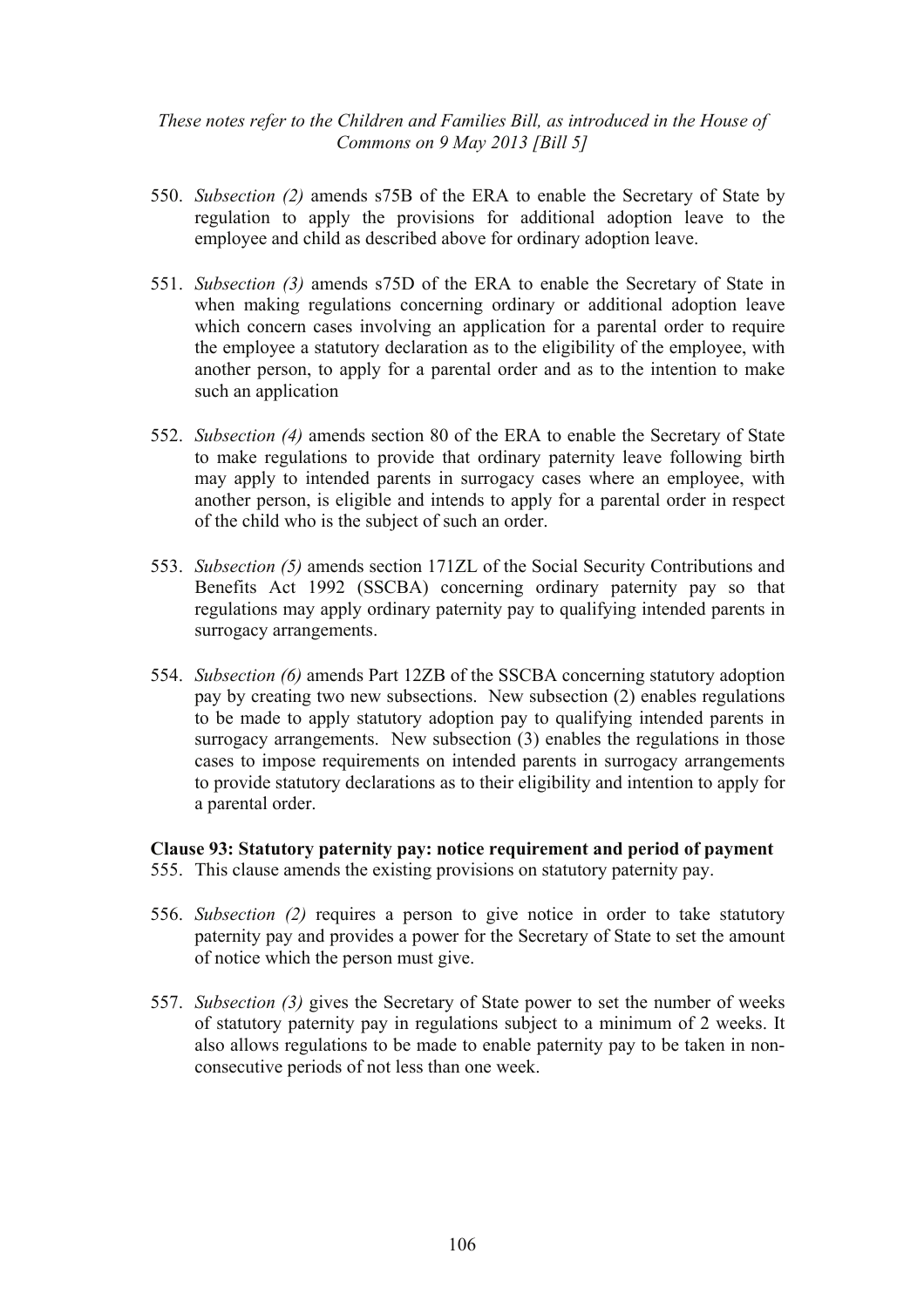558. *Subsection (4)* requires that regulations which set the number of weeks of statutory paternity pay will be subject to the affirmative parliamentary procedure.

### **Clause 94: Rate of statutory adoption pay**

- 559. *Subsection (1)* repeals subsection (1) of section 171ZN of the Social Security and Benefits Act 1992, and provides for the rate of statutory adoption pay to be paid at an earnings related level for the first 6 weeks and the lower of an earnings related rate or a prescribed weekly rate, whichever is the lower, for the remaining weeks of statutory adoption pay. The current maximum weekly rate of statutory adoption pay (under the Statutory Paternity Pay and Statutory Adoption Pay (Weekly Rates) Regulations 2002 which is to be repealed) is £128.73.
- 560. It also sets the earnings related rate to be the equivalent of 90 per cent of a person's normal weekly earnings for the 8 weeks ending the week in which the person was notified of the adoption match. The prescribed weekly rate must not be lower than the highest weekly rate that has been set for statutory sick pay.
- 561. *Subsection (2)* repeals the entry in section 176(1)(a) of the Social Security and Benefits Act 1992 which relates to section 171ZN(1) of that Act (as section 171ZN(1) is repealed by subsection (1)).

## **Clause 95: Abolition of additional paternity leave and additional statutory paternity pay**

- 562. This clause removes the statutory rights to additional paternity leave and additional statutory paternity pay.
- 563. *Subsection (1)* repeals the additional paternity leave provisions, for birth parents and adopters, from the Employment Rights Act 1996.
- 564. *Subsection (2)* repeals the additional statutory paternity pay provisions, for both birth parents and adopters, from Part 12ZA Social Security Contributions and Benefits Act 1992.

### **Clause 96: Further amendments**

565. This clause gives effect to Schedule 7. It also shows how references to "ordinary statutory paternity pay" and "statutory paternity pay" in instruments, documents and enactments are to be read once the Bill renames "ordinary statutory paternity pay" as "statutory paternity pay" (which is the name this form of statutory pay had before it was changed by the Work and Families Act 2006).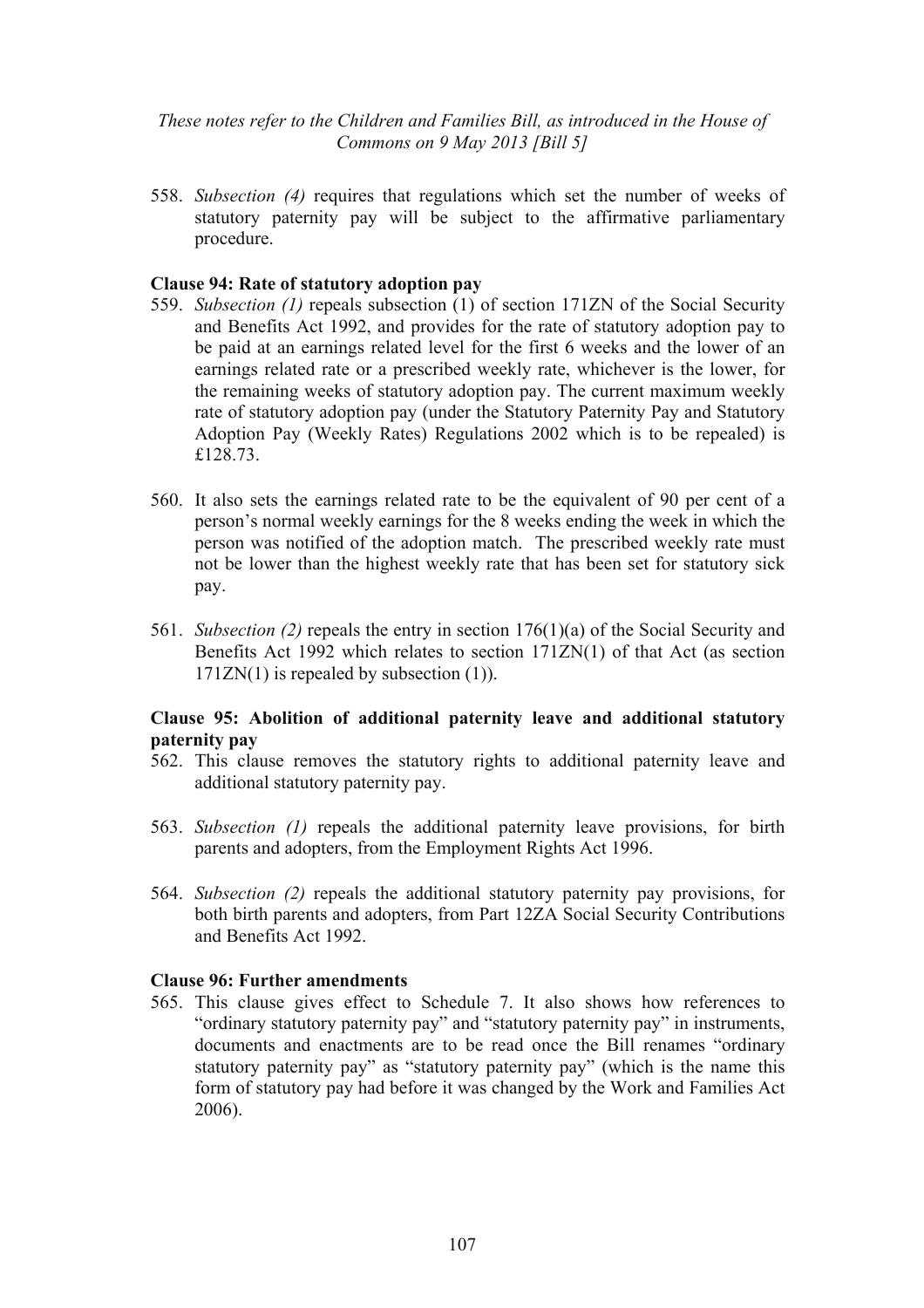### **Schedule 7: Statutory rights to leave and pay: further amendments.**

- 566. Schedule 7 makes consequential amendments to a number of Acts in light of the introduction of shared parental leave and pay.
- 567. Many of the paragraphs make amendments to other legislation to re-name 'ordinary statutory paternity pay' and 'ordinary paternity leave' as 'statutory paternity pay' and 'paternity leave'. With the abolition of additional statutory paternity pay and leave there will only be one type of paternity leave and pay and the references to 'ordinary' are no longer necessary.
- 568. Secondly, the amendments remove references to 'additional paternity leave' and 'additional paternity pay' where appropriate, in line with the abolition of additional statutory paternity pay and leave.
- 569. Thirdly, the amendments insert references to 'statutory shared parental pay' and 'shared parental leave' where appropriate.
- 570. Paragraphs 1 to 4 amend Schedule 5 to the Social Security Act 1989. Paragraphs 2 and 3 amend the existing paragraphs of Schedule 5 about employment-related schemes that contain unfair paternity leave provisions and unfair adoption leave provisions so that they also apply in cases relating to placement of a child under section 22C of the Children Act 1989 (fostering-toadopt cases) and in cases involving surrogacy arrangements. Paragraph 4 adds a new paragraph to Schedule 5 about employment-related schemes that contain unfair shared parental leave provisions.
- 571. Paragraph 5 amends section 182 of the Finance Act 1989 (which concerns offences relating to the disclosure of information relating to social security functions). One of the ways in which it is amended is so that social security functions include functions relating to statutory shared parental pay
- 572. Paragraphs 34(3) and 34(5) amend powers in the Employment Rights Act 1996 to allow the Secretary of State to set out in secondary legislation the nature of the right to return to work following a period of paternity leave which was combined with a period of shared parental leave.
- 573. Paragraph 47 provides for provisions in the Finance Act 1999 about electronic communication to apply to additional statutory paternity pay.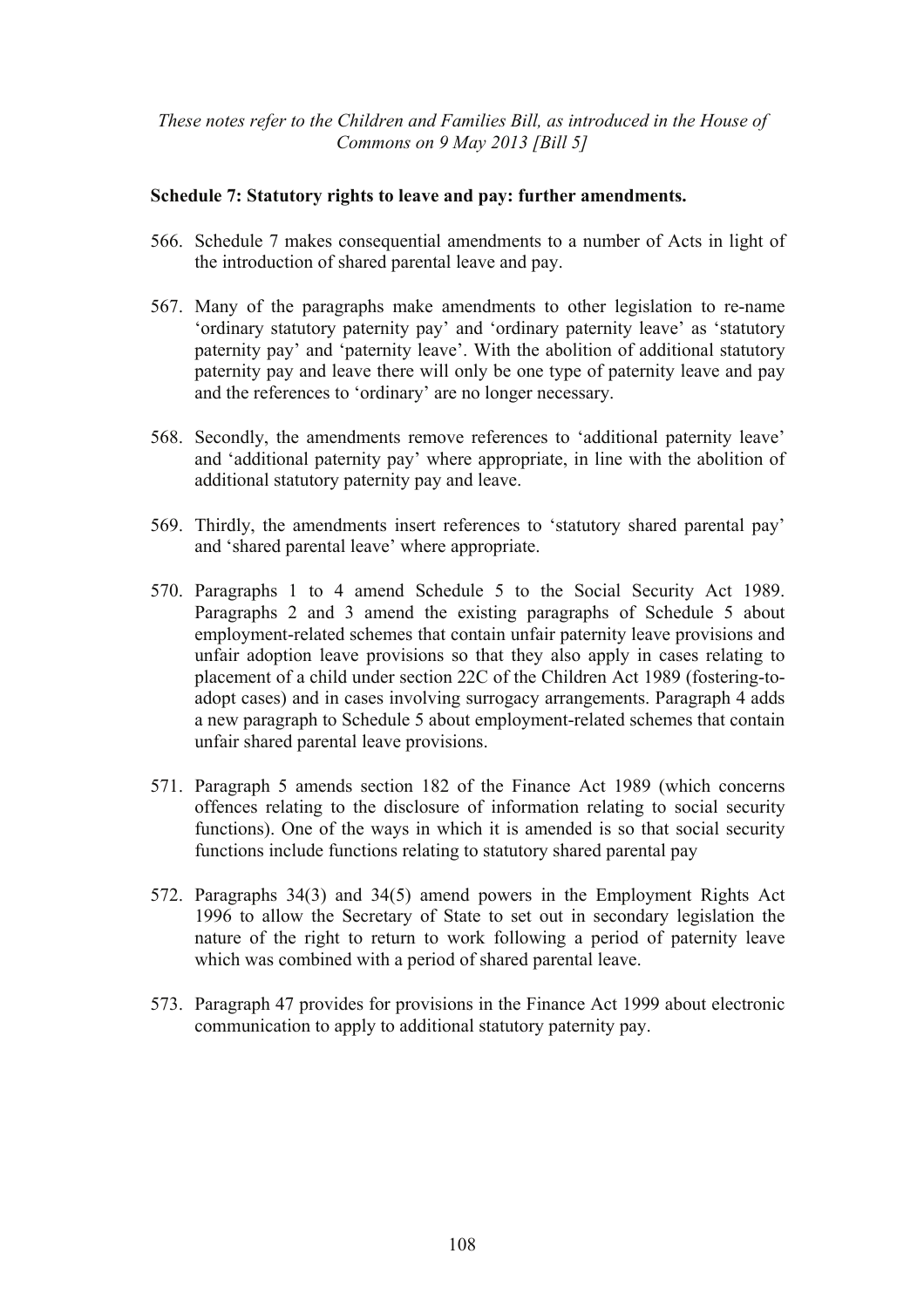## **PART 7 – TIME OFF WORK: ANTENATAL CARE ETC**

- 574. This Part creates a new right for employees and certain agency workers who have a qualifying relationship with a pregnant woman or her expected child to take unpaid leave to attend up to 2 ante-natal appointments during the pregnancy.
- 575. It also creates a new right for an adopter (including a prospective adopter in a "fostering for adoption" case) to take paid leave to attend up to 5 introductory meetings and for the other adopter in a joint adoption case to take unpaid leave to attend up to 2 introductory meetings before the child is placed with them.

#### **Clause 97: Time off work to accompany to ante-natal appointments**

- 576. *Subsection (1)* inserts new sections 57ZE to 57ZI in the Employment Rights Act 1996 ("ERA 1996") and *subsection (2)* amends sections 47C, 99 and 225 ERA 1996.
- 577. New section 57ZE creates a right for an employee to take time off during working hours to accompany a pregnant woman to an ante-natal appointment made on the advice of a designated healthcare professional. The right is available to:
	- the husband, civil partner or partner of the pregnant woman;
	- the father or parent of the pregnant woman's expected child; and
	- an intended parent in a surrogacy situation who meets specified conditions.
- 578. The right to take time off under section 57ZE can be exercised on up to two occasions for a maximum of six and a half hours on each occasion. An employee is not entitled to take time off unless the employee gives the employer (if the employer so requests) a declaration in the specified form.
- 579. New section 57ZF provides that an employee who is unreasonably refused time off by an employer may present a complaint to an employment tribunal within the designated time limits. If the complaint is substantiated, the tribunal must make an order to this effect and must award compensation of twice the hourly salary of the employee for the period of absence.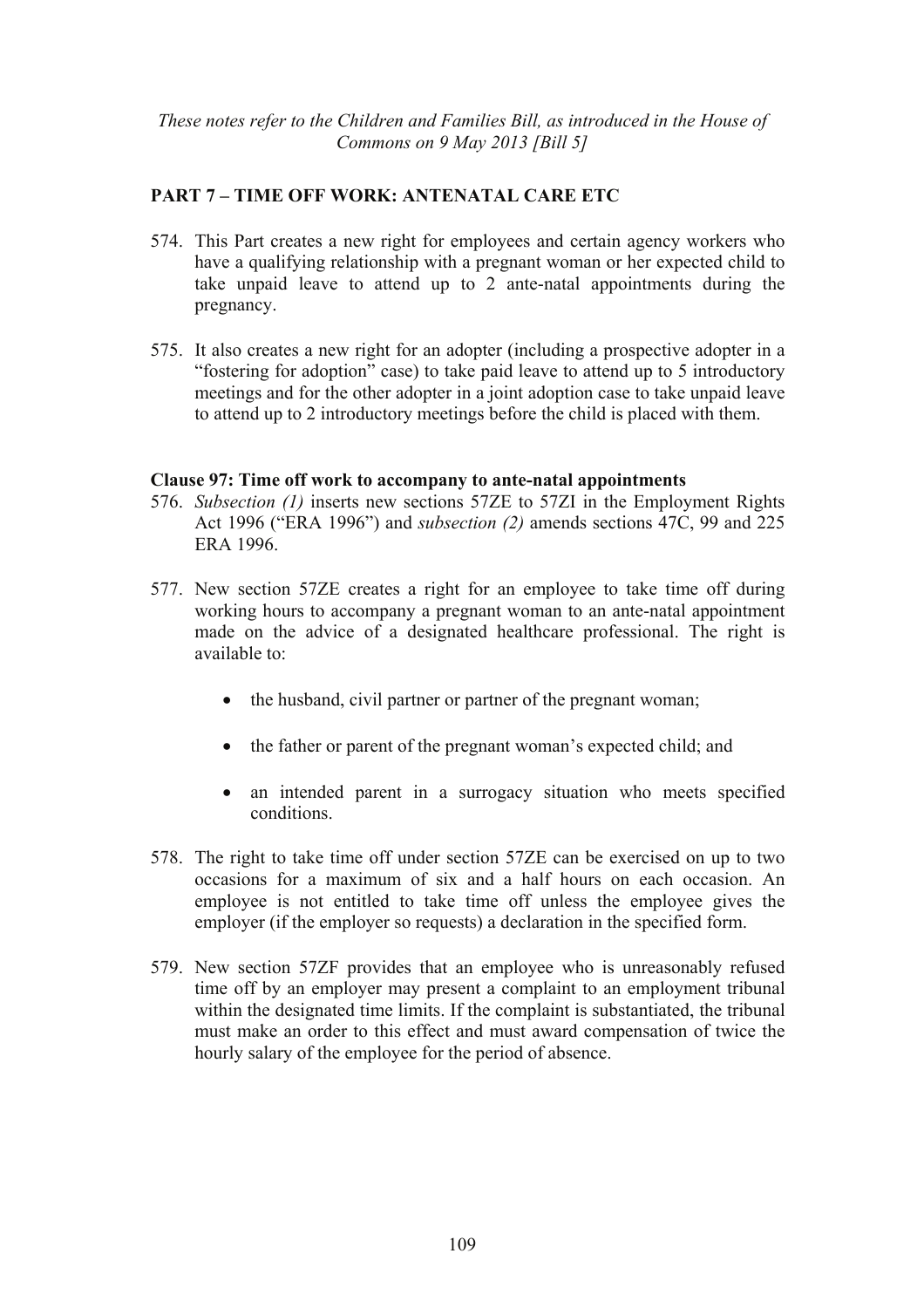- 580. New section 57ZG creates a right for certain agency workers to take time off during working hours to accompany a pregnant woman to an ante-natal appointment made on the advice of a designated healthcare professional. The right is available to:
	- the husband, civil partner or partner of the pregnant woman;
	- the father or parent of the pregnant woman's expected child; and
	- an intended parent in a surrogacy situation who meets specified conditions.
- 581. The right to take time off under section 57ZG can be exercised on up to two occasions for a maximum of six and a half hours on each occasion. An agency worker is not entitled to take time off unless the agency worker gives the temporary work agency or hirer, (if either of them so request) a declaration in the specified form.
- 582. New section 57ZH provides that an agency worker unreasonably refused time off by the temporary work agency, the hirer, or both, may present a complaint to an employment tribunal within the designated time limits. If the complaint is substantiated, the tribunal must make an order to this effect and must award compensation of twice the hourly salary of the agency worker for the period of absence. Where both the temporary work agency and hirer have unreasonably refused time off, the tribunal can apportion the compensation according to each party's relative fault.
- 583. New section 57ZI sets out which agency workers have the right to time off under section 57ZG.
- 584. *Subsections (2)(a)* and *(b)* amend sections 47C and 99 ERA 1996 to give an employee a right not to be subjected to a detriment and a right not to be unfairly dismissed, as a result of exercising or proposing to exercise a right to time off work to accompany a pregnant woman to an ante-natal appointment. A similar right for an agency worker not to be subjected to a detriment is created in clause 99.
- 585. *Subsection (2)(c)* amends section 225 ERA 1996 to provide that the calculation date to be used for determining a week's pay for an employee is the date of the appointment in question.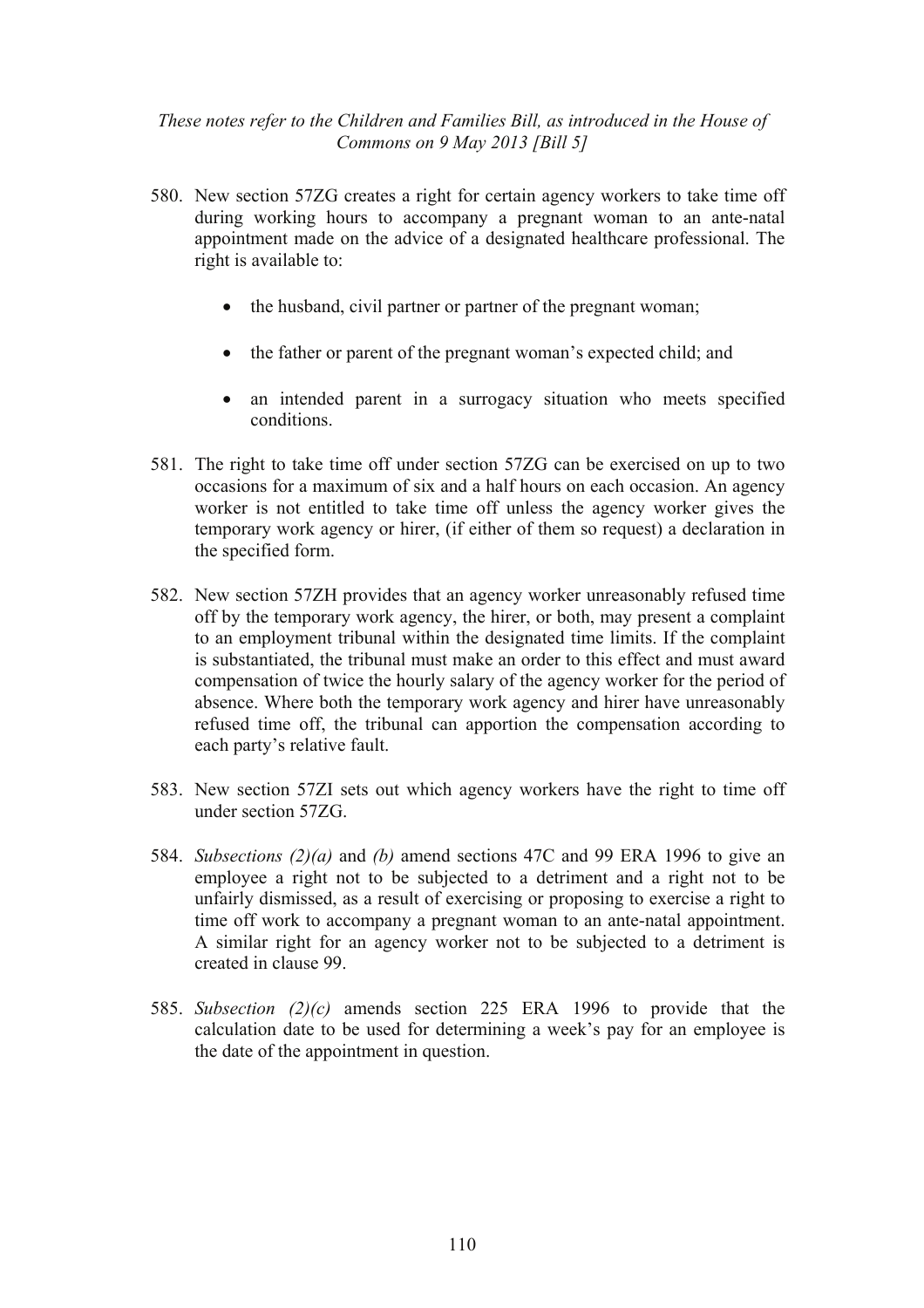#### **Clause 98: Time off work to attend adoption appointments**

586. This clause inserts new sections 57ZJ to 57ZS into Part VI of the Employment Rights Act 1996, and makes provision for employed single adopters, or employed adoptive couples, to take time off to attend appointments relating to the placement of a child for adoption or for "fostering for adoption" (as to which, see the commentary on clause 1). The purpose of the appointments is to enable the adopter(s) to bond with the child and to meet with professionals involved in the care of the child, thus increasing the chances of the adoption being successful.

## **Section 57ZJ: Right to paid time off to attend adoption appointments**

- 587. Section 57ZJ creates a new right for employees to take paid time off work to attend adoption appointments.
- 588. *Subsection (1)* creates a right for an employed single adopter who has been notified by an adoption agency that a child is, or is expected to be, placed for adoption with him or her, to take time off to attend an appointment for the purpose of having contact with the child or for any other purpose connected with the adoption (an "adoption appointment").
- 589. *Subsection (2)* creates a right for an employee who has been notified by an adoption agency that a child is to be or is expected to be placed for adoption with the employee and another person jointly, to take time off to attend an adoption appointment, provided they have elected to exercise the right to take time off under this subsection.
- 590. *Subsection (3)* provides that the employee cannot elect to take time off under *subsection (2)* if they have already elected to take time off under section 57ZL(1)(b) (unpaid time off), or if the other joint adopter, being an employee or an agency worker, has already elected to take time off under subsection  $(2)(b)$  or section  $57ZN(2)(b)$ .
- 591. *Subsection (4)* provides that an employee is not entitled to take time off to attend adoption appointments under section 57ZJ on or after the date of the child's placement for adoption with the employee.
- 592. *Subsection (5)* limits the number of adoption appointments that may be taken under section 57ZJ to no more than five for any particular adoption.
- 593. *Subsection (6)* limits the maximum amount of time off for each adoption appointment to six and a half hours.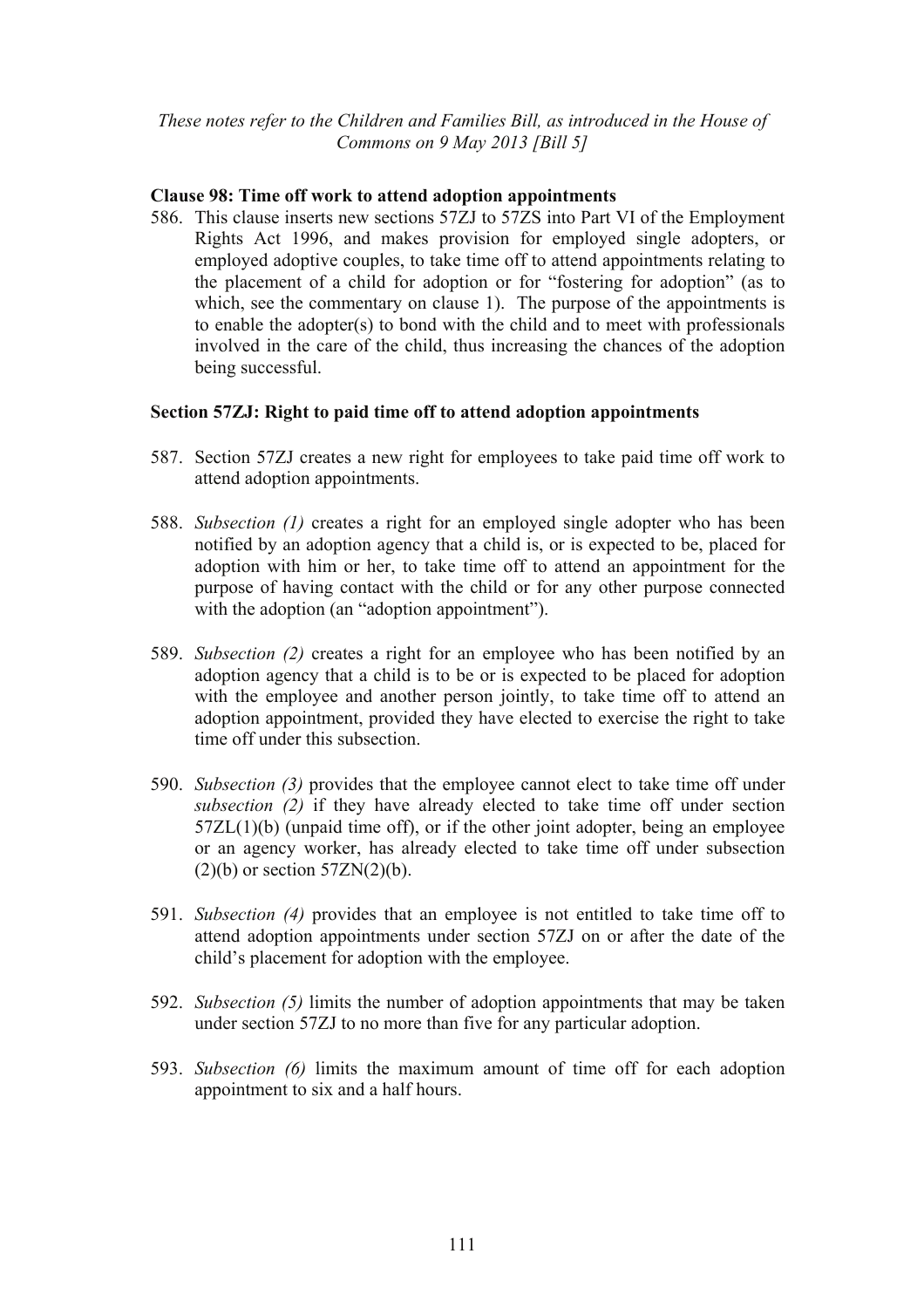- 594. *Subsection (7)* provides that the adoption appointment must have been arranged by or at the request of the adoption agency which made the notification of the placement or the expected placement for adoption.
- 595. *Subsection (8)* provides a single adopter is not entitled to take time off under subsection (1) unless he or she provides their employer upon request with a document showing the date and time of the adoption appointment in question and that it has been arranged by an adoption agency.
- 596. *Subsection (9)* provides that a joint adopter employee is not entitled to take time off under *subsection (2)*, unless the employee provides their employer upon request with a document that shows the date and time of the adoption appointment and a signed declaration stating that they have made an election to take time off under *subsection (2)(b)*.
- 597. *Subsection (10)* provides that the document that shows the date and time of the appointment or the declaration relating to the election under *subsections (8)* or *(9)* can be in electronic form.
- 598. *Subsection (11)* makes provision to modify the operation of section 57ZJ where more than one child is, or is expected to be, placed as part of the same arrangement (for example, where siblings are to be placed with the same adopter), so that where the adoption appointments relate to the adoption of more than one child that the election under subsection (2)(b) relates to all the children, that the maximum number of adoption appointments remains five in total and that the date after which no adoption appointments can be taken is the placement date of the first child.
- 599. *Subsection (12)* provides that the working hours of an employee are to be taken to be any time in accordance with the employee's contract of employment that they are required to be at work.
- 600. *Subsection (13)* provides that in section 57ZJ "adoption agency" has the meaning given in section 2 of the Adoption and Children Act 2002 or as defined in section 119(1)(a) of the Adoption and Children (Scotland) Act 2007.

#### **Section 57ZK: Right to remuneration for time off for adoption appointments**

601. *Subsection (1)* makes provision for an employee entitled to attend adoption appointments under section 57ZJ to be paid remuneration by his or her employer for the number of working hours for which the employee is entitled to be absent at the appropriate hourly rate.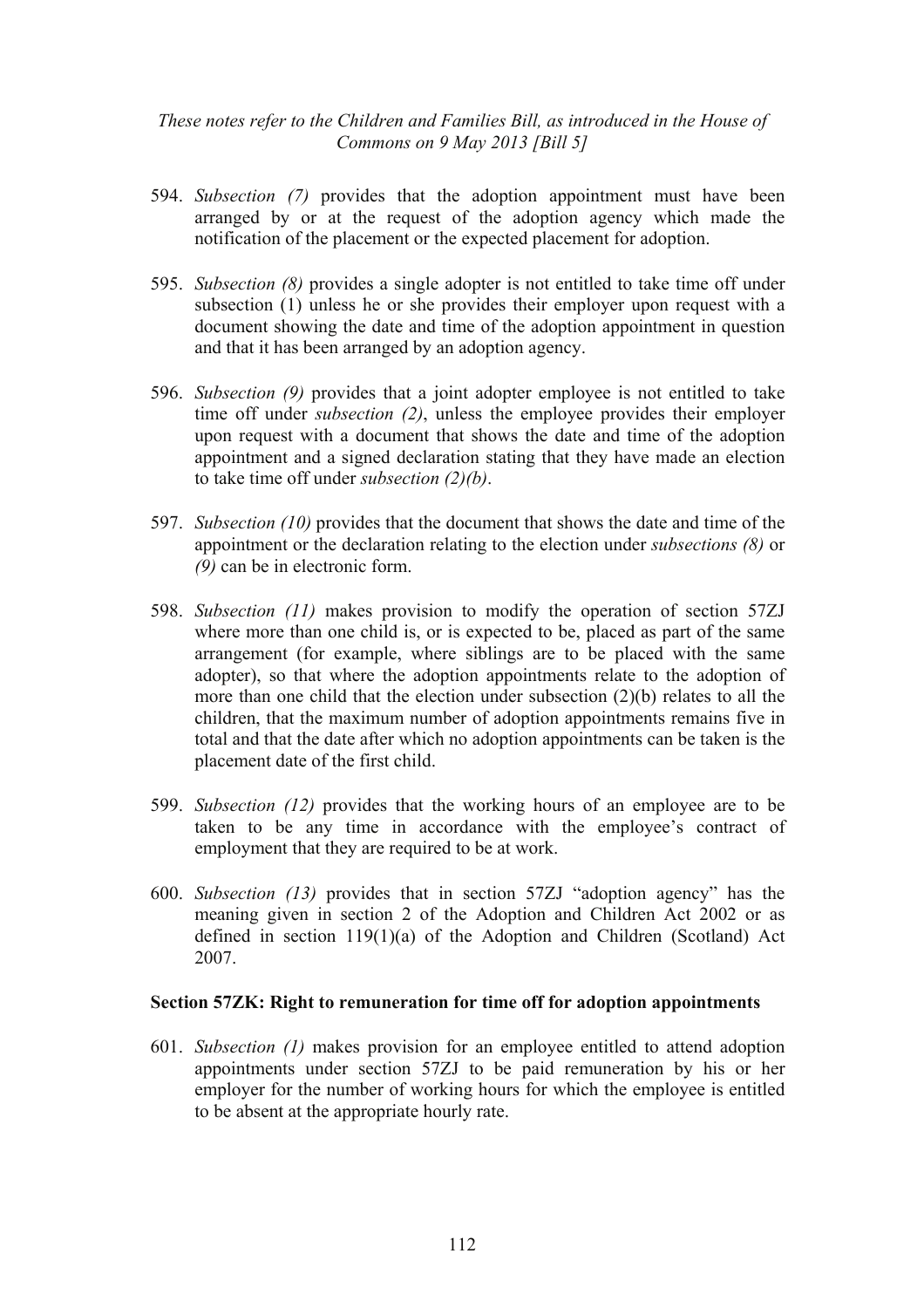- 602. *Subsection (2)* makes provision that the hourly rate will be the amount of one week's pay divided by the number of normal working hours in a week for that employee when employed under the contract of employment in force on the day when the time off is taken.
- 603. *Subsection (3)* makes provision that where the number of normal working hours differs from week to week or over a longer period, the amount of one week's pay shall be divided instead by the average number of normal working hours calculated by dividing by twelve the total number of the employee's normal working hours during the period of twelve weeks ending with the last complete week before the day on which the time off is taken. Or, where an employee has not been employed for a sufficient period to enable the calculation based on twelve weeks to be made, a number is used which fairly represents the number of normal working hours in a week, having regard to specified considerations.
- 604. *Subsection (4)* stipulates the specific considerations required to be borne in mind by section 57ZK(3) when choosing a number of weeks to divide the employee's salary by when the employee has not been employed for twelve weeks.
- 605. *Subsection (5)* provides that any amount of remuneration for time off under *subsection (1)* does not affect any right to contractual remuneration. However, *subsections (6)* and *(7)* provide that any contractual remuneration paid by an employer for time off under section 57ZJ will go towards discharging any liability of that employer to pay remuneration under section (1), and vice versa.

#### **Section 57ZL: Right to unpaid time to attend adoption appointments**

- 606. *Subsection (1)* creates a right for an employed adopter who has been notified by an adoption agency that a child is, or is expected to be, placed for adoption with him or her and another person jointly, to take time off to attend an appointment for the purpose of having contact with the child or for any other purpose connected with the adoption (an "adoption appointment"), provided he or she has elected to take time off under *subsection (1)(b)*.
- 607. *Subsection (2)* provides that an employee may not elect to take time off under *subsection (1)* if they have already elected to take paid time off under section 57ZJ, or if the other joint adopter has already elected to take unpaid time off under *subsection (1)(b)* or under section 57ZP(1)(b).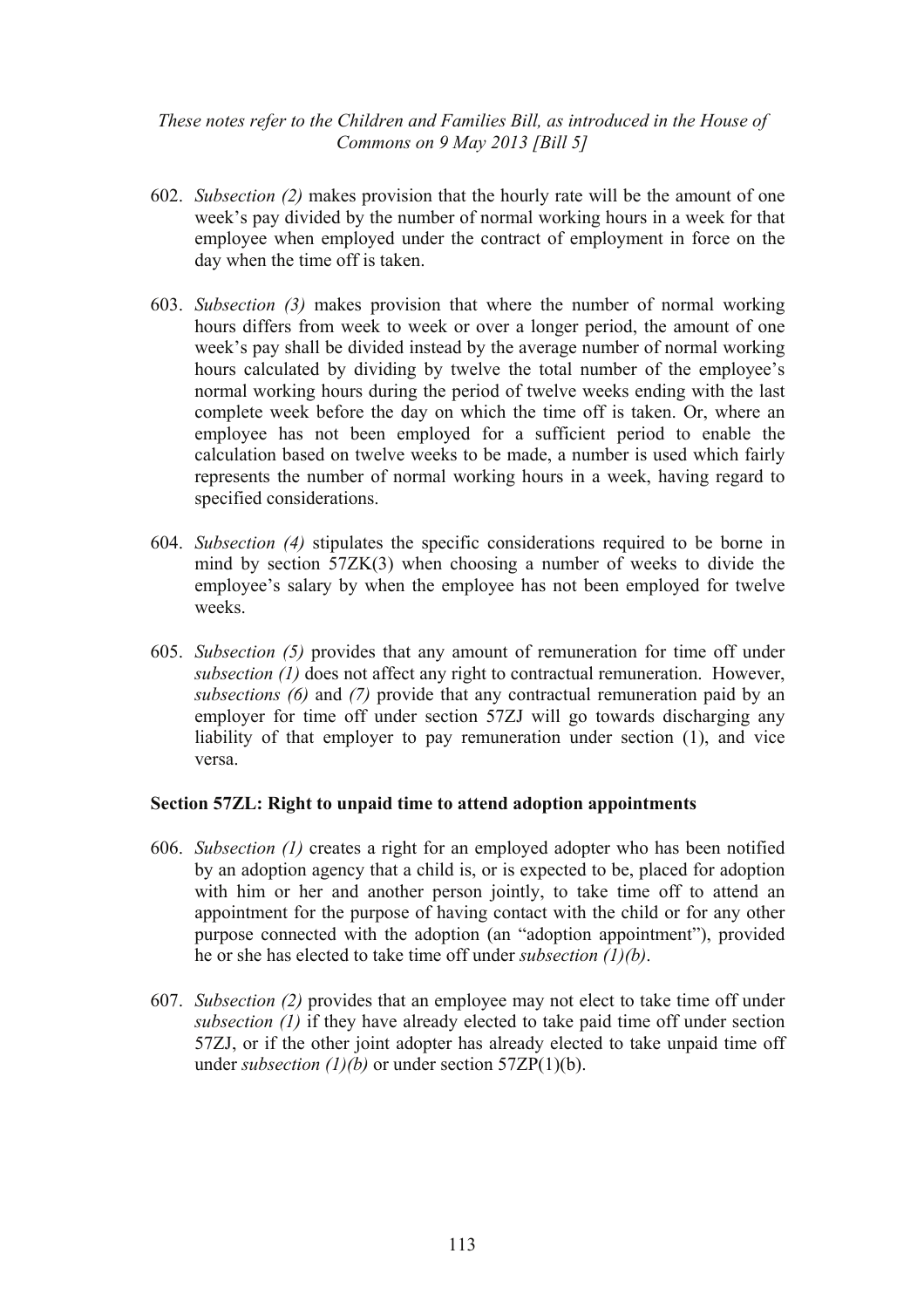- 608. *Subsection (3)* provides that an employee is not entitled to take time off to attend adoption appointments under section 57ZJ on or after the date of the child's placement for adoption with the employee.
- 609. *Subsections (4)* and *(5)* limit the number of adoption appointments that may be taken under section 57ZL to two appointments of six and a half hours each.
- 610. *Subsection (6)* provides that the adoption appointment must have been arranged by or at the request of the adoption agency which made the notification of the placement or the expected placement for adoption.
- 611. *Subsection (7)* provides that an employee is not entitled to take time off under this section unless he or she provides their employer upon request with a document showing the date and time of the adoption appointment in question and that it has been arranged by an adoption agency, and a signed declaration that he or she has made an election for the purposes of *subsection (1)(b)*. The declaration or document may be in electronic form *(subsection (8))*.
- 612. *Subsection (9)* makes provision to modify the operation of section 57ZL where more than one child is, or is expected to be, placed as part of the same arrangement (for example, where siblings are to be placed with the same adopter), so that where the adoption appointments relate to the adoption of more than one child that the election under *subsection (1)(b)* relates to all the children, that the maximum number of adoption appointments remains two in total and that the date after which no adoption appointments can be taken is the placement date of the first child.
- 613. *Subsection (10)* provides that the working hours of an employee are to be taken to be any time in accordance with the employee's contract of employment that they are required to be at work.
- 614. *Subsection (11)* provides that in section 57ZJ "adoption agency" has the meaning given in section 2 of the Adoption and Children Act 2002 or as defined in section 119(1)(a) of the Adoption and Children (Scotland) Act 2007.

#### **Section 57ZM: Complaint to employment tribunal**

615. This section provides that an employee who is unreasonably refused time off under sections 57ZJ or 57ZL to attend an adoption appointment by an employer, or has failed to pay amounts due under section 57ZK may present a complaint to an employment tribunal within the designated time limits. If the complaint is substantiated, the tribunal must make an order to this effect and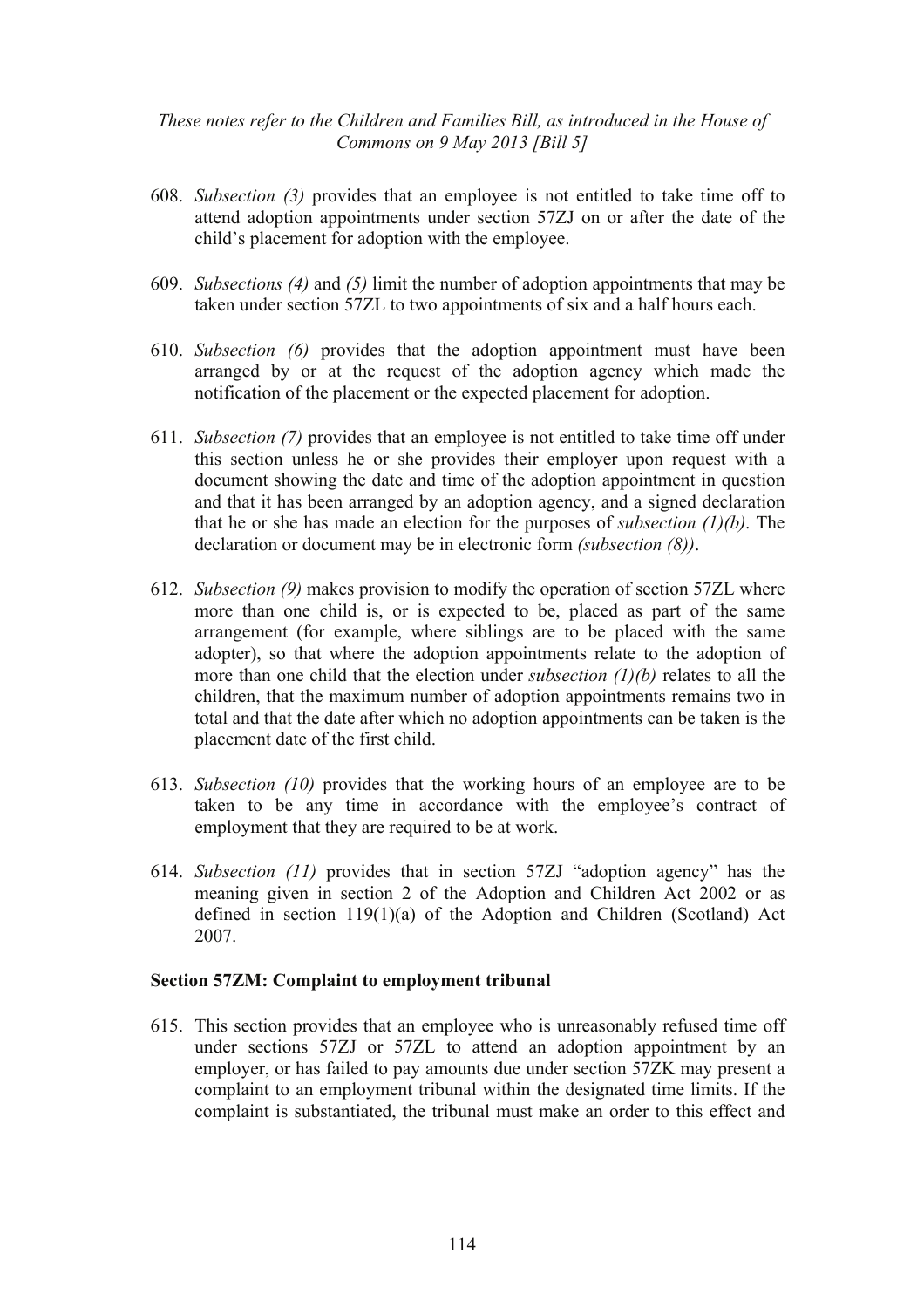must award compensation of twice the hourly rate multiplied by the number of hours' absence the employee would have been entitled to had it not been refused.

#### **Section 57ZN: Right to paid time off to attend adoption appointments: agency workers**

616. Section 57ZN makes provision for agency workers to take paid time off to attend adoption appointments that is equivalent to that for employees in section 57ZJ. *Subsection (12)* provides that for the purposes of this section, an agency worker's working hours are any time when the agency worker is required to be at work in accordance with the terms under which the agency worker is working (temporarily) for the hirer.

## **Section 57ZO: Right to remuneration for time off to attend adoption appointments: agency workers**

617. Section 57ZO makes provision for agency workers who are permitted to take time off under section 57ZN that is equivalent to that for employees under section 57ZK. *Subsection (1)* provides that the temporary work agency must pay remuneration at the appropriate hourly rate for the hours for which the agency worker is entitled to be absent. *Subsection (2)* sets out how the hourly rate should be calculated in general, but *subsection (3)* sets out how the calculation should be made in situations where the number of an agency worker's normal working hours differs from week to week.

#### **Section 57ZP: Right to unpaid time off to attend adoption meetings: agency workers**

618. Section 57ZP makes provision for agency workers to take unpaid time off to attend adoption appointments that is equivalent to the right for employees to take unpaid time off under section 57ZL. *Subsection (11)* provides that for the purposes of this section the working hours of an agency worker are any time when he or she is required to be at work (temporarily) for the hirer.

#### **Section 57ZQ: Complaint to employment tribunal: agency workers**

619. This section makes provision for agency workers to make complaints to tribunals in respect of refusal of permission to take time off (under section 57ZN or 57ZP) or failure to pay sums due (under section 57ZO) that is equivalent to the provision made for employees under section 57ZM.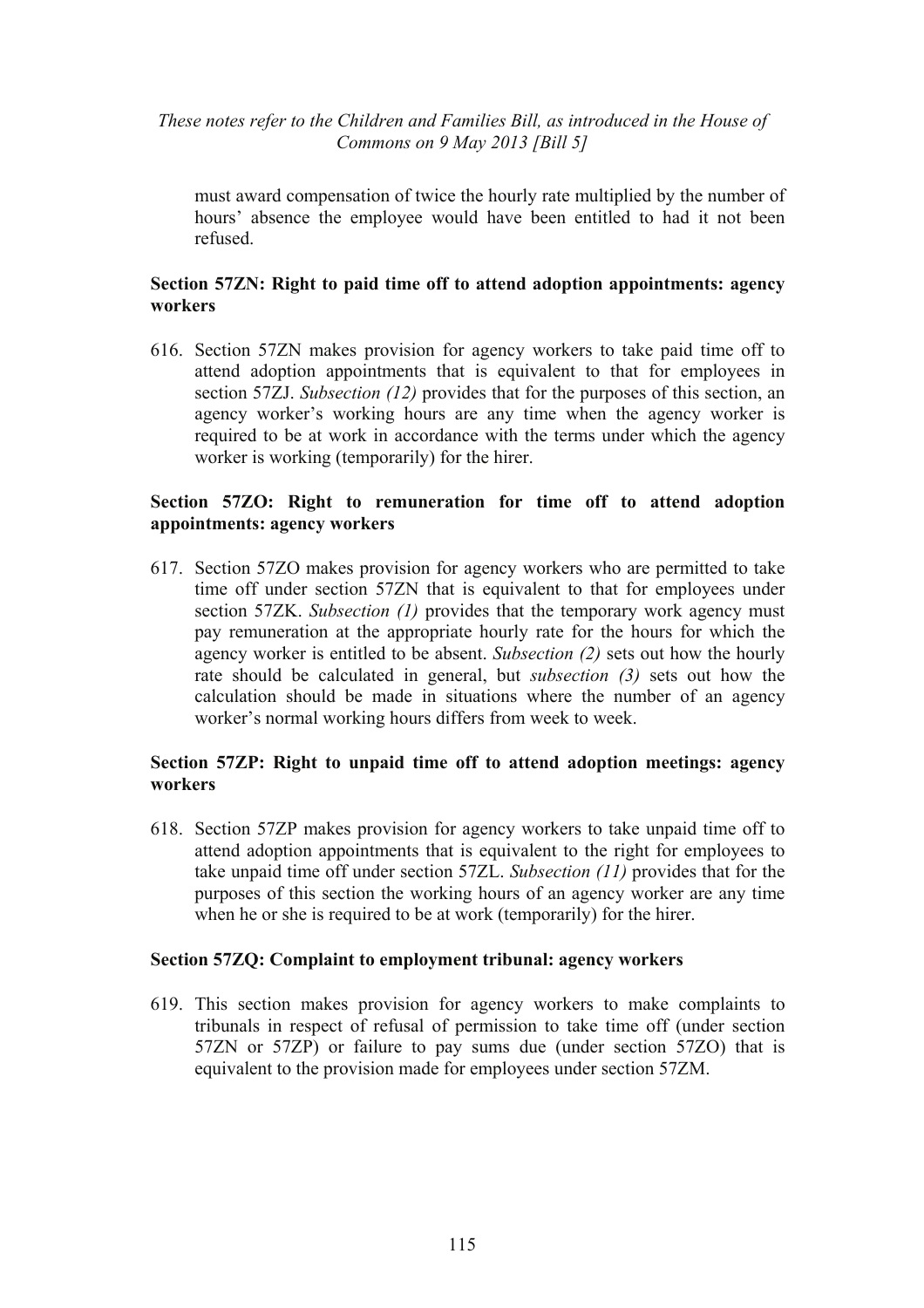#### **Section 57ZR: Agency workers: supplementary**

620. This section provides *(subsection (1))* that the rights to paid and unpaid time off, and the right to present a complaint to a tribunal, do not apply if the agency worker has not completed the qualifying period, or if there is a break between assignments which means that he or she is no longer entitled to the rights conferred by regulation 5 of the Agency Workers Regulations 2010. *Subsection (2)* makes clear that the rights to paid and unpaid time off do not impose any duty on the hirer or agency which extends beyond the original intended duration of the assignment. *Subsection (3)* makes clear that if a person is entitled to take paid or unpaid time off as an employee, then they are excluded from taking paid time or unpaid time off as an agency worker.

#### **Clause 99: Right not to be subjected to detriment: agency workers**

- 621. *Subsection (1)* amends section 47C the Employment Rights Act 1996 ("ERA 1996") to give agency workers a right not to be subjected to a detriment by the temporary work agency or hirer on certain grounds. The grounds are that the agency worker:
	- took or sought to take time off for an ante-natal appointment under section 57ZA or 57ZG ERA 1996;
	- received or sought to receive remuneration under section 57ZB ERA 1996 for time off to attend an ante-natal appointment (only available to pregnant women);
	- took or sought to take time off for an adoption appointment under section 57ZN or 57ZP ERA 1996; or
	- received or sought to receive remuneration under section 57ZO ERA 1996 for time off to attend an adoption appointment (only available to the primary adopter).
- 622. *Subsection (2)* amends section 48 ERA 1996 to allow an agency worker who has been subjected to such a detriment to present a complaint to an employment tribunal. It is for the temporary work agency or the hirer to show the ground on which any act or deliberate failure to act was done.
- 623. *Subsection (3)* amends section 49 ERA 1996 to provide that if such a complaint is well-founded, the tribunal shall make a declaration to that effect and may award compensation to be paid to the agency worker by the temporary work agency, the hirer, or both.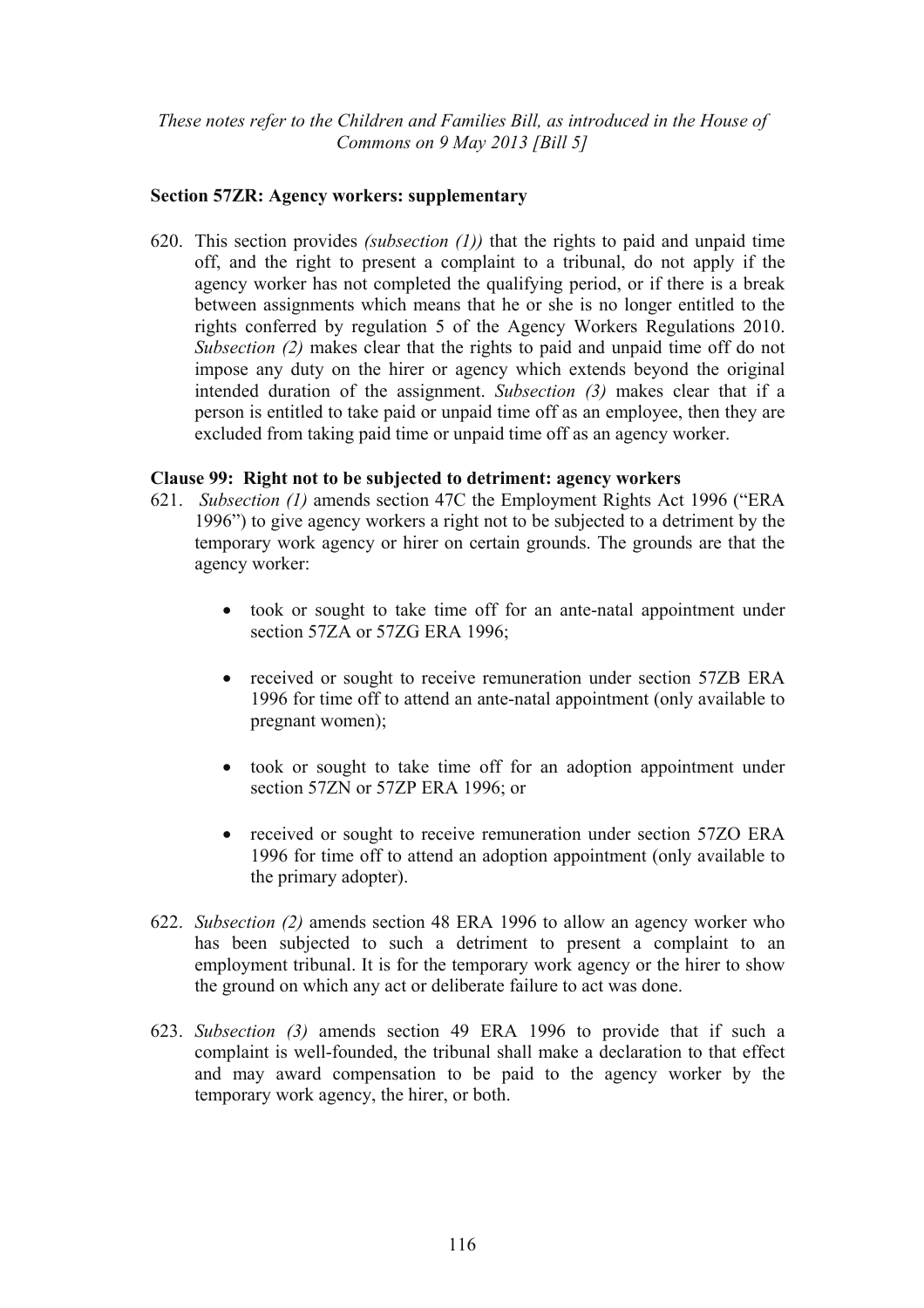#### **Clause 100: Time off work for ante-natal care: increased amount of award**

- 624. *Subsection (1)* amends section 57 ERA 1996 to increase the amount of compensation that must be ordered by an employment tribunal which finds that a pregnant employee has unreasonably been refused time off work under section 55 ERA 1996 to attend an ante-natal appointment. The amount is increased from the hourly salary of the employee for the period of absence to twice that amount.
- 625. *Subsection (2)* amends section 57ZC ERA 1996 to increase the amount of compensation that must be ordered by an employment tribunal which finds that a pregnant agency worker has unreasonably been refused time off work under section 57ZA ERA 1996 to attend an ante-natal appointment. The amount is increased from the hourly salary of the agency worker for the period of absence to twice that amount.

# **PART 8 – RIGHT TO REQUEST FLEXIBLE WORKING**

## **Clause 101: Removal of the requirement to be a carer**

- 626. This clause removes the requirement that an employee must have parental or caring responsibility in order to make a request to their employer to change their terms and conditions with respect to hours and location of work.
- 627. *Subsection (1)* repeals section 80F(1)(b) of the Employment Rights Act 1996 which requires an employee to be responsible for the care of a child or in certain cases a person over the age of 18 in order to make a request for flexible working. This means that all employees who have the necessary period of service with their employer (currently 26 weeks) will have a right to request flexible working.
- 628. *Subsection (2)* also repeals other provisions which are no longer necessary following the removal of the requirement to be the carer of a child or adult.

#### **Clause 102: Dealing with applications**

- 629. This clause deals with changes to the procedure which employers must follow when dealing with a flexible working request.
- 630. *Subsection (2)* amends section 80G of the Employment Rights Act 1996 to remove the requirement on employers to follow a statutory procedure when considering flexible working requests. This procedure is currently set out in the Flexible Working (Procedural Requirements) Regulations 2002 (S.I. 2002/3207) these regulations will be revoked. In place of this, subsection (2) introduces a duty on employers to consider requests in a reasonable manner.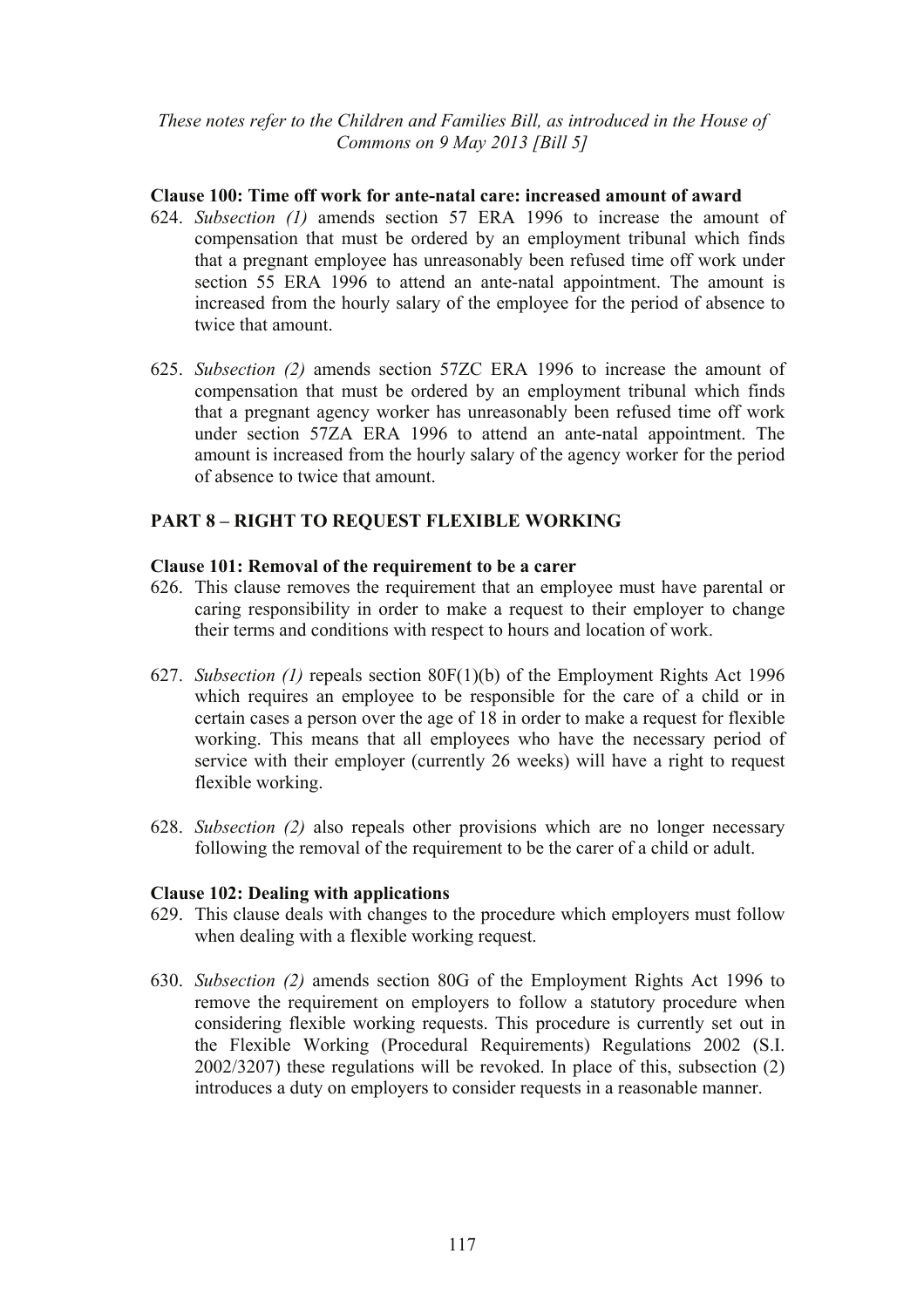- 631. *Subsection (2)* also amends section 80G to introduce a requirement on the employer to notify the employee of its decision within a certain period of time. Subsection (3) provides that the employer must give its decision within 3 months beginning on the date that the application is made. This period can be extended by agreement between the employer and employee.
- 632. *Subsection (4)* sets out the circumstances in which the employer can treat a flexible working request as withdrawn. They are where an employee fails to attend two consecutive meetings to discuss the request or an appeal with their employer without good reason.

#### **Clause 103: Complaints to employment tribunals**

- 633. This clause amends the rules which apply to the making of a complaint relating to a request for flexible working to an employment tribunal.
- 634. *Subsection (2)* amends section 80H of the Employment Rights Act 1996 to provide that an employee may make a complaint to an employment tribunal if the employer sought to treat the employee's flexible working request as withdrawn without having grounds to do so. *Subsection (5)* provides that an employee may make this complaint as soon as the employer has informed the employee that it is treating the request as withdrawn.
- 635. *Subsection (3)* is a change consequential on the addition of a new ground of complaint.
- 636. *Subsection (4)* sets out the rules on when an employee may make a complaint relating to a flexible working request to an employment tribunal. It provides that an employee cannot make a complaint to an employment tribunal until a final decision has been made by their employer. An employee is required to have exhausted any appeal which is offered by the employer before making a complaint.
- 637. It also provides that if the employer does not inform the employee of its decision within the required period of time, the employee may make a complaint to an employment tribunal or, if the employer and employee have agreed an extension of time, the employee may make a complaint at the end of the extended period.
- 638. An employee has a period of three months from the 'relevant date' to make a complaint relating to a flexible working request to an employment tribunal. *Subsection (6)* provides that the 'relevant date' will be the date on which the employer informed the employee of its final decision. Or, if the employee is complaining that the employer did not have grounds to treat the request has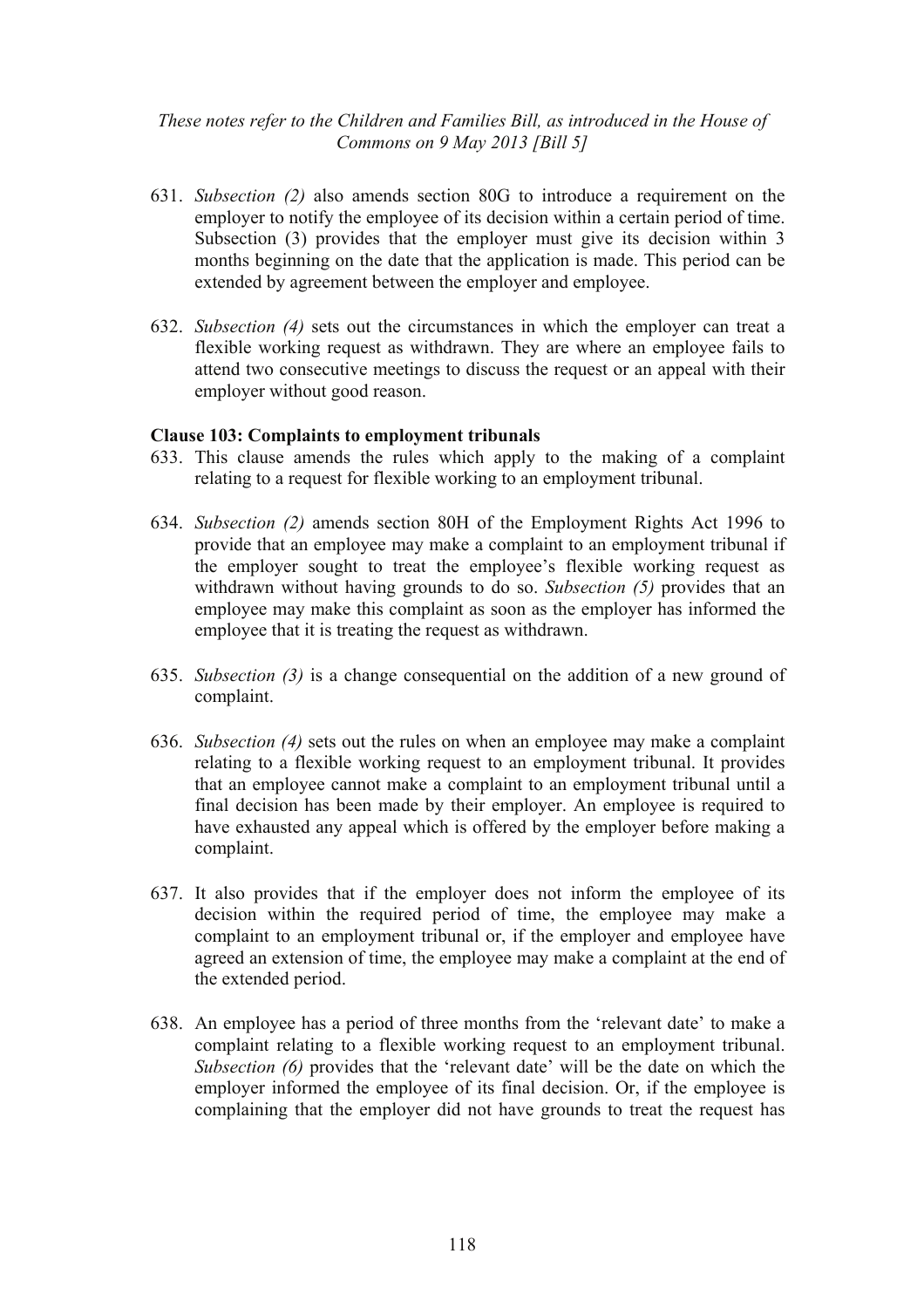withdrawn, the 'relevant date' will be the date on which the employer informs the employee that it is treating the application as withdrawn.

#### **Clause 104: Review of sections 101 to 103**

- 639. This clause sets out the requirement for the Secretary of State to review the provisions of this legislation as set out in subsection (1) to (3) and to set out the conclusions in a report which he must publish.
- 640. The report must include the objectives of the amendments to the Employment Rights Act 1996; to what extent those objectives have been achieved; and whether the objectives should remain the same and whether there is a less regulatory approach that could achieve the same objectives.
- 641. The report must be published within 7 years of the clauses coming into force and subsequent reports must be published in not more than 7 year intervals from publication of the previous report.

#### **PART 9 – GENERAL PROVISIONS**

#### **Clause 105: Orders and regulations**

- 642. This clause provides that all orders and regulations made by the Secretary of State or the Lord Chancellor under the Bill are to be made by statutory instrument. Orders made under clause 67(5) (*Order relating to the coming into force of the SEN Code of Practice)),* clause 107 (*Transitional, transitory or saving provision)* and clause 109 *(Commencement)* are not subject to any parliamentary procedure. Orders made under clause 106 (*Consequential amendments etc)* that amend primary legislation will be subject to the affirmative procedure. All other orders and regulations made under this Bill are subject to the negative resolution procedure.
- 643. This clause allows for orders or regulations to make different provisions for different purposes (including different areas) and to make provision generally or in relation to specific cases. Other than in relation to orders made under clause 67(5) (*Order relating to the coming into force of the SEN Code of Practice*), clause 107 (*Transitional, transitory or saving provision)* or clause 109 (*Commencement),* a power to make orders or regulations includes a power to make incidental, supplementary, consequential, transitional or transitory provisions or savings.

#### **Clause 106: Consequential amendments, repeals and revocations**

644. This clause allows the Secretary of State or the Lord Chancellor to make orders that make consequential amendments to other legislation. By virtue of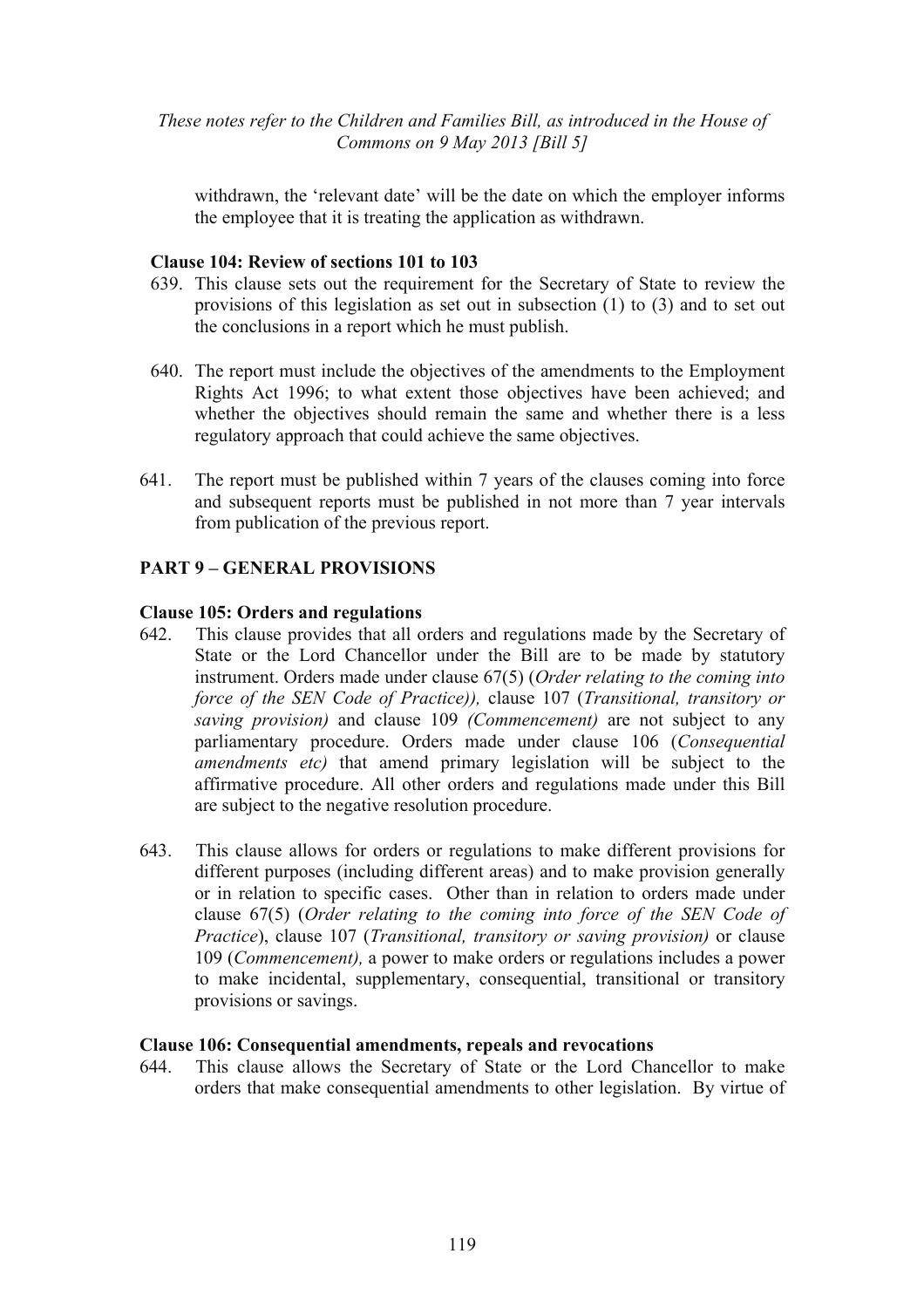clause 105(6) where such orders amend primary legislation, they will be subject to the affirmative procedure.

#### **Clause 107: Transitional, transitory or saving provision**

645. This clause allows the Secretary of State or Lord Chancellor to make transitional provisions in relation to the commencement of the provisions of this Bill.

#### **Clause 109: Commencement**

646. This clause provides for the commencement of this Bill. The provisions that relate to family justice and that are mentioned in *subsection (2*) will come into force on a date appointed by the Lord Chancellor. Clause 18 (*Repeal of uncommenced provisions of Part 2 of the Family Law Act 1996)* comes into force two months after the date on which the Act is passed. Part 9 (*General Provisions*) comes into force on the date on which the Act is passed. The other provisions of the Bill will come into force on a day appointed by the Secretary of State by order. Any order made under this clause can appoint different days for different purposes.

#### **Clause 110: Short title and extent**

647. Clause 96(2) to (4) *(statutory rights to leave and pay: further amendments)*  and clause 104 (*review of sections on the right to request flexible working)* extend to England, Wales and Scotland. In some cases clause 96(3) and (4) also extends to Northern Ireland. Parts 2 and 3 *(family justice, and children and young people with SEN)* extend to England and Wales only. Part 9 (*General Provisions)* extends to the whole of the United Kingdom. Where a provision of the Bill amends or repeals other legislation, that amendment or repeal has the same extent as the provision which is amended or repealed.

#### **FINANCIAL EFFECTS OF THE BILL**

- 648. Parts 1 to 3 of the Bill are intended to make adoption services, SEN provisions and the Family Justice system work more efficiently and effectively to identify and provide the support that children need. This is expected to lead to longer term savings to the Exchequer as a result of better health, education and employment prospects for adopted children, looked after children and those with special educational needs.
- 649. Reforms to the public and private law systems set out in Part 2 are expected to lead to efficiencies which will reduce delay in other areas of the court system. Reforms to the adoption (Part 1) and SEN (Part 3) systems will have some transitional costs which will be met by the Department for Education. The need for support is expected to taper as savings are realised through the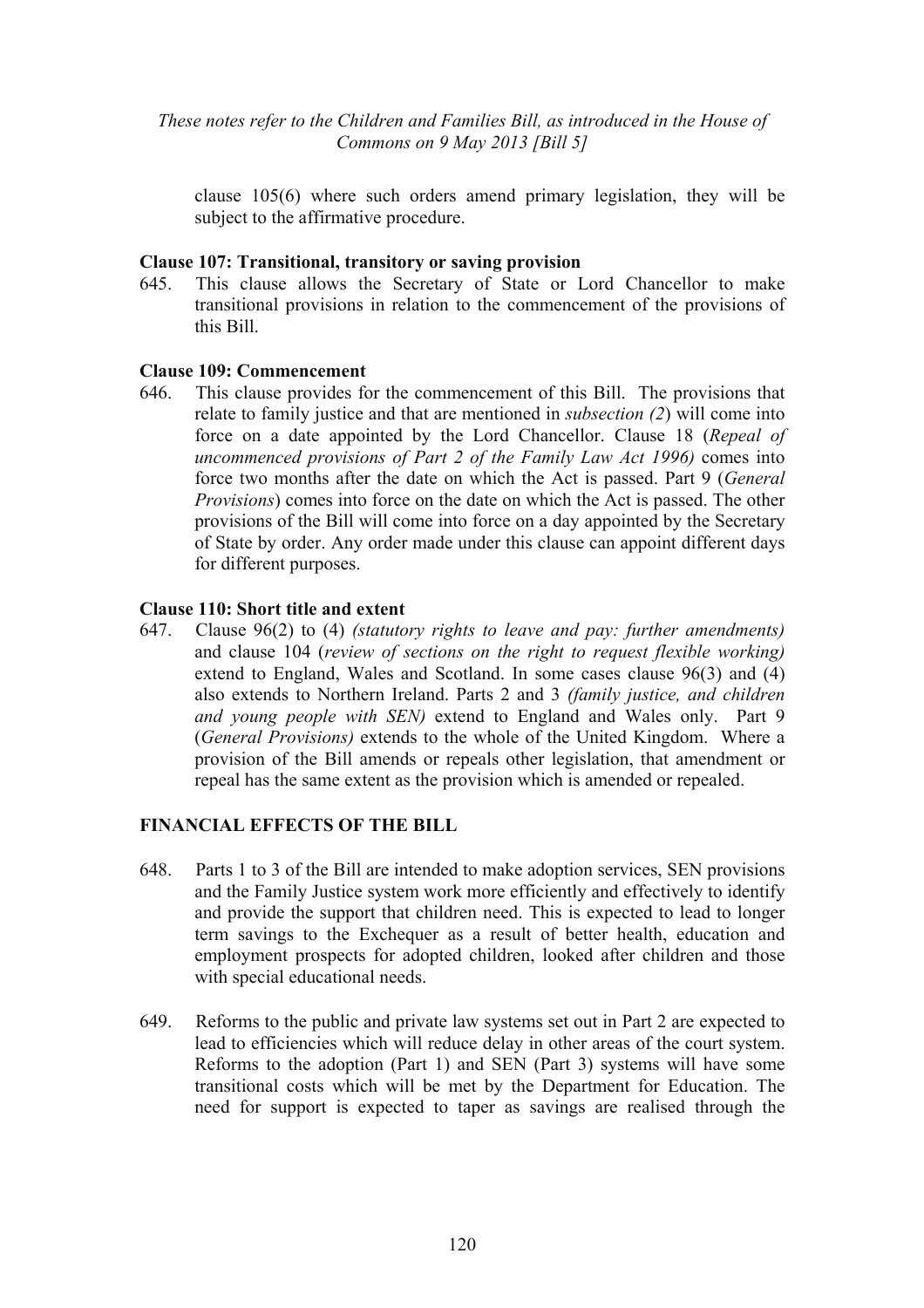embedding of the reforms. Minimal costs to Ofsted associated with the registration of Childminder Agencies (Part 4) will also be met by the Department for Education. There are no new costs associated with the changes to the remit of the Children's Commissioner (Part 5).

- 650. Parts 6 to 8 of the Bill, introducing shared parental leave and pay, expanding rights to flexible working, and expanding rights to time off for ante-natal and similar appointments, have transitional costs relating to the IT changes required. There will be an on-going additional cost relating to the equalisation of rights for prospective adoptive parents with those for birth parents, which the Department for Business, Innovation and Skills will fund on an on-going basis. Other than that, the reforms have been designed to be affordable within current spending plans for maternity leave.
- 651. Parts 6 to 8 of the Bill will provide for increased expenditure in the following ways.
	- The introduction of Statutory Shared Parental Pay is estimated to cost between £0 to £1.29m annually from the Consolidated Fund. This is a net increase in expenditure; additional statutory paternity pay will be abolished and expenditure on statutory shared parental pay will lead to a corresponding reduction in expenditure on statutory maternity pay and maternity allowance expenditure.
	- Increasing the rate of Statutory Adoption Pay to 90% of salary for the first 6 weeks is estimated to cost £8.1m annually from the Consolidated Fund.
	- The administration of Statutory Shared Parental Pay is estimated to cost between £0 to £1.5m annually from the National Insurance Fund.
	- The cost of creating the administration for Shared Parental Leave is estimated at £3.35m between Financial Year 13/14 and 15/16.

#### **EFFECTS OF THE BILL ON PUBLIC SECTOR MANPOWER**

652. There are no public service manpower commitments arising from the Bill which would give rise to additional requirements. It is estimated that the overall effect of the Bill on public sector manpower would be negligible.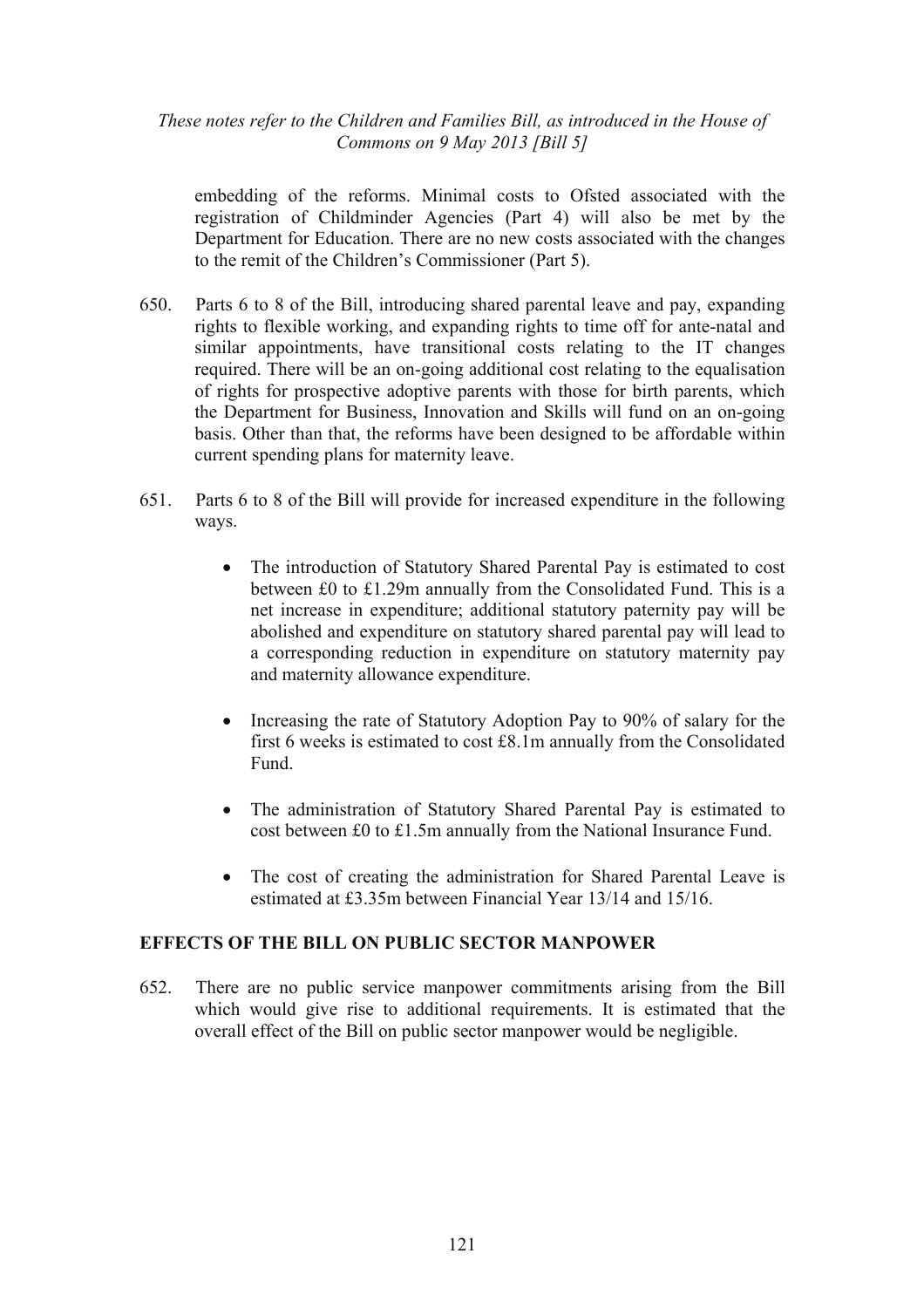## **SUMMARY OF THE IMPACT ASSESSMENT**

- 653. The impact of the provisions in this Bill has been fully considered during the development of the legislation. In line with Government requirements, a full Impact Assessment for the Shared Parental Leave, Time Off Work and Flexible Working provisions – (Parts 6 to 8) has been published at the following website address: www.bis.gov.uk/assets/biscore/employmentmatters/docs/m/12-1268-modern-workplaces-response-flexible-parental-leaveimpact
- 654. Parts 1 to 5 of the Bill have been assessed as out of scope by the Government's Regulatory Powers Committee so Impact Assessments have not been required. Departments will publish evidence explaining the impact of the Bill provisions on the public sector and in respect of equalities and children's rights considerations to support Committee consideration of the Bill. This will material will be made available in the Vote Office, House Libraries and at the following website address: www.education.gov.uk/childrenandfamiliesbill

# **COMPATIBILITY WITH THE EUROPEAN CONVENTION ON HUMAN RIGHTS**

- 655. Section 19 of the Human Rights Act 1998 requires the Minister in charge of a Bill in either House of Parliament to make a statement before Second Reading about the compatibility of the provisions of the Bill with the Convention rights (as defined by section 1 of that Act).
- 656. Having considered the possible implications, the Secretary of State for Education has made a statement saying that in his view the provisions of the Children and Families Bill are compatible with the Convention rights. There are some areas where it would be helpful to provide further comments for clarification, as follows.

## **Adoption**

## **Clause 1: Placement of looked after children with prospective adopters**

657. The Government has considered whether the provision aimed at early permanence through "fostering for adoption" are compatible with the Articles 6 and 8 rights of the birth parents and Article 8 rights of the child. The Government is satisfied that this provision is compatible with Article 6 and 8 of the Convention. The placement with foster parents who are prospective adopters does not affect the process by which decisions to remove a child from his birth family, or to place him for adoption, are made by the court, nor does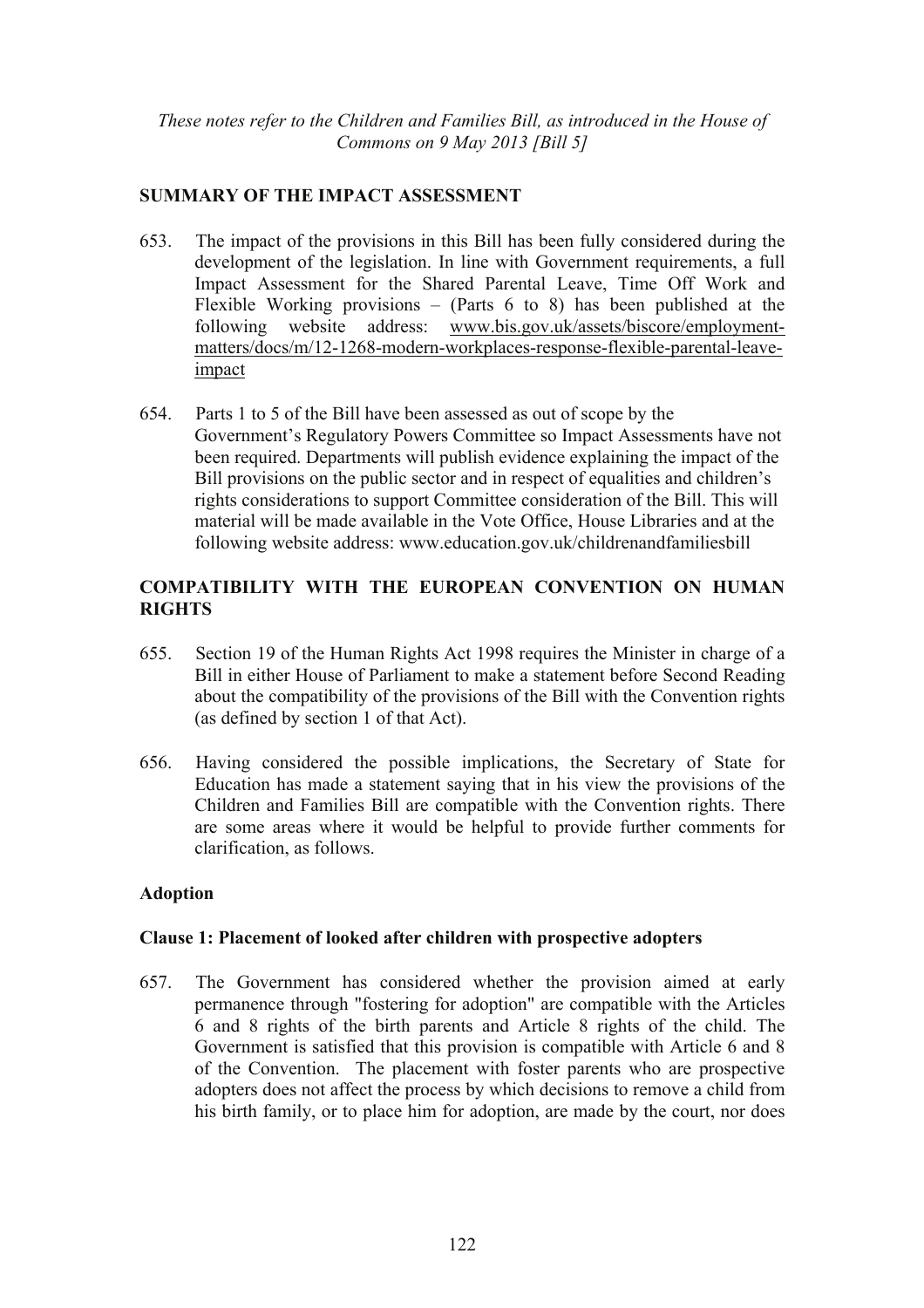it affect the rights of the birth family in that regard. The birth parents retain their right to be involved in the process and to have full account taken of their views. It will be for the court to decide whether to make the placement order. If the court does not make a placement order the child cannot be placed for adoption.

## **Clause 2: Adoption Agencies: repeal of requirement to give due consideration**

658. This provision repeals, as it applies in relation to England, the requirement for adoption agencies to give due consideration to the child's religious persuasion, racial origin and cultural background. Whilst the Government is conscious that this repeal might raise concerns under Article 9 of the Convention, the Government is satisfied that this repeal is compatible with the ECHR. In making the decision on who the child to be adopted should be placed with, the adoption agency will be required by section 1(2) and (4) of the Adoption and Children Act 2002 to give paramount consideration to the welfare of the child and to have regard to the child's wishes and feelings, needs, background and any other relevant characteristics. As such, consideration of the child's religion and beliefs will continue to form part of the decision-making process as regards matching children with suitable prospective adopters.

## **Clause 6: The Adoption and Children Act Register**

659. The Government is satisfied that this provision, which will provide a power to make regulations to make provision enabling prospective adopters who are suitable to adopt a child to search and inspect the register for the purpose of assisting them to find a child appropriate for adoption, is compatible with the Convention. The Government accepts that there will be an interference with the Article 8 rights of the child, however any interference is compatible with the Convention in that it pursues the legitimate aim of speeding up the process for children who would benefit from being adopted, will be in compliance with a clear legislative framework relating to the collection, storage and disclosure of data, including the Data Protection Act 1998 and is proportionate in that there will be safeguards in place to prevent the unlawful processing of the personal data of the child.

## **Clauses 7 and 8: Contact (children in care of local authorities) and Contact (post adoption)**

660. These provisions have the aim of preventing the disruption to an adoptive placement that birth parents or other birth relatives may cause by inappropriate contact with the adopted child. The Government has considered the Article 6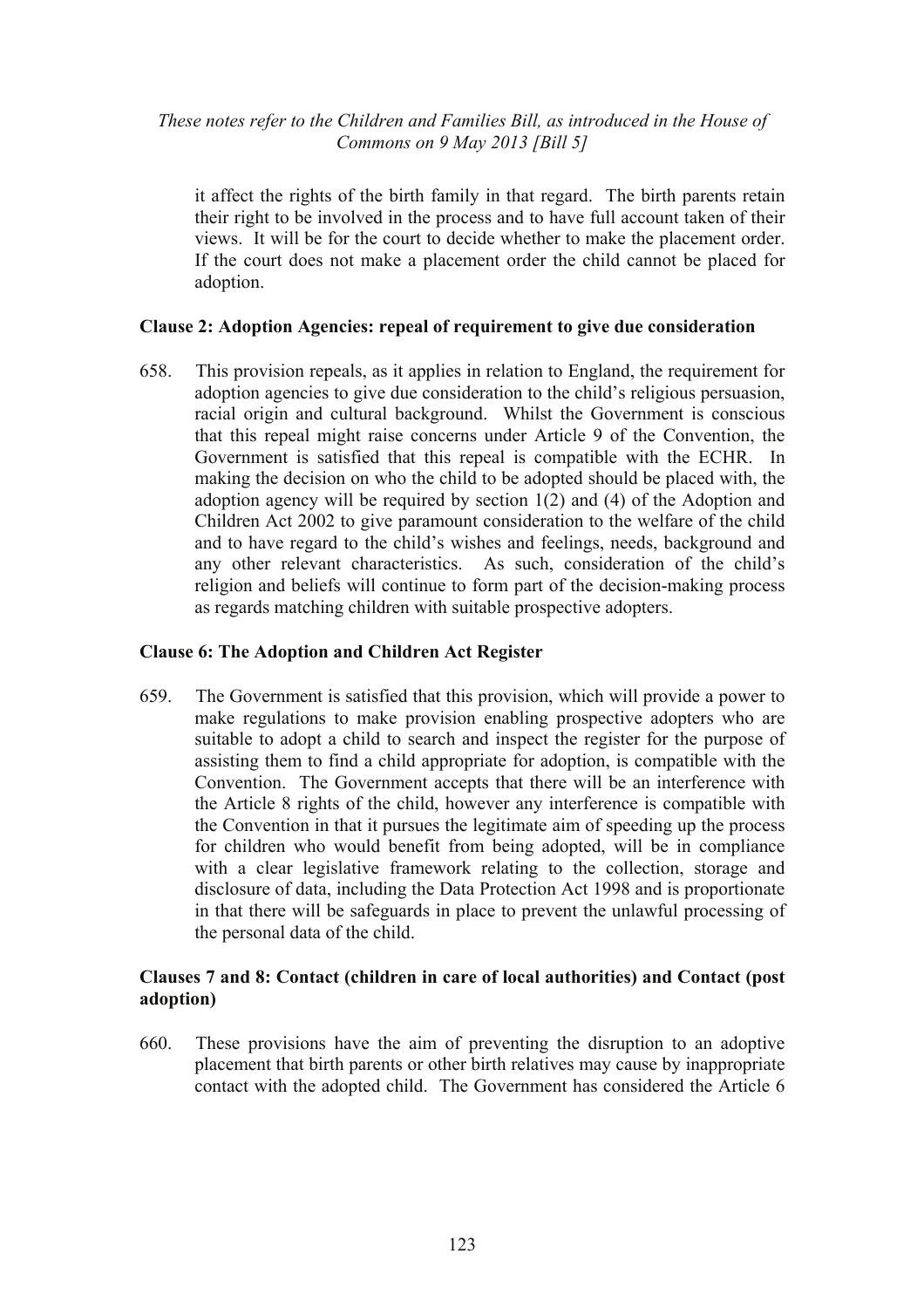and 8 rights of the birth parents and the Article 8 rights of the child. The Government is satisfied that these provisions are compatible with the ECHR.

- 661. In terms of the Article 6 rights of the birth parents where the child is in the care of the local authority, the birth parents retain the same rights to be involved in the process that may lead to adoption, so therefore the Government is satisfied that the provisions are in compatible with the birth parents' ECHR rights.
- 662. In terms of the Article 8 rights of the birth parents when the child is in local authority care, there will still be a duty on local authorities under section 34 of the Children Act 1989 to allow the child reasonable contact with this parents and local authorities may only refuse contact where it is necessary to safeguard and promote the child's welfare and then for a limited period of time during with the authority may seek an order for no contact. In light of this the Government is satisfied that these provisions are compatible with the parents' Convention Rights at that stage.
- 663. In terms of decisions about contact at the adoption order hearing or once the child is adopted, whilst clause 8 allows adopted parents to apply for an order to prevent future contact between the child and that child's birth parents or other members of the child's birth family, those members of the birth family will, if leave of the court is obtained, be able to apply to the court for contact with the child and when deciding whether to make an order about contact the child's welfare throughout their life will be the court's paramount consideration (this is compatible with the child's Article 8 rights). The Government is therefore satisfied that any interference with the birth parents' Article 8 rights has a legitimate aim and is proportionate.

## **Family Justice**

## **Clause 10: Family Mediation Information and Assessment Meetings**

664. The Government has considered in particular Article 6 of the Convention in light of this provision and whether the requirement to attend such a meeting before making a "relevant family application" is compatible with Article 6. The Government is satisfied that this provision does not restrict the essence of the right of access to a court. It is proportionate in that the requirement to attend such a meeting would not apply in cases where the matter should be brought urgently to the court or where attending such a meeting would otherwise be inappropriate. The Government is, therefore of the view, that the provision is compatible with Article 6 of the Convention.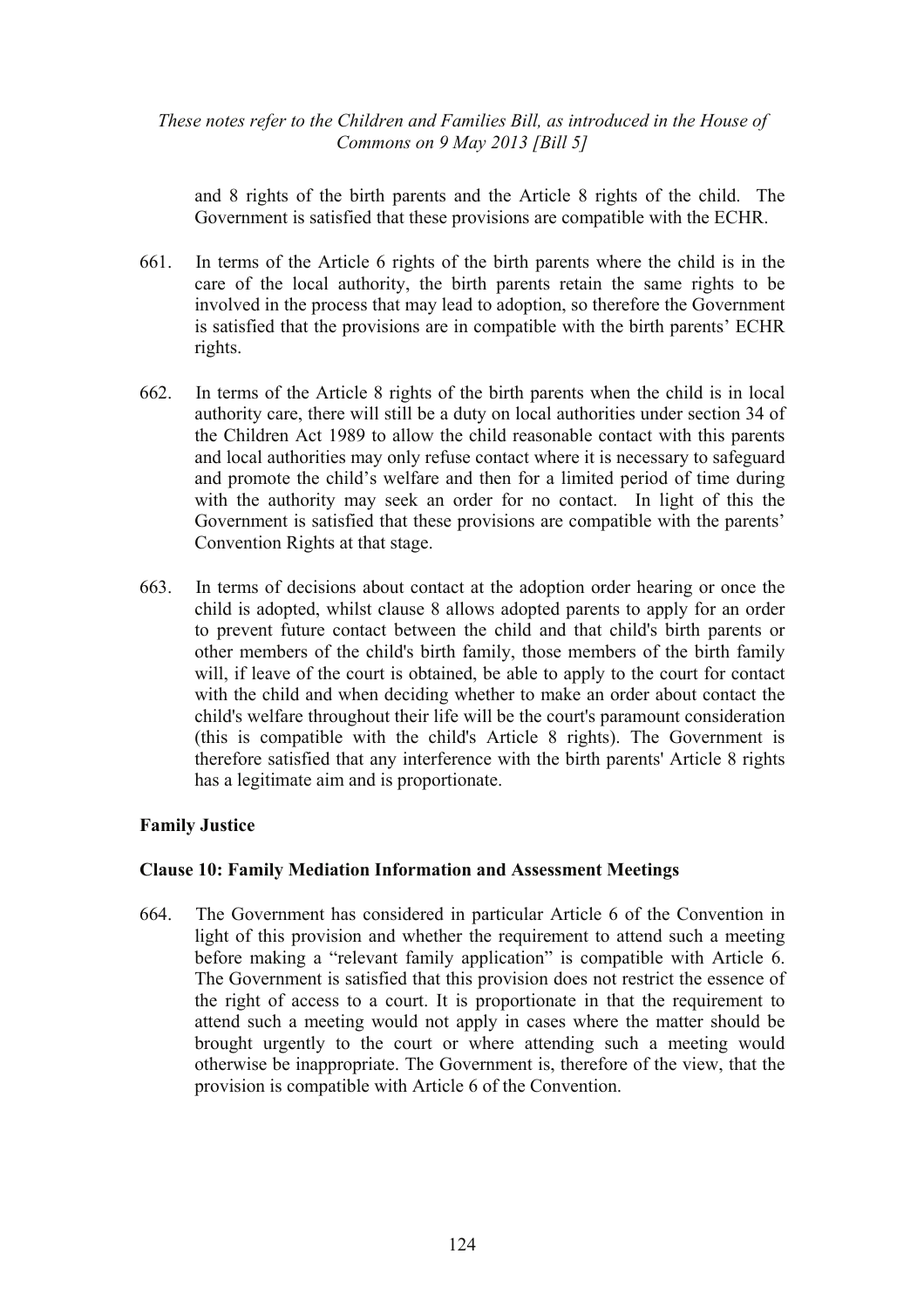## **Clause 14: Care, Supervision and other family proceedings: time limits and timetables**

665. This provision is intended to reduce the current delays experienced in care and supervision proceedings, and to ensure that cases involving care and supervision orders are more actively and better managed and progressed more swiftly. The Government has, in particular, considered Article 6 ECHR. The Government acknowledges that there may be cases where 26 weeks will not be a sufficient length of time to enable a court to fairly dispose of a case. Clause 14 recognises this and affords the court discretion to extend time where it is of the opinion that the extension is necessary to enable the court to resolve the proceedings justly. In light of this the Government is of the view that clause 14 will not unlawfully interfere with an individual's right to a fair hearing in accordance with Article 6 of the ECHR.

## **Children and Young People in England with Special Educational Needs**

#### **Clause 51: Mediation**

666. This provision requires a parent or young person who is considering appealing a decision in respect of educational provision to participate in a mediation information discussion. The Government has considered this provision in light of Article 6 and is satisfied that it complies with this Article. The Government does not accept that the right being determined is a civil right for the purposes of Article 6. The right to education is narrow. It is a right not to be denied access to education not a right to the type of education a person may desire. Even if it were considered a civil right, the requirement to participate in a mediation information discussion will not restrict access to a fair hearing as the requirement is simply for the potential appellant to participate in a brief discussion with a mediation company in which that person is informed of mediation as an option; there is no requirement to attend mediation. The Government is satisfied that there should not be any delay or barrier to the appeal process caused by a potential

## **Childminder Agencies etc**

#### **Clause 73: Childminder Agencies**

667. This provision together with amendments contained in Schedule 4 provides for an alternative framework in which childminders can lawfully operate. The Government has considered whether this provision is compatible with Article 6 in terms of childminder agencies' decisions about registering childminders. The Government does not consider that Article 6 is engaged by these decisions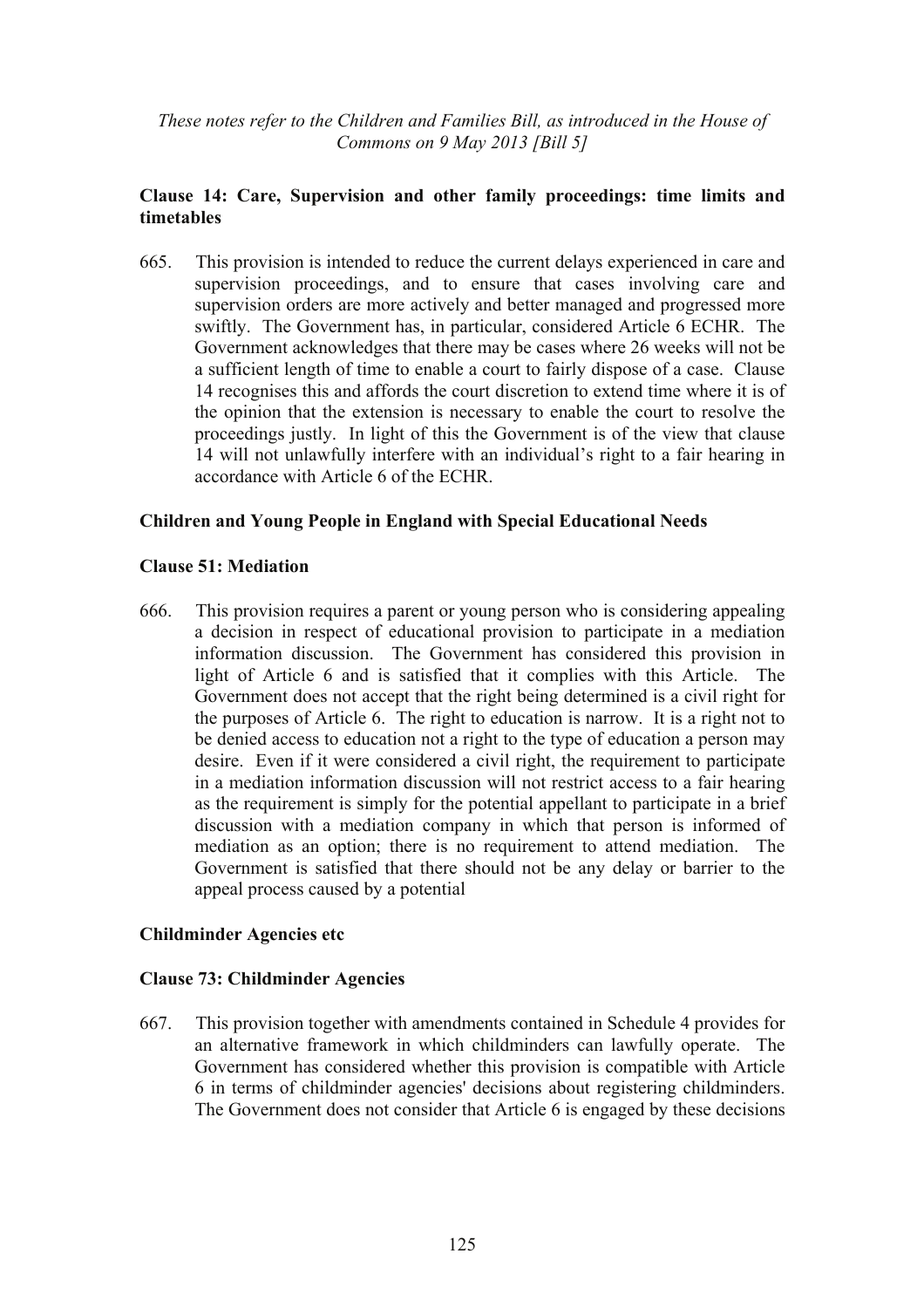because the civil right in question (the right to operate the business of childminding) is not being decisively determined. There remains the right to register with the Chief Inspector or another childminder agency. Furthermore, if it were the case that Article 6 is considered to be engaged, the Government considers that there will be sufficient procedural protections in place including a right to make representations to the Agency. A fresh application for registration may also be made to the Chief Inspector, attracting a right of appeal to the First Tier Tribunal.

- 668. The Government has also considered the information sharing provisions that have been put in place as a result of childminders being able to register with childminder agencies and is satisfied that these provisions comply with Article 8 of the Convention. The Chief Inspector's power to require that childminder agencies supply him/her with certain information (including information about childminders registered with them) pursues the legitimate aim of protecting the health of children who are placed in the care of agency-registered childminders. The power is expressly limited to information which the Chief Inspector considers is necessary to the exercise of his functions.
- 669. The obligations on childminder agencies to supply prescribed information to HMRC and local authorities and their powers and duties to provide certain information to parents and other prescribed persons, including child protection agencies, for specified purposes mirror the disclosure obligations currently imposed on the Chief Inspector. They help to ensure that public funds through tax credits are correctly allocated, that parents can be assisted in finding suitable childcare and that children are protected from harm. The Government is satisfied that any interference with Article 8 rights is justified by the purposes for which the information is used. In all the cases described above, those processing personal data will need to comply with the Data Protection Act 1998. As public bodies the Chief Inspector, HMRC and local authorities are also bound by the requirements of Article 8 of the Convention where they are processing information falling within the sphere of private life.

#### **Provisions relating to the Children's Commissioner**

#### **Clause 79: Commissioner's powers to enter premises**

670. This provision gives the Commissioner power to enter premises and conduct interviews. It re-enacts an existing power with modifications. Whilst the Government acknowledges that the exercise of this power could potentially constitute an interference with the Article 8 rights of those persons who own or run the premises, of those working at the premises and of those children who are at the premises, the Government is satisfied that if there is such an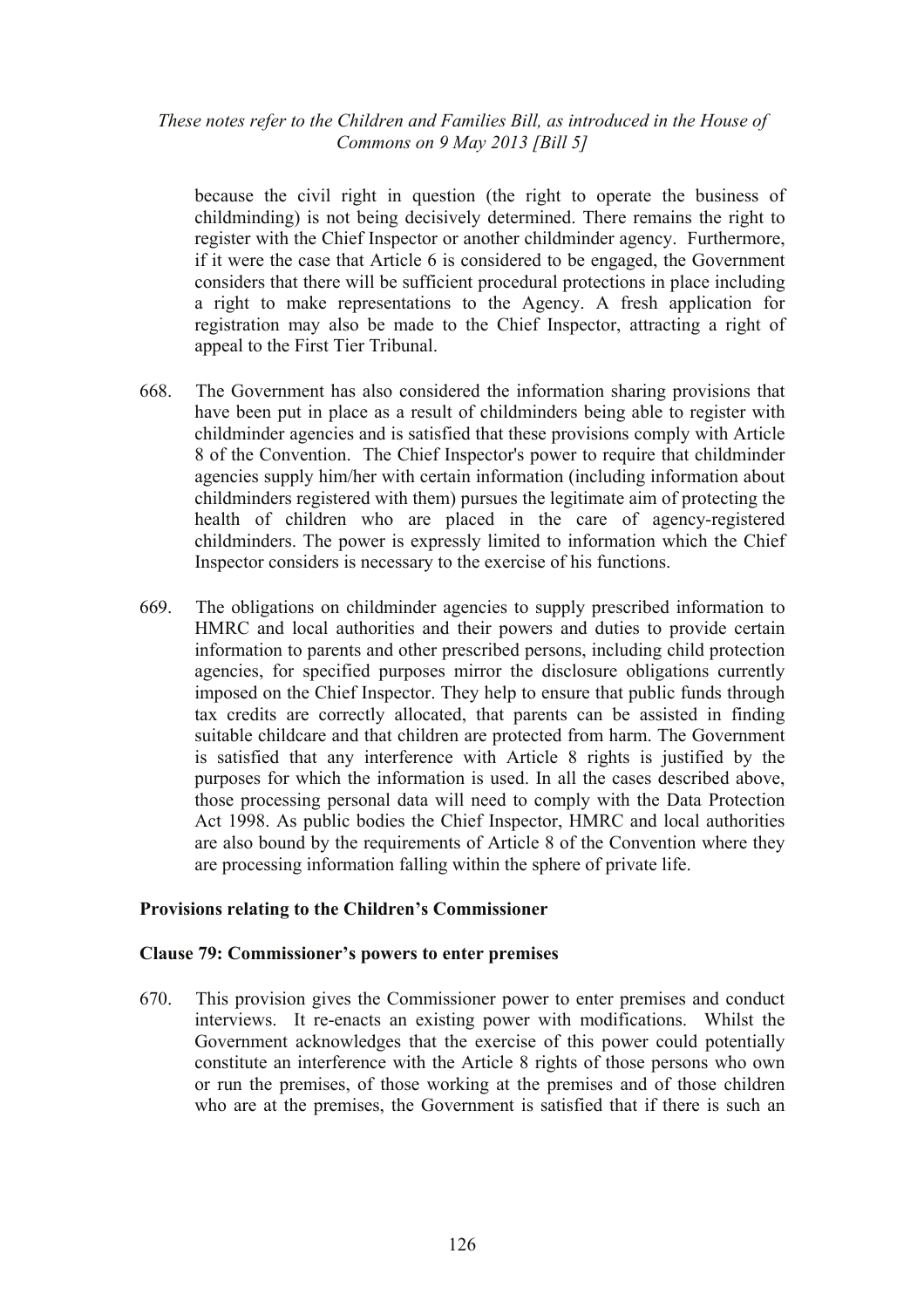interference it is capable of complying with Article 8 and that therefore this provision complies with the Convention. The power of entry will enable the Commissioner to exercise his or her general functions to protect and promote the right of children. It will not enable the Commissioner to force entry into premises or compel persons to be interviewed. Furthermore there are several safeguards in place for the exercised of this power: including that: i) it can only be exercised by the Commissioner or a person authorised by the Commissioner; ii) it can only be exercised at a reasonable time; and iii) it may not be exercised in relation to private dwellings. In addition the Commissioner will be required to exercise the power compatibly with Convention rights.

## **Provisions on Shared Parental Leave and Statutory Parental Pay**

671. Clauses 87 and 89 create new entitlements to shared parental leave and statutory shared parental pay. These new entitlements could be seen as engaging Article 14 (prohibition of discrimination) taken with Article 8 (right to respect for private and family life). This is because the entitlement of both a mother and another person, with whom care of the child is shared, depends (amongst other things) on early termination of maternity leave, statutory maternity pay and maternity allowance. The Government considers that there is no infringement of these articles. This is because it can be considered part of the protective principle behind maternity leave and pay (namely to allow a woman who has given birth to recover and to bond with the baby):

 - for a mother to end these entitlements early if she considers that she does not need to be on maternity leave and pay for these purposes; and

- for this event potentially to generate an entitlement to shared parental leave and statutory shared parental pay for both the mother and the other person with whom care of the child is shared.

## **ANNEX A – FURTHER DETAIL ON FAMILY JUSTICE PROVISIONS**

#### **Welfare of the Child: Parental Involvement**

672. A process map and examples are set out on the following page in order to further explain how the presumption is expected to fit with the decision making process.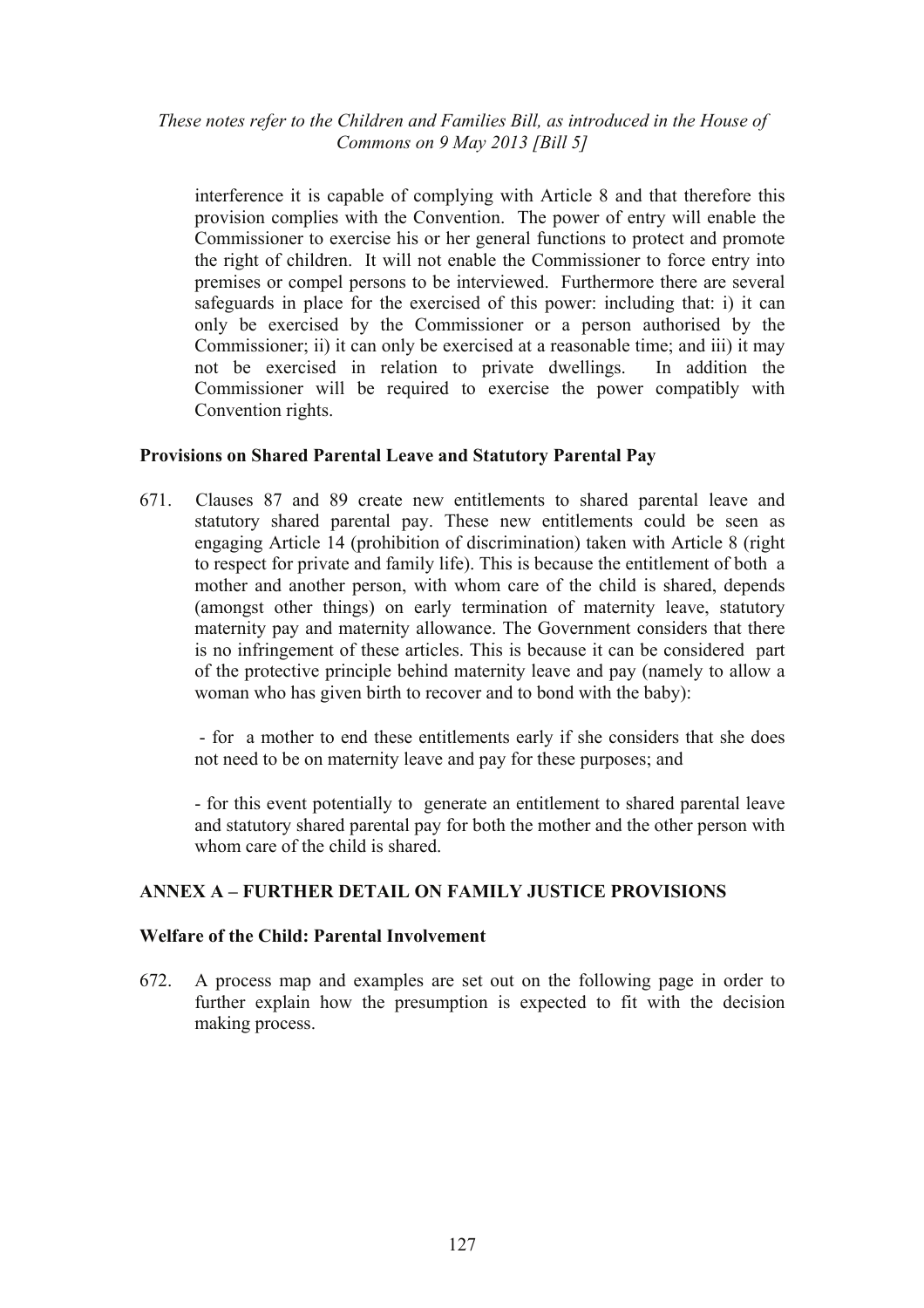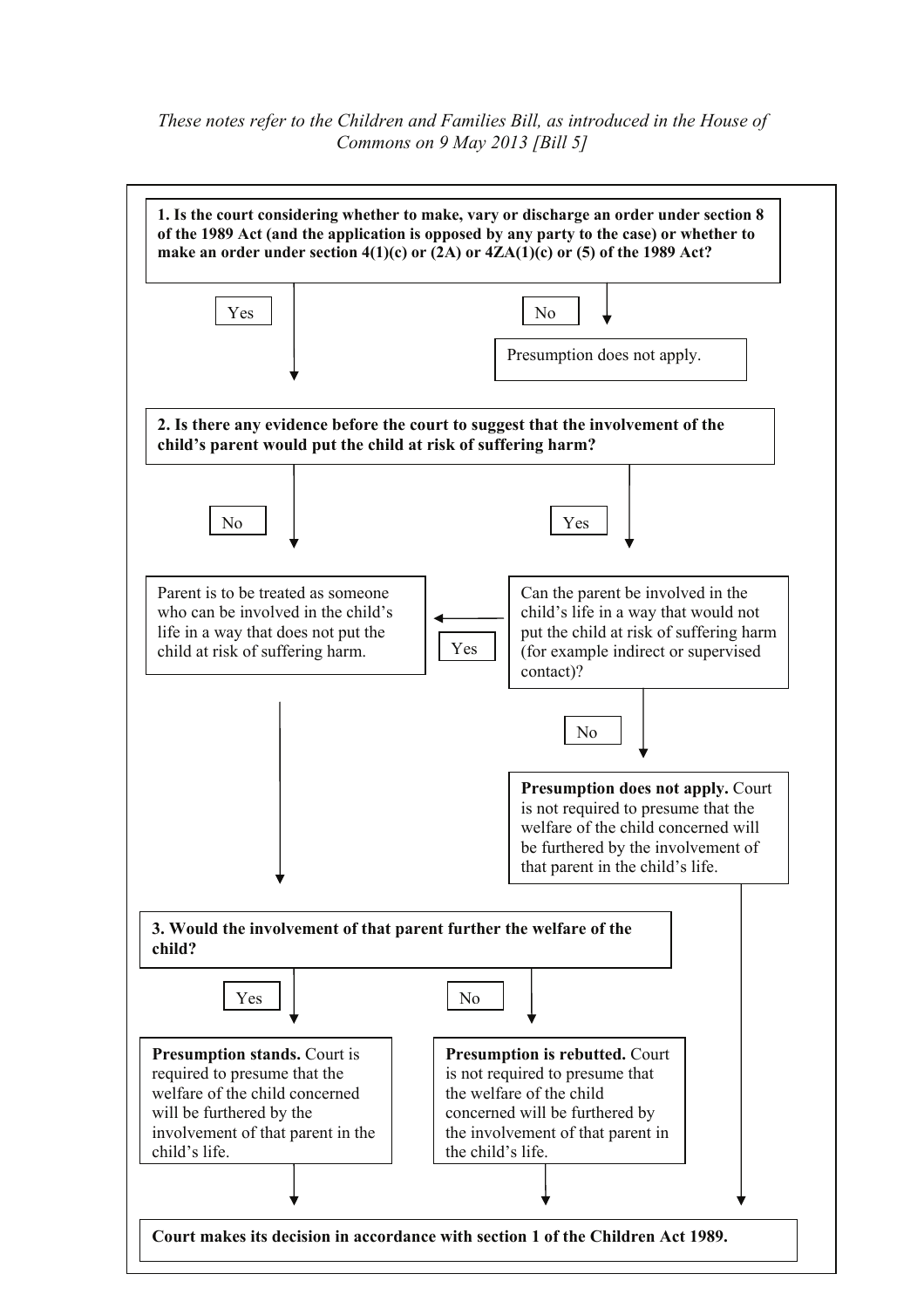- 673. Below are five example scenarios included in order to illustrate how the court might apply the presumption in practice. The purpose of these examples is to explain how the presumption is expected to fit with the decision making process and the result reached by the court in each case would of course depend entirely on the facts of the particular case. These examples are in no way intended to suggest that a particular decision should be reached in a particular case.
- 674. The following fictitious examples are included in order to illustrate how the court might apply the presumption in practice. The purpose of these examples is to explain how the presumption is expected to fit with the decision making process and the result reached by the court in each case would of course depend entirely on the facts of the particular case. These examples are in no way intended to suggest that a particular decision should be reached in a particular case.

- 675. Parent A and Parent B are married and have one child together. Parent A left the marital home and Parent B refuses to let Parent A see their child. Parent A wants to be able to see the child at the weekends. Parent A applies for a [child arrangements order] that sets out that the child should stay over with Parent A from Saturday evening until Sunday morning.
- 676. Each parent is treated by the court as being able to have safe involvement with the child as no concerns are raised that Parent A or Parent B pose a risk of harm to the child. The presumption therefore applies in respect of each parent and the court has to presume that it will further the welfare of the child for Parent A and Parent B to be involved in the child's life.
- 677. Parent B is very hurt and upset that Parent A left the marital home and feels that by leaving the home, Parent A has forsaken any "rights" to the child. Parent B, however, does not allege that it would not further the child's welfare for Parent A to have involvement in the child's life.
- 678. The court has evidence before it that the child had a very good relationship with Parent A before Parent A left the marital home. The court also has evidence relating to the child's wishes and feelings that the child wants to see and stay with Parent A.
- 679. The presumption stands in respect of both Parent A and Parent B. The court makes its decision, weighing the presumption alongside the other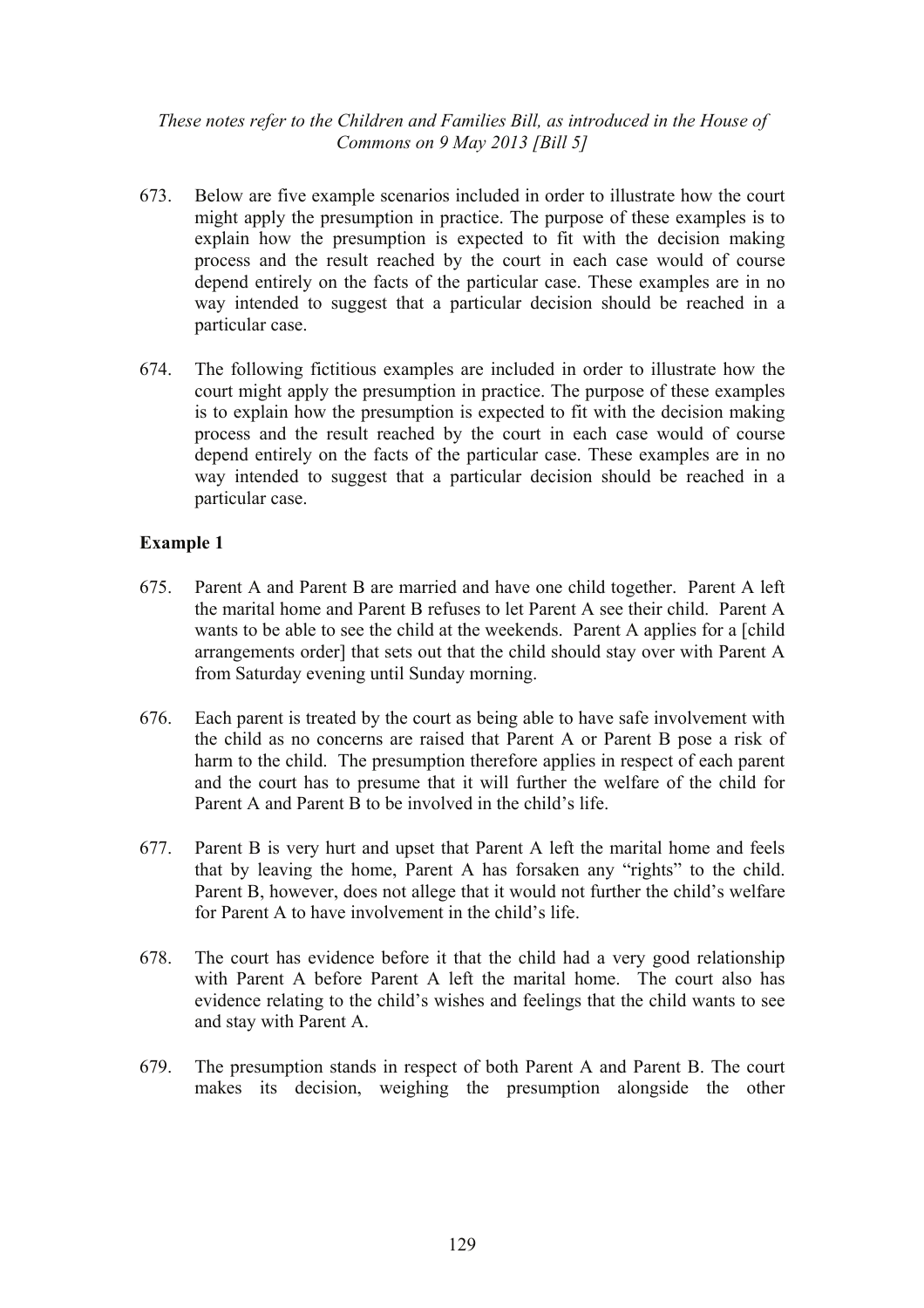considerations in section 1 of the Children Act 1989, with the child's welfare remaining at all times the court's paramount consideration.

- 680. Parent A and Parent B are married and have one child together. Parent A left the marital home and Parent B refuses to let Parent A see their child. Parent A wants to be able to see the child at the weekends. Parent A applies for a [child arrangements order] that sets out that the child should stay over with Parent A from Saturday evening until Sunday morning.
- 681. The court receives a section 7 "welfare report" from the Cafcass officer that Parent B has suffered continual emotional abuse at the hands of Parent A and that such abuse was witnessed by the child and distressed the child. The court decides that it is not able to decide whether Parent A can be involved in the child's life without causing a risk of harm, without hearing further evidence.
- 682. The court hears evidence regarding the emotional abuse and the effect that it has on the child. It also hears that the child wants to see Parent A and has a very good relationship with Parent A's mother (Grandmother A) who is on good terms with Parent B. The court decides that Parent A could have involvement in the child's life that does not pose a risk of harm if the child has indirect contact with Parent A or contact with Parent A at Grandmother A's house in a situation where Parent A does not come into contact with Parent B (so Grandmother A could collect the child to take home and Parent A would visit at Grandmother A's house).
- 683. The presumption therefore applies and the court has to presume that it will further the welfare of the child for Parent A to be involved in the child's life. Parent B is very scared of Parent A as a result of years of emotional abuse. Parent B does not, however, allege that it would be contrary to the child's welfare for Parent A to have any involvement with the child. Parent B would prefer that Parent A has indirect contact only of the nature of occasional letter writing. The court has evidence before it that the child often used to spend time at Grandmother A's house when Parent A used to take the child to visit her and that the involvement by Parent A in the child's life in that context was found enjoyable by and rewarding to the child.
- 684. The presumption stands in respect of both Parent A and Parent B. The court makes its decision, weighing the presumption alongside the other considerations in section 1 of the Children Act 1989, with the child's welfare remaining at all times the court's paramount consideration.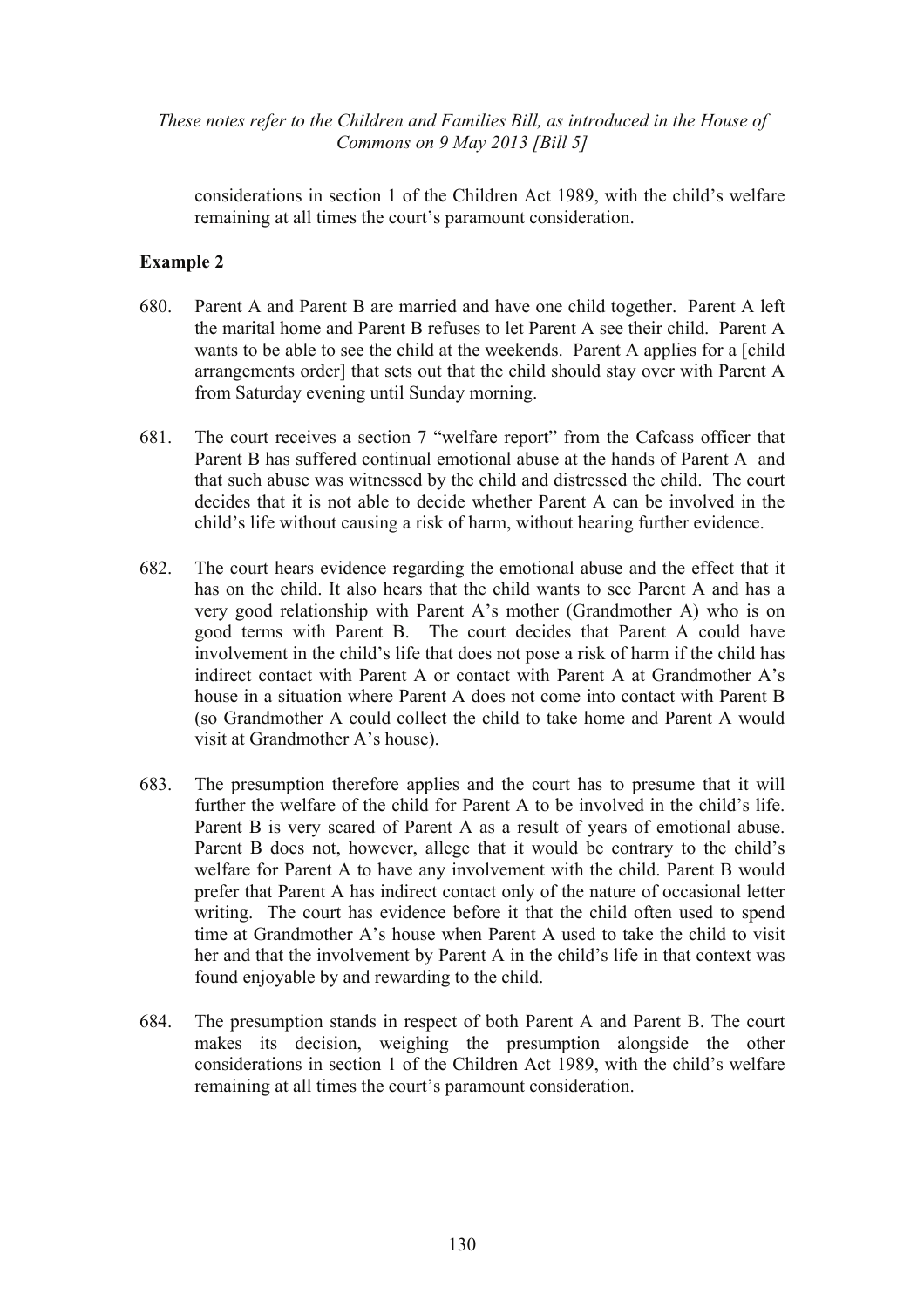# **Example 3**

- 685. Parent A and Parent B are married and have one child together. Parent A left the marital home and Parent B refuses to let Parent A see their child. Parent A wants to be able to see the child at the weekends. Parent A applies for a [child arrangements order] that sets out that the child should stay over with Parent A from Saturday evening until Sunday morning.
- 686. Parent B alleges that Parent A has a history of emotionally and physically abusing Parent B and the child. Parent B alleges that Parent A cannot be involved in any way in the child's life without posing a risk of harm to the child. The section 7 welfare report from Cafcass confirms that this is the case and confirms that Parent A has caused such harm to the child in the past that the child feels extremely distressed at the thought of any contact with Parent A. There is also an allegation before the court that Parent A has sent the child threatening letters which also contain abuse levelled at the child. Parent A disputes this account. The court decides, after a consideration of all the evidence, that the prospect of any contact with Parent A would pose a risk of harm to the child and concludes that it is probable that even indirect contact in the form of letter writing would harm the child. The court therefore decides that the presumption does not apply.
- 687. Parent A's lawyer argues that Parent A has rights under Article 8 of the ECHR which should mean that some form of contact should be ordered. The court balances the Article 8 rights of Parent A against those of the child and Parent B and follows Strasbourg jurisprudence which holds that when there is a conflict between Article 8 rights, the child's rights prevail.
- 688. The court makes its decision, weighing the fact that the presumption does not apply to Parent A alongside the other considerations in section 1 of the Children Act 1989, with the child's welfare remaining at all times the court's paramount consideration.

- 689. Parent A and Parent B are married and have one child together. Parent A left the marital home and Parent B refuses to let Parent A see their child. Parent A wants to be able to see the child at the weekends. Parent A applies for a [child arrangements order] that sets out that the child should stay over with Parent A from Saturday evening until Sunday morning.
- 690. Each parent is treated by the court as being able to have safe involvement with the child as no concerns are raised that Parent A or Parent B pose a risk of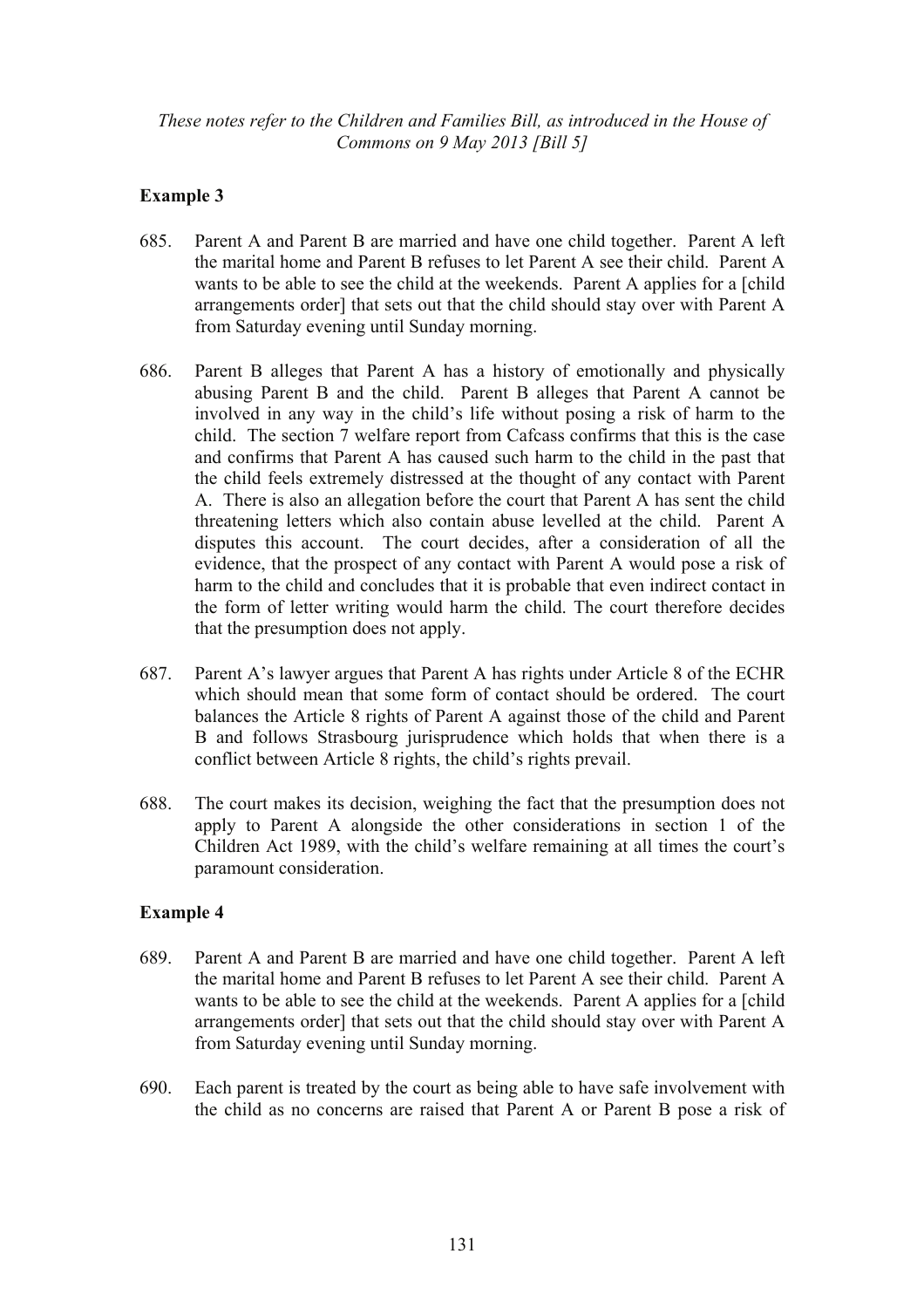harm to the child. The presumption therefore applies and the court has to presume that it will further the welfare of the child for Parent A to be involved in the child's life.

- 691. The child is 15 years old and the court has before it a section 7 welfare report that sets out that the child does not want to see Parent A or have any contact with Parent A as Parent A finds it difficult to come to terms with a recent declaration from the child that the child is gay and Parent A has refused to acknowledge that the child is gay. The child has expressed a strong wish to be able to explore issues of sexuality and feels that any contact with Parent A would inhibit this. The court decides that at the moment the child's welfare will not be furthered by involvement with Parent A and the presumption is rebutted.
- 692. The court makes its decision, weighing this factor alongside the other considerations in section 1 of the Children Act 1989, with the child's welfare remaining at all times the court's paramount consideration.

- 693. Parent A and Parent B were married and had a child. Their marriage has subsequently broken down, and the child lives with Parent B and has regular contact with Parent A. Parent A applies for a [child arrangements order] that sets out that the child should live with Parent A full time and alleges that Parent B poses a risk of harm to the child.
- 694. Parent A claims that Parent B has been verbally and physically abusive to the child on several occasions. The court hears evidence of Parent A's allegations, which are supported by other witnesses.
- 695. The court is of the view after considering the evidence that Parent B poses a risk of harm to the child. The court considers that despite the risk of harm presented by the current arrangement, so long as Parent B is not left alone with the child, it would be possible for Parent B to continue to have some form of involvement in the child's life that would not expose the child to a risk of harm, such as indirect or supervised contact, accordingly the presumption applies in respect of parent B and the court presumes that the child's welfare would be furthered by such involvement.
- 696. There is no evidence to suggest that Parent A poses any risk of harm to the child, in fact there is a strong relationship between the child and Parent A. On that basis the presumption stands in respect of Parent A and the court presumes that the child's welfare would be furthered by the involvement of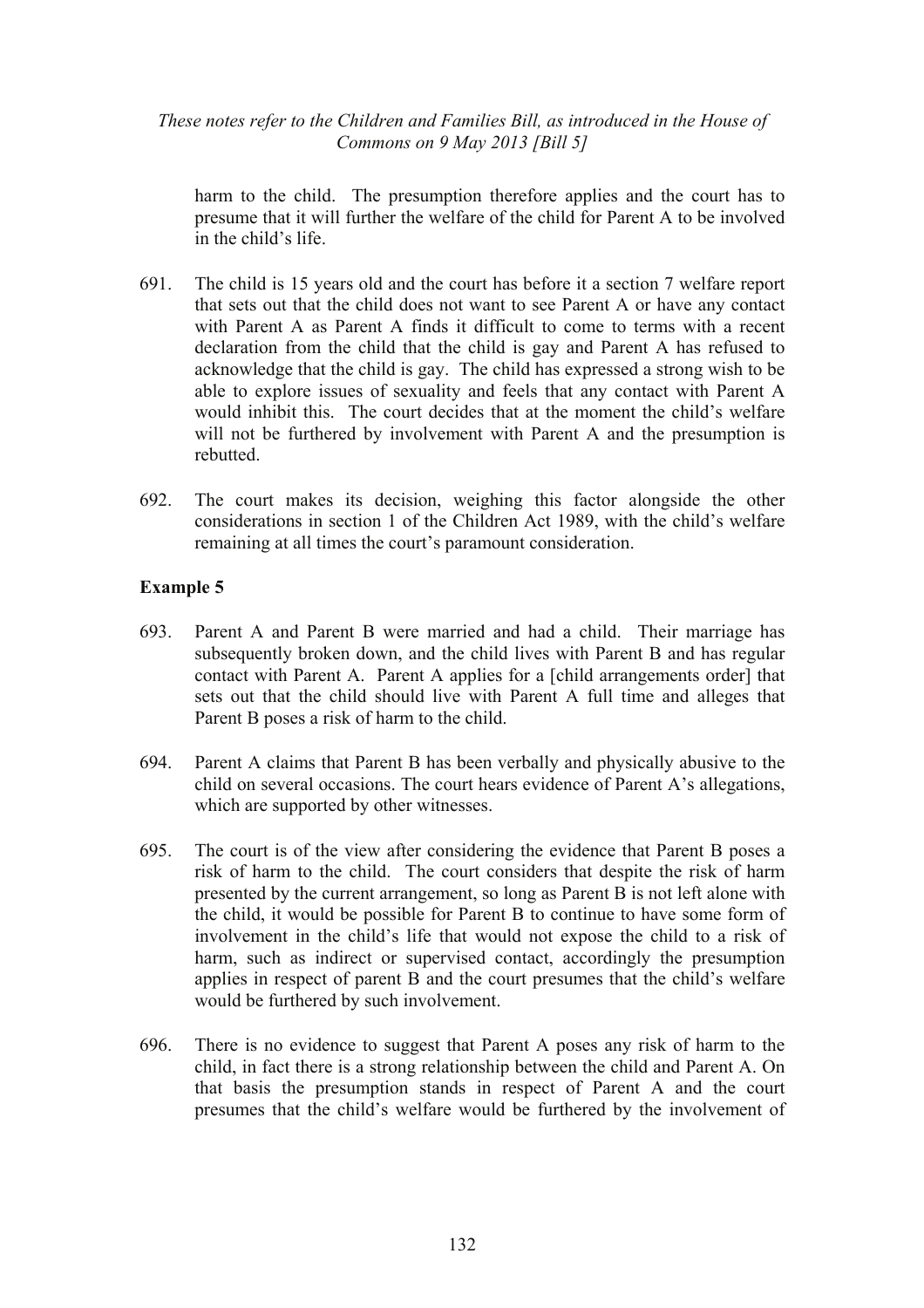Parent A in the child's life. There is no evidence advanced by Parent B to suggest otherwise.

697. The presumption stands in respect of both Parent B and Parent A. The court makes its decision, weighing the presumption alongside the other considerations in section 1 of the Children Act 1989, with the child's welfare remaining at all times the court's paramount consideration.